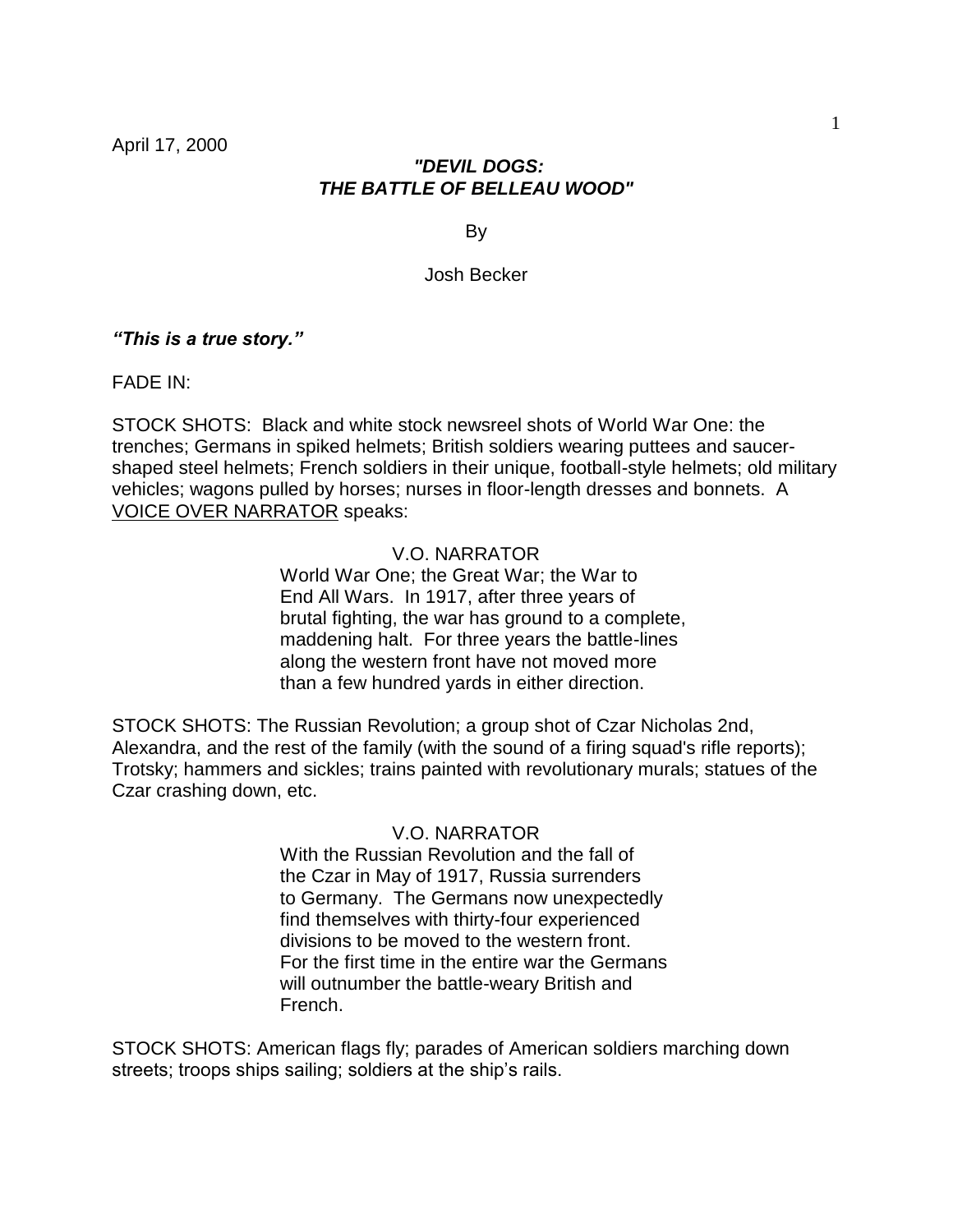# V.O. NARRATOR

In April of 1917 the Americans declare war on Germany and soon begin shipping troops to France. The French want to break up the American troops to fill in the holes in their own battle-lines. The American military commander, General John "Blackjack" Pershing, will not allow this. By the end of May, 1918, there have been American troops sitting and waiting in France for over six months . . .

DISSOLVE:

## EXT. AMERICAN COMPOUND/ CHAUMONT, FRANCE – DAY

An American flag snaps in the breeze over row upon row of temporary-looking, wooden barracks with black, tar-paper roofs, reposing on green grassy hills.

# A TITLE READS: **"CHAUMONT, FRANCE"**

## EXT. TRAINING GROUND – DAY

American troops are put through short-order drills by loud-mouth drill sergeants. Marines stick straw-filled dummies with bayonets, crawl through the mud, climb wooden walls with full packs, practice throwing hand grenades, etc.

DISSOLVE:

## INT. BARRACKS – NIGHT

The barracks is filled with sleeping Marines on cots lined up along both sides of the room. We move along the lines of sleeping Marines until we come around a wall into the Sergeant's quarters, where we find GUNNERY SGT. DAN DALY, a 44-year old, thick-necked Marine from Brooklyn, New York, lying on his cot, seemingly asleep. There are piles of hardcover books stacked all around. Sgt. Daly turns from lying on his back to his right side, then suddenly flips over to his left side, then returns to his back he's clearly having difficulty getting to sleep. He returns to his side and slowly his breathing evens out, the lines and creases in his face ease up and he begins to fall asleep. Just as he seems to be asleep, Daly bolts awake startled.

> DALY (whispering)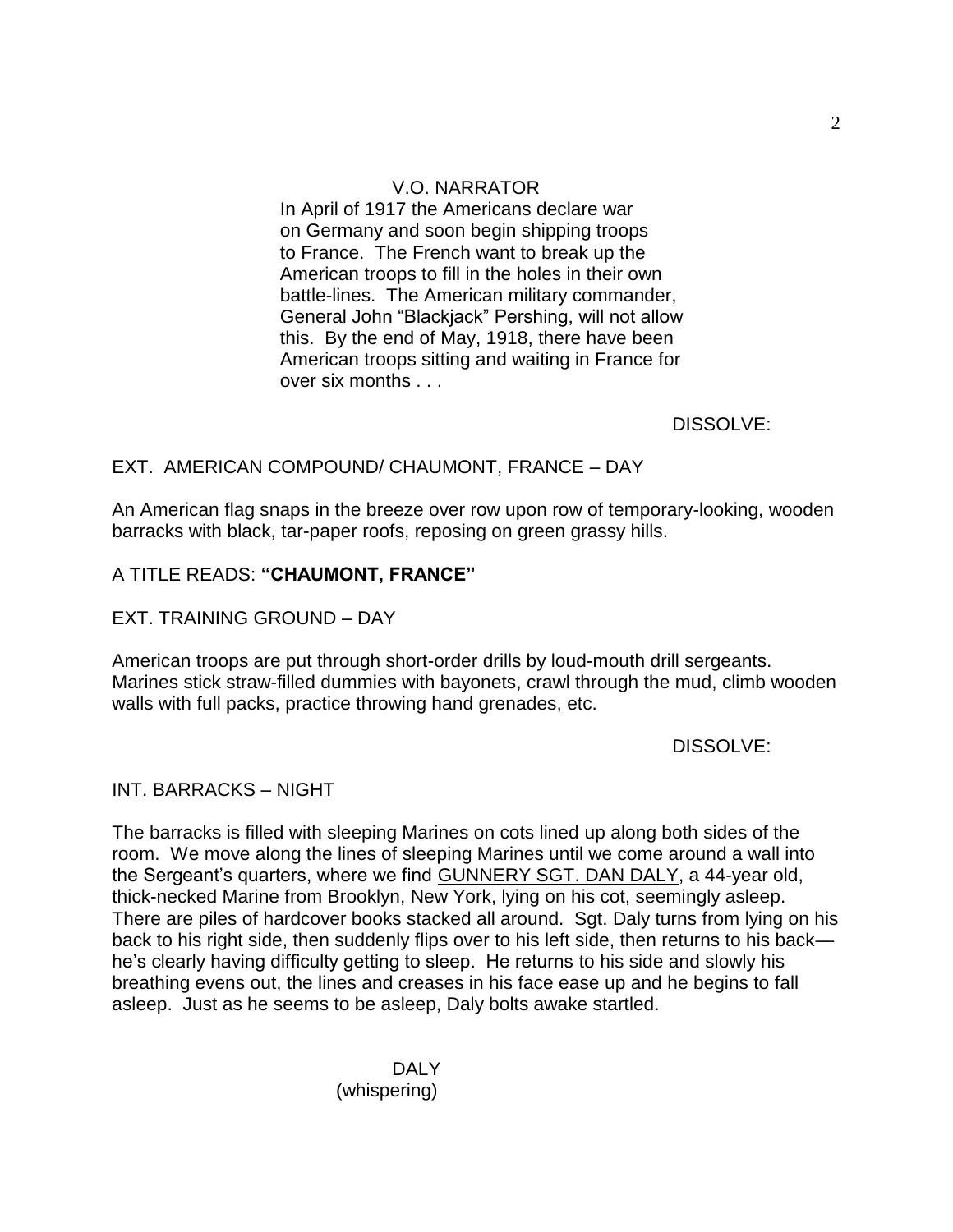## *Jesus, shit!*

Daly shakes his head, rubs his weary eyes and sits up. He lights a cigarette and a candle, takes a book from one of the piles, puts on reading glasses, sighs deeply and begins to read.

# DISSOLVE:

STOCK SHOTS: Germans soldiers in their undershirts yank the cords which fire huge artillery pieces, while other soldiers load in more and more big shells.

# V.O. NARRATOR

The Germans now lay down the largest artillery barrage in history and for eighteen hours completely decimate a 30-mile stretch of the line. The French soldiers flee, throwing off their uniforms and getting drunk on stolen wine.

# EXT. FRENCH COUNTRYSIDE – DUSK

It's a lovely early summer sunset casting warm rays over the rolling French countryside. A paved road runs into the distance. The road is jammed with REFUGEES: country folk fleeing their homes, pushing carts, carrying bundles, screaming babies. Included among the refugees are ragged, weary, beaten FRENCH SOLDIERS: some still have helmets, some still have weapons, most are drunk, holding wine bottles. A DRUNK FRENCH SOLDIER staggers past a WOMAN WITH A BABY.

# WOMAN WITH BABY (disgusted)

*Lache!*

A SUBTITLE READS: "Coward!"

The drunk soldier flicks the bottom of his bearded chin with his fingers.

In the distance gunshots can be heard. Everyone turns around, noting the sound, then quickens their pace.

An automobile stalls, blocking the road. Horse drawn carts and the long line of people all come to a halt. The DRIVER of the car looks at his WIFE and little DAUGHTER beside him, then gets out and cranks the starter. It won't catch. The mob surrounding the car grabs hold of the vehicle and begins to rock it. The wife and daughter are thrown around until the driver gets them out of the car just as it is flipped off the road. The mass of refugees and defeated soldiers swarm past like ants.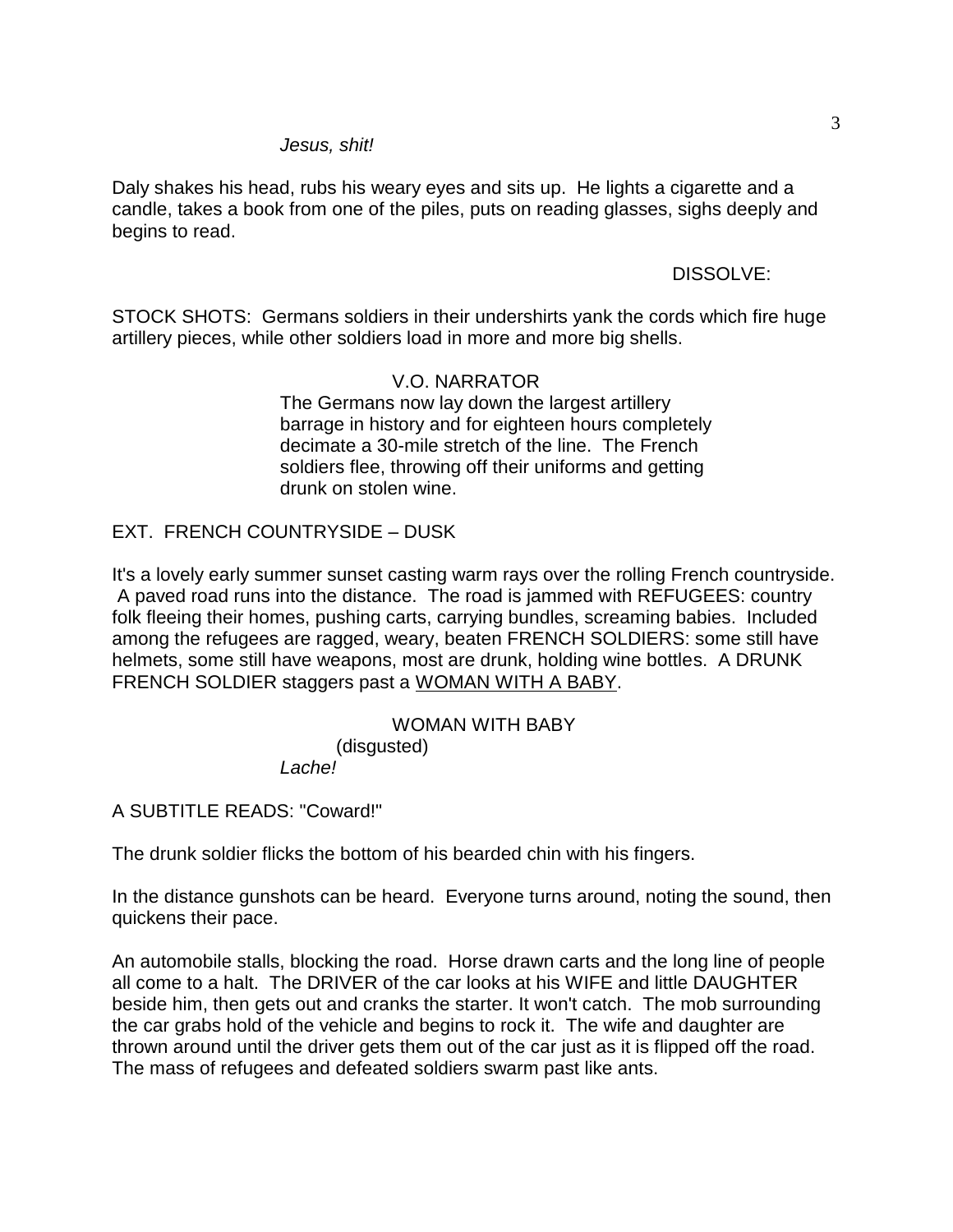A German bi-plane buzzes over from the east. It begins firing it's machine guns and dropping bombs. The refugees dash to either side of the road, throwing themselves to the ground.

A moment later come trucks filled with German soldiers, followed by a seemingly endless double line of marching soldiers.

The refugees and the French soldiers all flee at top speed: wagons turn over, bundles are dropped, people fall down.

## V.O. NARRATOR

The German troops move through the hole in the line and make *seventy miles* toward Paris, the biggest movement of the entire war. The Germans are now within forty miles of Paris and have the advantage for the first time since the surprise of their initial attack. They intend to not only make the most of it, they now intend to win the war.

STOCK SHOTS: Marching German troops, horse-drawn wagons pulling machine guns and cannons, lines of trucks.

## V.O. NARRATOR

And meanwhile, the Americans continue to wait . . .

DISSOLVE:

### INT. BARRACKS – EVENING

# A TITLE READS: **"6th MARINES, COMPANY "C" – MAY 29th, 1918."**

This is the same barracks and the same group of Marines we saw asleep. CPL. MEYERS, a big, good-looking kid of twenty-three from Detroit; PFC. ARGAUT, tall, dark-haired, wiry young man of twenty from Louisiana, as well as PVT. FRENCH, a big, muscular, thirty year old Texan, and PVT. BONNER, a short, goofy-looking, nineteen year old kid are all seated at a table in their undershirts ready to play some cards. Many guys of the 6th are getting cleaned up, preparing to go into town. Pvt. French fancily shuffles the cards.

> FRENCH Come on, fellers, I feel lucky t'night. Ante up.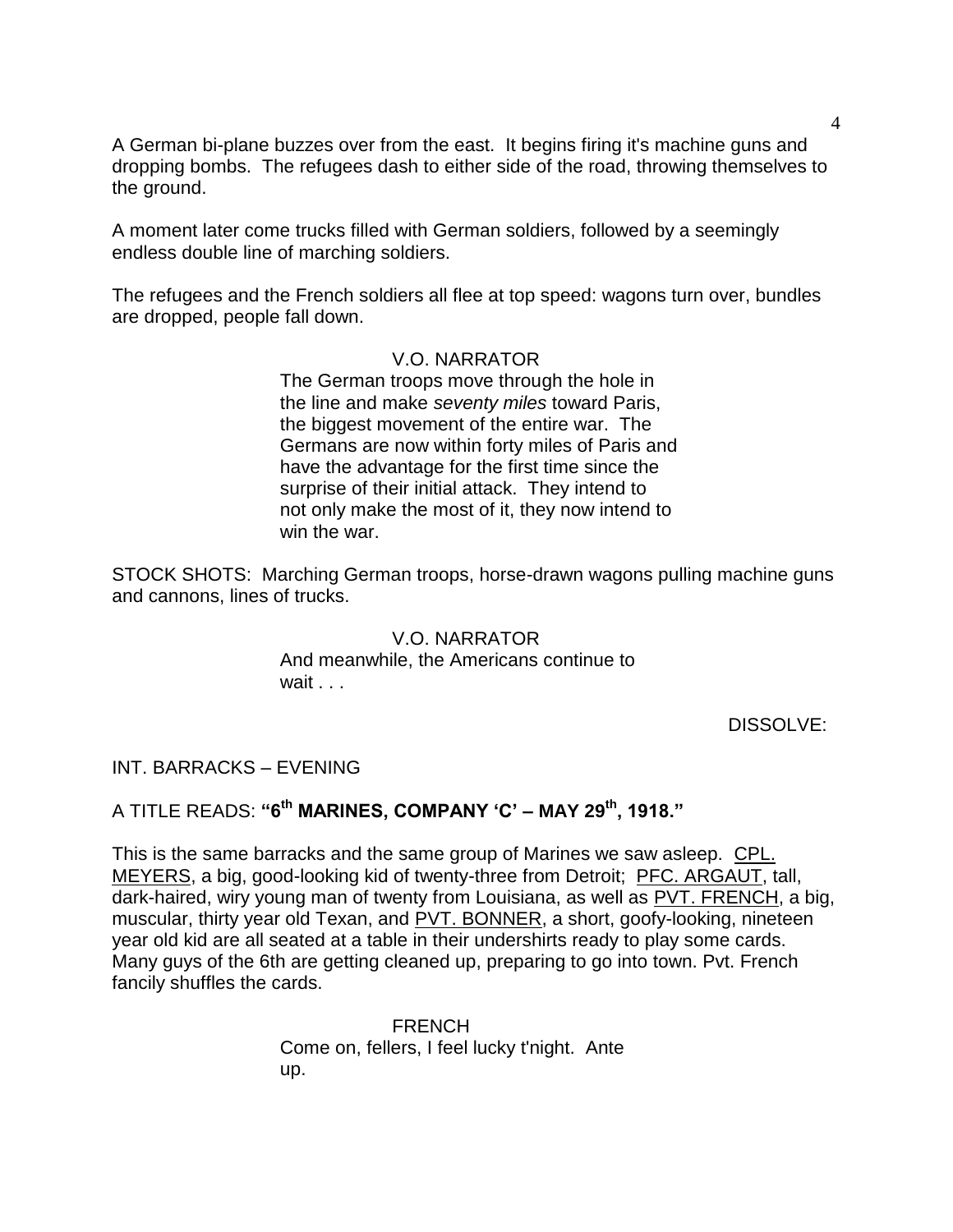They ante up.

# MEYERS Deal 'em before ya wear all the paint off 'em.

## BONNER

(to Meyers) Lemme see that pitcher of your sister again, will ya, Sam?

Meyers takes out a black & white photograph of his pretty, dark-haired sister and hands it to Bonner.

### **MEYERS**

Don't go losin' your heart to a picture of my sister, Paul. First of all she's older'n you, second, you live in Tennessee and we live in Michigan, and third, you've never met.

**BONNER** Details. How could she not like me?

**MEYERS** Easy. None of the rest of us do.

FRENCH

Come on! Let's play the Goddamn cards already!

**MEYERS** Hey, Zachio? What're you gettin' all spiffed up for?

PVT. PROVET ZACHIO, a slick, handsome, dark-haired, devilish kid of nineteen.

ZACHIO

I'll let ya know if it turns out. I hate to talk about things up front and jinx 'em.

**MEYERS** 

Good luck.

ZACHIO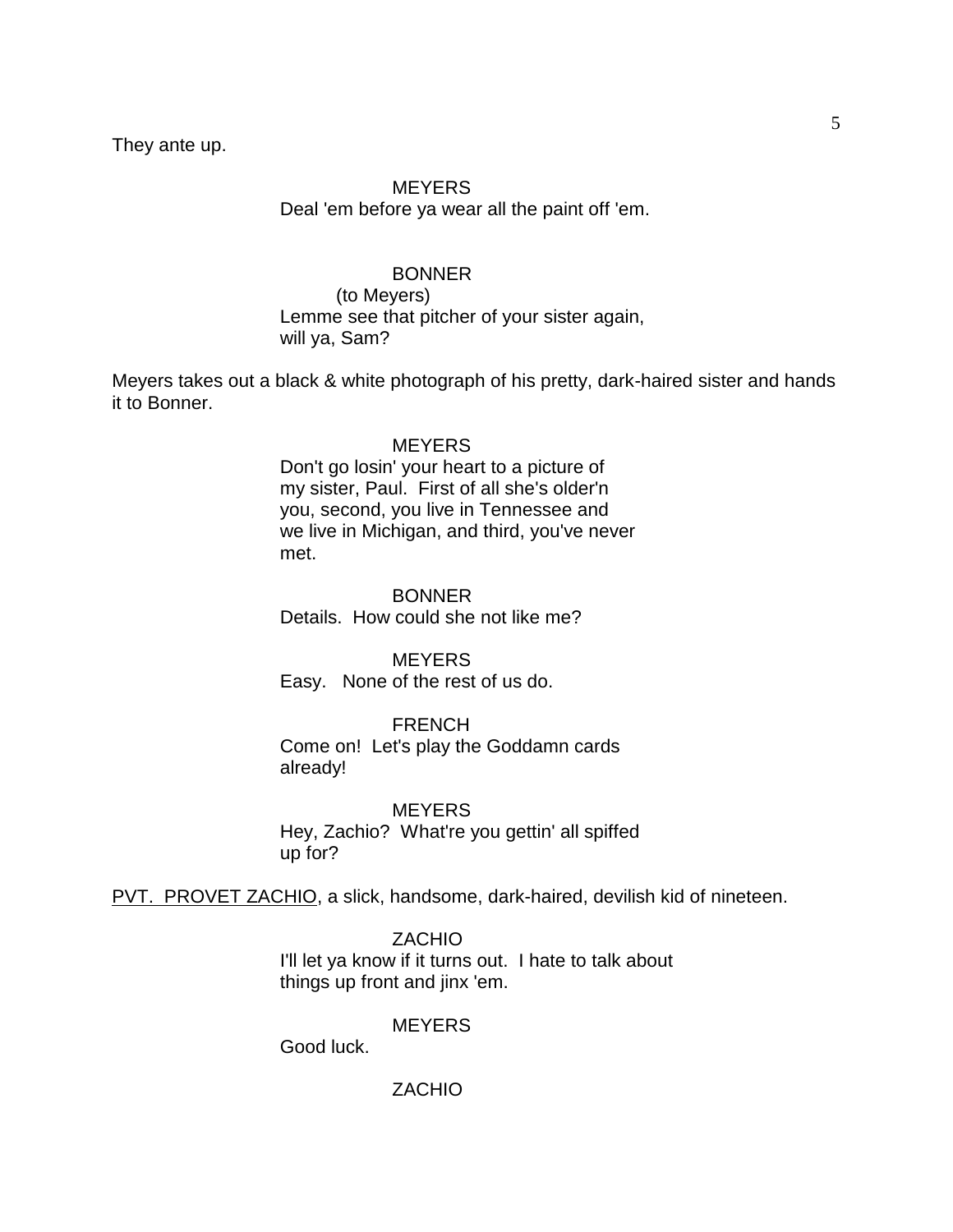Thanks.

# **MEYERS** How 'bout you, Hebel? Where're you goin'?

Everyone turns and looks at PVT. FRANK HEBEL who is the downbeat, secretive guy nobody can figure out. He is twenty-one. Hebel looks up suspiciously.

> HEBEL None of your business.

Everybody chuckles.

ARGAUT

Hebel, you're a peach.

# **MEYERS**

What about you, Matthews?

PVT. SAMUEL MATTHEWS, is movie-star handsome. He's twenty-five.

# MATTHEWS

(smiles) If you ain't askin' officially, corporal, then I say none of your damn business, too. Respectfully, of course.

# **MEYERS**

Just askin'. Don't get sore.

All the dressed-up Marines leave the barracks in a group.

**FRENCH** Stop askin' and play the Goddamn cards!

# **MEYERS**

You just dyin' to lose your money tonight? I bet a franc.

# FRENCH

I raise you two!

Argaut, and Bonner all look at each other, then turn their cards over.

# ARGAUT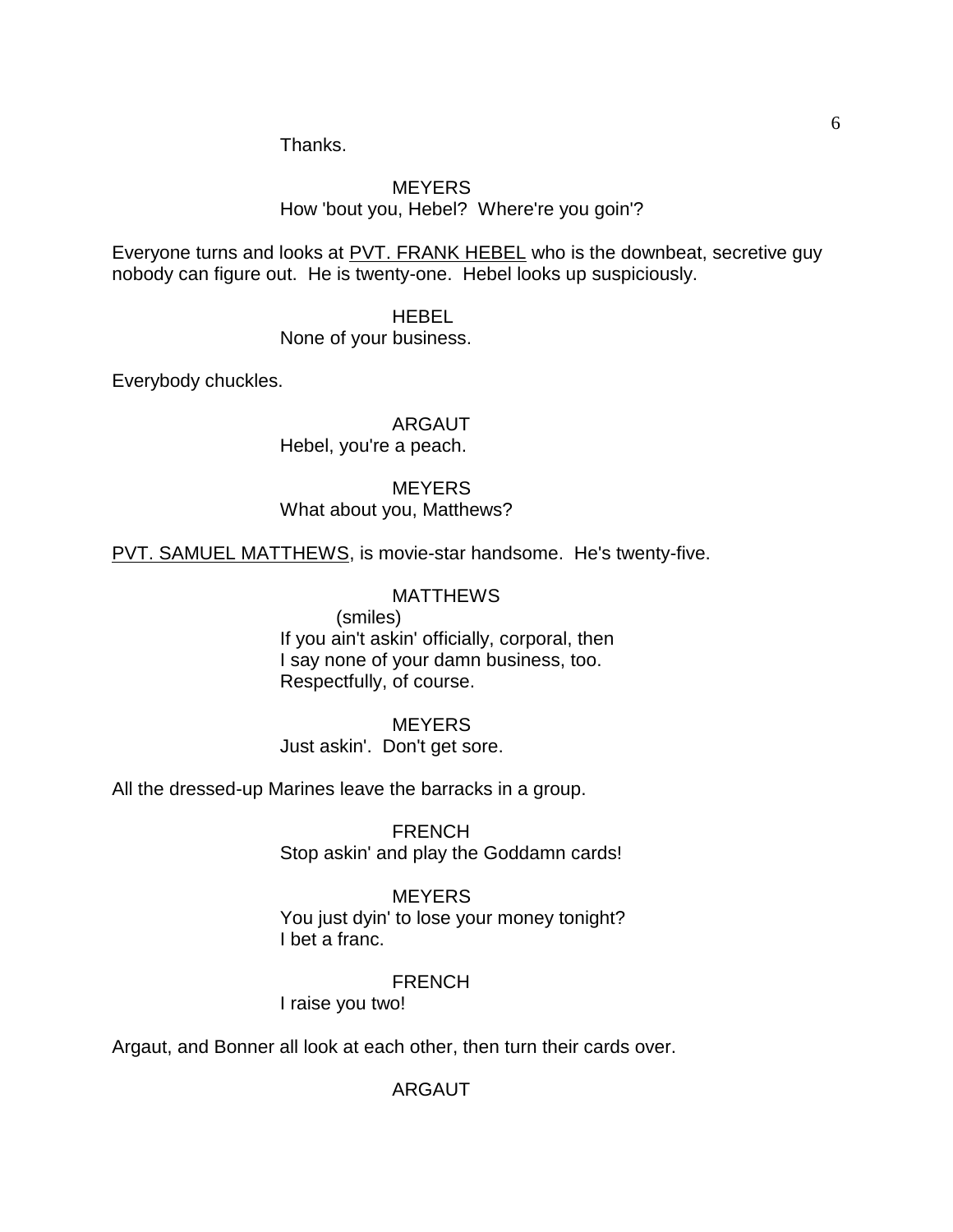# BONNER

Fold.

They all sit and look at each other for a long second, then they all shrug.

**MEYERS** Aw, the hell with it, let's go get a beer.

## ARGAUT & BONNER

Sure.

French is taken aback.

FRENCH Hey! I thought we was playin' cards?

**MEYERS** Well, I guess you thought wrong.

ARGAUT Should we ask Gunny?

MEYERS Sure. Why not?

Argaut points his thumb at the wall and raises his shoulders.

ARGAUT He's actin' kind of funny lately, y'know?

**MEYERS** 

Whyat'dya mean?

# ARGAUT

Well, you know, he's always readin' all those books and talkin' to himself, and, I don't know, he's got an odd look on his face a lot, too. Honestly, I don't think he sleeps at all anymore.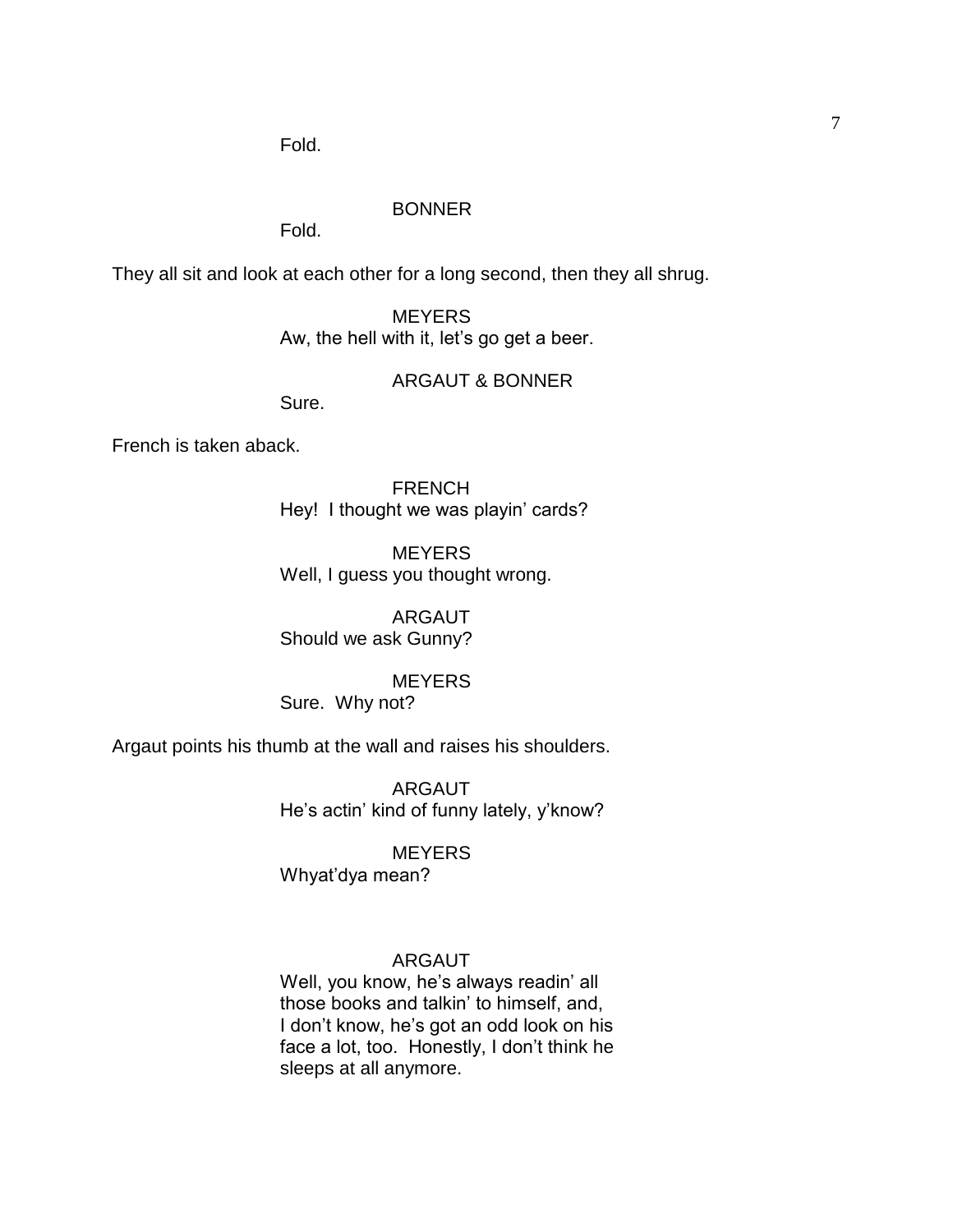### **MEYERS**

 $Hmmm...$ 

Meyers obviously knows all of this. He scratches his chin and looks at the wall.

INT. DALY'S QUARTERS – EVENING

Smoke hangs in the air. Daly sits on his cot in his skivvies in a pool of smoky light reading a book ("The Interpretation of Dreams" by Sigmund Freud), wearing halfglasses and smoking a cigar. There is a knock on his door.

> DAI<sub>Y</sub> (grunts) Come on in.

Cpl. Meyers enters the dark, smoky room cautiously.

**MEYERS** 

Hey, Gunny.

### DALY

Irv.

**MEYERS** What'cha readin'?

DAI<sub>Y</sub>

It's a book about dreams. Did you know that you can figure out your state of mind by what your dreams are?

## **MEYERS**

(shakes his head)

No.

Daly picks up the book and waves it around.

DALY

Oh yeah. For instance, if you dream you get to a crossroads, and you turn right, that's good, that's the path of righteousness, but if you go left, that's bad. That's the side of crime and perversion. Y'see?

# **MEYERS**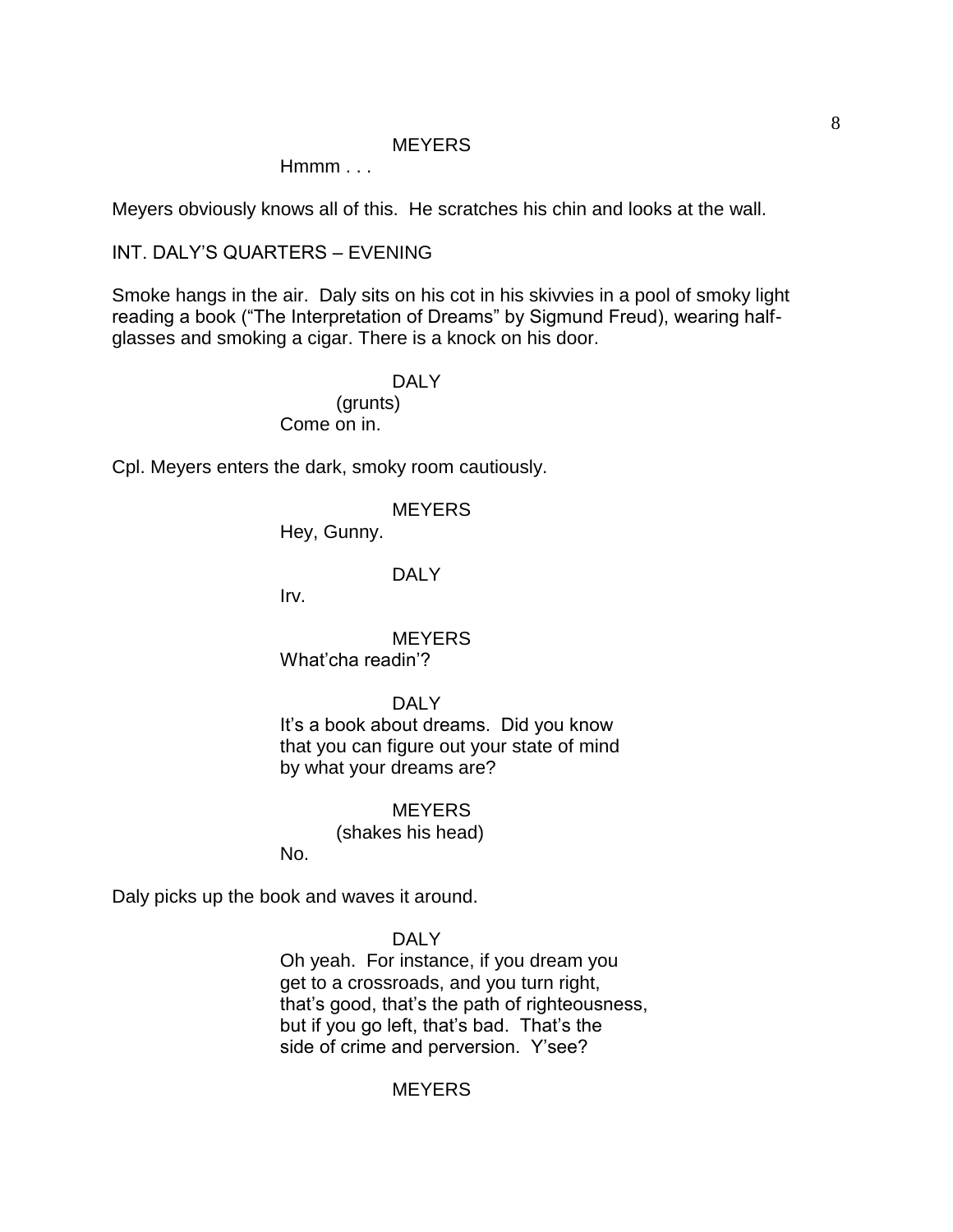(nods)

Sure.

DAI Y You ever read Nietzsche?

**MEYERS** What the hell is that?

DALY He was a writer, a philosopher. He says that nobody's accountable for anything, morally speaking, that is.

## **MEYERS**

(shakes his head) Huh. Think of that, would ya. So, you wanna come into town and get a beer?

Daly scratches his chin, looks at his book, then closes it and tosses it aside.

#### DALY

Sure, a beer sounds good. My eyes are startin' to hurt.

#### **MEYERS**

That's cause it's too dark. You need more light if you're gonna read so much.

#### DALY

Yeah, right. Well, they should never let a Marine sit around this long, anyway. I've never had six months to just sit around and read before. It can really get you to thinking, and brother, that can be a *real* problem.

## **MEYERS**

So let's drink beer.

DALY Right. Beer. I'm all for it. Let me put on my trousers.

He stands with a groan and starts to get dressed.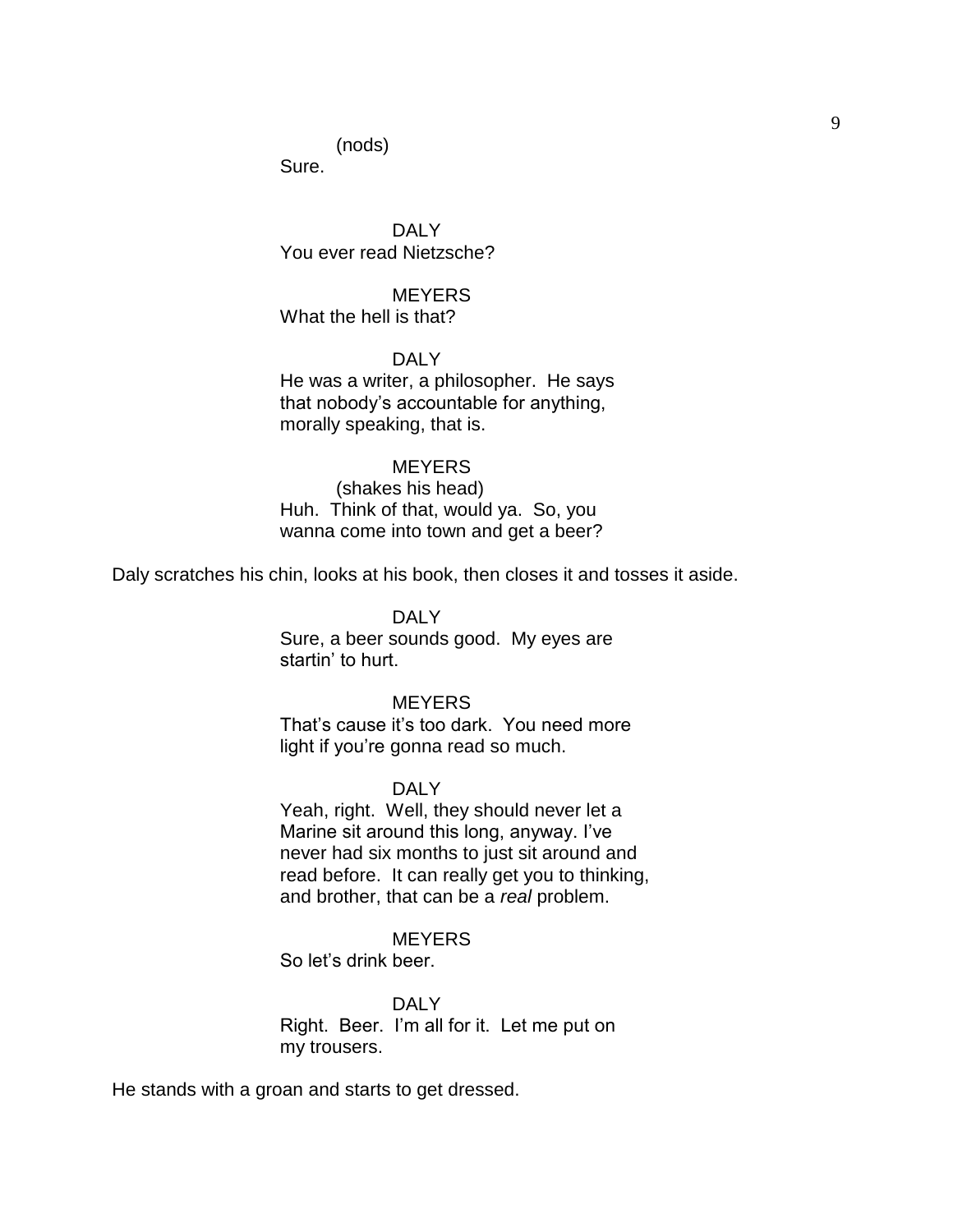EXT. COMPOUND – NIGHT

Privates Zachio, Matthews, Hughes, Arbuckle, Gastovich, Maggione, and Swenson cross the compound all cleaned up, their hair slicked back, looking dapper in their green wool uniforms and Sam Browne belts. Hebel follows a distance behind. Zachio is whistling *Mademoiselle From Armentieres*.

PVT. CHARLES MAGGIONE, is a big, nineteen year old, Italian kid from the Bronx, asks:

# **MAGGIONE** Come on, Zachio, where ya goin'?

ZACHIO (shakes his head) Uh-uh. Afterward. Maybe.

PVT. ERNEST ARBUCKLE, a thin, pimply-faced, nineteen year old kid, says:

# ARBUCKLE I hope they got a Chaplin pitcher at the 'Y'. That Charlie tickles me.

He imitates Charlie Chaplin's duck-walk and cane-swinging.

PVT. PETER GASTOVICH, a weasely, slit-eyed, grinning, twenty-two year old, says:

GASTOVICH I just hope there's some skirts there. And where the hell do you disappear to, Hughes?

# MATTHEWS Yeah. You got a gal hidden somewheres, Johnny-boy?

PVT. JOHN HUGHES, the smartest guy in the platoon, with a crooked grin. He's Twenty-three.

# HUGHES

(nods; smiles) She's a vamp. A Hungarian princess named Olga. I'd introduce you lunks, but she don't speak English, and you Joes don't speak-a-da Hungarian, so, what's the use?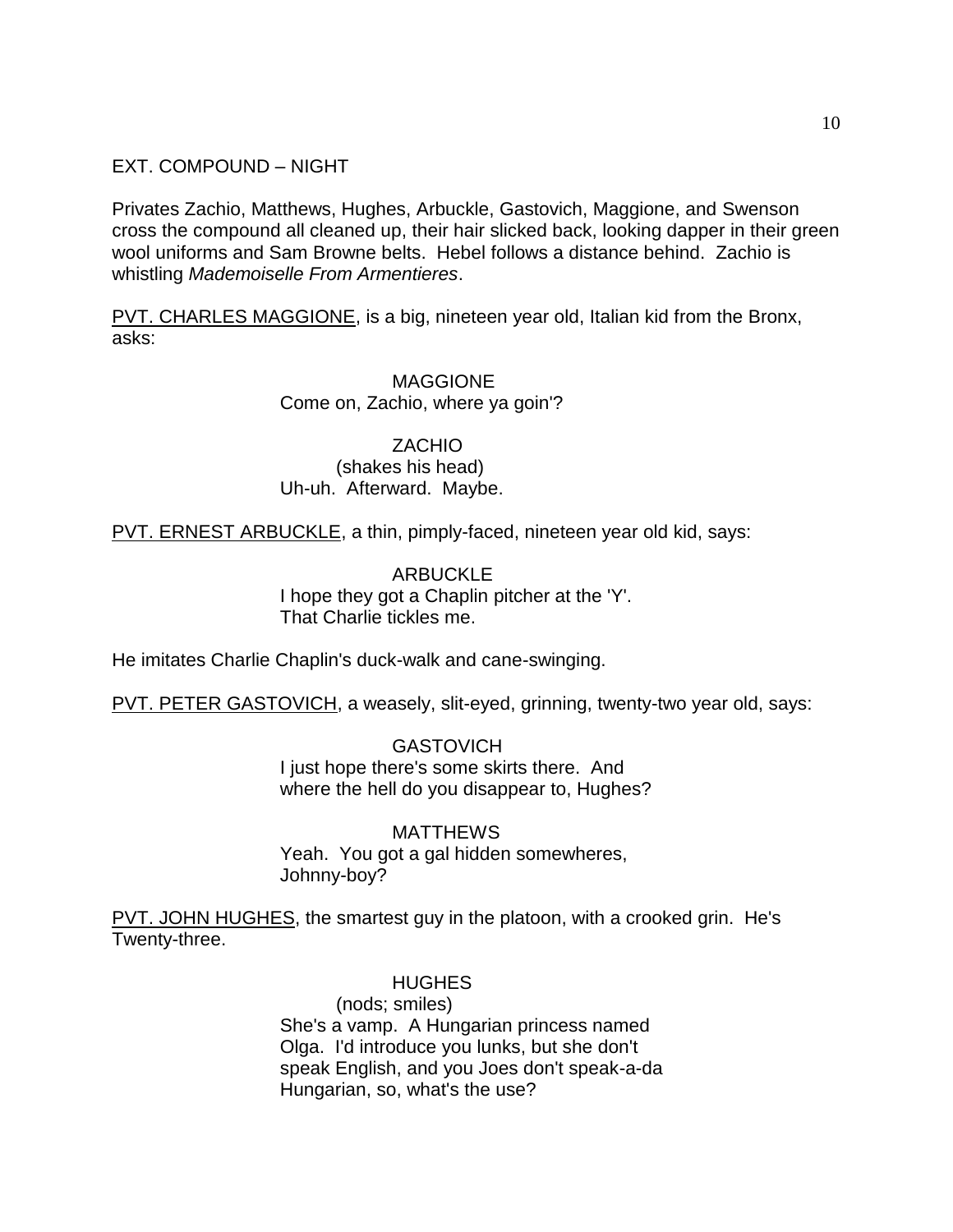PVT. KNUTE SWENSON, is a big, twenty year old, Swedish kid from St. Paul.

# **SWENSON**

(grinning) Hughes, you're a card.

## HUGHES That's me. Fifty-one more and I'd be a whole deck.

They all chuckle, except Hebel, of course, who lags behind and stares at the ground. They arrive at the main gate.

EXT. THE TOWN OF CHAUMONT – NIGHT

The guys come walking into the quaint French town of Chaumont, with cobblestone streets and gaslights, singing *The Man Who Broke the Bank At Monte Carlo*. Hebel hangs behind, not singing. There is the sound of distant artillery explosions.

> MEN (singing) With a rum-te-tum-te-tum/ And a rum-tetum-te-tum/ I'm the man who broke the bank at Monte Carlo . . .

The distant artillery gets quite a bit louder and the guys stop singing. Oh, right, there's a war going on not far from here.

EXT. CHURCH/ YMCA – NIGHT

They arrive at a church with a banner reading, "YMCA – AMERICAN SERVICEMEN WELCOME" with an American flag flying. Soldiers go in and out. Some of our guys head inside, others hang behind. The laggers are: Zachio, Matthews, Hughes, and Hebel. They all look at each other, shrug, and all head off in different directions.

EXT. STREET – NIGHT

Hebel walks down the street a few buildings, makes sure none of the other guys are nearby, then ducks into the alley.

EXT. BAKERY – NIGHT

Hughes walks along an empty street, then steps up in front of a little, closed bakery. Hughes pulls the chain in front of the door ringing the bell. A moment later the old,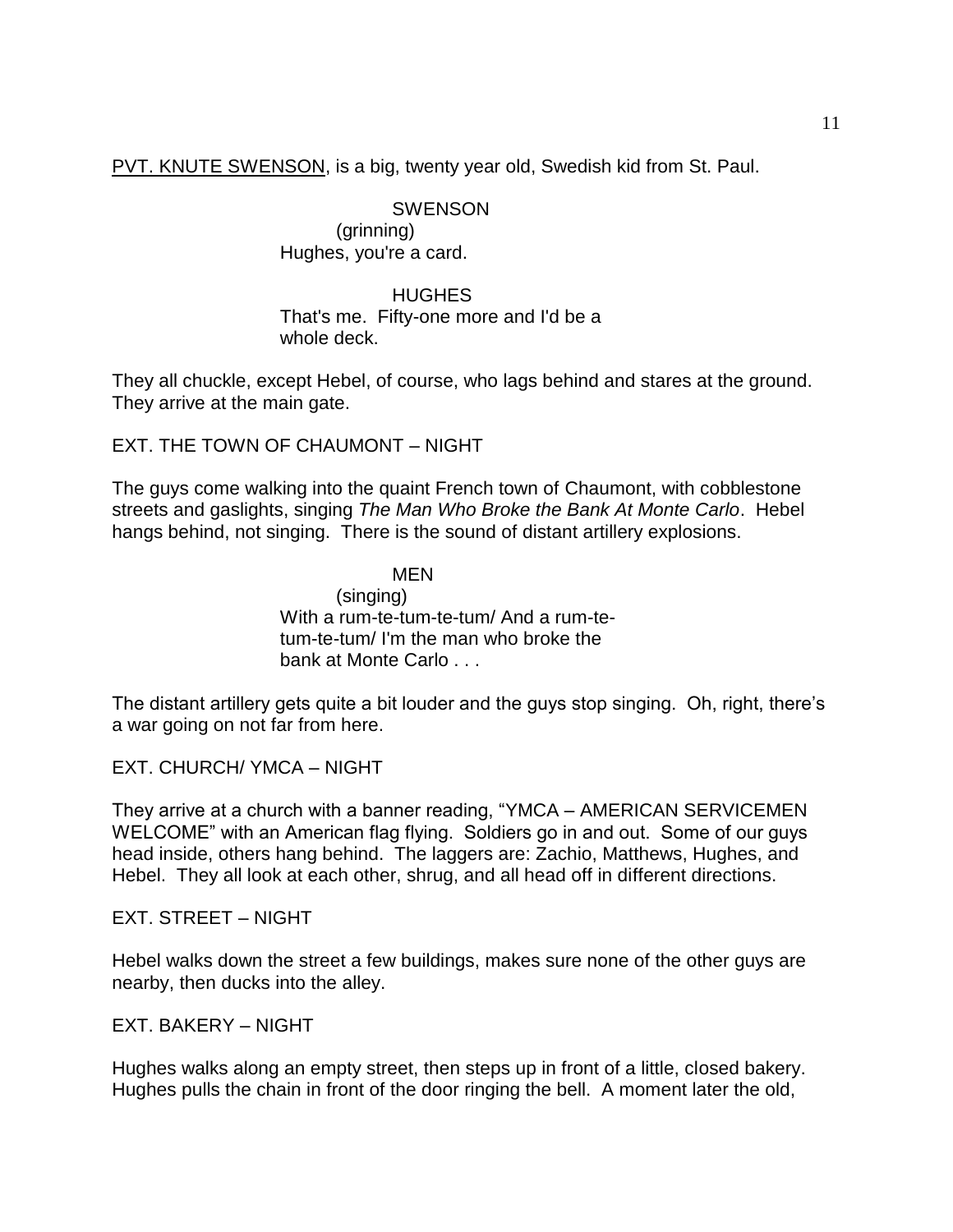white-haired baker, M. LAFOLLETTE answers the door holding a candle. He sees Hughes and smiles.

> LAFOLLETTE Ah, *bon soir*, M'sieur Hughes.

**HUGHES** *Bon soir*, M'sieur LaFollette.

The old man waves Hughes in.

# LAFOLLETTE *Entrez, s'il vous plait*.

Hughes smiles and enters the bakery.

EXT. CHEVAL BLANC CLUB – NIGHT

Zachio arrives at the Cheval Blanc Club, a rollicking nightclub for officers. American officers, many sporting canes and walking sticks (a fad of the time), enter and exit the club talking and laughing. Zachio watches the activity from across the street. He lights a Sweet Caporal cigarette and waits, smoke drifting languidly from his nose.

EXT. SHADY SIDE STREET – NIGHT

Matthews walks along a side street with large, stone houses and pretty, old, overhanging trees. The rich part of town. The whole street is asleep. Matthews strolls casually along, a stick match in his teeth, his hands in his pockets. He glances up and down the street – nobody there – then slips quickly and quietly into the thin alley between two houses.

EXT. THIN ALLEY – NIGHT

Matthews leans against the wall, flicking his nose with the match. Something touches his foot and startles him. It's a cat rubbing against his ankle and purring. Matthews puts his finger to his lips, miming "Shhh" to the cat. Matthews looks up at the house he's leaning against and grins. He bends down behind a garbage pail, pets the cat, then begins unlacing his high boots.

INT. CHURCH/ YMCA – NIGHT

Sitting among ONE HUNDRED AMERICAN SOLDIERS are Arbuckle, Gastovich, Maggione, and Swenson. They drink hot cocoa, smoke cigarettes, eat donuts, and sing songs led by the 'Y' MAN, a jolly, middle-aged fellow at a piano. He leads them in *Is It True What They Say About Dixie?* while doing a cheesy Al Jolson imitation. Everybody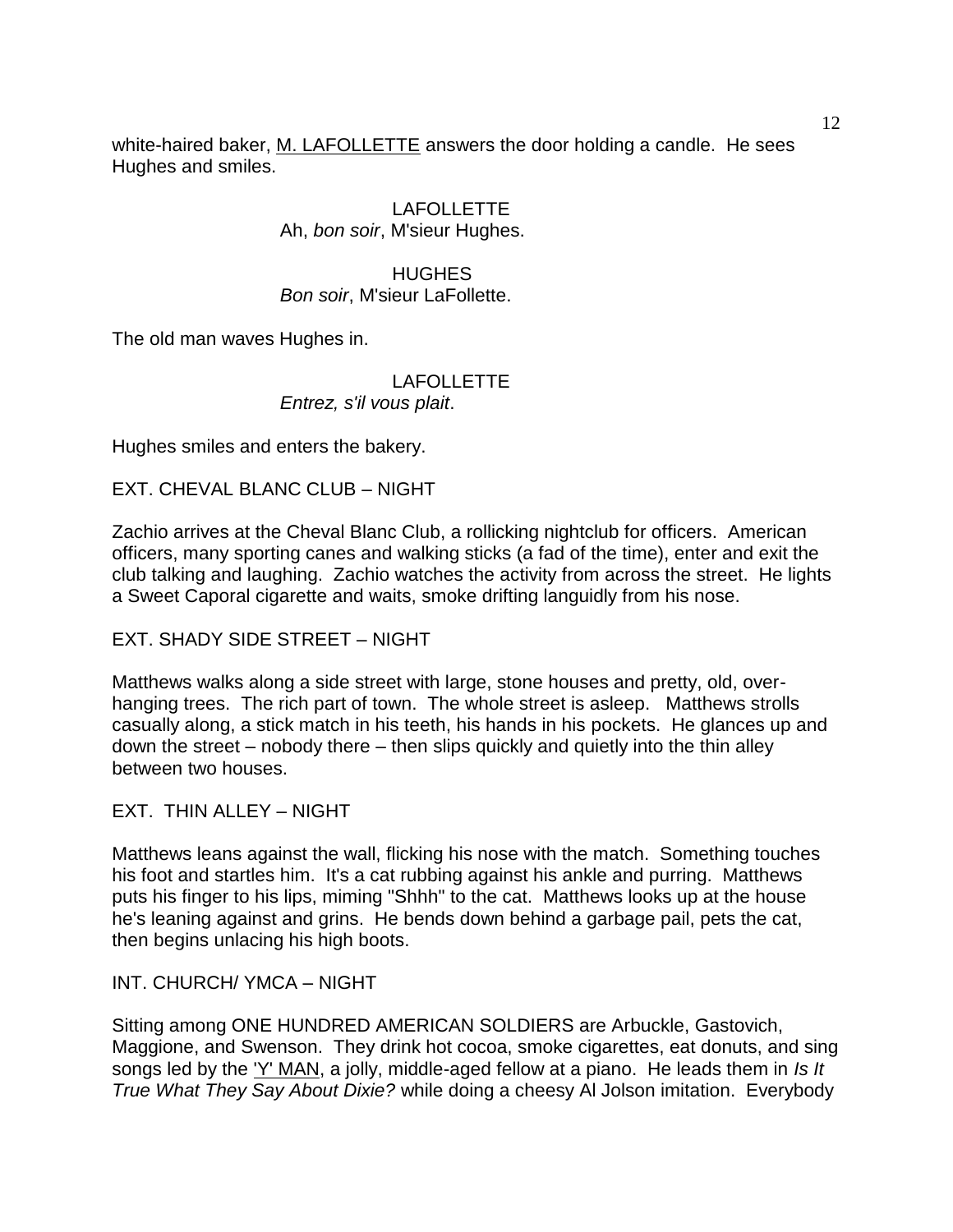sings happily.

# 'Y' MAN & CO.

(singing)

Now is it true what they say about Dixie?/ Does the sun really shine all the time?/ Do the sweet magnolia blossom, at everybody's door?/ Do the folks keep eatin' possum, 'til they can't eat no more?/ That's me . . .

EXT. BEHIND THE CHURCH/ YMCA – NIGHT

Hebel steps up to the back door of the church/ YMCA. From inside he can hear everybody singing.

> 'Y' MAN & CO. (singing; O. S.) Now is it true what they say about Swanee?/ Is that dream by the stream so sublime?/ Do they laugh, do they love, like they say in every song?/ If it's true, that's where I belong . . .

Hebel looks around secretively, then goes in the back door.

INT. CHURCH KITCHEN – NIGHT

Hebel hesitantly enters the kitchen of the YMCA, where several people are busily brewing up large pots of hot chocolate, coffee, and baking plenty of donuts. Standing at one of the large sinks washing cups is MARY McBRIAN, a plain, forty year old woman, wearing a Salvation Army uniform. She sees Hebel and smiles.

MARY

(loud voice)

Well, hello, Frank. Long time no see.

For the very first time we see Hebel smile.

HEBEL No it hasn't, you saw me yesterday.

Mary flicks soapy water at Hebel's face, hitting him.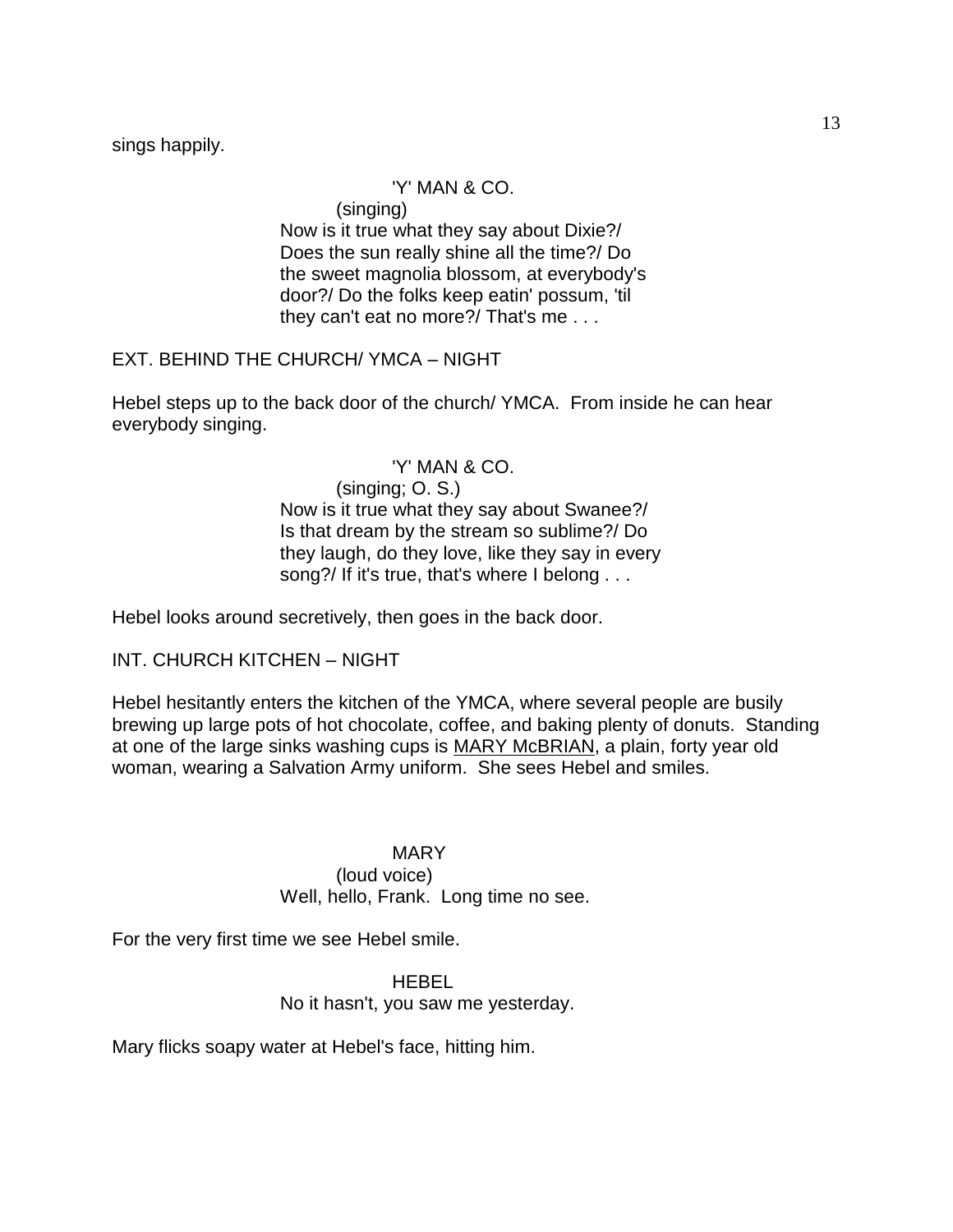## MARY

I was joking, Frank. Don't you ever make jokes?

# **HEBEL**

(shakes his head) No. Uh-uh.

Mary stops washing cups and wipes her hands. Hebel pulls out a pack of Sweet Caporals and offers her a cigarette, which she takes.

#### MARY

*Merci beaucoup*.

Hebel lights a match, igniting her cigarette, then his.

#### HEBEL

My pleasure, *mademoiselle*.

MARY Okay, so now you make a joke. Go on.

#### HEBEL

(shakes his head) Uh-uh. I never was much of a joker, Mary.

#### MARY

No, more the quiet type, right? (he nods) Not me. I was always the loud one. I was captain of the debate team. Senior. Wheaton (continued) MARY (cont.) High. Class of '98... (looks at Hebel) . . . The century hadn't turned, and you weren't born yet, either. Oh, dear . . .

They smoke for a moment in silence, although there's actually a lot of sound: dishes clattering, soldiers singing, etc. Through the din and tumult, Mary McBrian and Frank Hebel steal an occasional glance at each other – God knows why, but they like each other.

INT. CHURCH/ YMCA – NIGHT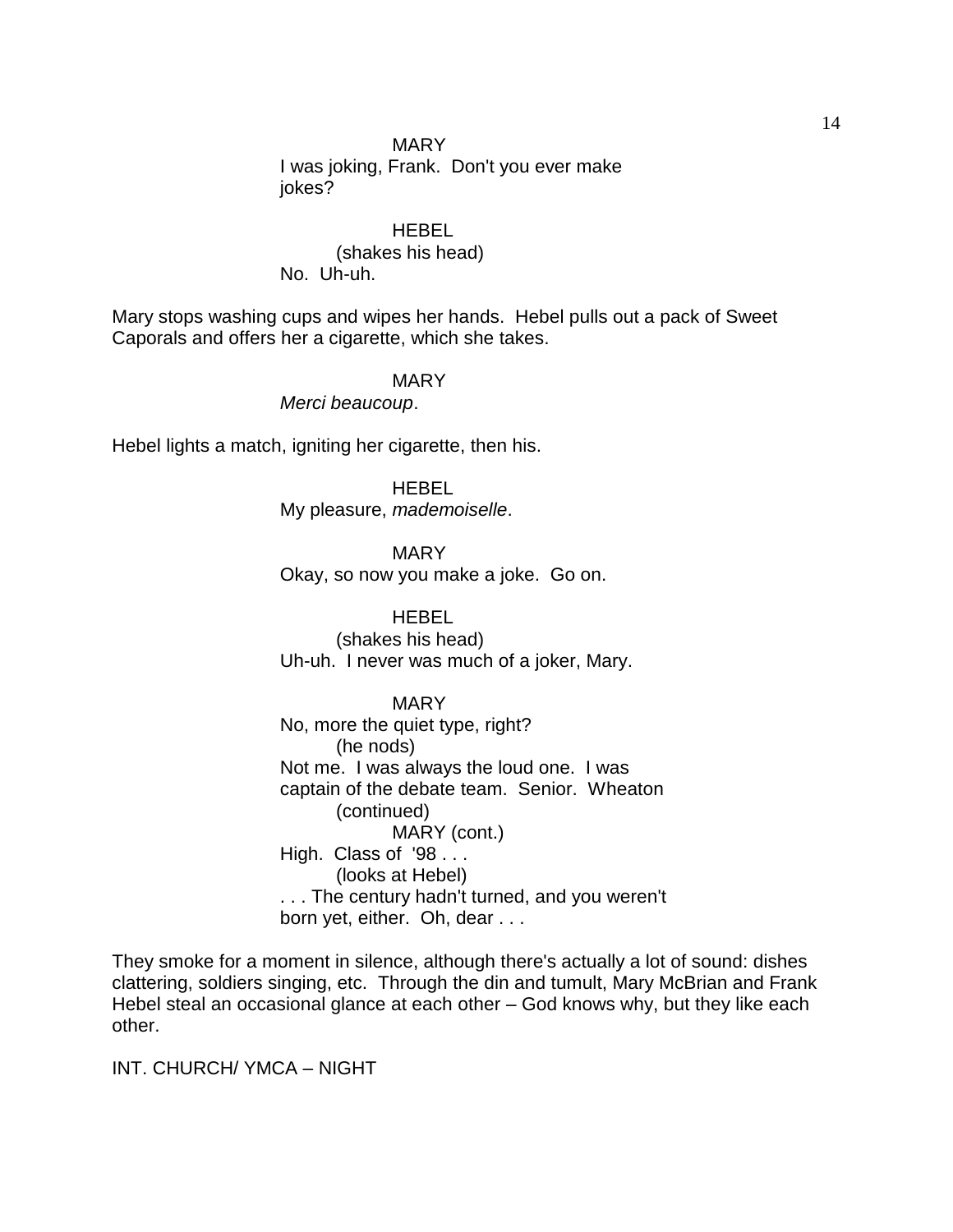The 'Y' Man with the help of several soldiers sets up a crank projector while other soldiers set up the screen. Arbuckle is delighted, turning to Gastovich, Maggione, and Swenson, he says:

## ARBUCKLE

Shore hope it's–

**GASTOVICH** —Charlie Chaplin, yeah, yeah. We know. He tickles your funny-bone.

ARBUCKLE He does. You got a problem with that, Gastovich?

## **GASTOVICH**

Maybe I do.

SWENSON (interjecting) You two can park that bull outside.

#### **GASTOVICH**

Or what?

Gastovich sticks his face into Swenson's face. Maggione shakes his weary head.

### MAGGIONE

Knock it off, the both of youse, why don'tcha.

Soldiers turn down the gas jets, the 'Y' Man cranks the projector and the flickers begin. On the screen we see that is in fact a Charlie Chaplin film – *The Immigrant* (1917). Arbuckle is delighted.

## ARBUCKLE

It is Charlie! Ha! I was right!

Arbuckle pushes Gastovich.

# **GASTOVICH**

Oh, shut up already.

On the screen: The deck of an ocean liner rolls back and forth, all the immigrants aboard looking ill. We see Charlie's rear-end, with cane in hand, hanging over the ship's rail, obviously up-chucking. A MARINE hollers out: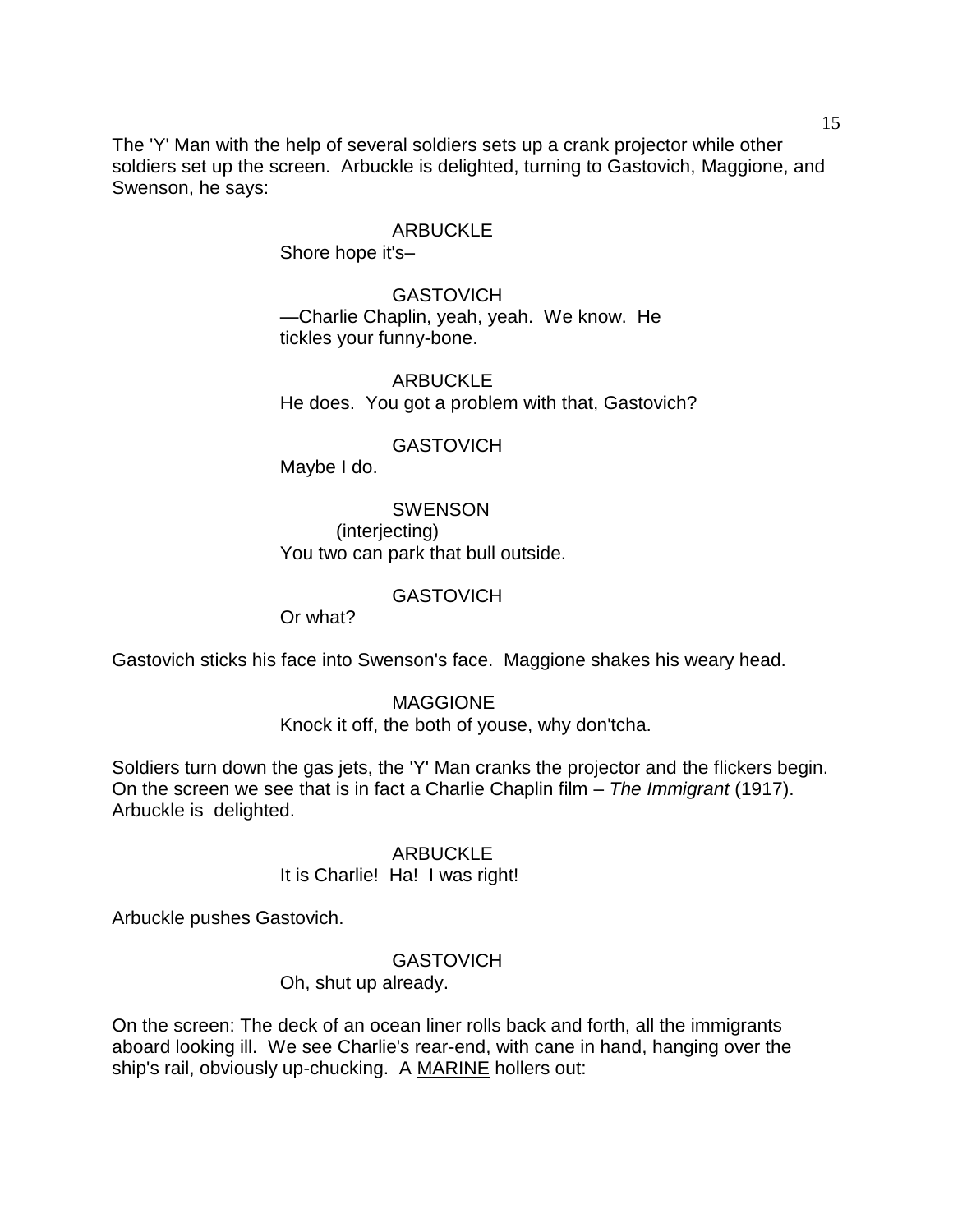# **MARINE**

# *That's the way it was!*

Charlie Chaplin comes up over the rail holding a fish on a line. It's entirely unexpected and everyone laughs, including the begrudging Gastovich.

# EXT. BACKYARD/ NICE HOUSE – NIGHT

Matthews is standing in the backyard of a nice, stone house with his boots unlaced. He picks up a wooden rake, reaches up with it and shakes the limb of a thin tree which goes up past a second story window  $-$  tap, tap, tap  $-$  the limb hits the window. A moment later the window is opened by an extremely cute, dark-haired, seventeen year old girl named NATALIE. She indicates that Matthews should be even quieter upon entering the house. Matthews smiles, takes off his boots, leaves them by the backdoor and goes in the house. In a moment we see through the window Matthews enter Natalie's room. They embrace, kissing hungrily.

# EXT. BAKERY – NIGHT

Above the bakery a light burns in the upper window.

# INT. APARTMENT ABOVE THE BAKERY – NIGHT

M. LaFollette, the baker, smokes a pipe and stares down at a chess board. Hughes sits across from him, also smoking a pipe (somewhat awkwardly), also staring down at the board. They both have cups of tea and plates of cake. Hughes scarfs a big piece of cake now and then, always studying the board. Finally, Hughes makes a move. Mr. LaFollette slaps his head with his palm, looking distressed. Hughes grins, gobbling another piece of cake.

# EXT. BACKYARD/ NICE HOUSE – NIGHT

Matthews' unlaced boots sit by the back door. The cat comes along, spots the boots and begins to play with the long laces.

# INT. CHURCH KITCHEN/ YMCA – NIGHT

There are a pile of eight Sweet Caporal butts on the floor. Coffee cups are being pushed through a window and are building up, unwashed. Mary McBrian and Frank Hebel sit on a bench ignoring the world, smoking cigarettes, drinking cups of cocoa, and talking. They both look at their smoked-down cigarettes, then drop them to the floor.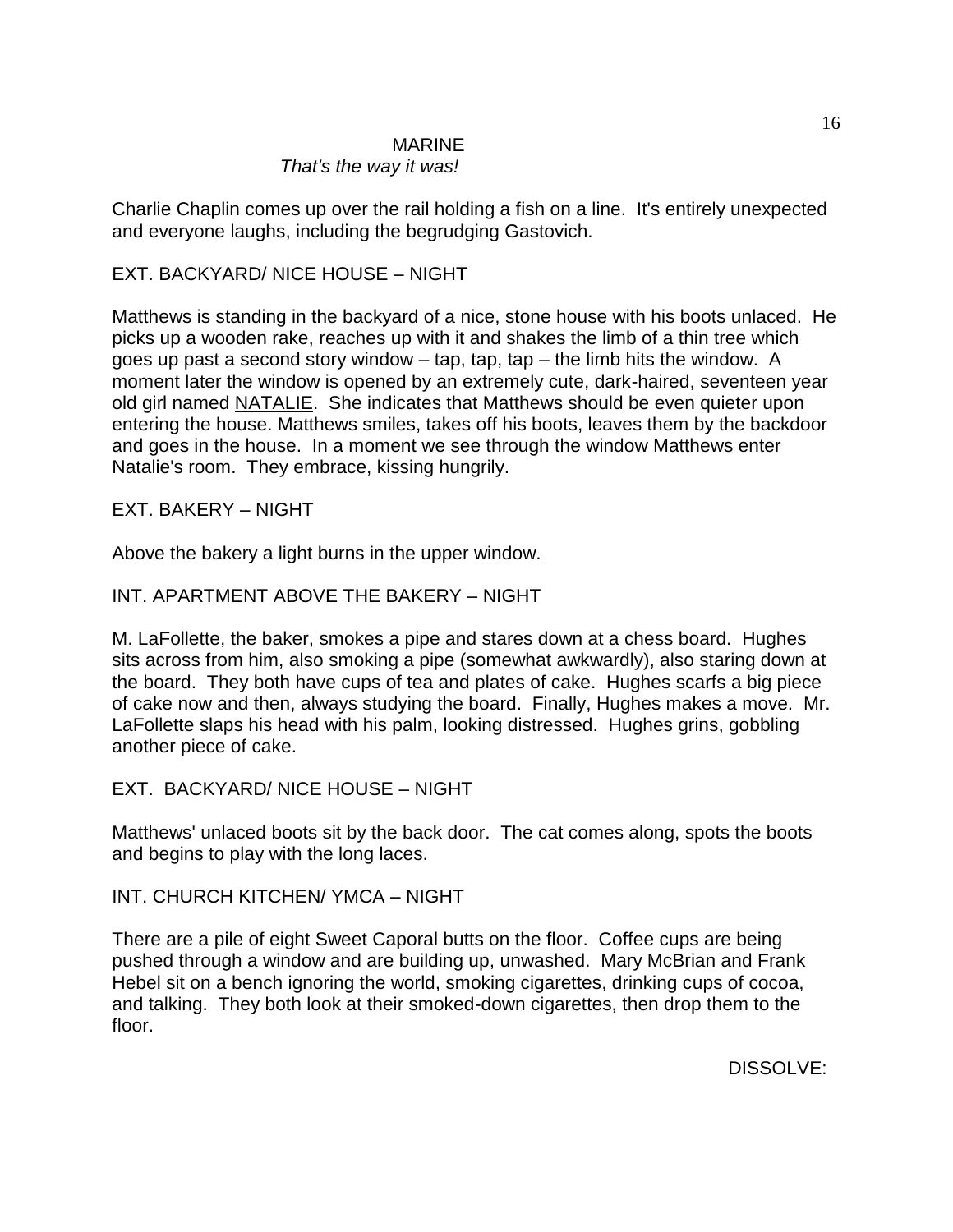EXT. LE CHAT NOIR CLUB – NIGHT

Le Chat Noir is the enlisted man's club and sports a sign with a black cat. American service men go in and out. Daly, Meyers, French, Bonner and Argaut step up and enter the club.

INT. LE CHAT NOIR CLUB – NIGHT

The club is jammed with soldiers, noise and smoke. The door swings open and in strides Daly and his Marines. Daly has his chest out, the cigar clamped in his teeth. Daly and his men march through the crowd, up to the bar and order beers.

Sitting at a table off to one side is an thin, wiry Army CORPORAL and a big, burly TOP KICK (which is a Top Sgt.). The Corporal taps the Top Kick on the arm and points at Daly.

# **CORPORAL**

That's him, Top. Gunnery Sgt. "Fighting Dan" Daly. Two Medals of Honor. That's as tough as they make 'em in the Marine' Corps.

The Top Kick furrows his brow.

TOP KICK

Why, he ain't nothin' but an old midget. He don't look too tough to me.

**CORPORAL** (shrugs) Yeah, well . . . Two medals of Honor, Top.

The Top Kick finishes his beer.

## TOP KICK

I hear they give out Medals of Honor in the Marine Corps for doin' a good job scrubbin' the latrines.

The Top Kick stands up and he's huge: 6' 4‖, 250 pounds, a monster.

Daly and his guys are happily drinking their beers when the Top Kick and the Corporal step up. The enormous Top Kick pokes Daly in the chest with his index finger.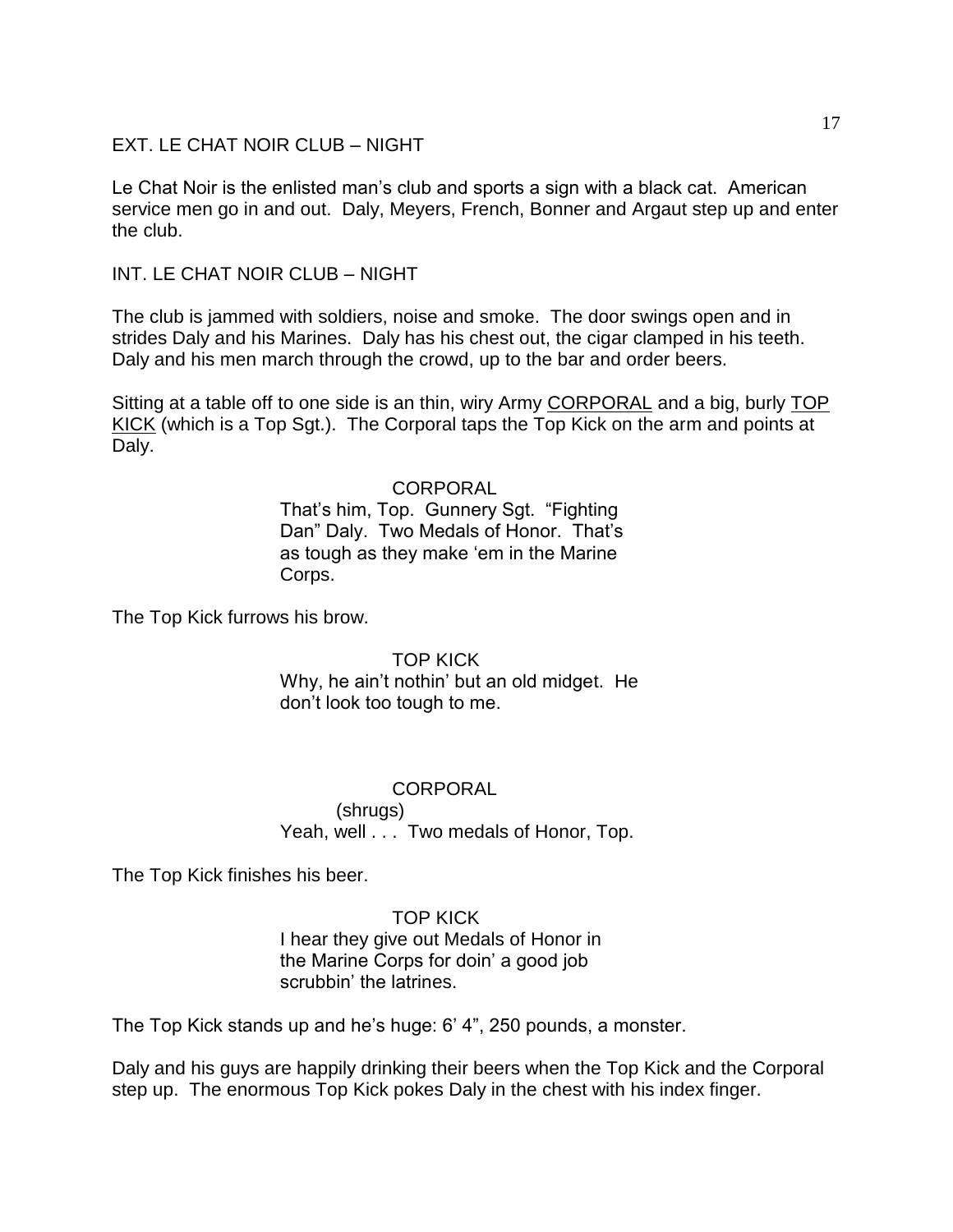TOP KICK So you're Gunnery Sgt. "Fighting Dan" Daly?

DALY

Have we met?

TOP KICK No, but we're about to. I hear you got *two* Medals of Honor, zat true?

DAI<sub>Y</sub> I cannot tell a lie, it is true.

Everybody in the vicinity begins to pay attention.

TOP KICK Well, you don't look so tough to me.

Daly looks up at the guy.

DAI<sub>Y</sub> Yeah, but I bet Grizzly bears don't look too tough to you, neither.

TOP KICK Come on, let's fight.

> DALY (shakes his head)

The Top Kick pokes Daly in the chest even harder.

No.

TOP KICK I said, let's fight!

DAI<sub>Y</sub> And I said no.

TOP KICK

Why not?

DALY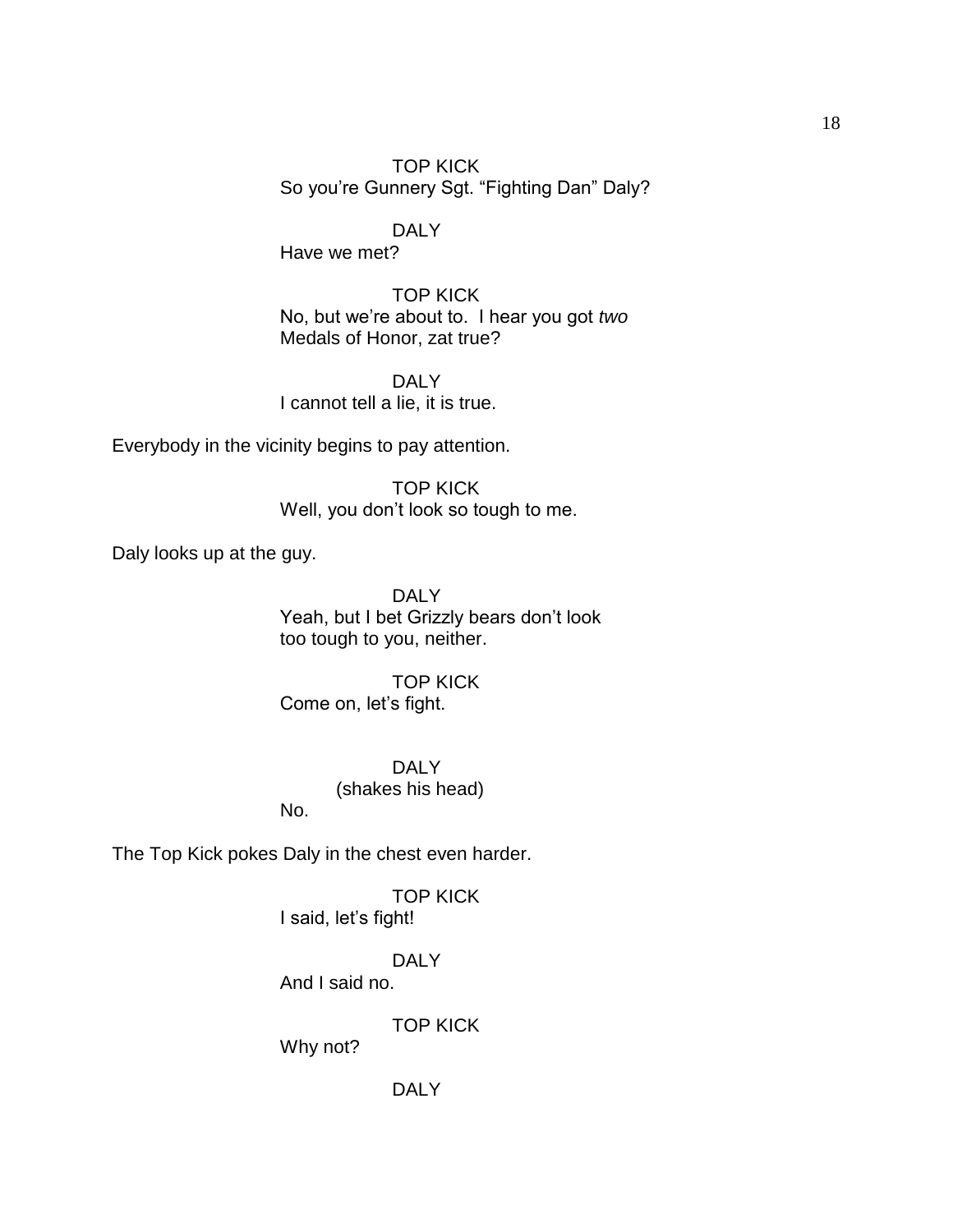‗Cause I'm 44 years old, I been in the Marine Corps for nearly 20 years, and if I fought every tough guy that challenged me in a bar, I'd never get outta the brig.

TOP KICK Well, you'll just have to chance it, I guess.

DALY

No, I won't.

TOP KICK

Yes, you will.

Daly's right eye and eyebrow are visibly twitching.

DALY

No, I won't! No way, no how. Not today, not tomorrow, not the next day. Got it?

TOP KICK No I don't. I say we're fightin'!

DALY

Well, you're wrong. Now just take a few breaths and calm down.

TOP KICK

(angry) I don't wanna calm down.

### DALY

Sure you do.

The Top Kick simply can't believe it.

TOP KICK Are you seriously tryin' to tell me that I can't get *"Fighting Dan"* Daly to fight?

## DALY

Precisely.

TOP KICK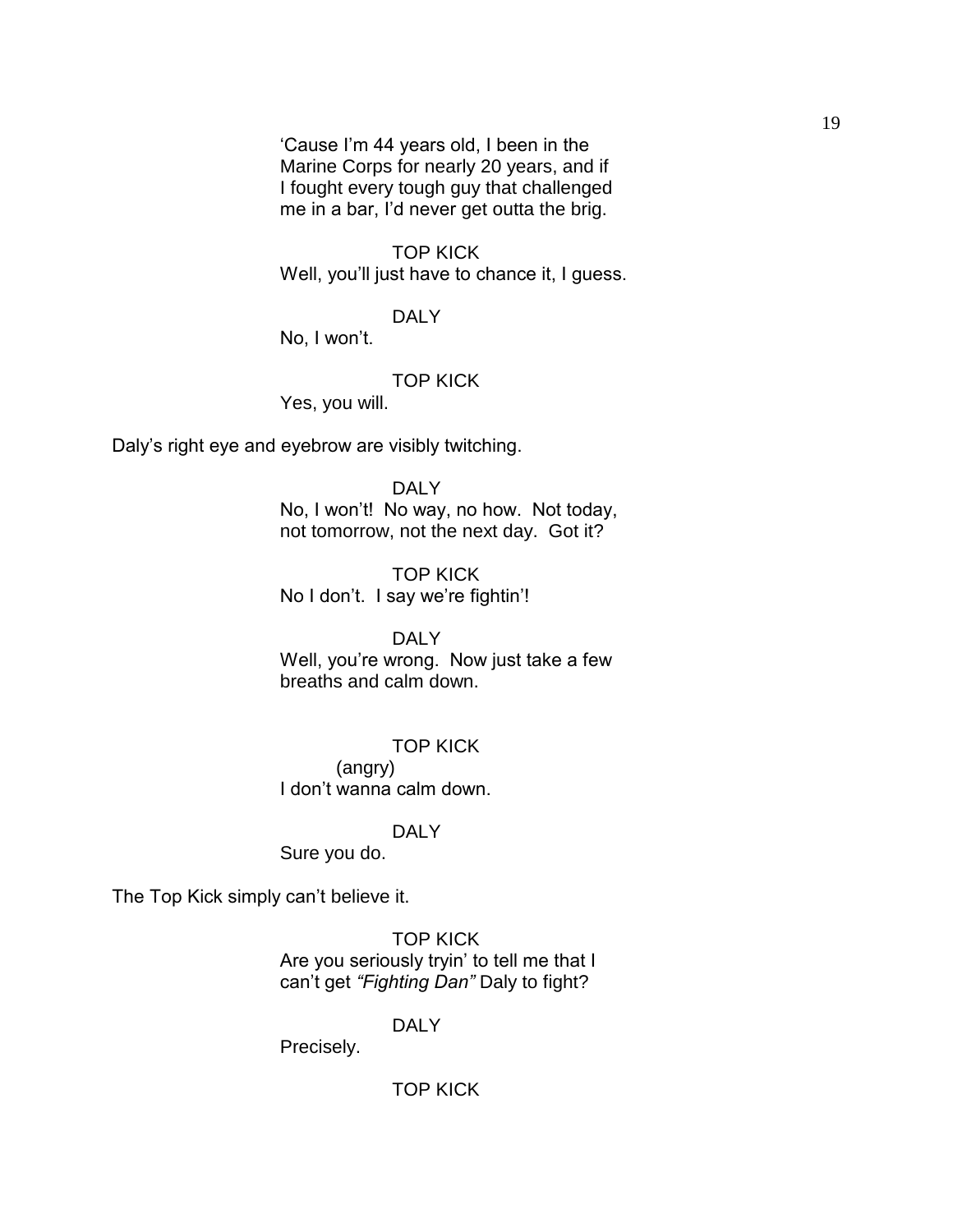Well, what the hell happened?

DALY

After 44 years and about 4000 stupid fights, I finally got smart. Y'see, I won't let *you* turn me on and off like a light bulb, is what happened. I'm the one that's in control of my actions and my emotions, not you.

The Top Kick is flabbergasted.

TOP KICK So, you're *really* not gonna fight?

DALY

Really and truly.

Everyone chuckles and takes a drink; the tension clears.

TOP KICK Well, now what'll we do?

# DALY

Have a beer.

The Top Kick gets a beer and takes a drink.

TOP KICK So, how'd you win those two Medals of Honor, anyway?

Daly wipes off his beer mustache, looks around and sees that quite a few people are listening.

> DALY It's not that interesting.

# TOP KICK

Come on.

Daly looks around, then sums up quickly.

DALY The first one was in China in 1900 during the Boxer Rebellion. Second was in Haiti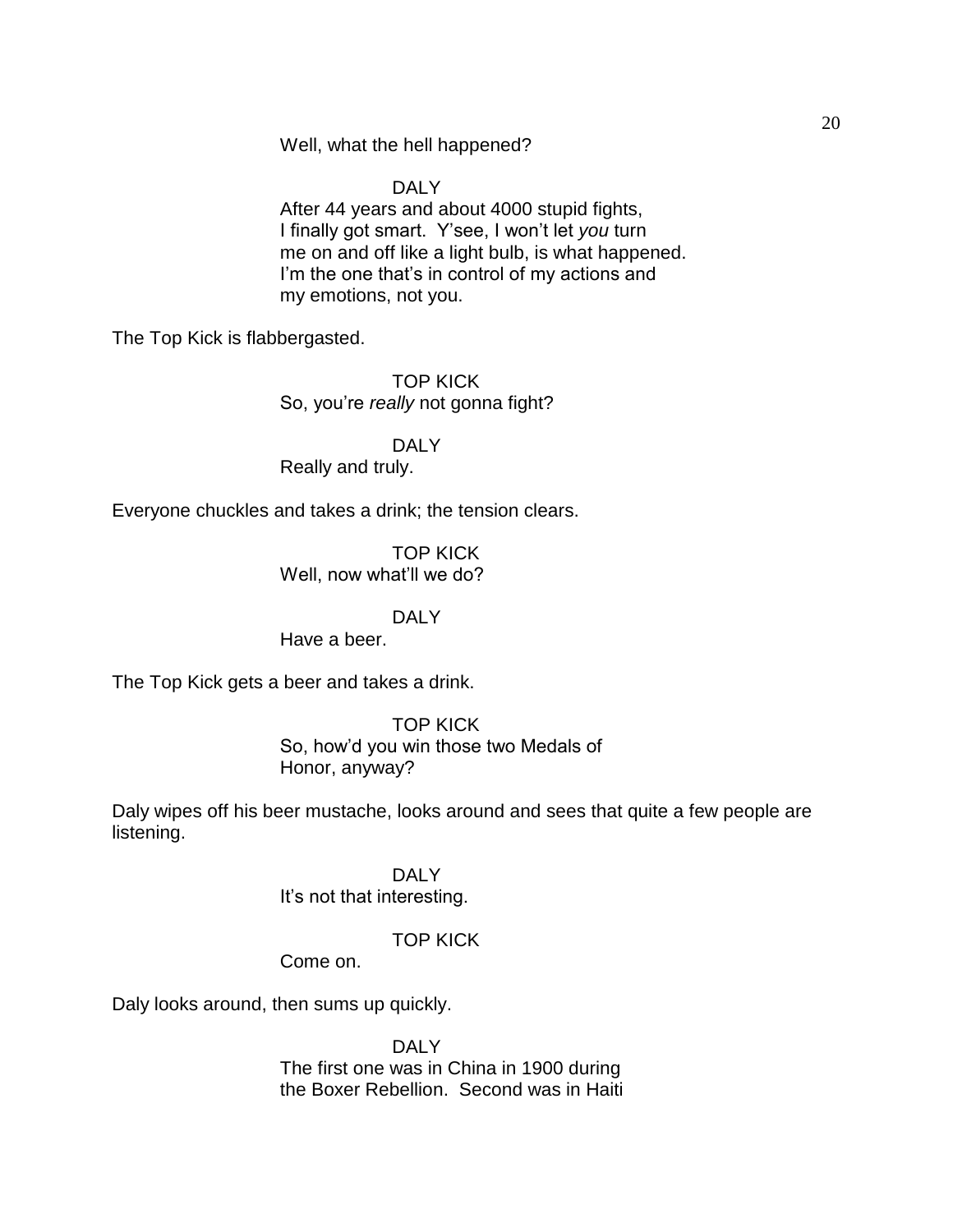## a couple of years ago.

Daly shrugs, takes a drink.

TOP KICK So what happened?

DALY (waves his hand) You don't wanna hear.

The Top Kick looks around and everyone in the vicinity is paying attention.

# TOP KICK

Yeah we do.

## DALY

Naw.

TOP KICK Unless you still wanna fight?

### DALY

OK, all right. You're probably all too young to remember, but in1900, in China all the peasants went crazy and started killin' all the foreigners, startin' with the Christian missionaries. The foreign embassies in Peking are in a walledoff compound. When the peasants attacked, and there were thousands of 'em, we shut the gates and defended the compound for 55 days. There were thirty-three other Marines and sailors that got Medals of Honor for that action.

Cpl. Meyers speaks up.

**MEYERS** Yeah, Gunny, but why did *you* get *yours*? I've been meaning to ask for months.

Daly looks around and everybody around is listening. He takes a slow drink of beer.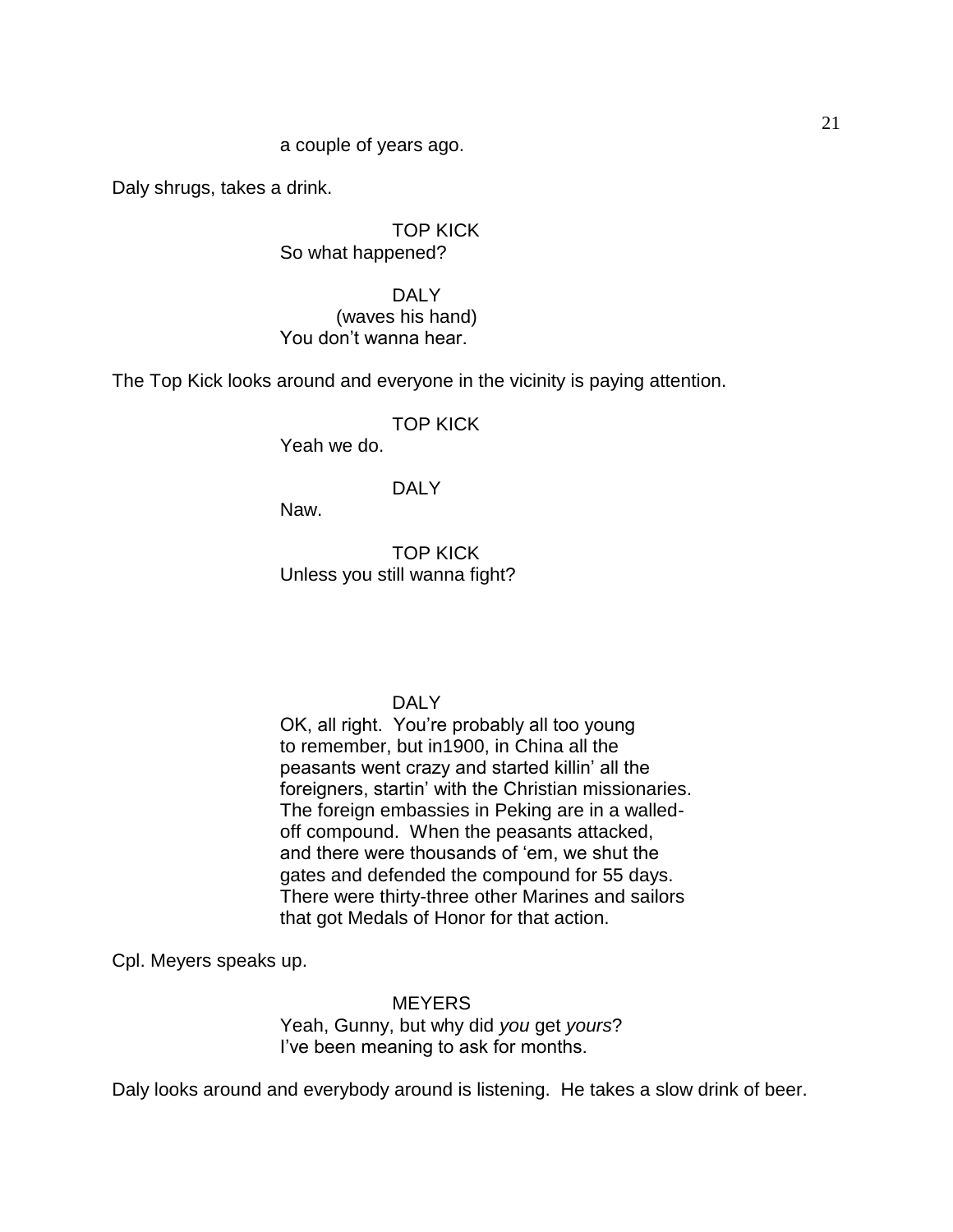### DALY

Well, there were a couple hundred Marines, from all over the world, mind you, Japanese, French, British, German, all kinds. And there were all these ambassadors from all over the world, and their wives and kids, too. So the Chinese peasants set fire to the wall of the compound. While the other fellas were putting out the fire and fixing it, I worked myself into a good defensive position and kept the fellas safe while they worked.

MEYERS How long did you hold that position?

# DALY

(thinks) About 24 hours, I suppose.

#### **MEYERS**

And what were you doing for that 24 hours?

### DALY

I was shootin' every slope-head that got near that wall, that's what I was doin'.

TOP KICK How many of these Chinese you figure you shot?

### DALY

(shrugs)

A lot.

TOP KICK What's that mean?

DALY It means a lot, that's what it means.

The Top Kick and Meyers look at each other.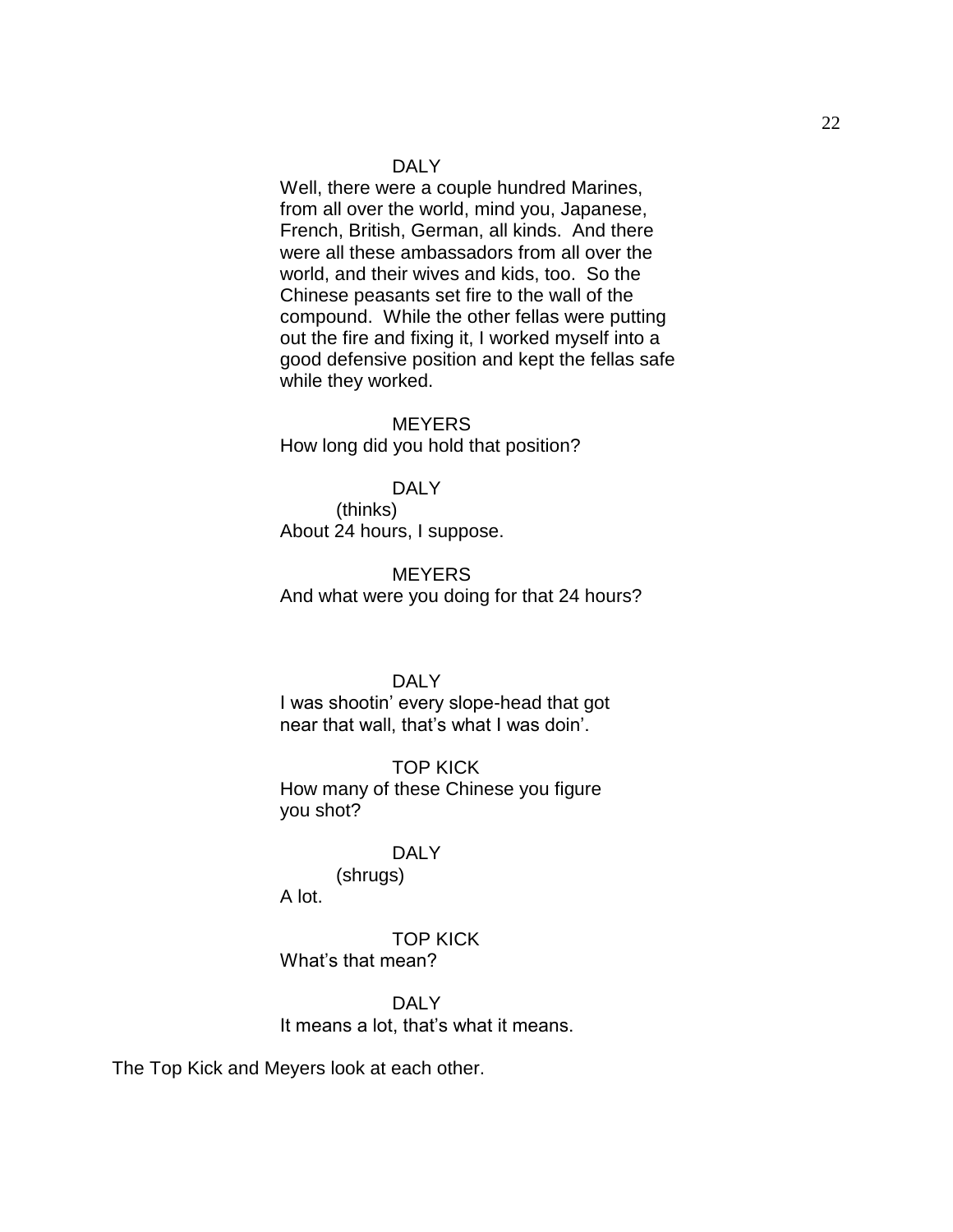## **MEYERS**

Twenty?

Daly shrugs and drinks his beer.

TOP KICK

Forty? (Daly shrugs again) *Fifty*?

DALY Look, it doesn't really matter, does it?

## TOP KICK

*Sixty*?

# DALY

Well, actually, it was about 120, OK? But it had to be done. Now let's just drop it ‗cause I don't like thinkin' about it.

Everybody looks at each other in amazement. Meyers speaks for everyone.

## **MEYERS**

You shot 120 Chinese peasants in 24 hours? That's five an hour. Almost one every ten minutes—

#### TOP KICK

—For 24 hours.

Daly looks like he's getting angry, his eye is twitching. He takes several deep breaths and rubs his eyebrows.

#### DALY

Look, someone had to do it, otherwise they'd of killed every last one of us, women and children included. They'd already killed every Christian missionary in the country, which included a lot of women and kids.

MEYERS So how'd you get the second one?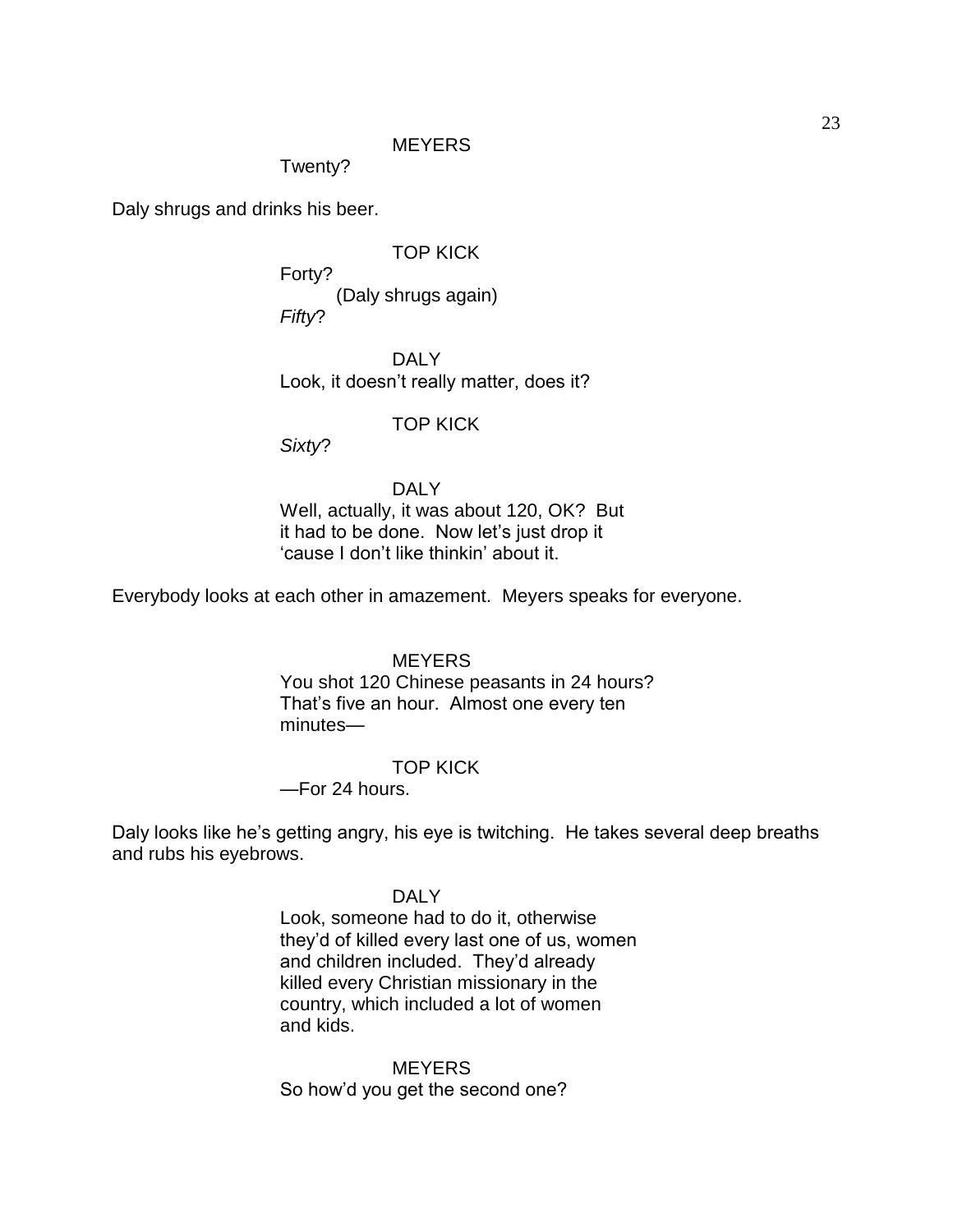## DALY

Come on, will ya? Enough already.

## **MEYERS**

Gunny, you never talk about any of this stuff. Now's your chance to finally tell it and be done with it.

Daly looks around at the eager expectant faces, among them a pretty woman of about 35 sitting by herself at the bar, clearly listening. She smiles at Daly. Maybe there is a good reason to tell the story now.

#### DALY

We're down in Haiti fighting the Banana Wars to keep the United Fruit Company safe from rebels. So me and 20 of my guys are on a patrol in the jungle, when suddenly we're bein' chased by hundreds of these native rebels all firin' weapons at us. While we're crossing a river the Lewis gun falls in and it sinks to the bottom. Well, if we were gonna make it through the night

(continued)

DALY (cont.) surrounded by hundreds of natives, I figured we might have some use for that machine gun.

## TOP KICK

Yeah? So?

#### DALY

So, I got my men to a decent defensive position, and as soon as it got dark I sneaked out and got the Lewis gun back.

Daly shrugs; simple.

TOP KICK

How?

## DALY

How what?

TOP KICK How'd you get a Lewis gun from the bottom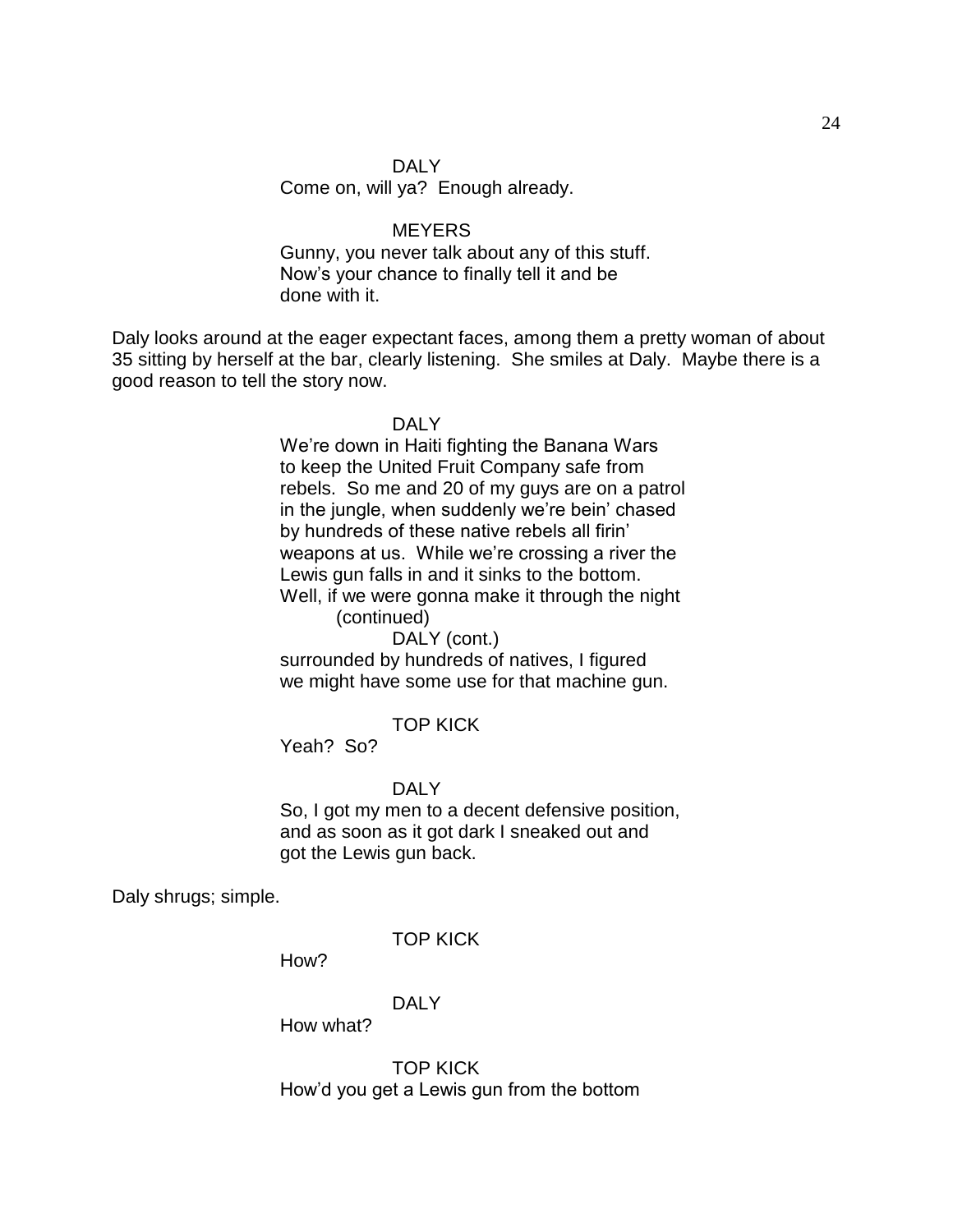of a river.

DALY I dove in and got it.

TOP KICK But a Lewis gun weighs a ton.

DALY You're tellin' me.

TOP KICK And it still worked?

## DAI<sub>Y</sub>

Sure. The ammo didn't go in. Lewis gun's a good weapon, dry it off it's as good as new.

TOP KICK And did you end up using it?

# DALY

(nods) Oh yeah. If we didn't have it we would've been killed. They attacked all night long.

## TOP KICK

And how many of these natives did you kill?

#### DAI<sub>Y</sub>

Personally, I don't know. All together we probably killed a hundred of 'em. They killed eight of my men.

# TOP KICK

But now you don't fight no more.

## DALY

Well, I try not to get mad anymore, and then when I'm not mad I don't need to fight. I've made peace with the world.

# TOP KICK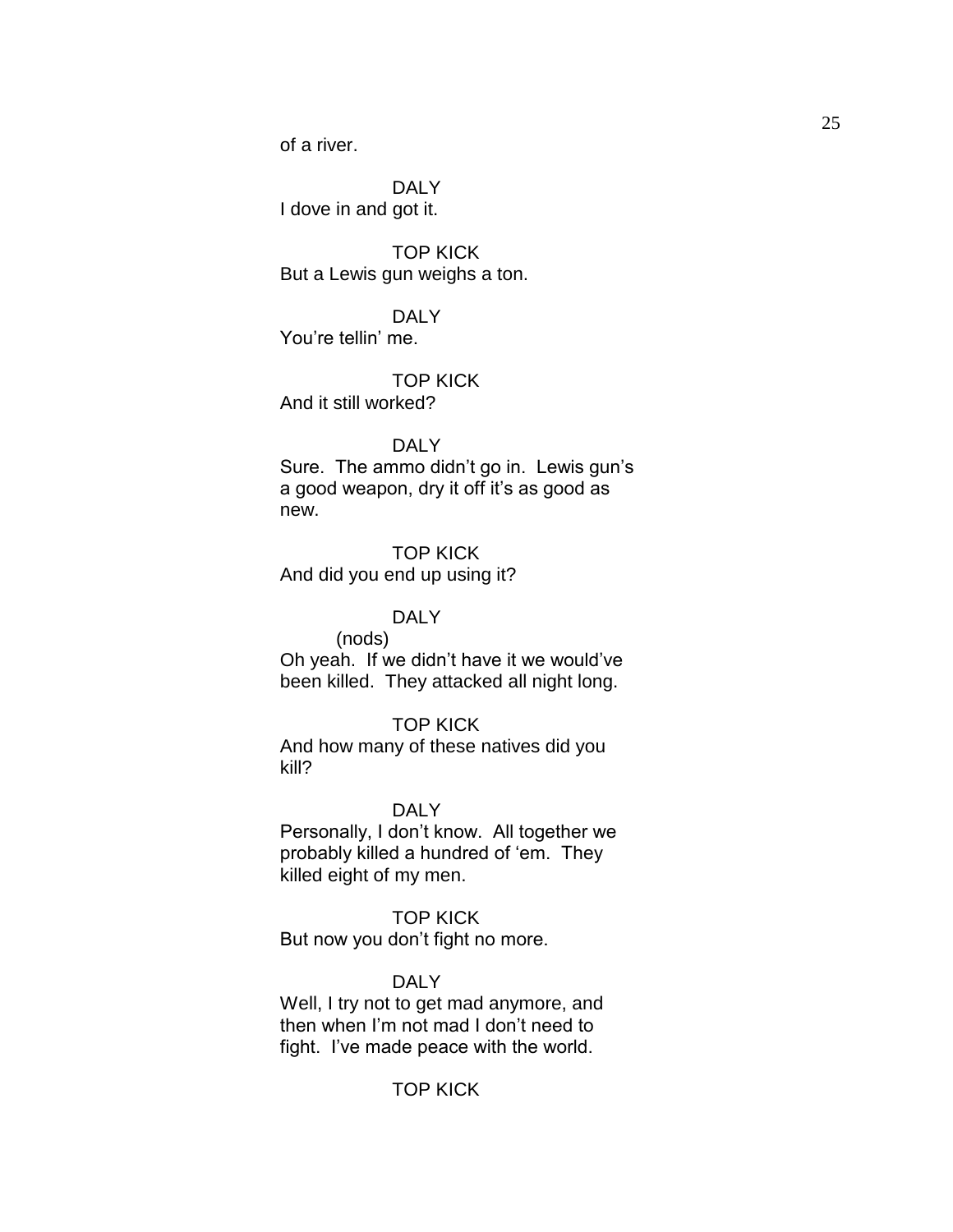I got new for you, Gunny, everybody else in the world is in a war.

DALY Hey, they've got their agenda and I've got mine. 'Scuse me a minute, boys, duty calls.

Daly heads around the bar to where the pretty 35-year old woman named **BRIGITTE** is sitting and seats himself beside her.

The Top Kick and Meyers exchange a look.

## TOP KICK Your Gunny's nuts.

**MEYERS** 

He's been sittin' around too long and readin' too many books.

# TOP KICK (nods) Oh, yeah, well that'll do it.

Everyone nods in agreement and drinks.

DISSOLVE:

# EXT. STREET – NIGHT

Daly and the attractive woman, Brigitte, come strolling up the street talking.

## A TITLE READS: **"LATER THAT NIGHT."**

### **BRIGITTE**

. . . And then, I got so mad, I took the whole bucket of milk and poured it right on his head. And that was the end of my days living on a farm.

DALY So why didn't you stay in Paris?

# **BRIGITTE**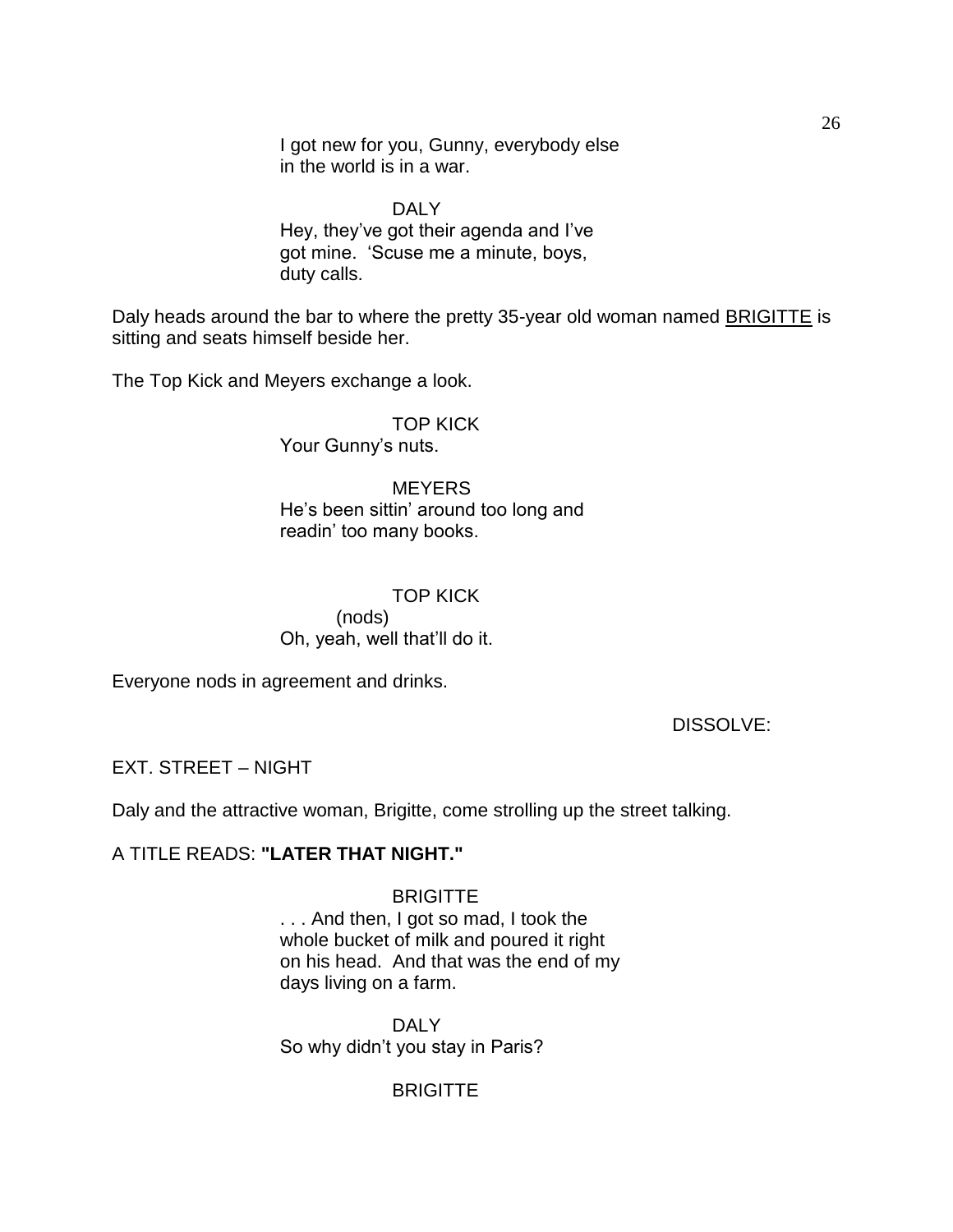(shrugs) It's too big, too many people, too many automobiles. After a few days I just want to hit people to get them out of my way.

DALY You're a pretty angry young woman.

## **BRIGITTE**

(grins) I'm not so young.

DALY To me you are. Anyone under 40 is a kid.

Brigitte smiles. They stop in front of a butcher's shop, beside which is a yellow door leading to an upstairs apartment.

# **BRIGITTE**

This is it.

DALY Above the butcher shop.

### **BRIGITTE**

I usually eat pretty well. So, would you care to come in?

Daly looks at his watch and sadly shakes his head.

DALY No can do. Gotta be back on base in a few minutes. Maybe another time?

# **BRIGITTE**

(smiles wistfully)

Maybe.

They shake hands, then Daly turns and walks away. Brigitte watches him go, the wistful smile still on her face, then goes inside the yellow door.

EXT. BEHIND THE CHEVAL BLANC CLUB – NIGHT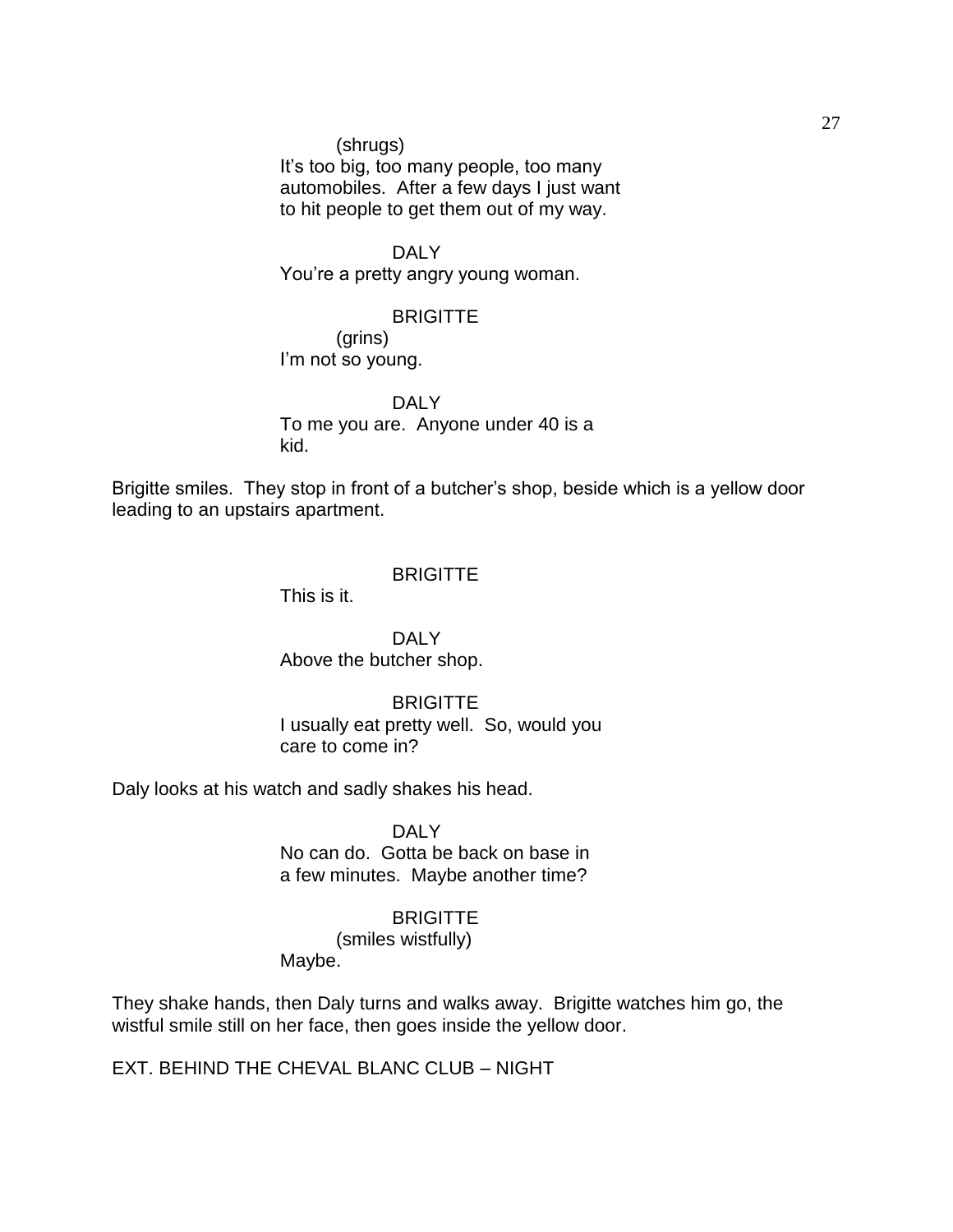A pile of sweet Caporal butts, these belonging to Zachio. The back door of the Cheval Blanc Club opens and out steps one of the waitresses, YVONNE. She's thirty and has been a cocktail waitress for ten years. With this is in mind, she's quite attractive. Zachio pops up from behind a wagon, his hands in his pockets, a cigarette hanging from his lips. He follows along beside Yvonne.

#### **ZACHIO**

*Bon jour*, Yvonne.

## YVONNE (smiles; French accent) *Bon soir*, Provet. How long have you been waiting?

## ZACHIO (shrugs) Just got here. Where ya goin'?

### YVONNE

Home. It's late. Almost midnight. Don't you have to be back at the base?

### ZACHIO

Nah. I got special permission from General Bundy, he's my uncle.

## **YVONNE**

(laughs) General Bundy is *not* your uncle, *Private* Zachio.

### ZACHIO

(grins) No, we just called him uncle. He was more like a friend of the family.

#### **YVONNE**

(curious) Where are *you* going?

# **ZACHIO**

With you.

# YVONNE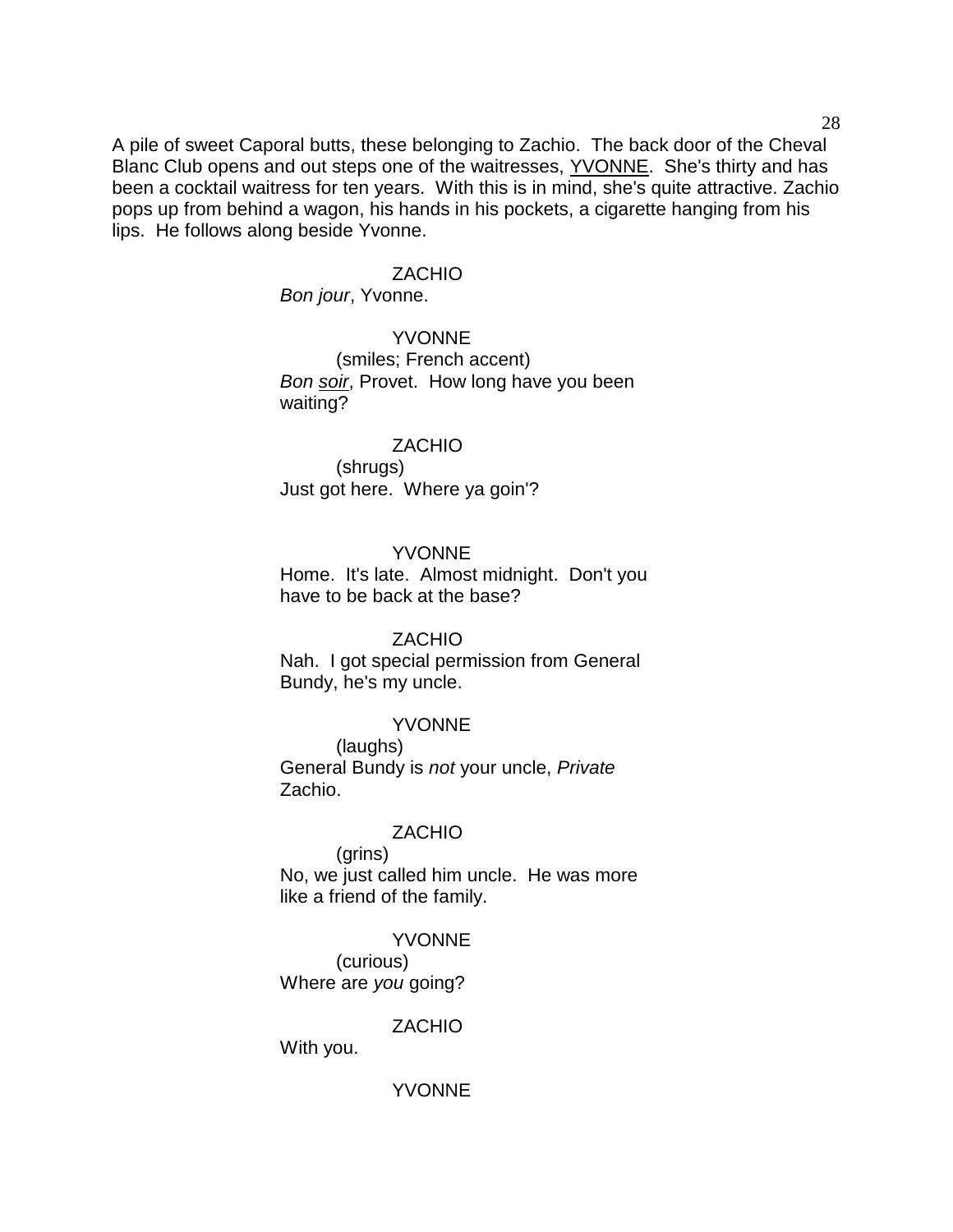With me? And then what happens?

ZACHIO Yvonne, *mon cheri*, then it's up to you. Even if I merely get to walk you home, I am a happy man.

Yvonne glances over at Zachio, amused. He grins back. They turn the corner out of sight . . .

INT. APARTMENT ABOVE THE BAKERY – NIGHT

Hughes and M. LaFollette are done playing chess. They both sit in easy chairs, pipes in their mouths, glasses of port at hand. Both are in contemplative moods.

# LAFOLLETTE

All I ever wanted was to make my wife happy, give her what she wanted, give her the family she never had. I failed on all counts. We struggled and saved and squabbled about every *centime*. She was never able to become pregnant, and when I finally could afford to buy her things, she died. So you see, life is a long series of desiring things you will not have, or will no longer want when you get them.

# **HUGHES**

(sighs)

If I'd known losing would depress you so much, I'd have let you win.

### LAFOLLETTE

No, no, no. *Pardon*. I apologize, *Monsieur*  Hughes. I've become morose. *Excuse'moi*. (downs his port)

Ah! So? Why, if you don't mind me asking, are you one of the first *Americains* to arrive here in *Francais*? You must have joined the army right away when America declared war.

## **HUGHES** (correcting him)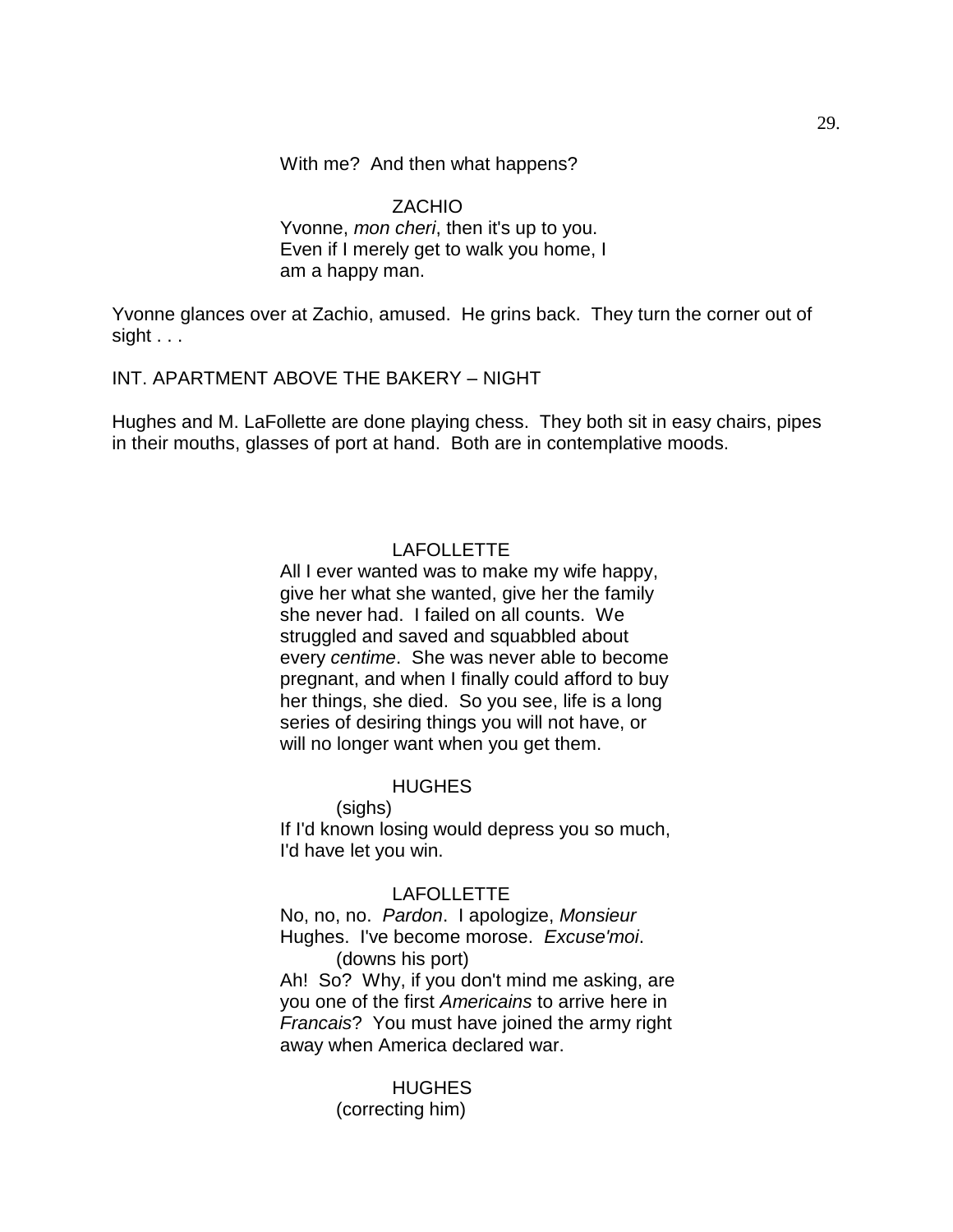Marines.

(M. LaFollette nods)

Yes, I did. The first day. I was in college ...

(M. LaFollette looks at

him blankly)

. . . Uh, *university* . . .

(M. LaFollette nods and smiles)

. . . Ohio State University. Studying history. Suddenly, history was going on around me. Why read about it in books? Why not be a part of it? Besides, the Hun's gotta be stopped, right? We can't let them take over Europe, 'cause next comes the whole world, right? And I don't like sauerkraut.

# LAFOLLETTE

(shakes his head; smiles) Nor I. You are a very interesting young man, Monsieur Hughes. And a very fine chess player.

#### **HUGHES**

Thank you, Monsieur LaFollette. I was in the chess club in high school. I really do appreciate your hospitality. If it wasn't for your cake to look forward to, I'd be having a much harder time in the military. (looks at his watch) I've got to get back to the barracks.

They both stand. M. LaFollette walks Hughes to the door.

# LAFOLLETTE I suppose you must go fight soon. (Hughes shrugs) Do me a very large favor, will you?

### **HUGHES**

Sure. What?

M. LaFollette takes Hughes hand and shakes it.

## LAFOLLETTE

Don't get killed. The Boche, they are not playing games, you know, like chess, *compre vous*?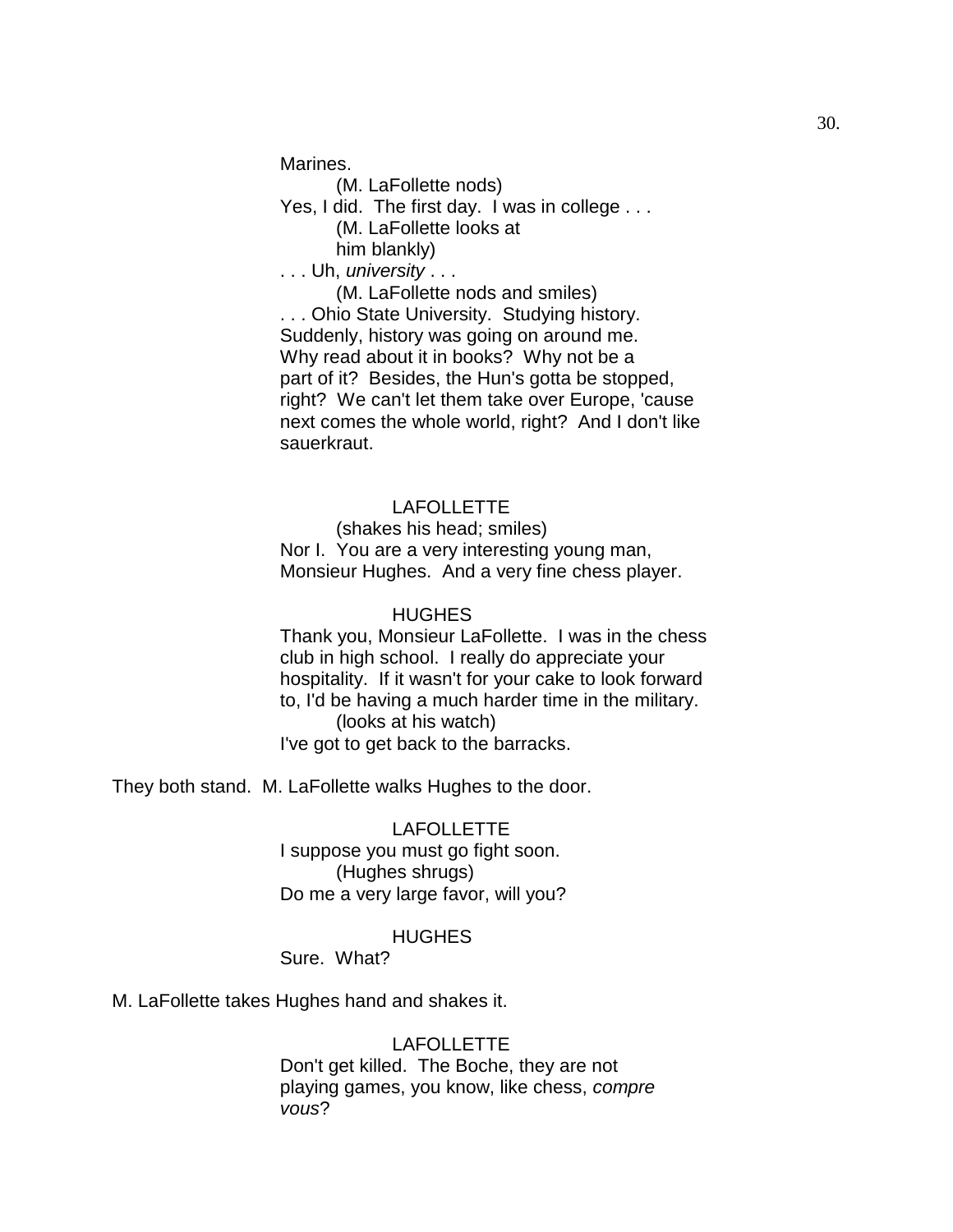## HUGHES

(grins) Neither are we.

Hughes leaves. M. LaFollette sighs sadly, closing the door.

DISSOLVE:

EXT. LT. CATES' QUARTERS – NIGHT

Daly steps up to a wooden door marked "Lt. Clifton Cates." Daly considers for a moment, then knocks. Lt. Cates' voice with a southern drawl is heard.

# CATES

(O.S.) Come on in.

Daly enters.

INT. LT. CATES' QUARTERS – NIGHT

Daly steps inside and finds LIEUTENANT CLIFTON B. CATES, a hawk-faced man from Tennessee with a thin mustache, sitting at his desk writing. He looks up.

> CATES Yes, Gunny, what can I do for you?

Daly doesn't know how to begin.

CATES Would you like to sit down?

Daly sits down on the cot, looking troubled.

**CATES** What is it, sergeant?

DALY Well, the thing is, I just don't want to fight anymore, sir.

**CATES** But we haven't started yet, sergeant.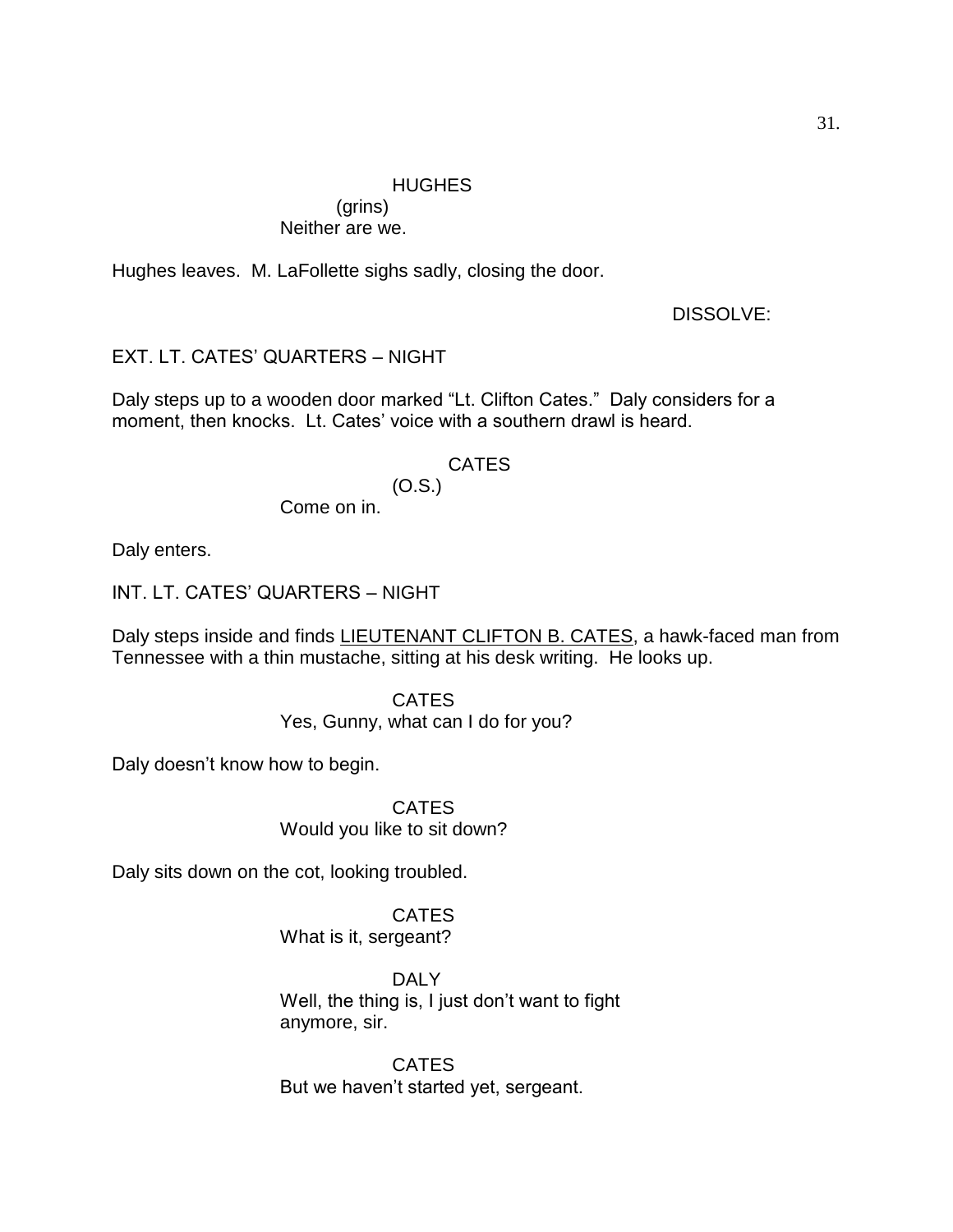## DALY

Yeah, well, I did, a long time ago. And now I want to stop.

## **CATES**

Are you drunk?

## DALY

No, sir. I've been reading these book, see? And I see now that I was getting' mad for no reason. And when I get mad is when I fight.

**CATES** So you're not getting mad anymore.

## DALY

Correct. Therefore if I'm not mad, I'm not fighting.

Lt. Cates doesn't understand.

#### CATES

Sergeant, you're the most decorated man in the company. Hell, in the entire battalion. You've seen more action than anyone here.

# DALY

My point exactly. And now that I've found some inner peace, I feel that I've fought enough.

## CATES

You know we're going to get called up to the line any day now

# DAI<sub>Y</sub>

I know. I fear that I've possibly waited too long as it is.

Lt. Cates is developing a sharp headache in his eyebrows.

**CATES** So, what are you looking for? A transfer? A discharge? You're pretty close to your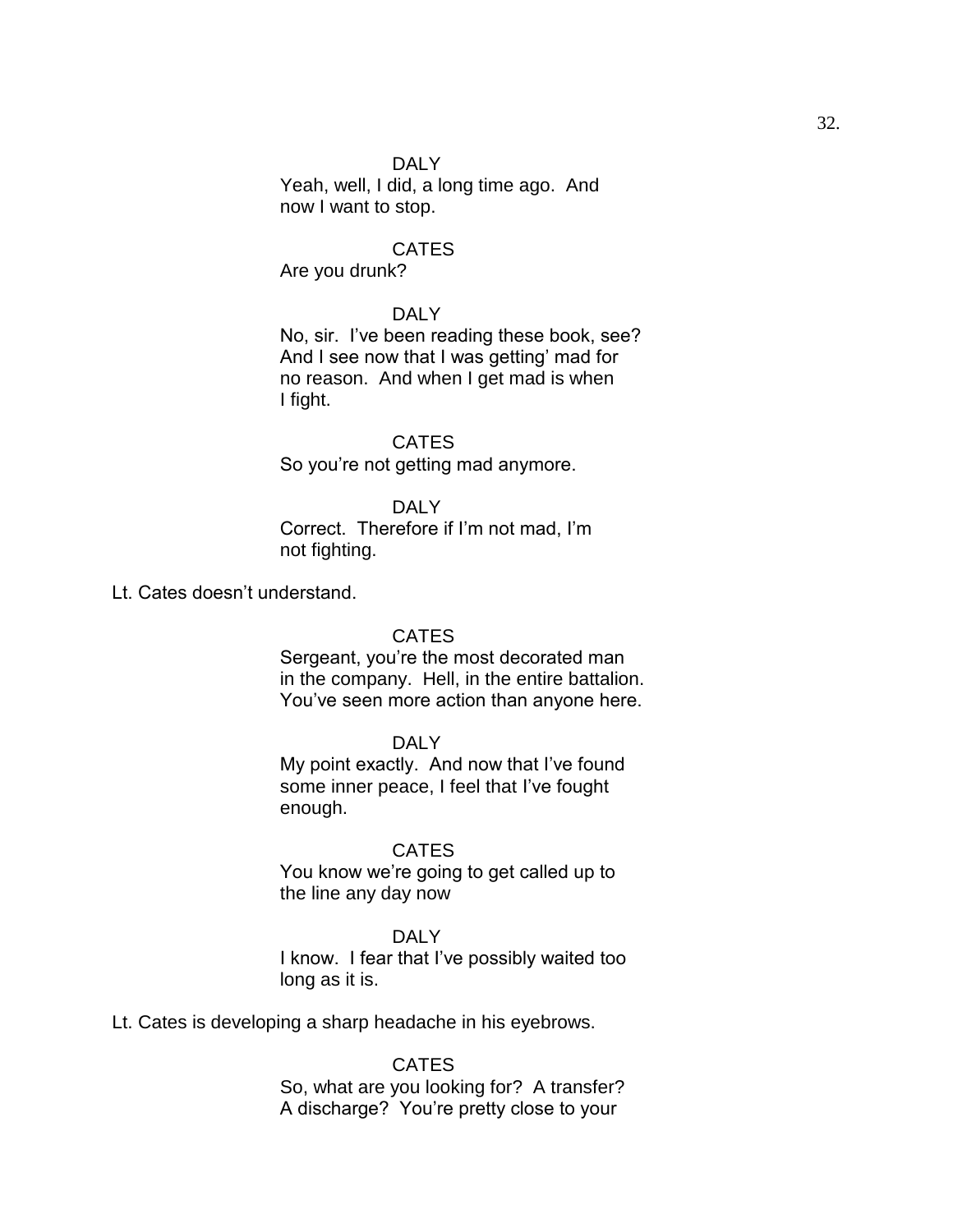20 years, aren't you?

DALY Yes, sir. Five months.

**CATES** This is madness, sergeant. How can I convince you?

## DALY

I don't think you can, sir. I've been thinking about this a lot. It would really take something big to get me to change my mind.

Cates and Daly look at each other for a long moment. Suddenly, a loud siren goes off and a voice is heard coming from the P.A. system . . .

### **VOICE**

*General quarters! General quarters! All personnel, general quarters!!*

Cates and Daly both look around, then look at each other. Cates shakes his head.

#### **CATES**

How's that? Good enough for you?

Daly looks a bit spooked.

DALY

Uh . . . I suppose so.

### **CATES**

Good. I'm going to pretend like I didn't hear any of this, sergeant. Go get the men and get ready to move out.

In walks CAPTAIN LLOYD WILLIAMS, a tall, good-looking, 40-year old officer with a walking stick.

> WILLIAMS Our time has come, Lt. Cates. (sees Daly) ―Fighting Dan‖ Daly.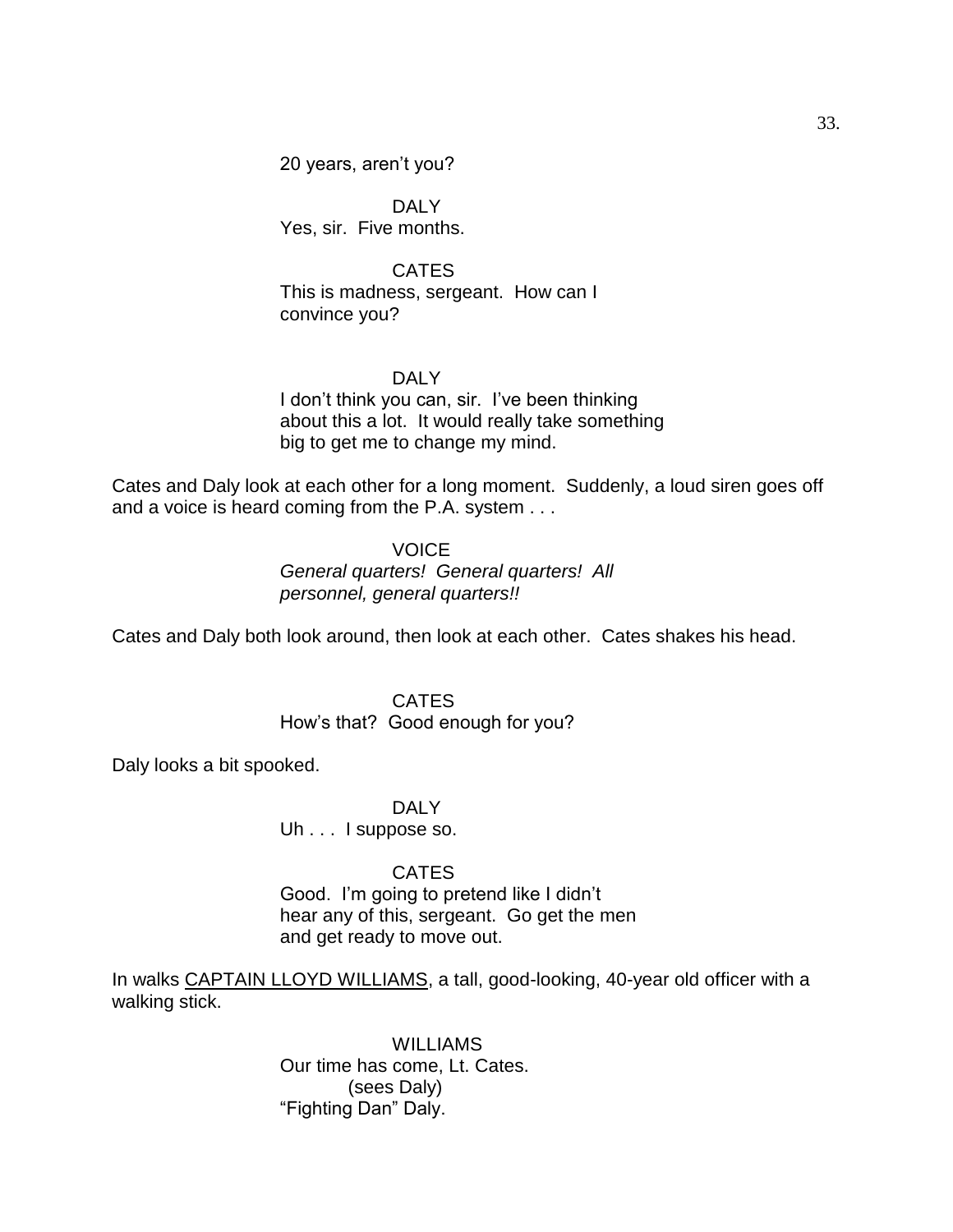## DALY

Cap'n Williams.

**WILLIAMS** Just the man I wanted to see.

Daly stands and salutes. Williams tells Cates.

### WILLIAMS

You know, Sgt. Daly and I were shipmates on my very first tour. 1908, the China Sea. We were aboard the U.S.S. Newark.

# DALY

Yeah, that was some rough sailing, too, as I recall.

## WILLIAMS

And I was just a kid, too. Seasick all the time.

 (claps his hands) Well, gentlemen, time to go fight a war. And you know what? Lt. Cates, Sgt. Daly, you're just the men I want to see. As it turns out, we don't have very many vehicles here in France and we're waiting for the French to supply them. We do, however, have a motorized machine gun unit right here with their own vehicles. Lt. Cates, Sgt. Daly, I want you and your men to accompany them—guard them. Understand? A French truck will be here momentarily. As soon as it arrives, board and embark. No dilly-dallying.

Daly stands and salutes.

## DALY

Yes, sir.

WILLIAMS Good. Get your men ready.

## DALY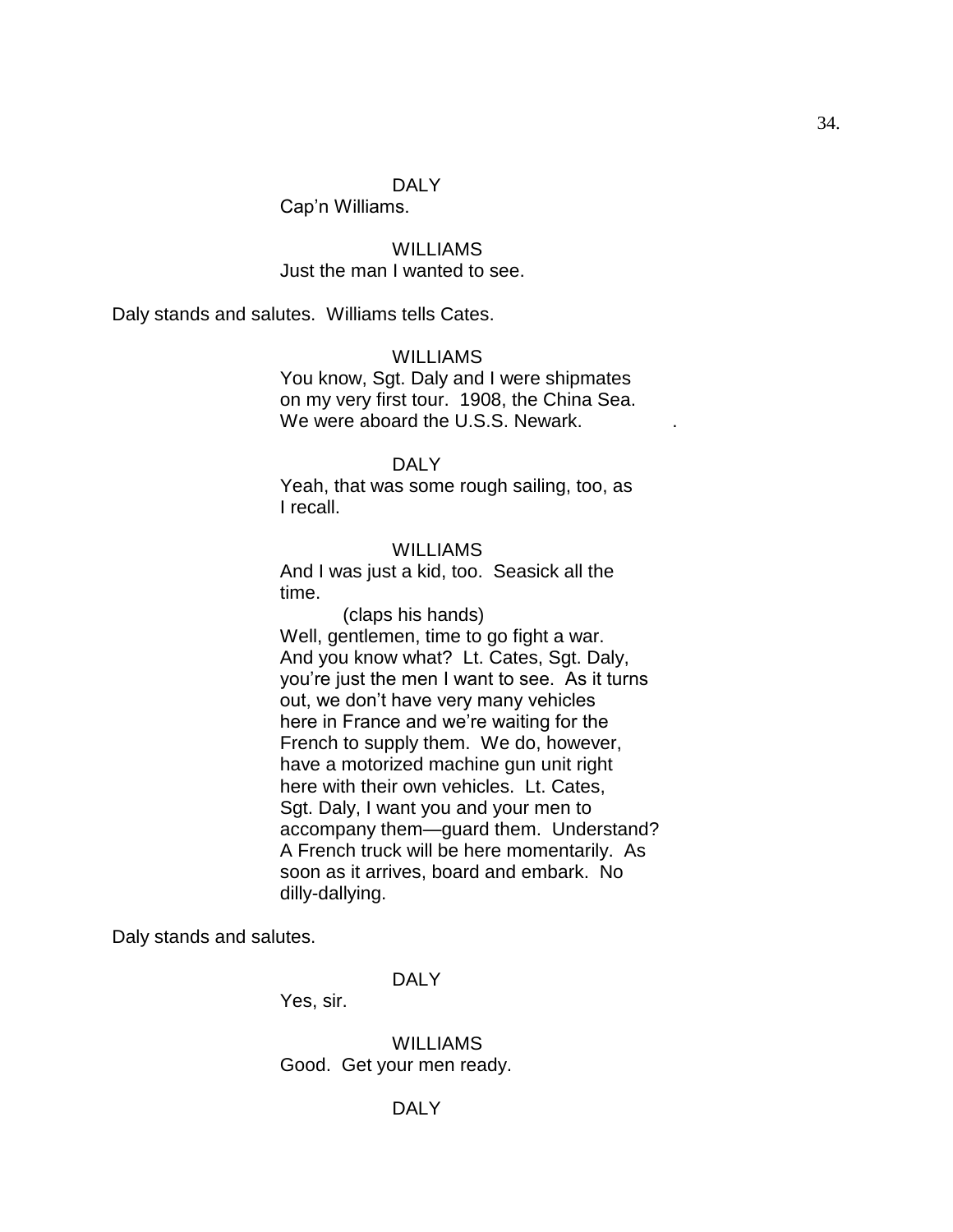Yes, sir.

Daly and Cates exchange a look. Daly turns and exits.

DISSOLVE:

# INT. BARRACKS – DAY

Lt. Cates comes striding in to the barracks wearing a long coat and a helmet, his walking sticks in his hands. Daly sees him.

## DALY

*Atten-shun!*

Sgt. Daly stands before his men, who are all lined up and ready to go.

Lt. Cates steps forward whacking his swagger stick into his palm.

CATES

All the men here, sergeant?

## DALY

(winces) Private Zachio ain't showed up yet, sir.

# CATES

(nods)

Men, this is it. We move out right away. The Germans have advanced seventy miles toward Paris. The French and the British have fallen back. We're gonna go fill the gap in the line. This is America's entry into the great war, men. I don't need to tell you this is important. It is. I'm proud to be the first to fight, and I know you are, too. Let's get out there and not only show 'em what kinda grit Americans have, let's show 'em how much grit American *Marines* have, all right?

The men speak simultaneously.

MEN

*YES, SIR!*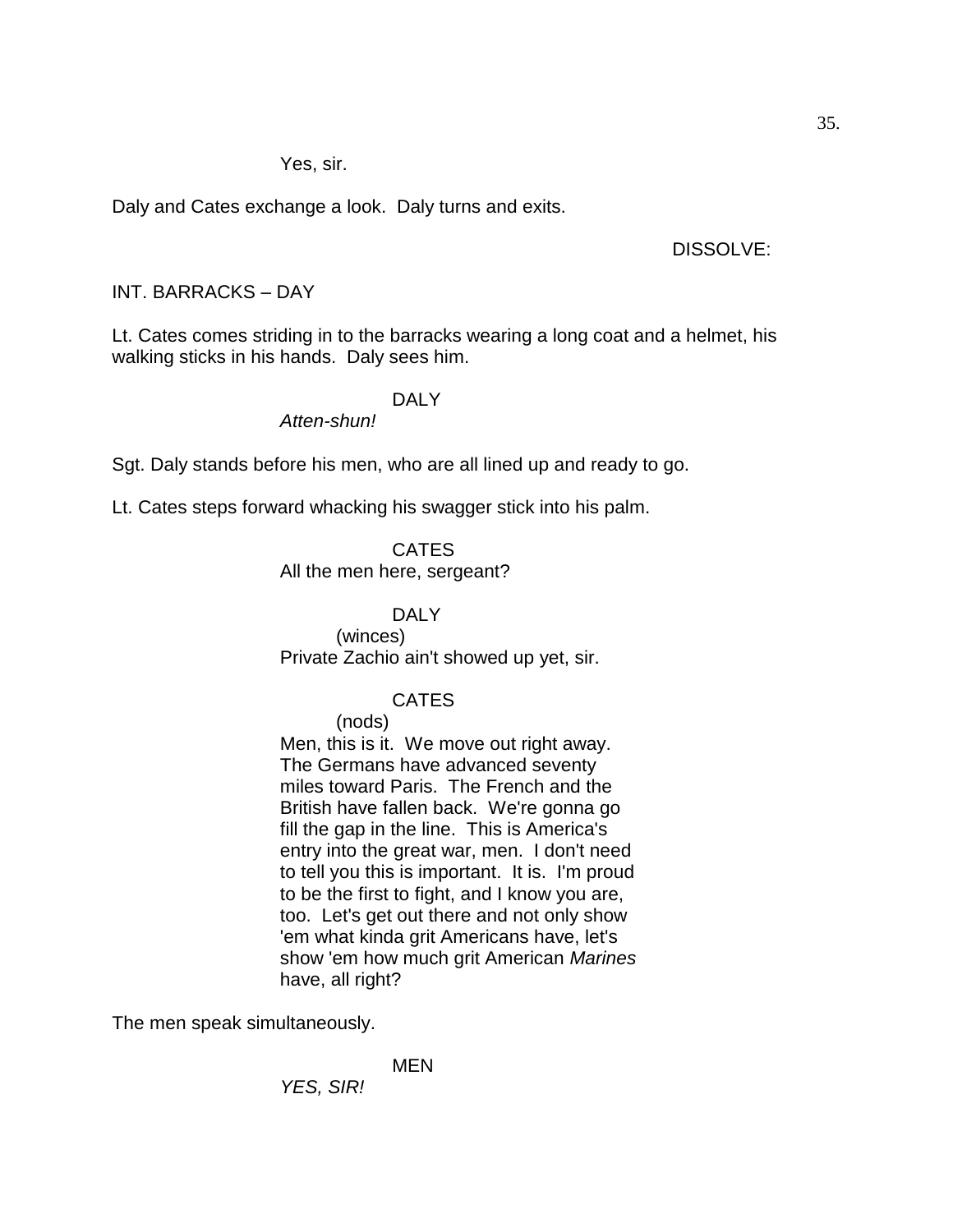Lt. Cates turns to Sgt. Daly.

CATES Any problems, Sergeant?

## DALY

No, sir.

Lt. Cates nods, salutes, turns and leaves.

DALY (to men) You heard the Lieutenant, let's get them bony asses movin'! *Let's go!*

# DISSOLVE:

# EXT. WOODEN GARAGE – DAY

A wooden garage sits in a flat, open area near some woods. Ten 1917, U.S. Military Dodge trucks are parked both inside and out.

# A TITLE READS: **"7th U.S. (MOTORIZED) MACHINE GUN BATTALION."**

INT. GARAGE – DAY

A field telephone rings and is answered by CAPTAIN CHARLES F. HOUGHTON, a blond, thirty year old from a rich family in New York City. He holds a hand-carved, ivory and pearl, walking stick on his lap, and smokes a cigarette with his feet up on the desk.

## HOUGHTON

Yes.

(listens; jumps to his feet) Yes, sir! Right away, sir! (listens) Chateau-Thierry. Don't let 'em cross the Marne River. Got it, sir! We'll be there first, sir, I assure you!

Capt. Houghton hangs up the phone, turns and yells:

**HOUGHTON** All right, you greasy machine rats! Gather 'round.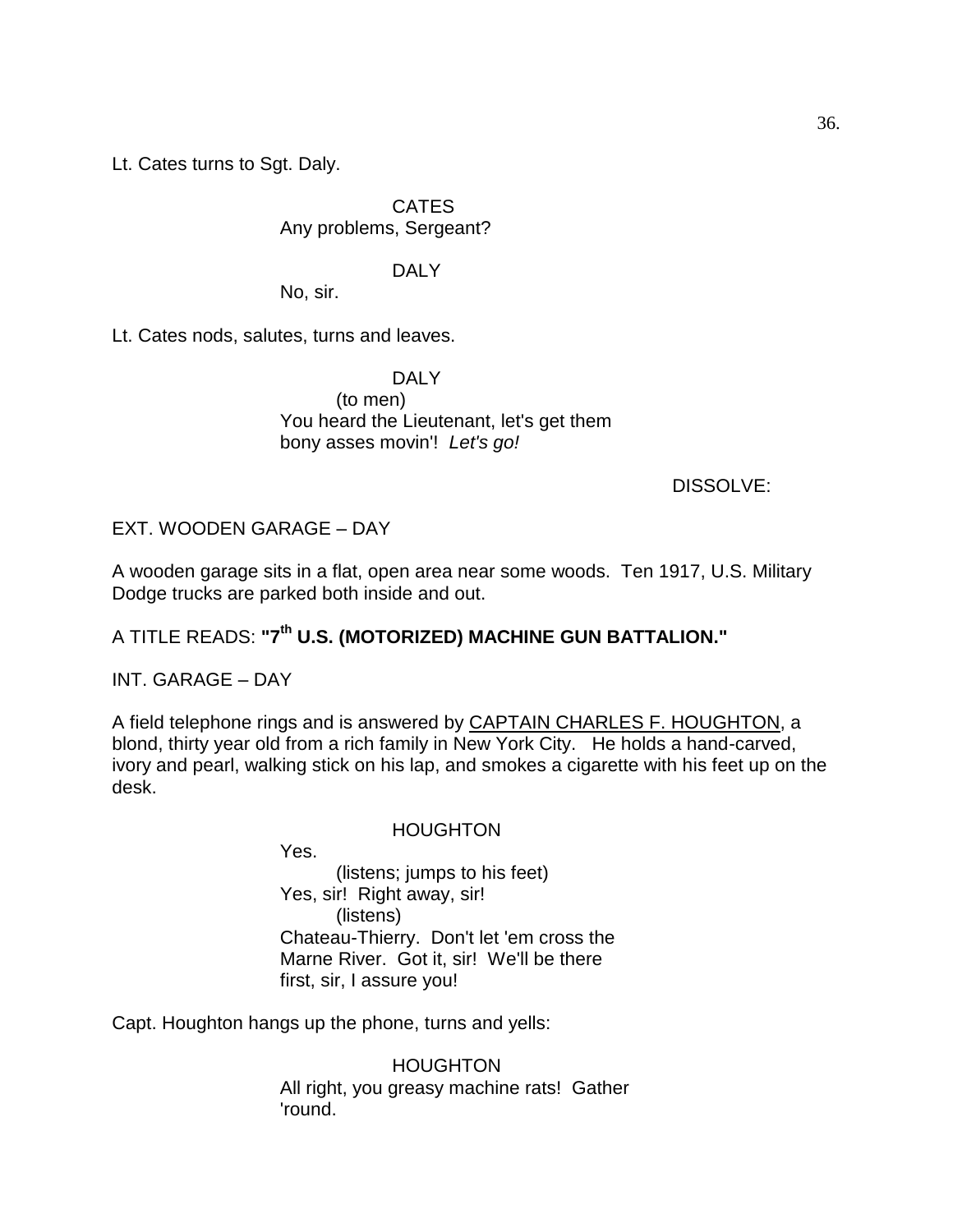Forty men crowd in. In front is LT. JOHN BISSELL, who looks like he's sixteen.

### HOUGHTON

That was Major Taylor on the horn. It looks like we're up to bat. We're the nearest motorized unit with our own vehicles. That means we've got to get to the objective first, before anyone else. Everyone of these Goddamn trucks better be running and in perfect tune, I can tell you that!

#### BISSELL

They are, sir.

#### HOUGHTON

Then let's stop talking about it and get these flivvers cranked up!

Men start running in all directions. Engines fire up. Drive shafts turn. Exhaust smoke belches out. Big Hotchkiss machine guns are loaded into the trucks, as well as boxes of ammo.

EXT. BARRACKS – DAY

Our guys of the 6<sup>th</sup> Marines, fully equipped in long coats, boots, puttees, rifles, ammo belts, steel helmets, and 70 pound packs, are lined up in front of the barracks. A French military truck pulls up before Daly and his men. The truck is driven by two small, uniformed, French Indo-Chinese (now known as Vietnamese) men. Gastovich turns to Maggione.

> **GASTOVICH** I never seen fellas like this. Where you boys from?

The VIETNAMESE DRIVER, busily smoking a cigarette, replies in broken English, with an Asian accent:

> VIETNAMESE DRIVER We from French Indo-China. From the Tonkin Province. You know where that is? I bet you don't.

All the guys turn and look at Hughes. Hughes looks back at his expectant buddies, tapping his forehead.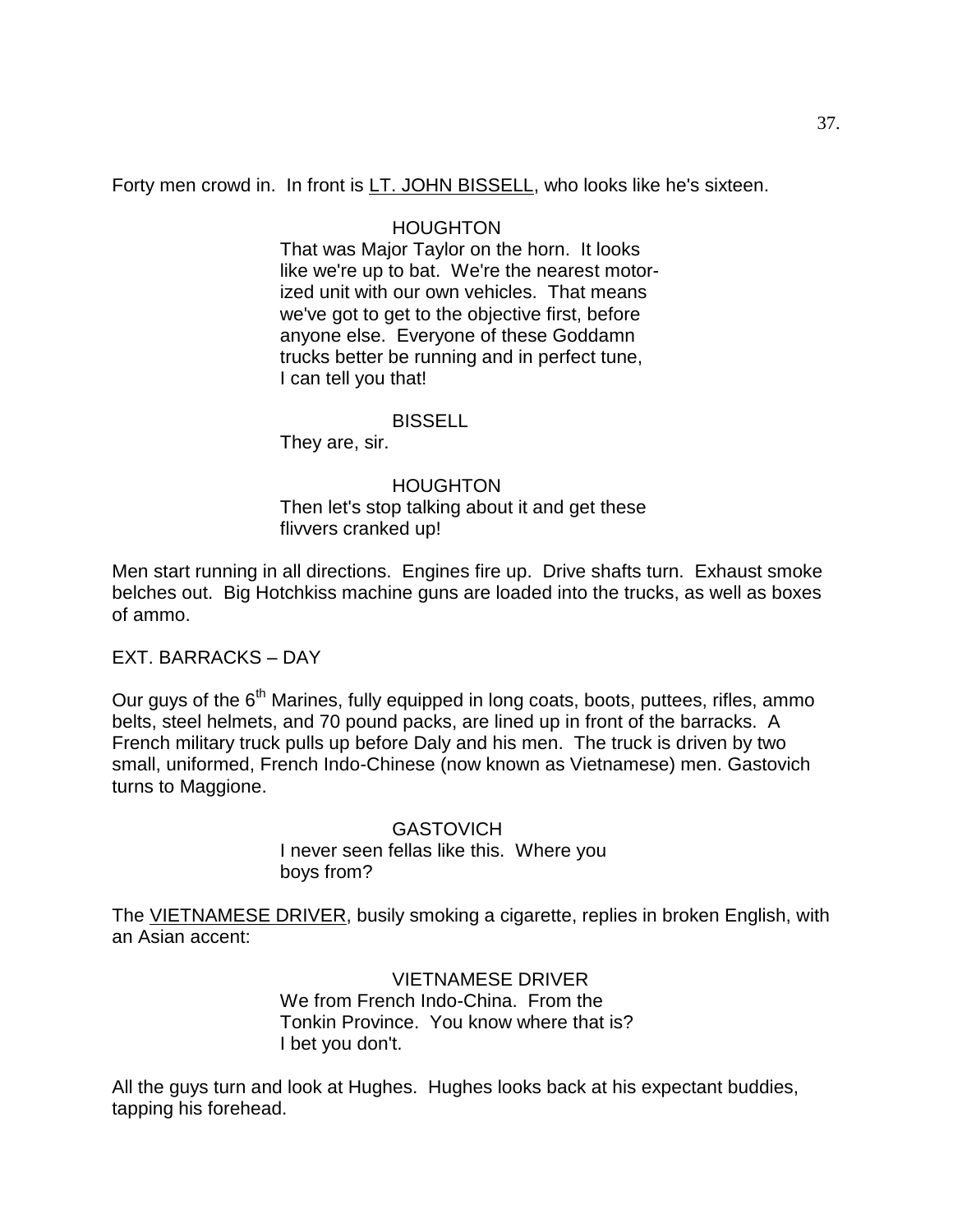# HUGHES . . . That's near Siam, right?

### VIETNAMESE DRIVER (nods; impressed) Yeah. Right. How you know that?

Hughes' buddies slap him on the back and punch him in the arms. Knute Swenson is really impressed.

> **SWENSON** How do you know all that bunk, Hughes?

# **HUGHES**

What can I say, boys? It's not that I'm really so smart, it's that you fellas are so *damned*  dumb.

Cpl. Meyers looks around anxiously.

### **MEYERS**

Speakin' of dumb, where the hell is Zachio?

All our guys start to climb aboard the waiting truck. Lt. Cates come walking up with a full pack. PFC Argaut reaches out for the pack.

> ARGAUT Here, let me get that.

Gastovich whispers to Maggione.

GASTOVICH

Ass-kisser.

Lt. Cates asks Sgt. Daly:

**CATES** Any word on Zachio?

DALY (shakes his head) No, sir. Not a sign.

# CATES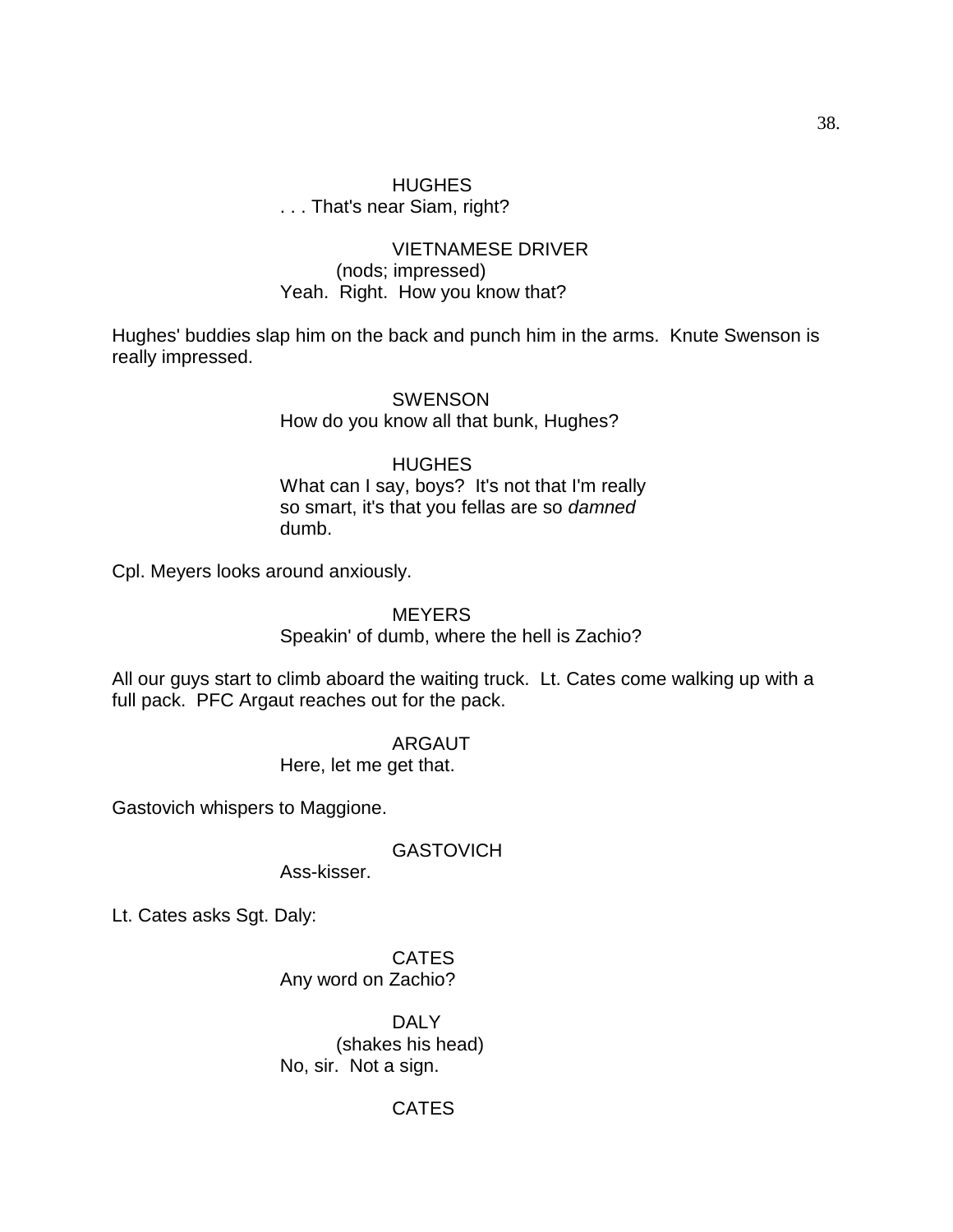We can't wait. Let's move it out, sergeant.

Daly sighs and nods.

### DAI<sub>Y</sub>

### Get a move on, ya sons of bitches! The Kaiser's waitin' t' tuck ya in!

One of the Vietnamese drivers gets in the cab, while the other goes around to the front of the truck and cranks the drive shaft, attempting to start the engine. It doesn't catch the first time.

Cates, Daly, and Meyers all look at each other with troubled expressions.

#### **MEYERS**

Zachio'll get court-martialed for sure. I shoulda looked out for him, it's my responsibility.

### CATES

(shakes his head) No it's not. He didn't come back last night. It was out of your hands at midnight.

### **MEYERS**

Technically.

# CATES

Which is all that counts, technically. We are in the military after all, corporal, *technically*  speaking.

The Vietnamese man in front gives another crank and the engine catches. He runs around and jumps into the passenger seat. The driver puts the truck in gear and starts to pull away.

Just then Pvt. Zachio comes running up at top speed between the rows of barracks. He's got no shirt or shoes on, and is holding his pants up.

# ZACHIO *Hey! Hold on! Wait for me!*

Everybody in the rolling truck sees him at the same time.

# EVERYONE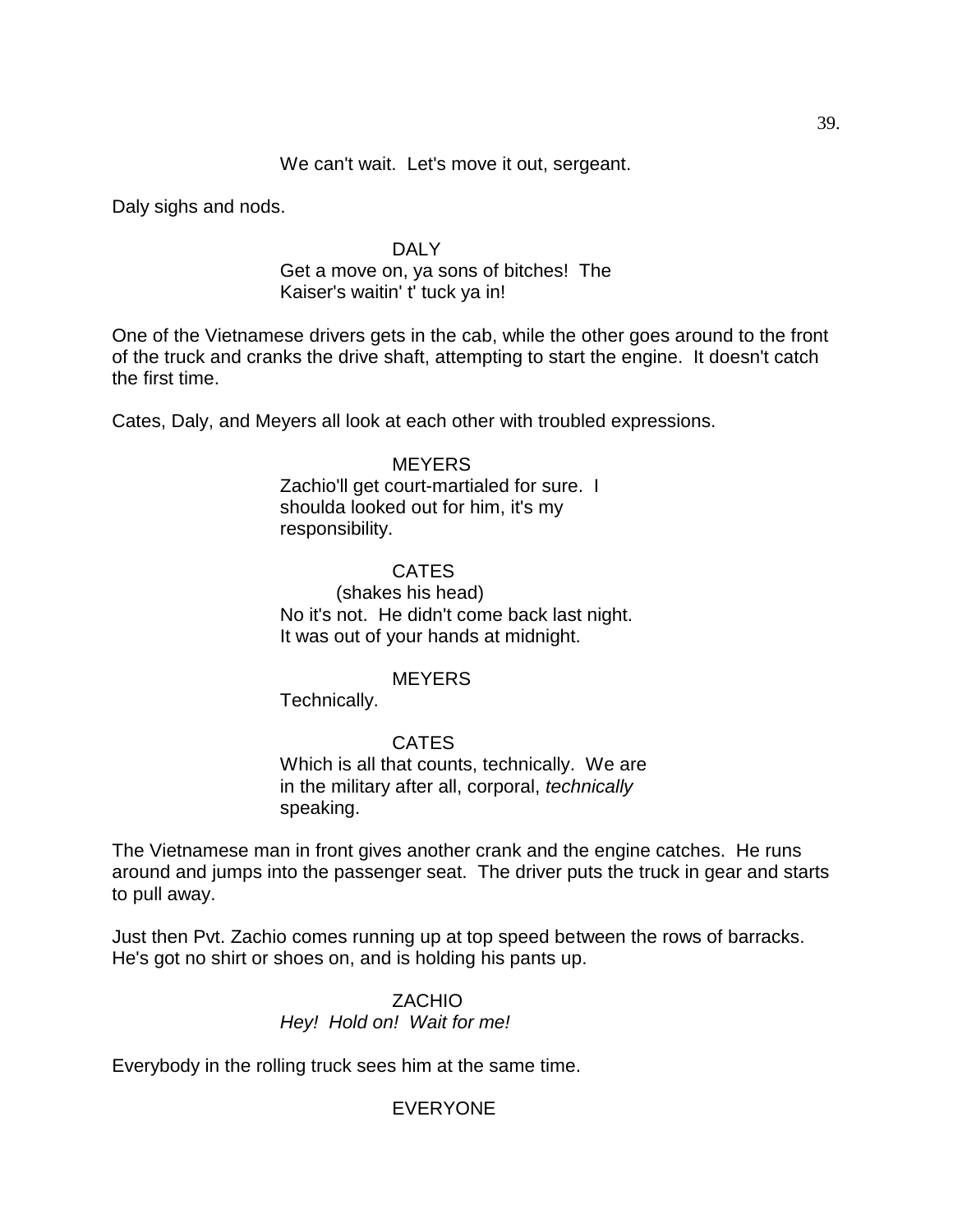(relieved) *Zachio!*

**MEYERS** Come on, Zachio! Run!

ZACHIO *I'm runnin'! I'm runnin'! Whaz it look like I'm doin'!*

Cates and Daly share a smile, shaking their heads. Meyers and Daly reach out for Zachio's hands. As they grab him he lets go of his pants. Zachio is hauled into the truck with his pants around his ankles. Maggione asks for everyone:

#### MAGGIONE

Zachio, where you been?

Zachio sees Lt. Cates and Sgt. Daly looking down at him. He quickly pulls up his pants. Zachio smiles, and shrugs, becoming coy.

> ZACHIO Everyone doesn't need to know 'bout my love life.

> > DALY

No, no, Zachio. We're all just *dyin'* to know.

Zachio looks around at all the expectant faces, then smiles happily.

ZACHIO Yvonne from the Cheval Blanc.

He shrugs humbly. Everybody looks at each other, then back at Zachio.

# EVERYONE

*No!*

Pvt. Zachio smiles, nods, and winks.

# ZACHIO

Oh, yeah.

Everyone looks at Zachio and smiles wistfully, considering the idea . . .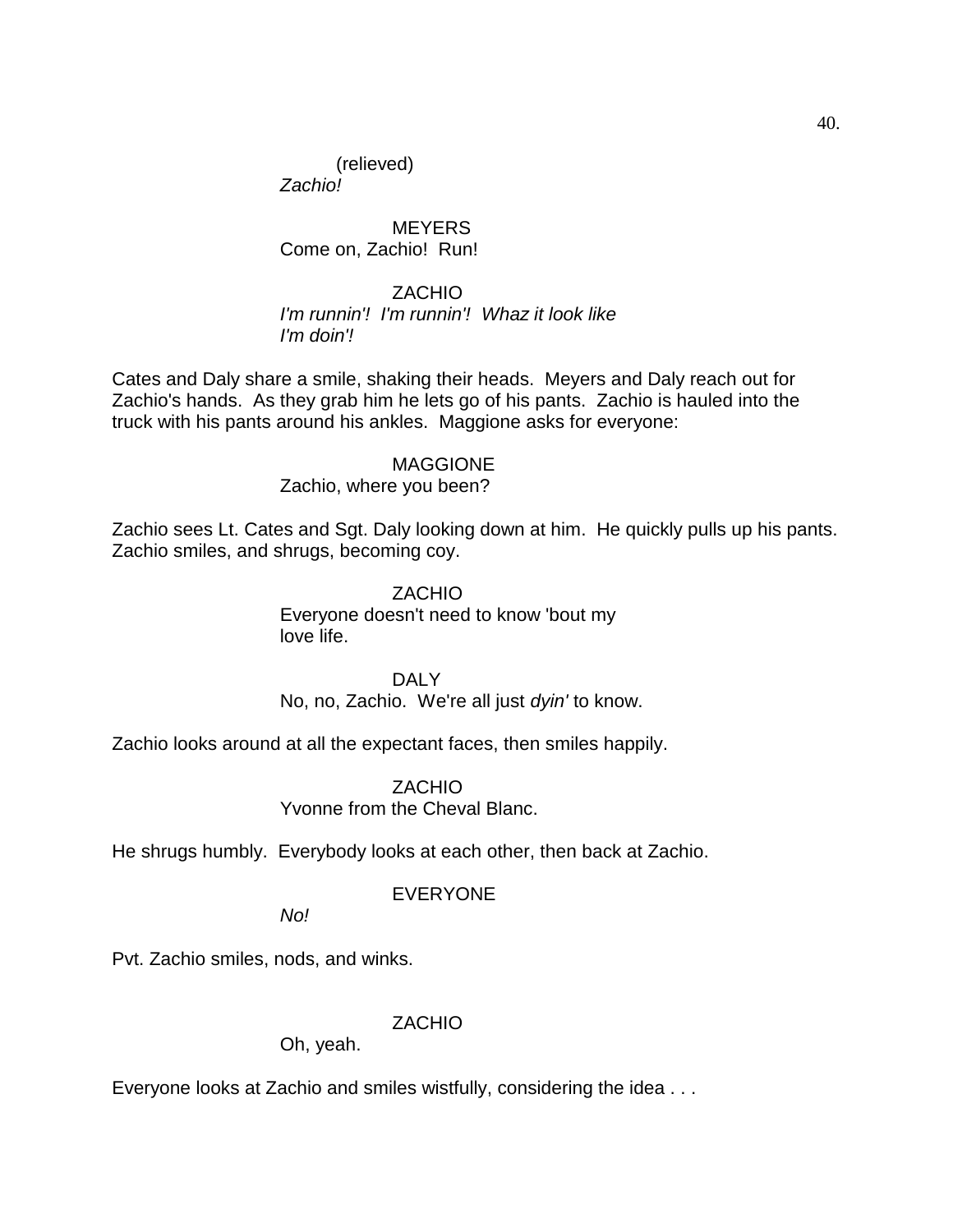DISSOLVE:

# EXT. WOODEN GARAGE – DAY

The ten Dodge trucks, their backs covered in O.D. green canvas, each containing four men and two big, Hotchkiss machine guns, sit in a line with the their engines running, all waiting . . .

Our Marines with their Vietnamese driver pull up beside the first truck in the line. Capt. Houghton speaks to Lt. Cates.

> HOUGHTON Lieutenant Cates?

> > **CATES**

Yes, sir.

HOUGHTON Good. I'm Captain Houghton.

CATES

Yes sir.

HOUGHTON Let's get moving, if you please.

Capt. Houghton points his stick and the column of trucks drives off up the road. The Marine's truck falls in behind and they all speed off in a caravan.

DISSOLVE:

EXT. THE PARIS-METZ HIGHWAY – DAY

The ten trucks of the  $7<sup>th</sup>$  Motorized Machine Gun Battalion, as well as the one truck of Marines, race up the main road running east, the Paris-Metz Highway – a paved, twolane road. The trucks are brought to a dead halt as they are engulfed in a multitude of REFUGEES. Old women, old men, young kids – no men anywhere near draft age – carts, wagons, goats, cows. Also quite a few French soldiers, their blue uniforms shredded, bloody, and torn; they are defeated and drunk on stolen wine. The battered FRENCH SOLDIERS say to the passing Americans:

> FRENCH SOLDIER #1 *La Guerre est fini!*

> > FRENCH SOLDER #2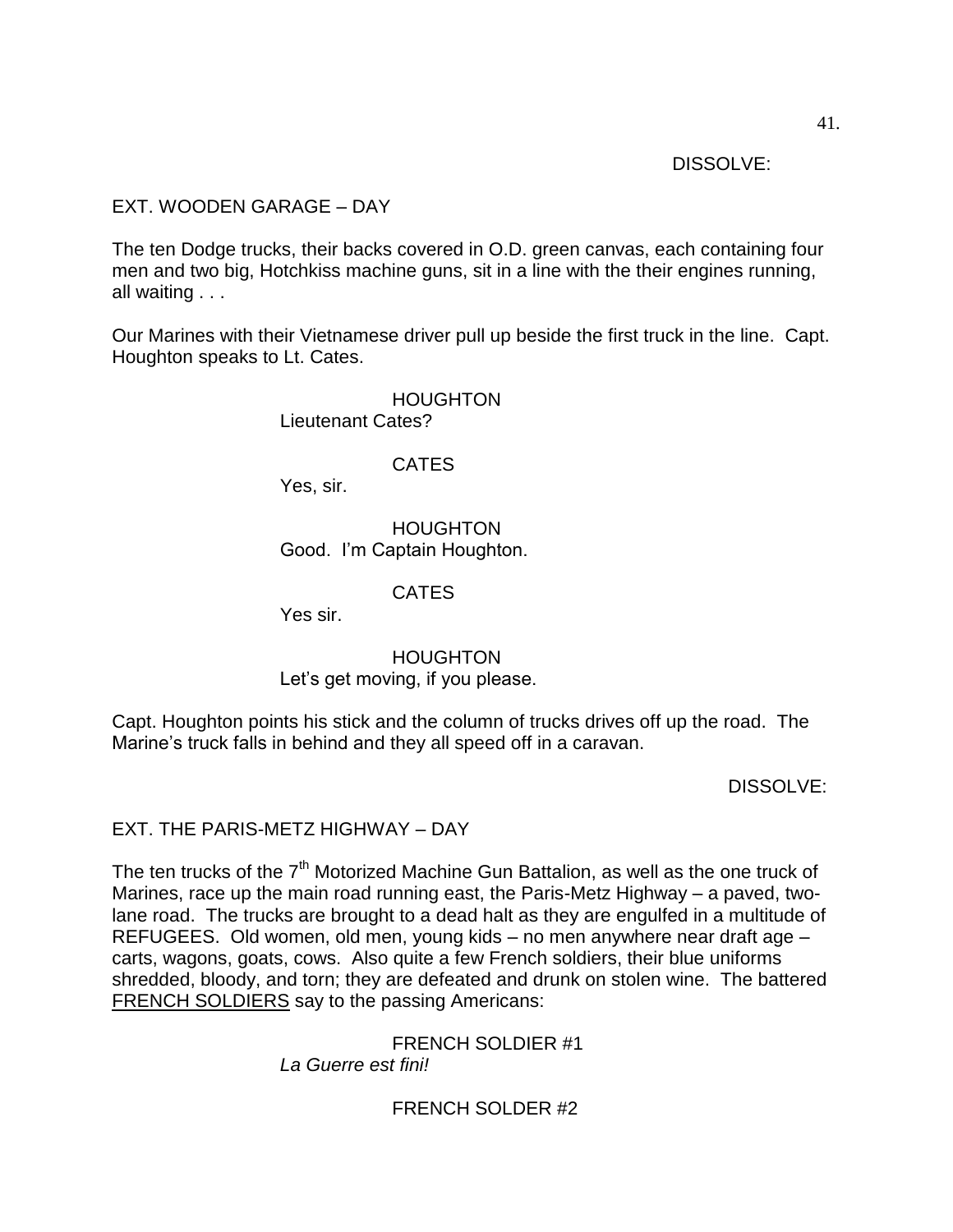*Fini la guerre!*

INT. MARINE'S TRUCK – DAY

In the back of the truck Bonner asks Daly.

BONNER Hey, sarge, what're they sayin'?

DALY They say the war's over.

**BONNER** 

Is it?

DALY For them, maybe, but not for us. We're just startin'.

Everybody nods and grunts.

EXT. CHATEAU-THIERRY/ THE MAIN BRIDGE – LATE AFTERNOON

The sun is beginning to set on the small town of Chateau-Thierry, with the Marne River running right beside it. Most of the town has been bombed to smithereens and the place is deserted.

All that remains of the French army are **SIX, BLACK, FRENCH COLONIAL** SENEGALESE SOLDIERS (including a SERGEANT, a CORPORAL, and four Privates) guarding the main bridge across the Marne River. These are magnificent-looking, jetblack men with white helmets, white uniforms with short pants. They have appropriated colorful cloth and tied it around their heads, on the sleeves of their uniforms, and around their necks as capes. They also each have their own pile of booty: a bird cage, a painting, a clock, a goat, a chair, etc.

# A TITLE READS: **"CHATEAU-THIERRY – MAY 31st"**

The 7<sup>th</sup> Motorized Machine Gun Battalion cautiously approaches the main bridge into Chateau-Thierry. The Senegalese soldiers put down their booty and take defensive positions. The trucks grind to a quick halt. Captain Houghton calls out:

# HOUGHTON

Who are you?

The **SENEGALESE SERGEANT**, who speaks English well with a French accent, calls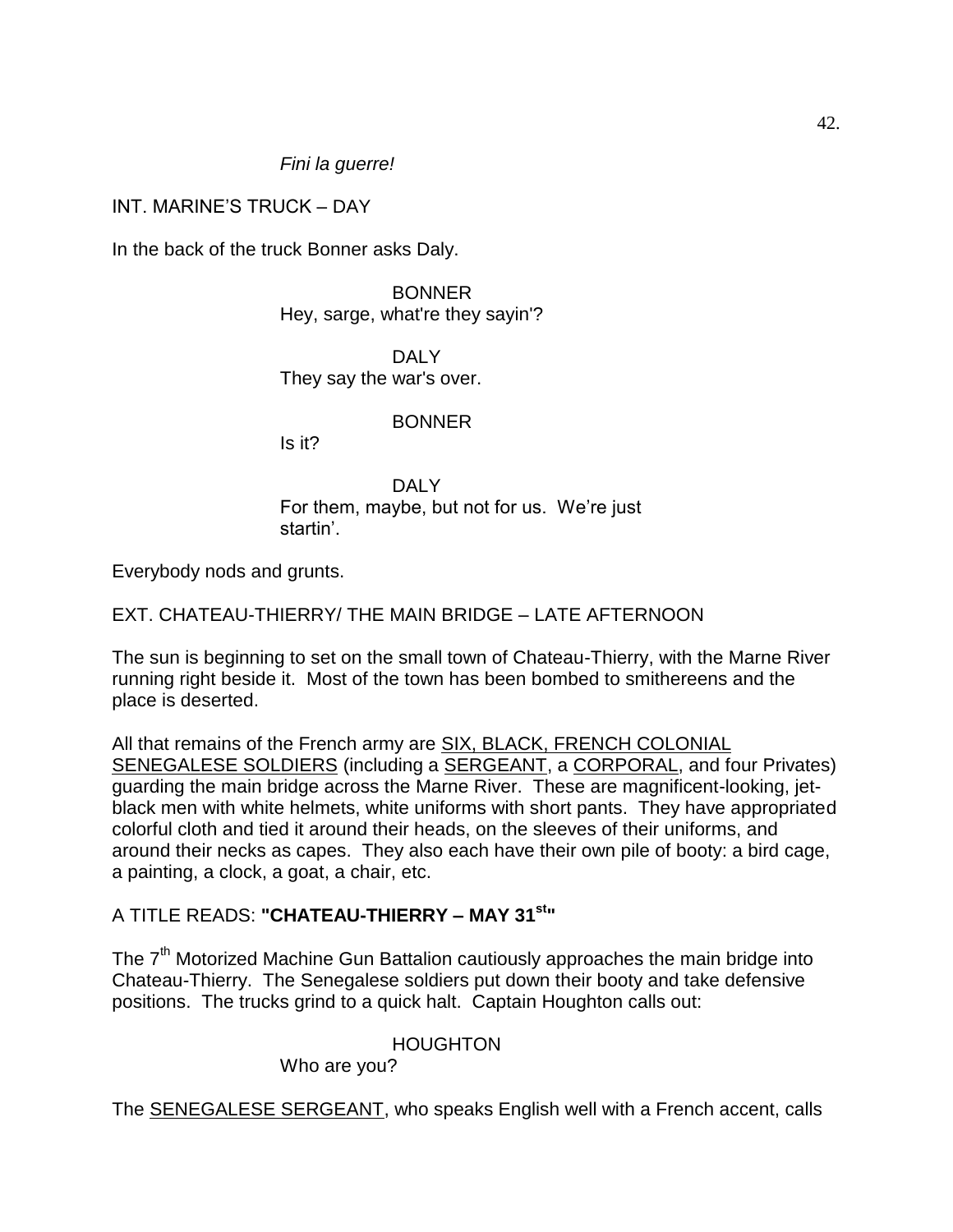back:

### SENEGALESE SERGEANT

Who are *you*?

HOUGHTON We're Americans, come to relieve General Degoutte.

SENEGALESE SERGEANT We are French. We fight for General Degoutte. Where are the rest of the French soldiers, please?

Houghton points over his shoulder with his thumb.

#### HOUGHTON

They went that-a-way.

All six Senegalese soldiers step out into the open, their colorful cloth flying. The Americans look at them in astonishment.

> **BISSELL** Where are *you* fellas from?

SENEGALESE SERGEANT We are from French Senegal. In western Africa.

BISSELL Geez, what're you doin' *here?*

SENEGALESE SERGEANT We've been here for two years already, Yank. What're *you* doing here?

HOUGHTON Have you seen any Germans?

The Senegalese soldiers shake their heads.

SENEGALESE SERGEANT Planes and balloons, captain. And we've heard them. They're all around. We were ordered to not let the Hun cross this river.

### HOUGHTON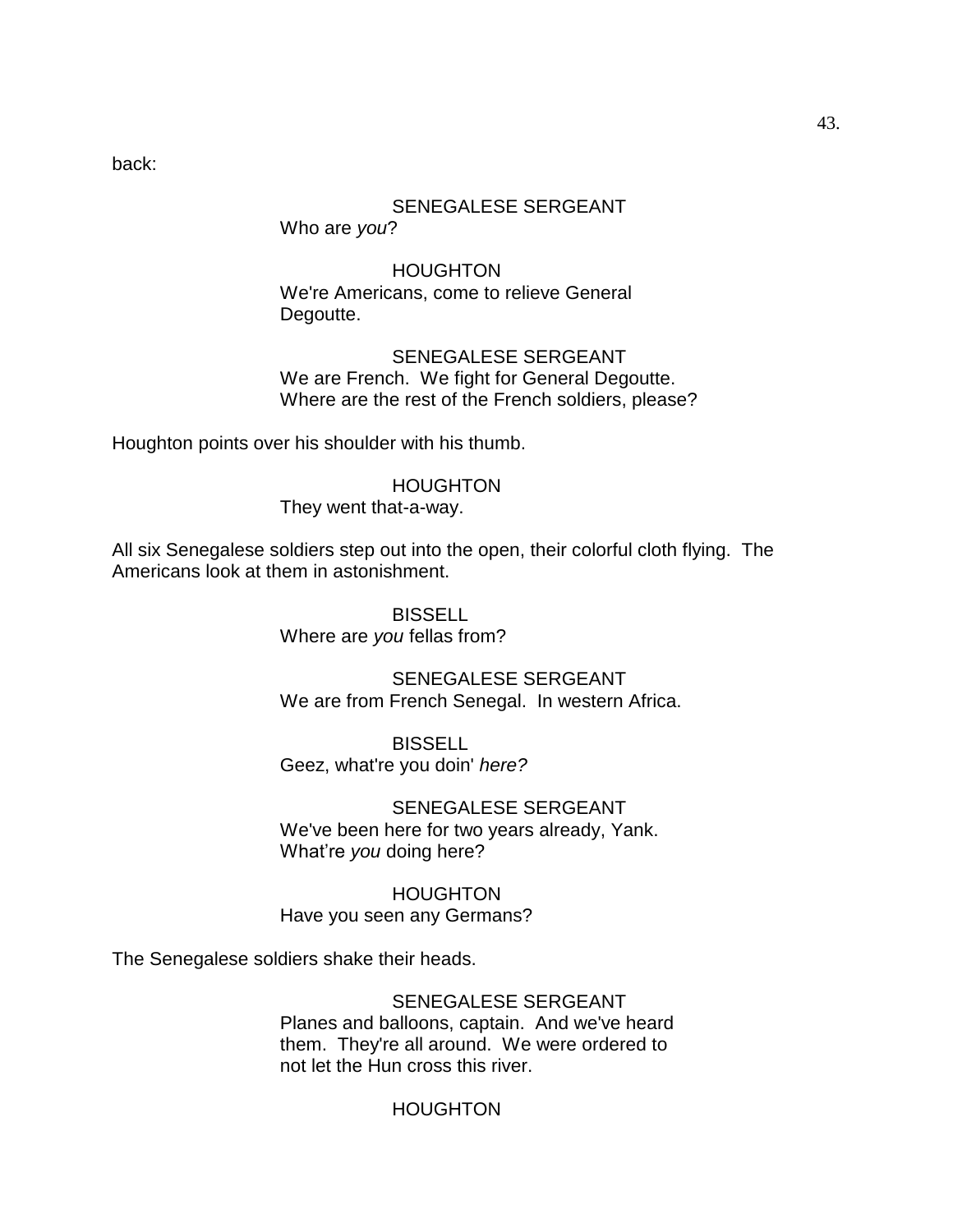(nods) Us, too. Any of you men know how to use explosives?

A SENEGALESE CORPORAL nods and salutes.

### SENEGALESE CORPORAL *Oui, Capitaine*.

### **HOUGHTON**

Excellent. (points) Let's get your, uh . . . *belongings* off the bridge, if you don't mind.

The soldiers salute, pick up their junk and move it off the bridge.

The  $7<sup>th</sup>$  Motorized Machine Gun Battalion, as well as the  $6<sup>th</sup>$  Marines, all gather around Captain Houghton, who points with his walking stick.

#### HOUGHTON

Sgt. Daly, I'll speak with you in a second. Lt. Cates, you and your Marines go in and make sure Chateau-Thierry is completely secure. You see any sign of the *Boche*, you high-tail it back here as fast as you can. Got it? (Lt. Cates nods)

*Move!*

### CATES

Yes, sir.

Cates nods at his men and they all run off.

HOUGHTON

Lt. Bissell, set up the Hotchkiss guns in emplacements all along this side of the river. Say every twenty yards, and check your fields of fire. Understand? (they all nod) *Then move!*

Lt. Bissell and the guys of the 7th dash off.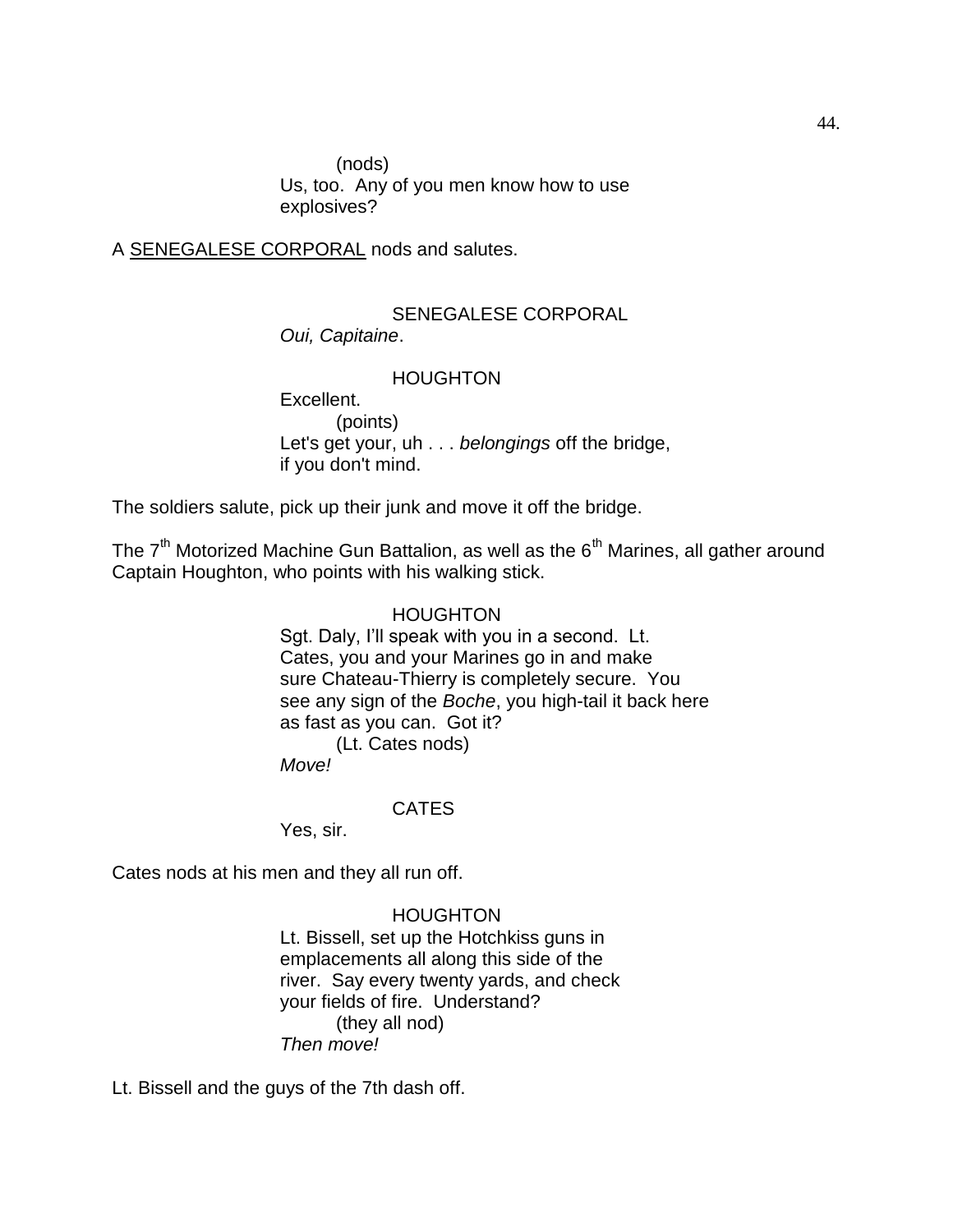Sgt. Daly looks at Capt. Houghton quizzically.

# DALY

So, what about me?

### HOUGHTON

I made sure to bring dynamite thinking the engineers might not be here yet and we might need it. Well, the engineers *aren't* here yet, and we *do* need it. I think we've got to be ready to blow that bridge the moment we see the Hun.

Captain Houghton points to the main bridge into Chateau-Thierry, directly in front of them. Daly nods.

> DALY That's a peach of an idea, captain.

HOUGHTON I don't know how to rig it, do you, Sergeant?

### DALY

(shakes his head) No. But those colored boys said they did.

### **HOUGHTON**

(nods) Lead the patrol, Sgt. Daly, and be prepared to blow that bridge as soon as possible. Understand? (Daly nods)

*Go!*

# DALY (salutes)

Yes, sir.

Sgt. Daly runs over to the Senegalese soldiers. Capt. Houghton points his walking stick at the town across the bridge. He looks back over his shoulder and sighs.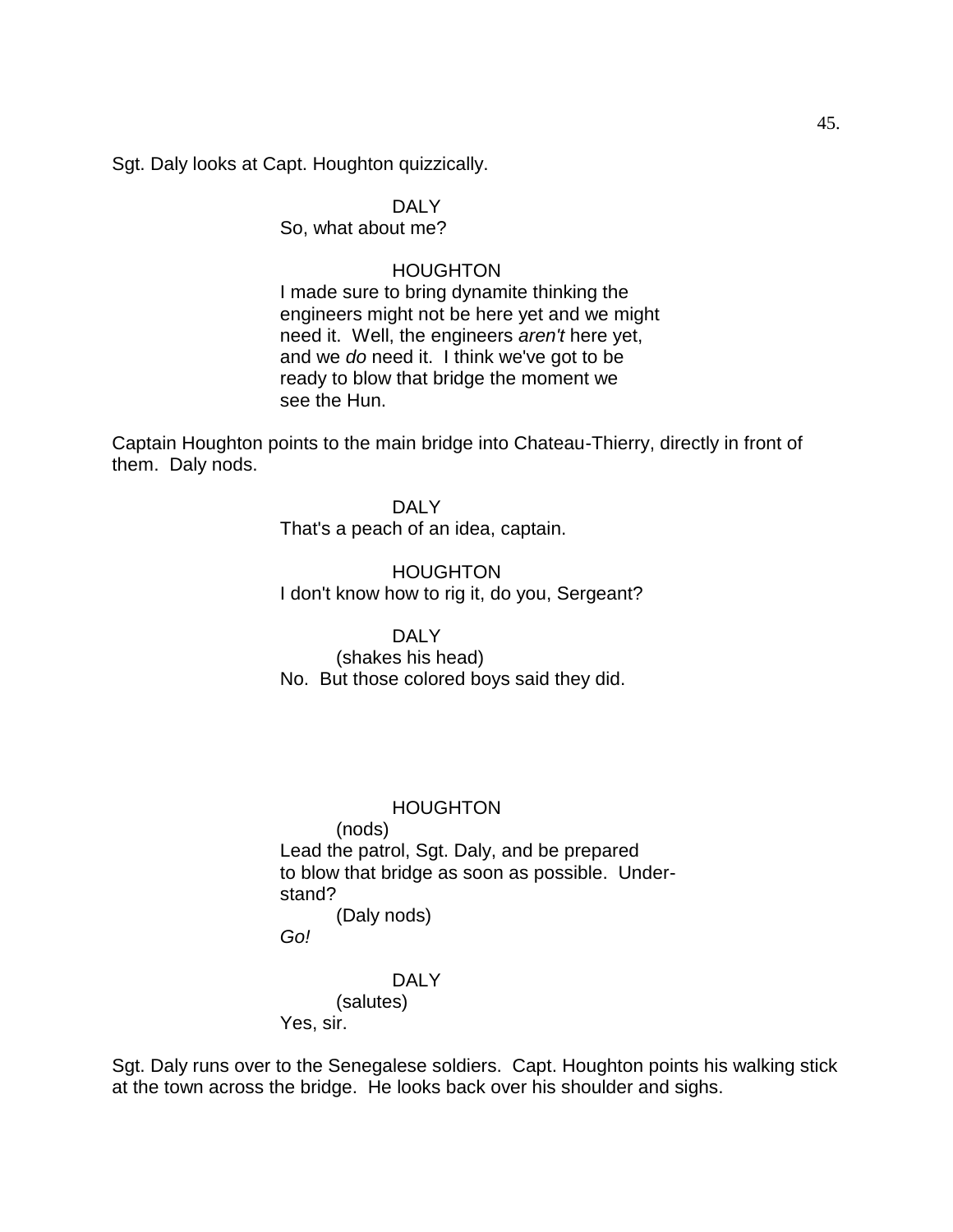DISSOLVE:

# EXT. BRIDGE – LATE AFTERNOON

Lt. Cates and his Marines in two lines dash stealthily across the main bridge into the town of Chateau-Thierry.

EXT. A STREET IN CHATEAU-THIERRY – LATE AFTERNOON

Lt. Cates and his men move in quick bursts through the streets of Chateau-Thierry. The Marines kick in doors and burst into houses and businesses – but there's no one there.

# EXT. THE BANKS OF THE MARNE RIVER – LATE AFTERNOON

The  $7<sup>th</sup>$  Machine Gun Battalion digs in setting up the big Hotchkiss guns on the south bank of the Marne River, on the opposite side as the town of Chateau-Thierry. The Hotchkiss guns are water-cooled like automobiles. Beside the main bridge, there is also a railroad trestle spanning the river. The men dig holes, set up the guns, load in the ammo, cock the bolts to make sure they recoil, setting fields of fire, getting ready.

DISSOLVE:

# EXT. THE MAIN BRIDGE ACROSS THE MARNE – LATE AFTERNOON

As the sun sets, Capt. Houghton paces back and forth in front of the main bridge across the Marne. He swings his walking stick and smokes a cigarette. Lt. Bissell runs up to Capt. Houghton and salutes.

**BISSELL** 

'Scuse me, sir.

Houghton brings his stick to the brim of his cap.

**HOUGHTON** 

Yes, Lieutenant.

BISSELL The Hotchkiss guns are all dug in and ready, sir.

**HOUGHTON** Good. Get back there and be on alert.

**BISSELL**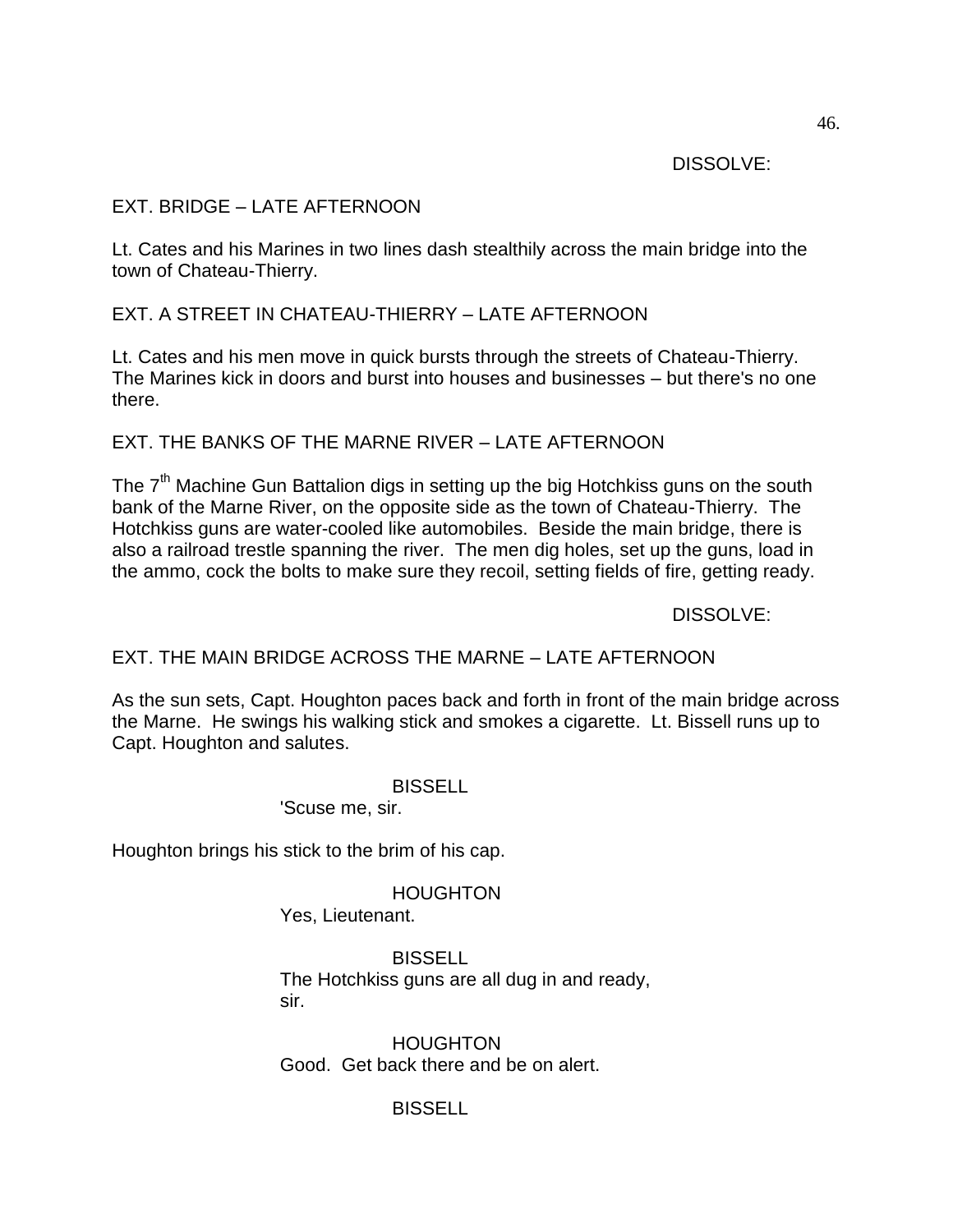Yes, sir.

Lt. Bissell runs off.

A moment later Sgt. Daly and the six Senegalese soldiers come dashing up holding a big reel of black wire which is unspooling behind them.

# HOUGHTON

# How did it go, Sergeant?

DALY (shrugs) They sure looked like they knew what they was doing.

The Senegalese Corporal takes out a detonator, licks his index and middle fingers, and places them on the contacts beside the upraised plunger. He pushes the plunger down, quickly recoiling as his two licked fingers get shocked.

### SENEGALESE CORPORAL

*Merde!*

They step to their left and crouch down in a freshly dug hole, the first machine gun emplacement. The Senegalese Corporal strips the ends of the wire and attaches it to the contacts on the detonator. He hands the rigged detonator to Sgt. Daly, who in turn offers it to Capt. Houghton. He shakes his head and declines, pointing at the detonator.

### HOUGHTON

How long have you been in the Marines, Sergeant?

DALY Almost twenty years, Captain.

HOUGHTON Go ahead. You do the honors.

# DALY

(nods)

Yes, sir.

Capt. Houghton turns to Lt. Bissell.

**HOUGHTON** Hold your fire until I say so. Pass the word.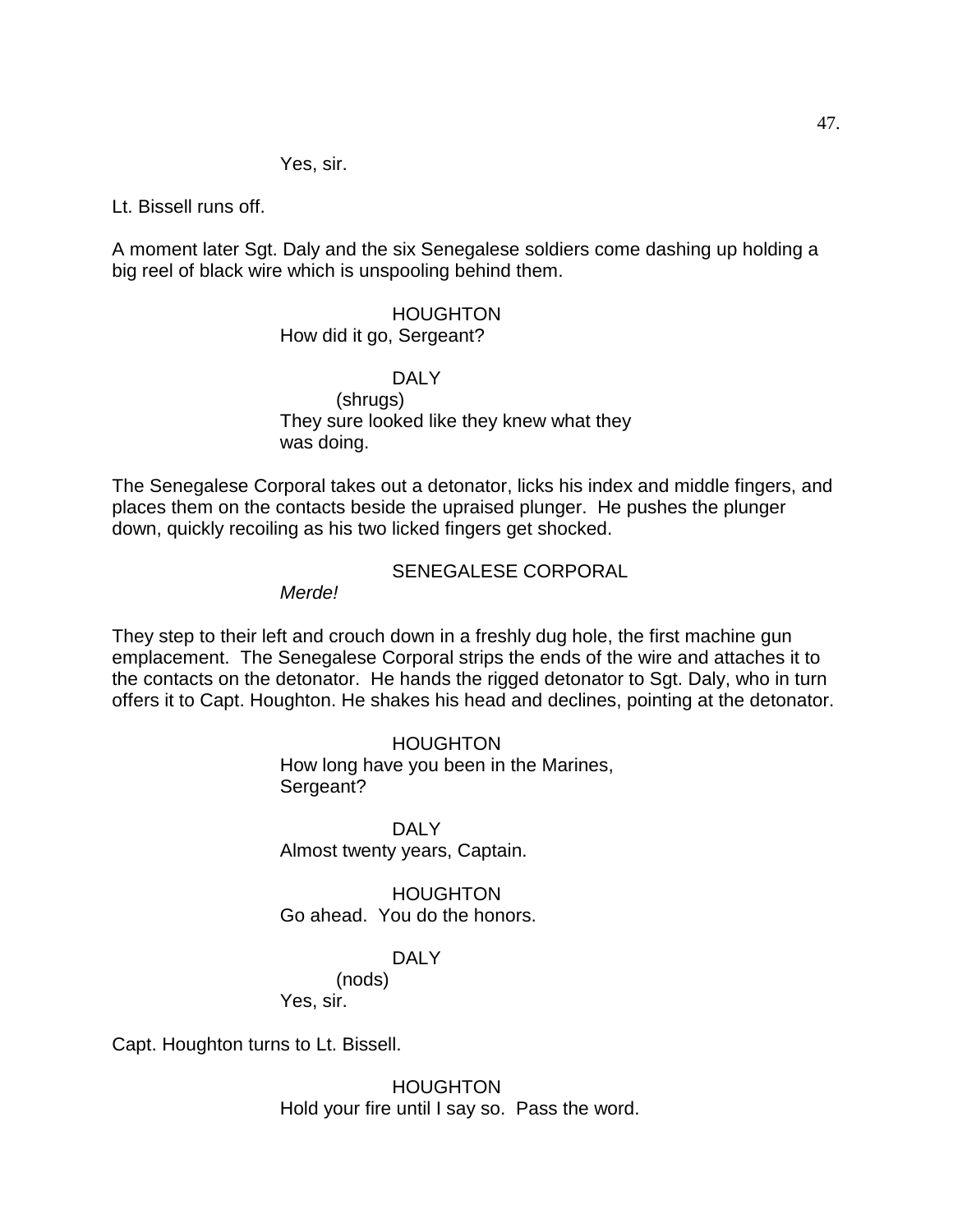#### BISSELL

Yes, sir.

Bissell runs off to the next machine gun emplacement. Daly turns to Capt. Houghton.

DALY You ever read Nietzsche?

HOUGHTON (surprised) Why, yes. In college. Why?

DALY Well . . . Do you think we're all morally accountable?

HOUGHTON (thinks for a moment) To whom?

DAI Y (nods) Ah. Good question.

Suddenly they all hear the chatter of distant small arms fire. Everybody looks up. The small arms fire gets louder and more insistent. Brows furrow; eyes squint; fingers on triggers tense; Sgt. Daly's hand tightens on the plunger.

Suddenly, there's Lt. Cates and his men running as fast as they can, their weapons held at high port, dashing through the streets of Chateau-Thierry toward the bridge, looking highly unnerved. As yet, the cause of their consternation is not visible. Lt. Cates and the Marines are two hundred yards from the bridge when GERMAN SOLDIERS, wearing black boots and pointed Kaiser helmets, can be seen chasing them. Ten German soldiers, twenty, thirty, forty . . .

The Marines are just reaching the far side of the bridge when it can now be seen that there are innumerable Germans all over the place, as well as troop-filled trucks rolling up behind them. German soldiers pour out of the trucks and join the chase. As the Marines get on the bridge they have *several hundred Germans behind them,* firing their weapons while running.

Bullets are whizzing all over the place, tearing out hunks of stone on the bridge. The Marines duck as they scuttle hastily across the bridge. Daly counts the men as they come off the bridge.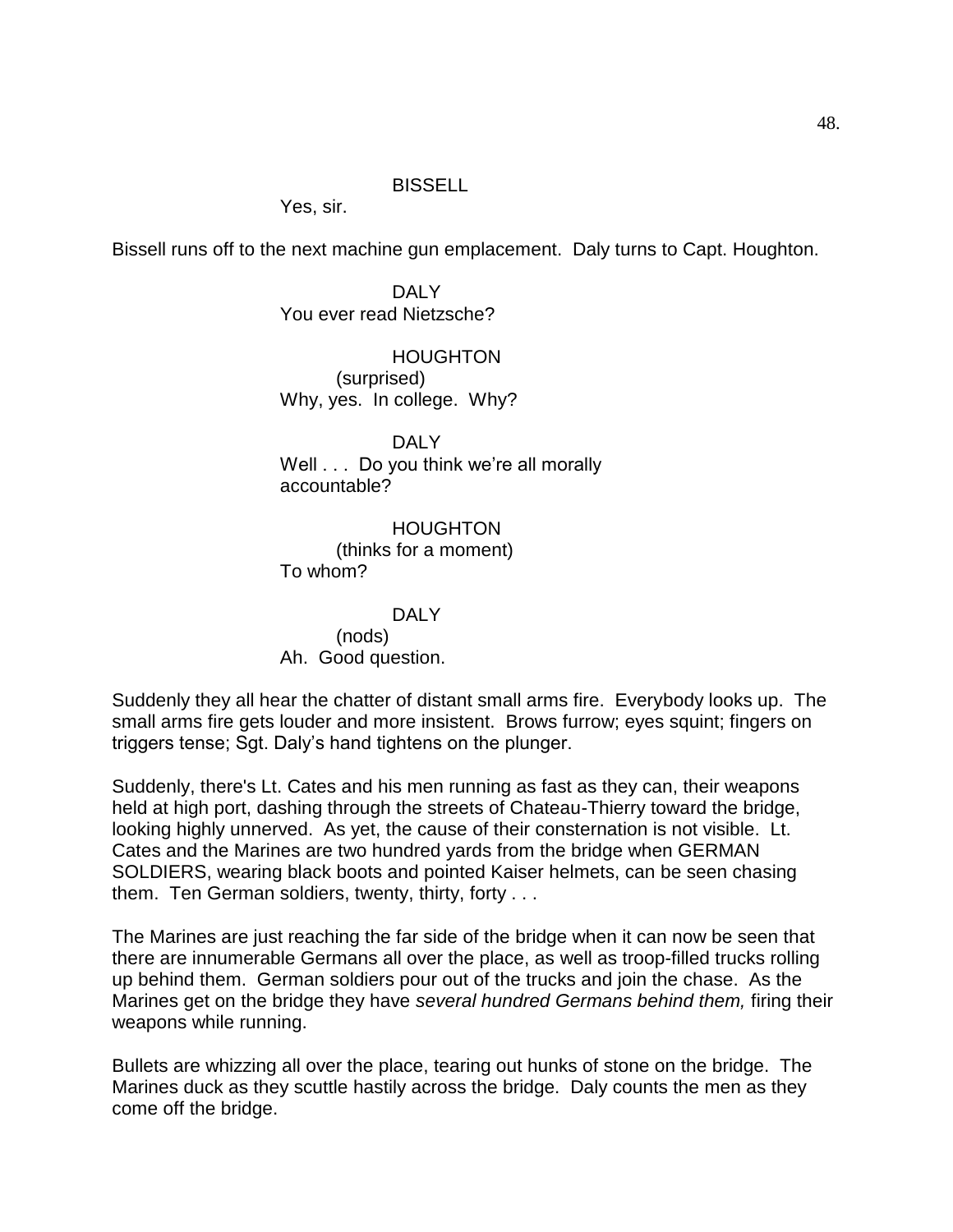### DALY Two . . . four . . . six . . . eight . . . nine. Damn! There *were* eleven.

But nine seems to be it. Capt. Houghton turns to the wide-eyed Daly, detonator and plunger tightly in his hands. The Marines are all off the bridge.

> HOUGHTON Sergeant, the bridge . . . (Daly doesn't move; the Germans are twenty yards from the bridge) Sergeant . . . (ten yards) *Sergeant . . .* (five yards) *Sergeant, for God's sake anyway* . . .

The lead German soldiers step onto the bridge and Sgt. Daly jams down the plunger – **KABOOM!!!** – the bridge explodes right in the German's face. Five German soldiers go sailing into the air, and at least twenty go down with shrapnel wounds. The rest scatter. Captain Houghton raises his hand and waves it.

# HOUGHTON (yelling) *FIRE!*

The Hotchkiss guns all open fire. Hot lead streams across the river, pouring into the crowds of Germans, caught in a state of total confusion. German soldiers drop everywhere, the rest turn and run. Finally, no more Germans remain upright across the river. Capt. Houghton raises his hand.

### HOUGHTON

#### (yelling) *CEASE FIRE!*

Bit by bit the Hotchkiss guns stop their racket. In a moment all is quiet; just the sound of running water. Simultaneously, all of the Americans bust into a wild war cheer.

# MEN

*YAHOO!*

They've tasted blood. The war for the Americans has finally begun.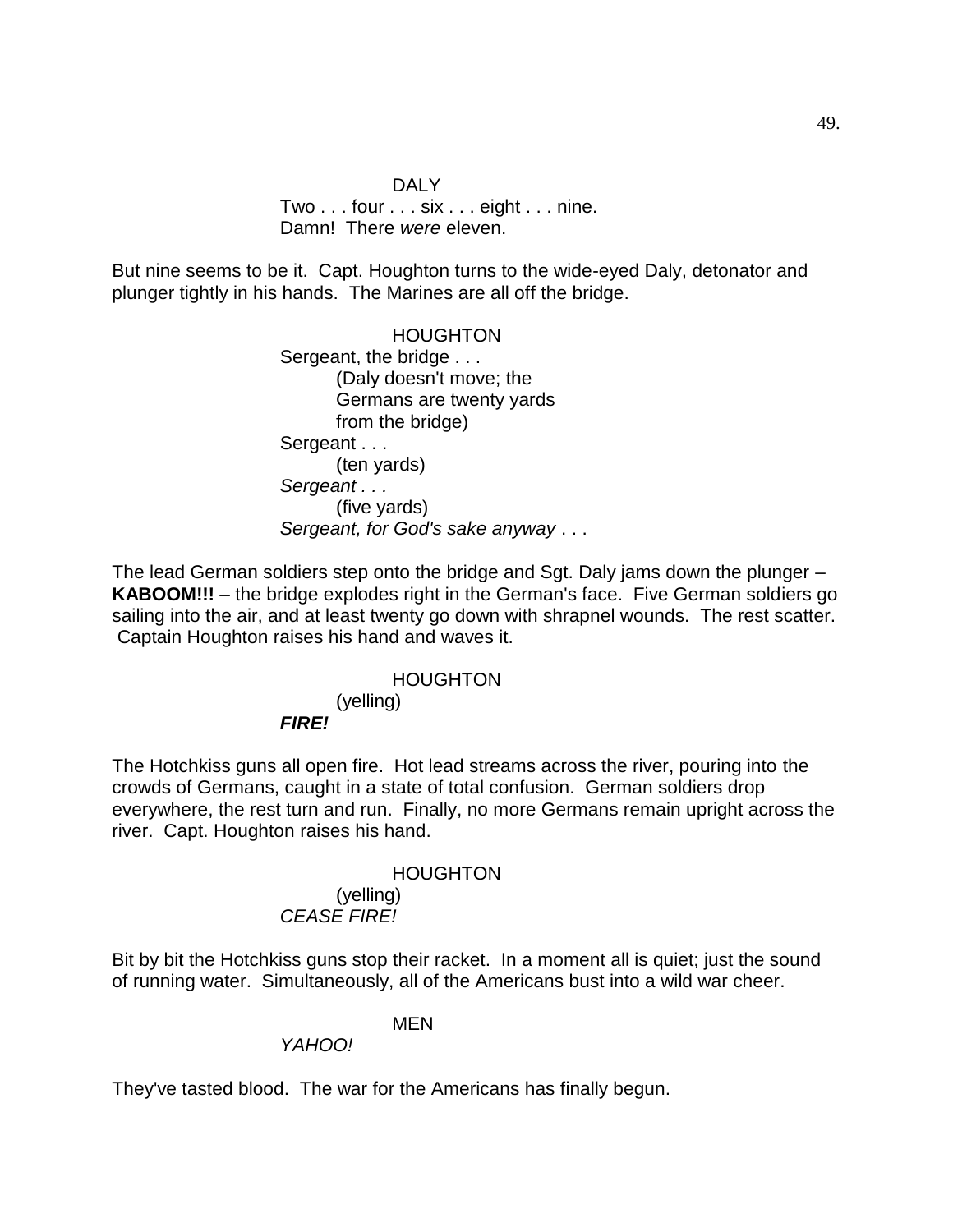Capt. Houghton turns to Lt. Cates.

HOUGHTON Where are your other two men?

### CATES

(shrugs) Bonner and Swenson. Don't know. Didn't see 'em go down. We were in kind of a hurry, sir.

Capt. Houghton nods thoughtfully.

### INT. BARN – LATE AFTERNOON

Crouched behind a wagon and sundry other barn items are privates Bonner and Swenson, their rifles held tightly in front of their faces. All around the barn is the sound of massive movement: trucks, marching men, orders barked in German. Pvt. Swenson whispers to Pvt. Bonner.

### SWENSON We shore went an' done it now.

Bonner nods in agreement.

### BONNER

(whispering) Damn-tootin'. I knew we shun't a stopped t' eat that cheese.

### **SWENSON** I was hungry, so was you.

BONNER But now m' belly hurts.

### **SWENSON**

Mine, too.

As their stomachs gurgle, we . . .

DISSOLVE:

# EXT. BARN IN CHATEAU-THIERRY – NIGHT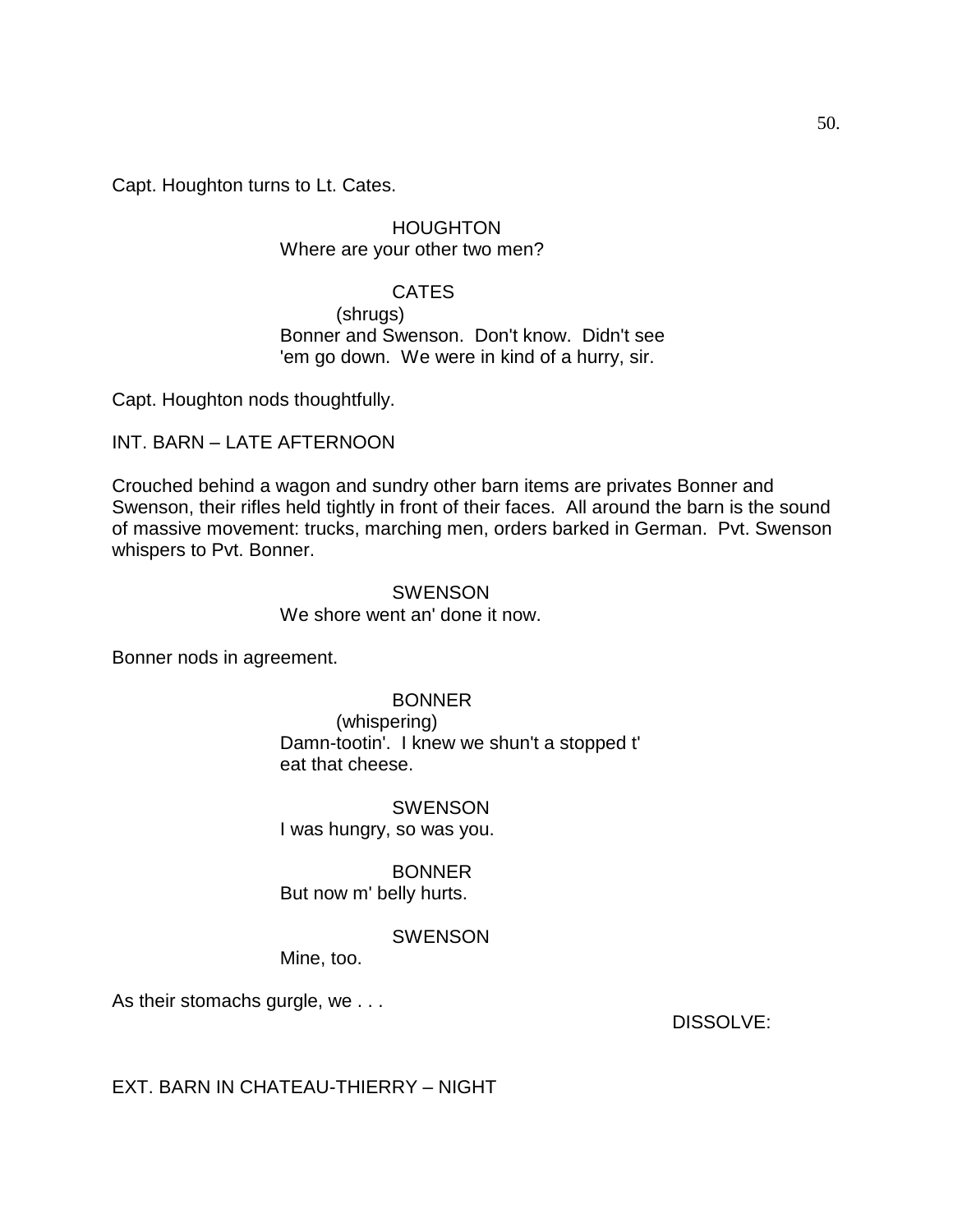A barn sits at the edge of Chateau-Thierry. Just past the barn we can see a whole troop of Germans, with trucks and tents, bunking in for the night.

#### INT. BARN – NIGHT

Privates Bonner and Swenson are still stuck in the barn, crouching behind the wagon, their weapons in hand. They can clearly hear the Germans talking while they eat, metal spoon on metal plates, etc.

#### BONNER

(shrugs; whispers) I guess if we're gonna go, we best do it now.

**SWENSON** (nods; whispers) Yup. 'Sides, it stinks in here.

#### BONNER

No help from you.

#### **SWENSON** Or you. OK . . . ?

They both nod their heads in a one, two, three count, then dash to the barn door.

EXT. BARN – NIGHT

Swenson and Bonner come out the barn door, their weapon before them. They both peer around the corner of the barn and see the troop of encamped Germans. The privates duck back around the corner, look at each other and wince. Staying low, the two move off in the other direction, toward the river.

EXT. THE REMAINS OF THE MAIN BRIDGE – NIGHT

Privates Swenson and Bonner arrive at the remains of the main bridge over the Marne.

### BONNER (whispering) That's what that big explosion was.

#### **SWENSON** (whispering) Now what'll we do?

They both look up the river, to the railroad trestle that still spans the waterway.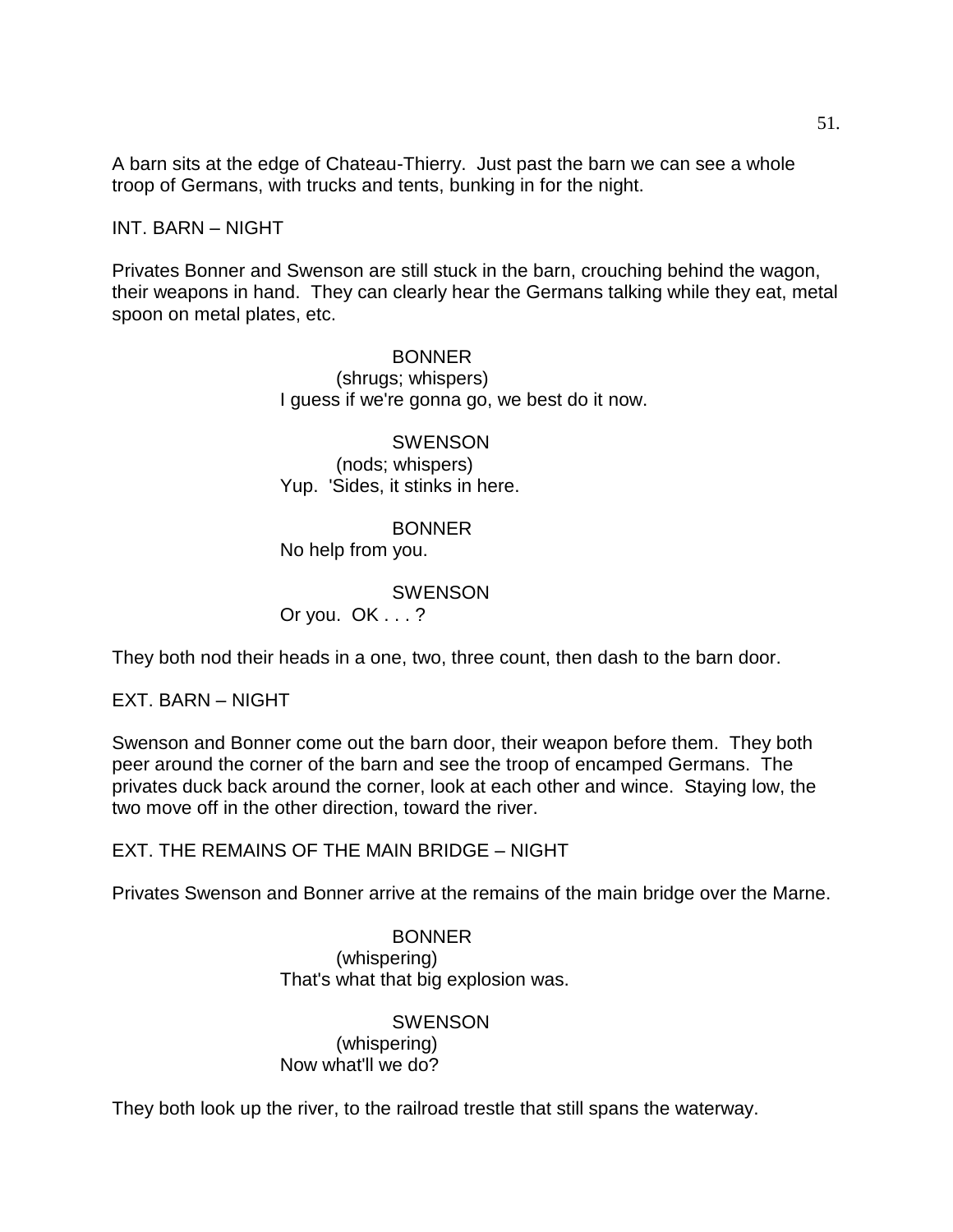### EXT. RAILROAD TRESTLE/ GERMAN SIDE – NIGHT

Privates Swenson and Bonner arrive at the railroad trestle, a thin-gauge, very narrow bridge over the Marne River. It's not that it's that perilous to walk on, it's that to be out on the trestle means you are in plain view of the Germans.

> BONNER It's now or never, buddy.

#### **SWENSON**

You said it.

BONNER I say we make a run fur it.

### SWENSON

I'm with you. (he holds up his French Chauchat machine gun) What about these? They weigh a ton.

They look at each other for a moment, then shake their heads.

BONNER We'll git hollered at if we chuck 'em. Ready . . . ?

Pvts. Swenson and Bonner nod one, two, three, then take off running, their weapons in both hands up in front of them. They turn the corner onto the trestle, stepping a lot more gingerly as they go from railroad tie to railroad tie, twenty-five feet over the water.

A third of the way across the railroad trestle the two soldiers are spotted by both sides. Bullets start to whiz over their heads, and dig chunks out of the wooden railroad ties they're stepping on. The privates try to stay as low as they can.

EXT. THE GERMAN SIDE OF THE MARNE – NIGHT

We can see the FOUR GERMAN SOLDIERS firing at the privates on the railroad trestle, two hundred yards away. The soldiers step out into the open and laugh as they fire, this is like a shooting gallery. Suddenly, four Hotchkiss guns open fire from across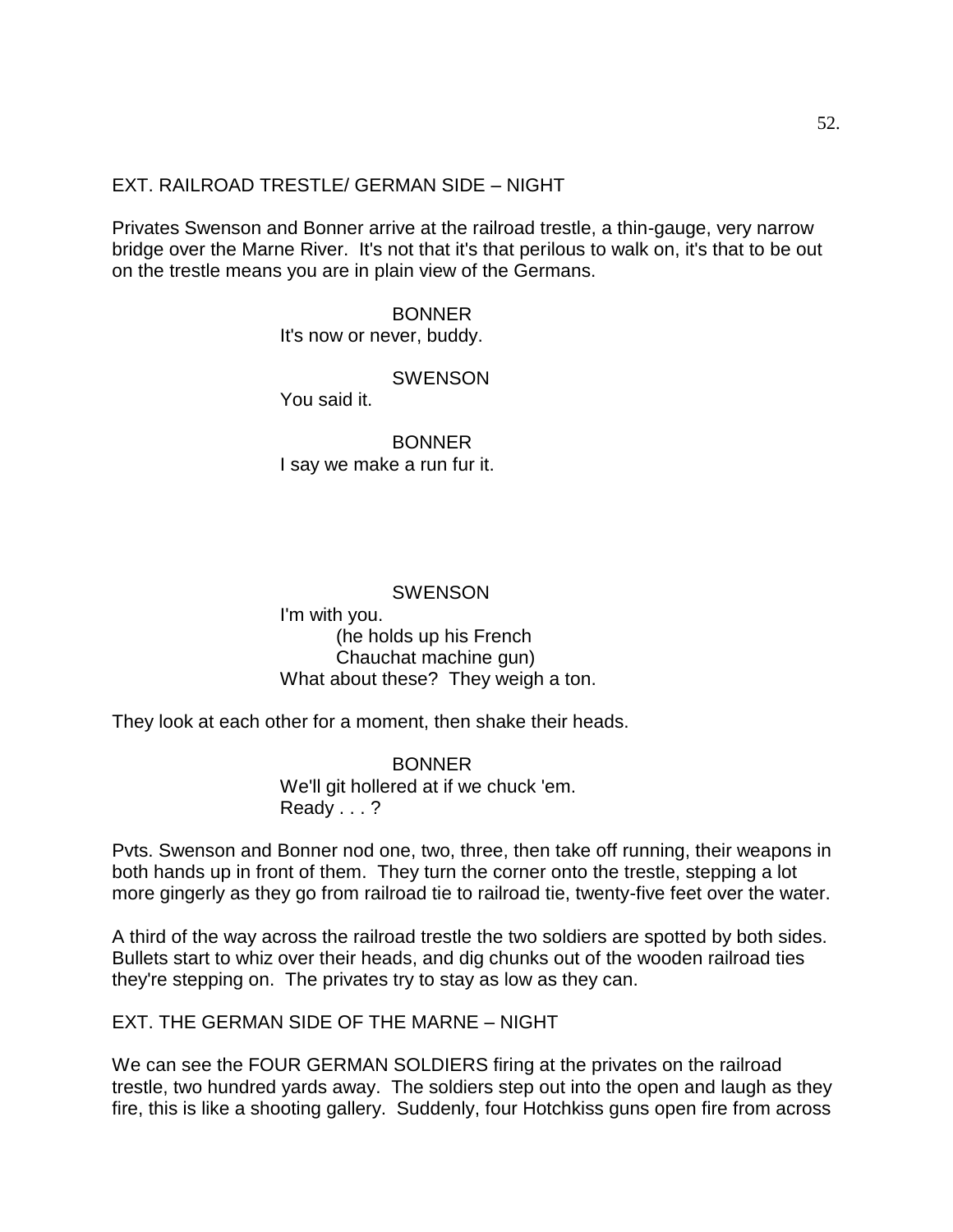the river – *RAT-A-TAT-TAT-TAT-TAT* – mowing down the laughing Germans.

### EXT. RAILROAD TRESTLE/ AMERICAN SIDE – NIGHT

Privates Swenson and Bonner come off the railroad trestle, alive and in one piece, to the greetings of their pals of the  $6<sup>th</sup>$  Marines, led by Daly and Cates. They all slap the privates on the back.

Suddenly, German Maxim guns open fire across the river. The Americans all hit the dirt as bullets whiz over their heads.

DISSOLVE:

EXT. THE BANKS OF THE MARNE RIVER (THE AMERICAN SIDE) – DAY

Capt. Houghton, Lt. Bissell and the men of the  $7<sup>th</sup>$  Motorized Machine Gun Battalion and the  $6<sup>th</sup>$  Marines still hold their positions in their dugout machine gun emplacements along the Marne River.

Meanwhile, across the river and in the town of Chateau-Thierry, it's nothing but Germans: truckloads of them, lines of troops marching up, horse-drawn wagons pulling Maxim machine guns – no tanks, interestingly, were used on either side in this battle.

# EXT. BELLEAU WOOD (AERIAL VIEW) – DAY

# A TITLE READS: **"BELLEAU WOOD – JUNE 1st, 7:59 A.M."**

Belleau Wood is a hilly, scrubby, bolder-strewn, wooded area, surrounded by fields of waist-high, green wheat, speckled with red poppies. At the northern end of the wood is the old, round, stone hunting lodge.

Belleau Wood is alive with movement as the Germans move in their equipment. One Maxim machine gun after another after another. In short order the Germans turn Belleau Wood into a giant, one-mile-square machine gun nest containing literally hundreds of lethal-looking Maxim guns.

Two red German Fokker Tri-wing planes fly over going south. We follow with the planes, which begin to follow the Marne River.

EXT. THE BANKS OF THE MARNE (AMERICAN SIDE) – DAY

The German Fokkers fly over Capt. Houghton and the  $7<sup>th</sup>$  Machine gunners and Sgt. Daly and the  $6<sup>th</sup>$  Marines. Everyone looks up and around with increasing consternation. And meanwhile, the Germans keep arriving across the river. Capt. Houghton, fancy walking stick in hand, checks his watch – it's 8:00 A.M.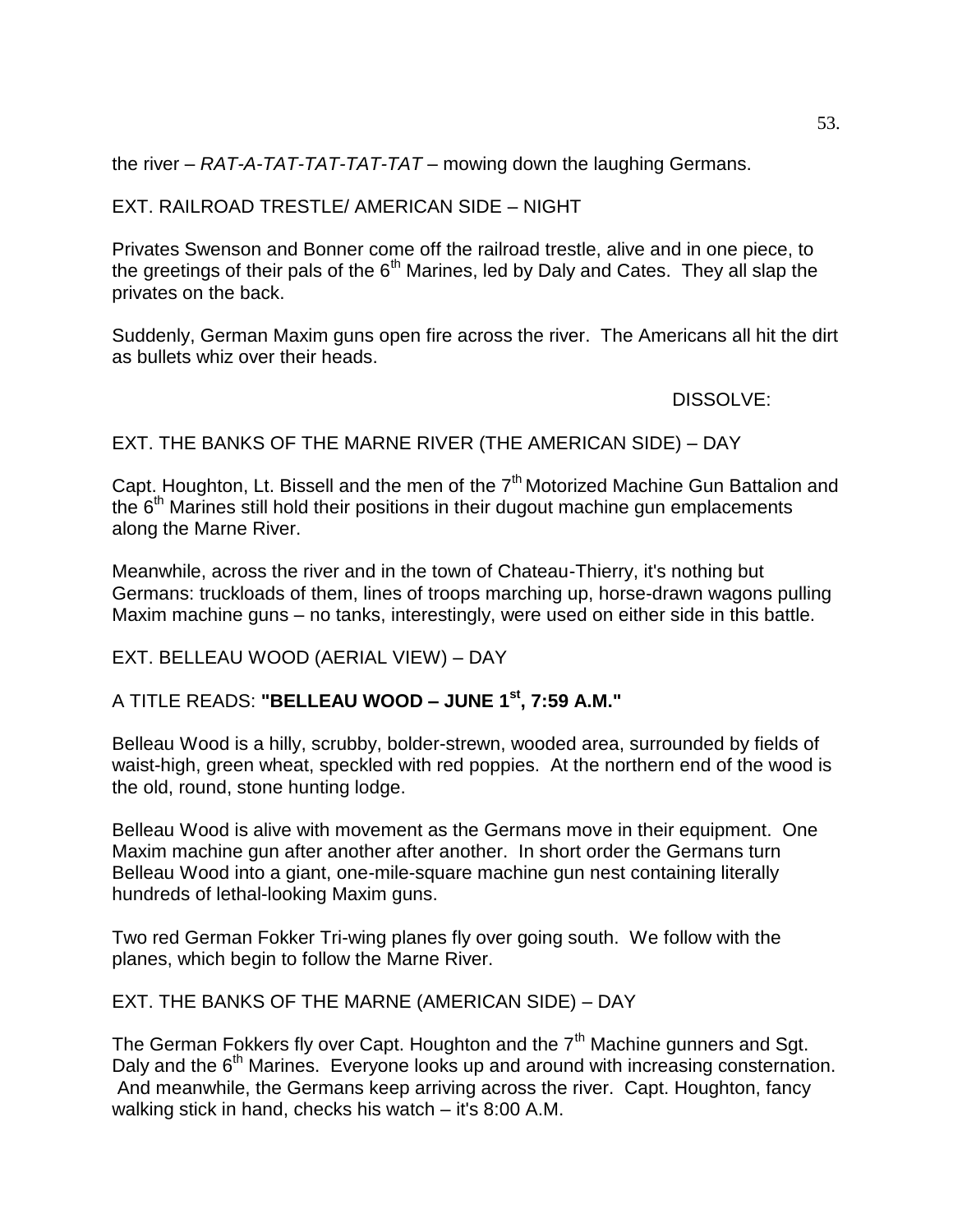### CATES

(concerned) I don't like the way the odds are shaping up, Captain.

#### HOUGHTON

Me, neither. I'd estimate the Hun has moved in at least ten divisions so far, and they're still coming. That means we're out-numbered by at least ten thousand to forty right now. (continued)

#### HOUGHTON (cont.)

(none of the men really needed to hear this statistic at this moment) I'm more than a little surprised they haven't attacked already. Their aerial spotters have to know what our situation *really* is. (he lines up his walking stick like a driver and takes a practice swing) Unless they know something we don't know . . .

### CATES

Like what?

HOUGHTON That remains to be seen, Lieutenant.

Just then, right behind them a motorcycle comes puttering down the hill. Riding the motorcycle is STAFF SERGEANT WOOD.

> WOOD Captain Houghton?

> > HOUGHTON

Yes, who are you?

WOOD Staff Sgt. Wood, Brigade Headquarters. Your relief from the  $7<sup>th</sup>$  will be here soon. We're setting up about two miles back,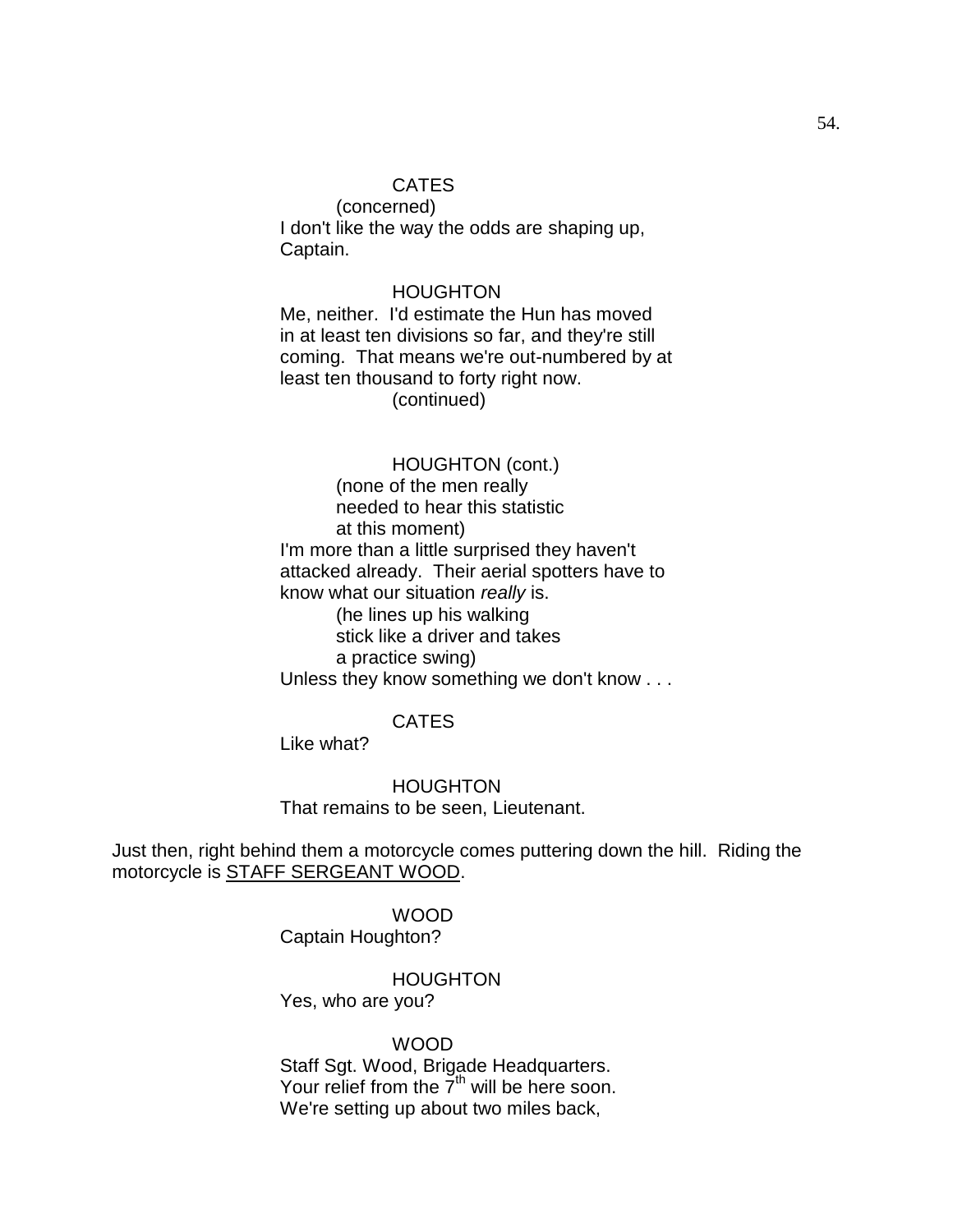near a village named Lucy- something-erother. You're to fall back. By the way, General Harbord sends his compliments on a job well done. Good work, boys.

### HOUGHTON Is there hot food?

### WOOD

(shakes his head) Sorry, captain, none of the field kitchens have made it up here yet.

# HOUGHTON Thank you, sergeant.

Sgt. Wood salutes, turns his motorcycle around, and putters away.

Capt. Houghton turns to Lt. Cates. They look at each other for a second, then shake their heads and sigh. They all look across the river at the massing Germans, then begin to prepare to leave, and the sooner the better.

DISSOLVE:

EXT. CROSSROAD – DAY

American troops are marching in columns up to a crossroad, then being sent north or south by officers who are directing traffic. Among the officers is Captain Williams. Infantry is sent south, Marines to the north. Our guys of the 6th Marines march up. Lt. Cates salutes Capt. Williams.

### CAPT. WILLIAMS

Lt. Cates, good to see you. Look at this, I'm gone for a few hours and they've got me directing traffic. Lead the men north along this road and connect up with the 5th Marines, dig in, and wait for orders. I'll be up in a while.

# LT. CATES

Yes, sir.

Just then, in the woods behind them, a blue-coated FRENCH MAJOR and six French officers step out holding their hands in the air. The Americans all turn and look.

# FRENCH MAJOR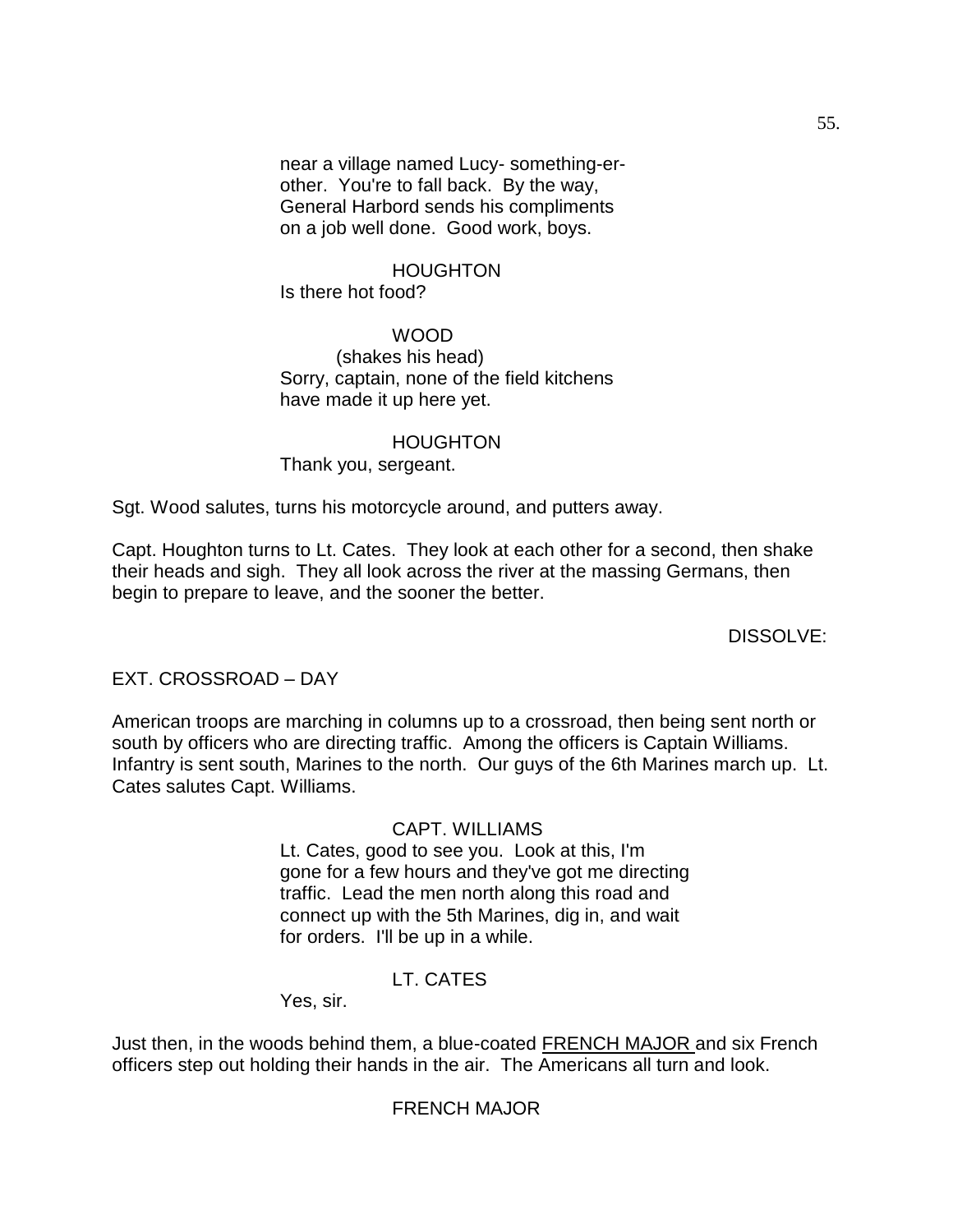### (French accent) We surrender. We surrender. Do not shoot.

Capt. Williams turns to the French Major and his men.

#### WILLIAMS

We're Americans.

# FRENCH MAJOR (confused)

*Pardon*?

### WILLIAMS We're Americans. We're on *your* side.

The French Major looks at his men, then they all lower their hands. Suddenly, the French Major takes on an imperious, commanding attitude.

### FRENCH MAJOR

Do you understand the situation around here, Captain? The Boche have taken Bouresches to Chateau-Thierry. They have many, many divisions. Hundreds of machine guns. Captain, I order you to retreat immediately!

Capt. Williams looks like he just bit into a lemon and winces.

### WILLIAMS

You *what*?

FRENCH MAJOR I order you to retreat!

# WILLIAMS Retreat, hell! We just got here.

Lt. Cates and his men all grin, marching off to the north.

### FRENCH MAJOR But captain, I am a *major*. I *order* you.

Capt. Williams points at a group of American officers, which includes COLONELS CATLIN and NEVILLE.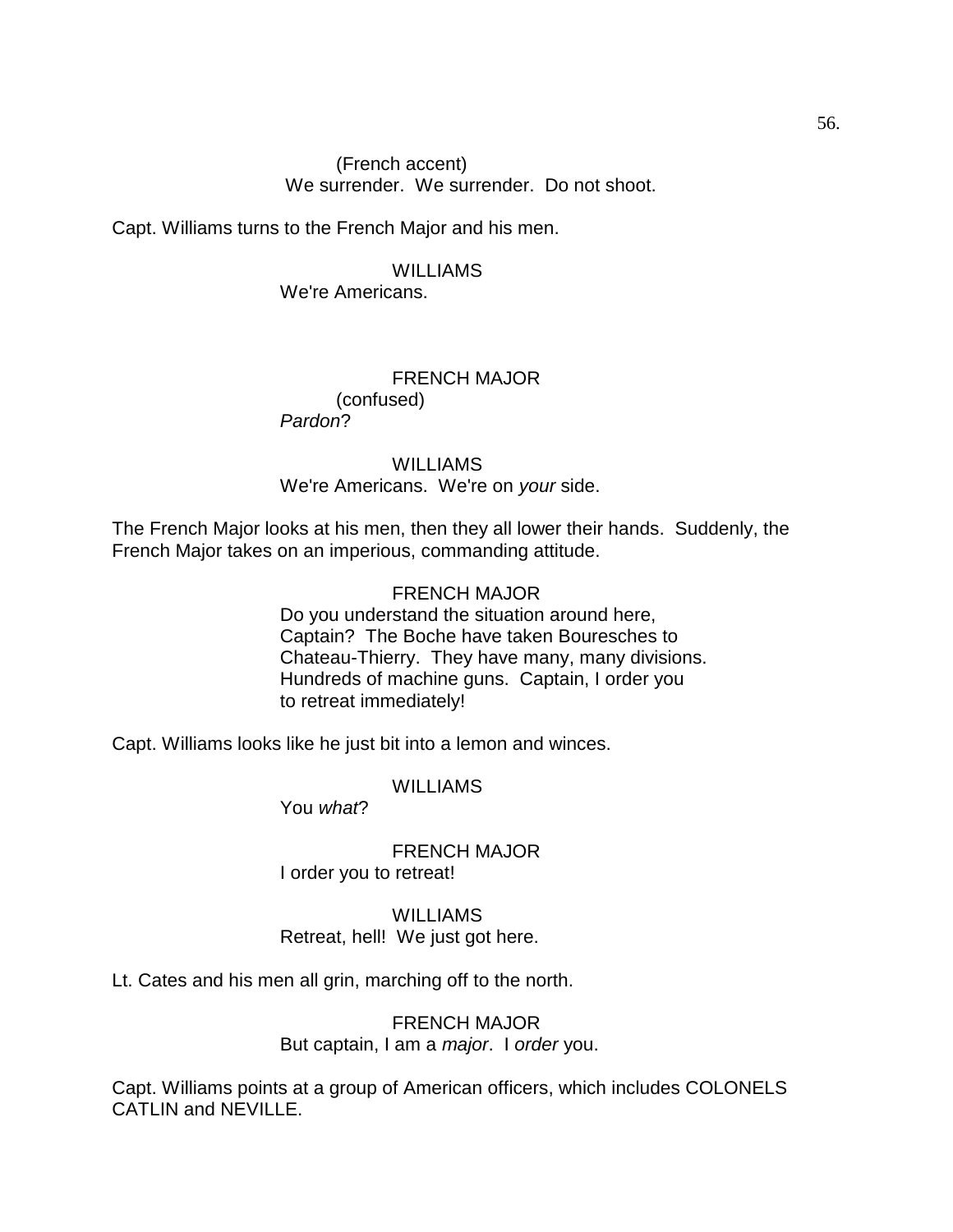### WILLIAMS

Major, I suggest that you go speak to those men. They're running this operation and I'm sure they'll be more than happy to hear anything you have to say.

The French Major and his men walk off to speak to the American officers. Capt. Williams rolls his eyes in disgust.

DISSOLVE:

# EXT. THE LUCY-TORCY ROAD – DAY

Sgt. Daly walks along the edge of the Lucy-Torcy road, just as it goes through a small stretch of woods, supervising his men as they entrench.

### DALY

Come on, you molly-coddles, dig them holes! Dig 'em deep! We ain't playin' games here, this is the real thing! And if you ain't careful, they're gonna bury you in these damn holes!

The men of the 6th, stripped down to their undershirts, dig trenches with bayonets and mess-kit lids.

### **MATTHEWS**

Nice thought, gunny.

#### SWENSON

I s'pose shovels would be too much t' ask for, huh?

#### DAI<sub>Y</sub>

You wanna shovel Swenson, join the engineers. Right now, you'll dig with your Goddamn teeth if I tell ya to! *Now, dig, you miserable bastards, dig!* 

And indeed they dig.

DISSOLVE:

# EXT. LUCY-TORCY ROAD – NIGHT

The men are totally exhausted and lounging in their newly dug holes: sleeping, smoking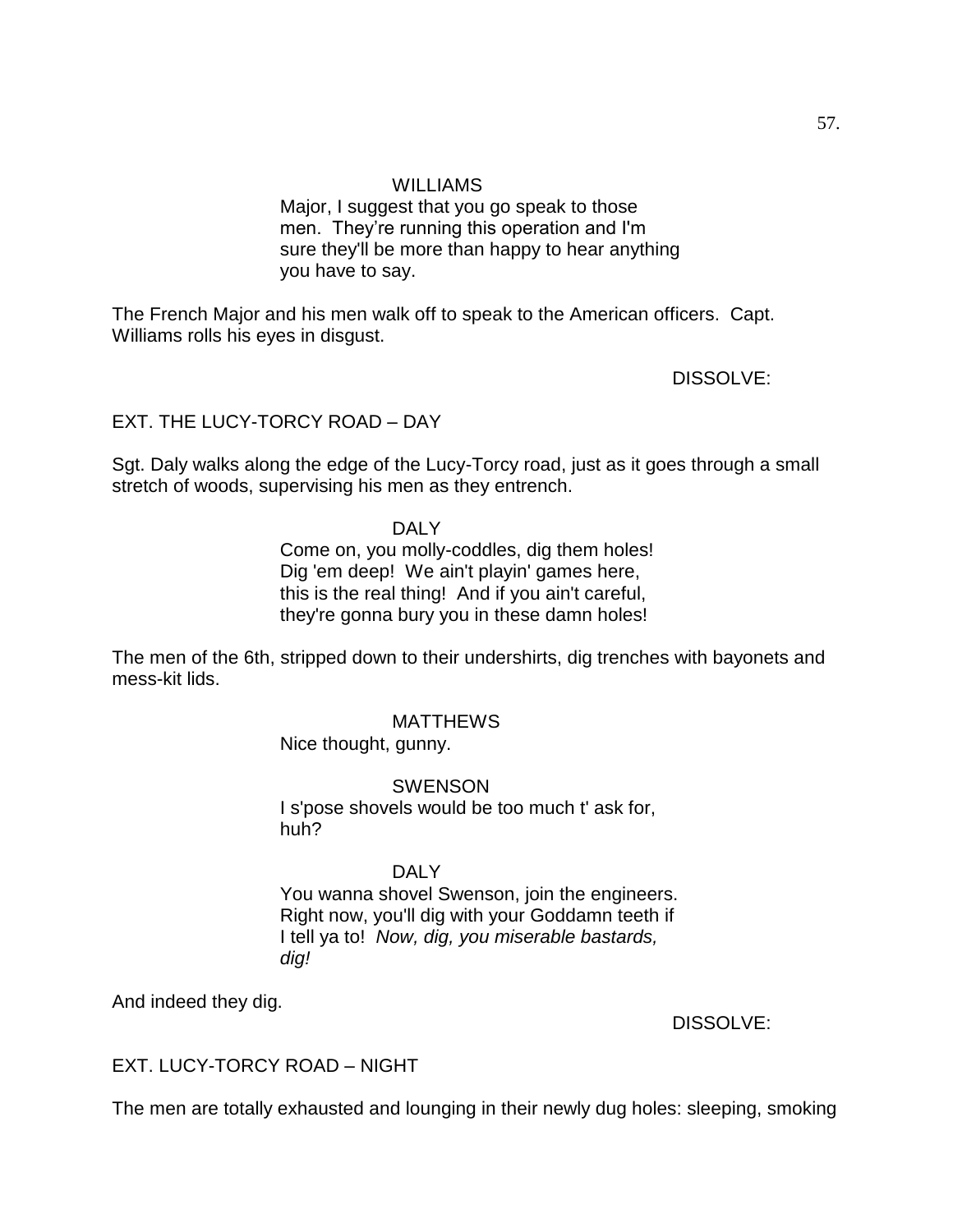cigarettes, writing letters home, talking softly. Artillery and the occasional burst of small arms fire can be heard in the distance. A wiry, tall, Marine with thick, dark eyebrows, comes walking up in a crouch to the left flank of our guys. He is PRIVATE PIETRO GIANNINNI, and meets Bonner and Argaut.

#### GIANNINNI

Any of you guys know Private Charley Maggione?

#### **BONNER**

Sure, he's about six, eight holes up. Who're you?

#### GIANNINNI

Gianninni, 5<sup>th</sup> Marines, we're the next comp'ny over on your left.

Gianninni keeps moving along the line until he finds Maggione writing a letter. Maggione sees Gianninni, grins, and shakes his hand.

#### MAGGIONE

Pietro, *paisan*.

GIANNINNI Charley, my old pal. Writin' home?

### MAGGIONE

(nods) Sure. Remember Mr. Langusta, the iceman?

#### GIANNINNI

(nods) Sure. With the big mustache.

#### MAGGIONE

Right. My ma says he dropped dead on the stairs right in front of our door. Big chunka ice fell down eight flights, nearly killed some kids playin' at the bottom.

GIANNINNI Ain't that somethin'. You heard from Theresa?

### MAGGIONE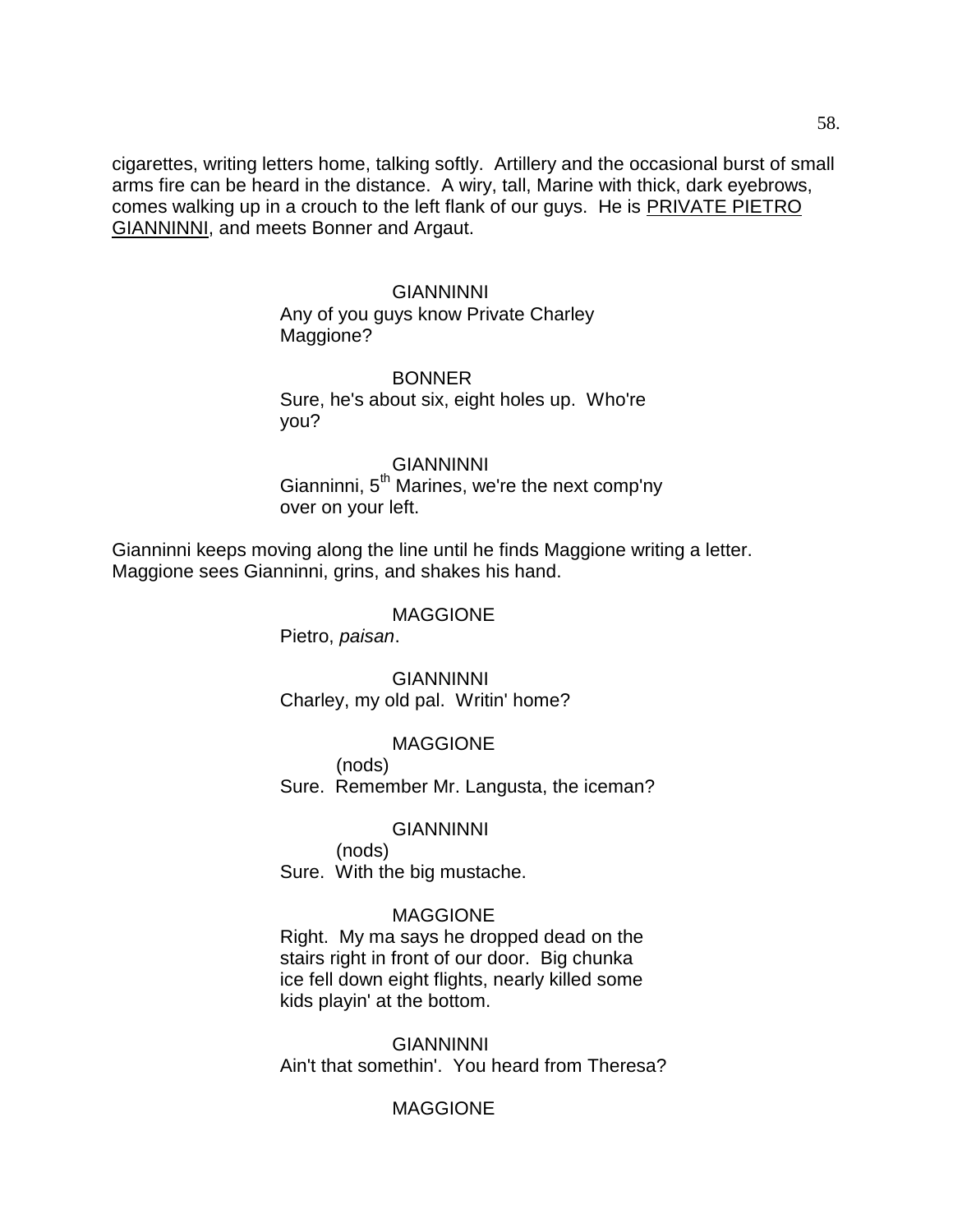(nods) Sure. She writes all the time. I'm writin' to her now. I don't write back as much as she writes to me, though.

GIANNINNI She's somethin', that Theresa. Best lookin' gal on the block. Show 'em, Charley.

Maggione takes a photograph out of his wallet and hands it to Swenson, Matthews and Daly. They look at the picture, nod, then all look at Maggione with new found respect.

> GIANNINNI How'd you ever get her?

#### MAGGIONE

(shrugs; smiles) I didn't stop pestering her all of senior year. She finally figured out it was easier t' fall for me than get rid of me.

They all laugh. Gianninni waves his hands.

GIANNINNI So, we finally made it, eh?

#### MAGGIONE

We sure did. I can't wait till we show Fritzie what we got.

**GIANNINNI** You said it, brother. I don't think we got long t' wait, either.

A VOICE in the distance calls out:

**VOICE** 

Officer comin'!

Gianninni starts to leave.

GIANNINNI

Gotta go.

59.

MAGGIONE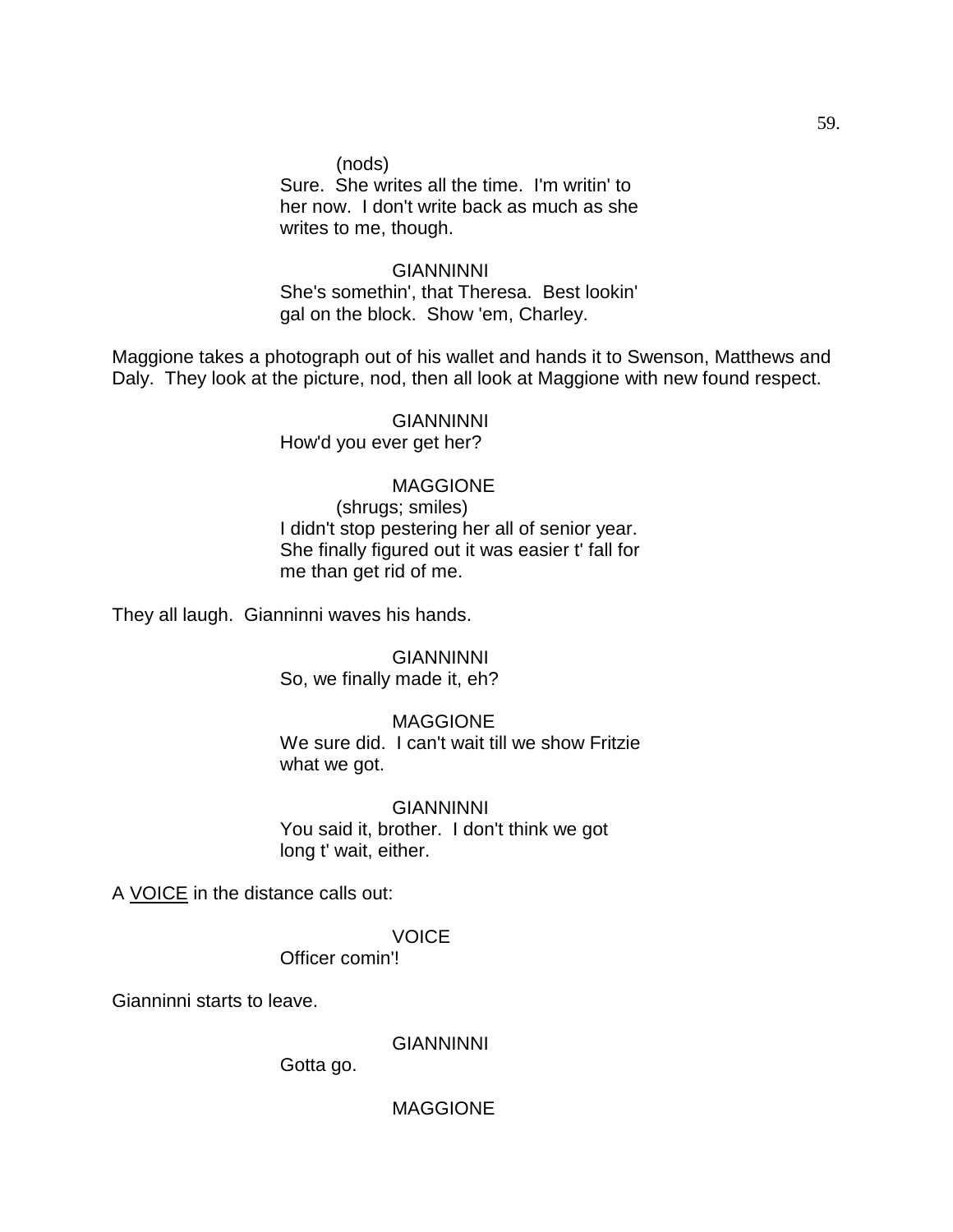Good t' see ya, Pietro. Write and tell your ma I said hi, OK?

#### GIANNINNI

Yeah, sure. You write and tell Theresa I said hi.

#### MAGGIONE

(smiles) See ya 'round the park, buddy.

#### GIANNINNI

I'll buy ya a beer next time I see ya at Palermo's.

#### MAGGIONE

No, *Paisan*, *I'll* buy.

Gianninni leaves. Maggione watches him go. The Voice gets louder.

### **VOICE**

*Officer comin'!*

Further up the line, GENERAL JAMES G. HARBORD walks along with a retinue of officers, including Colonels Catlin and Neville. General Harbord wears a French army helmet, which looks like a fancy football helmet. The men are absolutely amazed at seeing such high ranking officers – a general, for God's sake! They jump to their feet, or at least try to.

#### **HARBORD**

It's all right, men, at ease. Don't get up, just checking the line. (to the officers) American from one end to the other, gentlemen. Exactly what we wanted.

Maggione asks offhandedly.

MAGGIONE What's with the French helmet, general?

Gen. Harbord looks up, tipping his helmet.

HARBORD It was a gift from General Degoutte. Like it?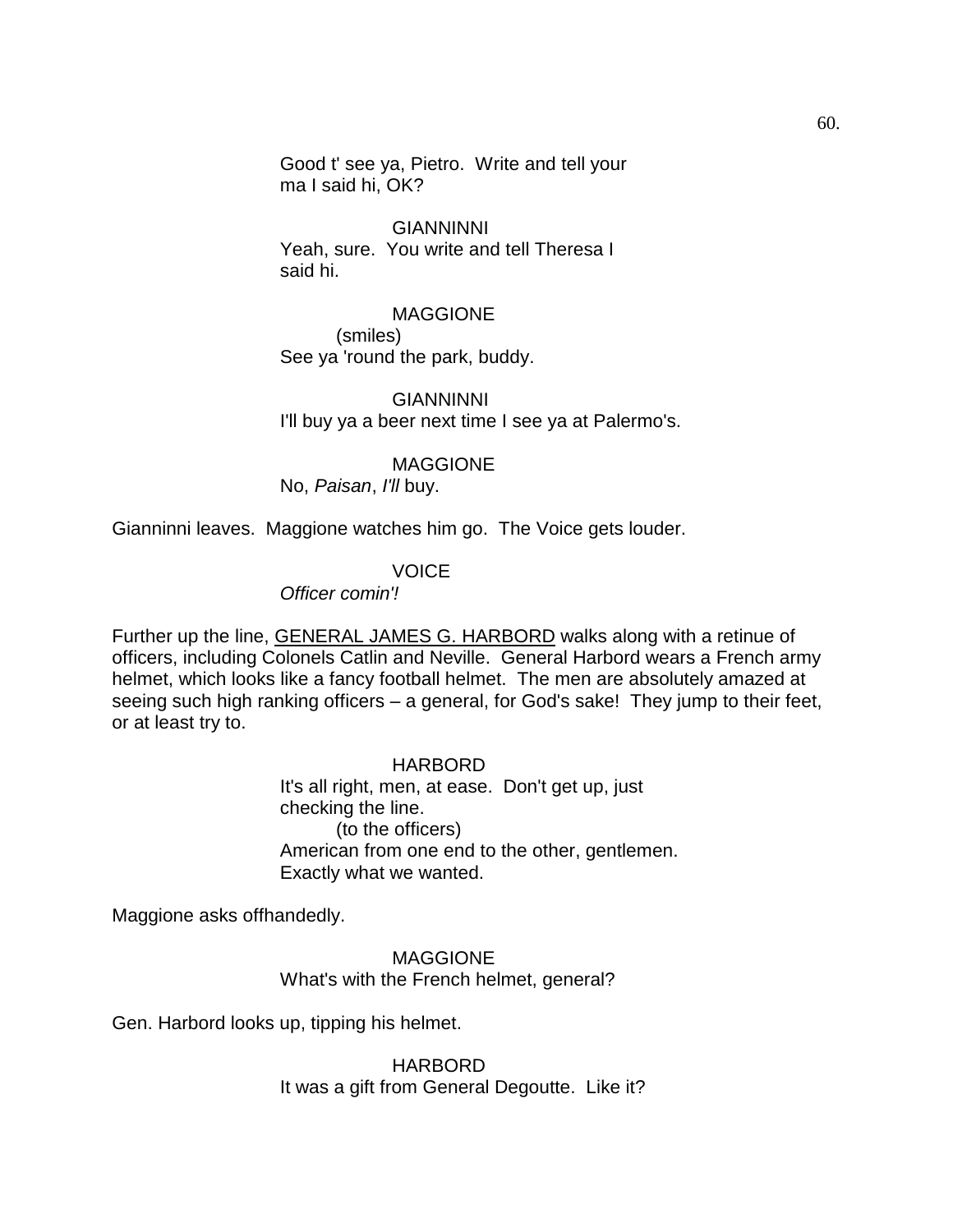(smiles) Sure. It's a pip.

# HARBORD

(nods) Thanks.

Gastovich holds up a can of rations.

**GASTOVICH** How 'bout some of this tasty French monkey meat to go with it, general?

HARBORD Looks good, son, maybe later.

GASTOVICH I'll save some for ya, general.

HARBORD

You do that, private.

Harbord and his retinue continue up the line. Maggione and Gastovich grin, getting slapped on the back by their buddies.

DISSOLVE:

# EXT. LUCY-TORCY ROAD - LATER THAT NIGHT

We move slowly along the protracted line of entrenched Marines. Most men are asleep, curled up in tight balls in their freshly dug holes, covered with green blankets, their Springfield rifles close at hand. As we pass Sgt. Daly we see that he's awake and smoking. Every twenty yards or so a sentry sits up with his weapon on his lap, peering intently into the dark. Distant artillery can be heard thumping. An occasional flash lights the sky. For the moment, it's all quiet on the western front. Cpl. Meyers sits awake on sentry duty. His eyes scan the horizon . . .

# A TITLE READS: **JUNE 6th, 1:30 A.M.**

Cpl. Meyers sighs, shaking his head to stay awake on sentry duty. As we move along the line of our Marines, to the north, the artillery fire sounds like it's getting louder. Sentries turn and look. Yes, it's definitely getting louder and closer. The detonations can now be felt, the ground shaking, tin cups fall over, mounds of dirt slide back into the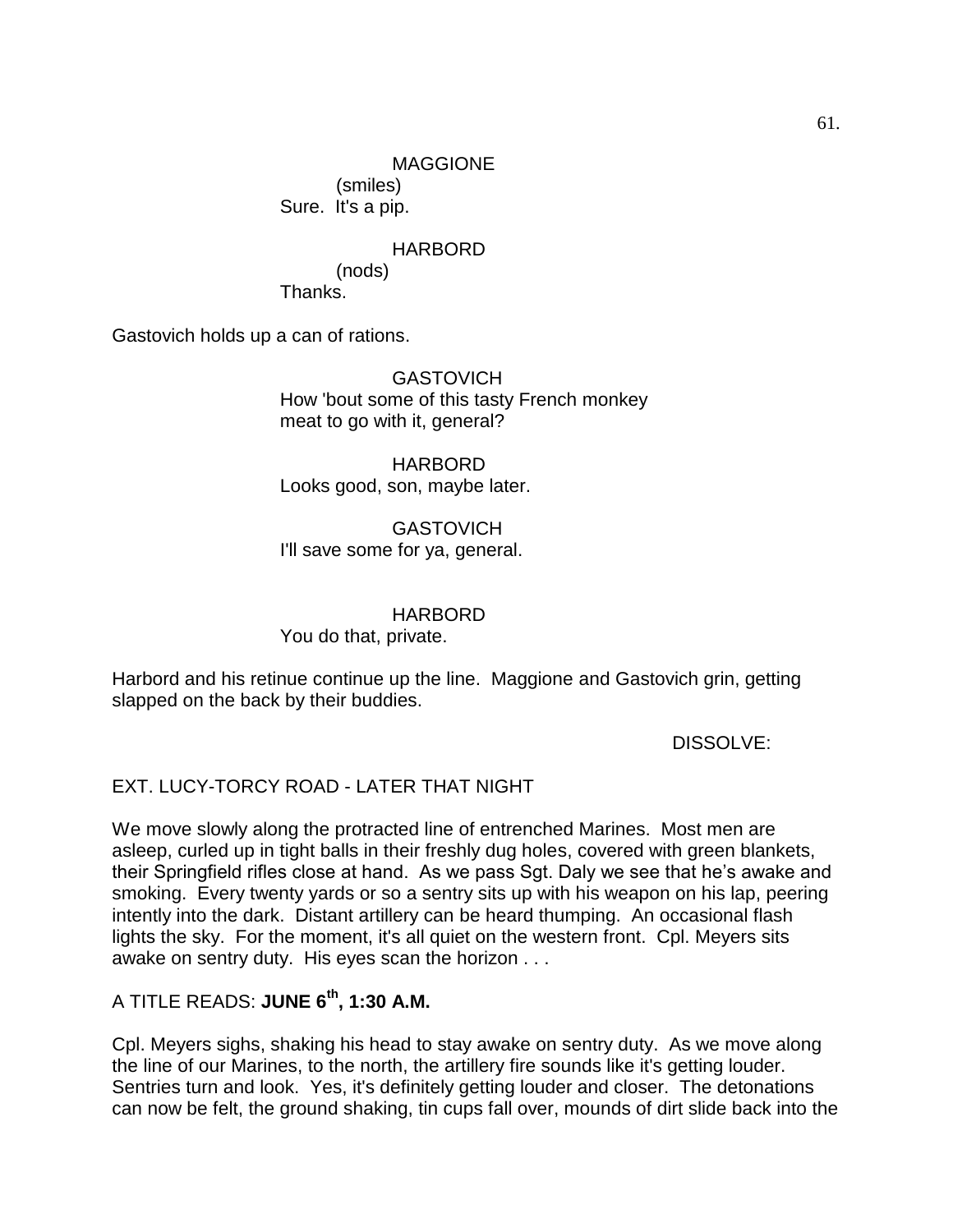holes.

As the explosions become louder still, Marines begin waking up, rubbing their bleary eyes, stretching their cold, stiff muscles. Explosion by explosion, the artillery fire is progressively working it's way south, the line of fire reasonably consistent with the line of Marines – the Germans have the American's range.

### DALY (yelling) *In-coming mail!*

Suddenly, high-explosive shells come whistling in, striking the tops of the trees to their immediate north. The treetops erupt in flaming fireballs, shrapnel raining down. The Marines crouch in their holes, their arms over their heads, their eyes tightly shut, grimacing with each explosion.

Next come high-explosive shells crashing into the ground all around them. Shrapnel, dirt, and debris fly everywhere. The whole world shakes violently as one shell after another after another whistle in and explode. Meyers lights two cigarettes and hands one to Daly. They both smoke with the cigarettes cupped in their hands, their faces in the dirt.

A shell lands in the line twenty yards north of Matthews and Daly – Wheeeeeeee . . . BOOM! – Where there were three Marines a moment before, there is now a smoking hole. Another shell lands ten yards away – Wheeeeeeeeee . . . **BOOM!** – Matthews and Daly are picked up and slammed down hard. The next shell comes sailing in – **Wheeeeeeeeeeeee** . . . This one sound like it's coming right at them and . . . *WHUMP!* Matthews and Daly both open their eyes to see . . . A 155 millimeter shell stuck in the dirt five feet away – a dud. Matthews and Daly both sigh, covering their heads against the next explosion.

This is the loudest, most intense experience these guys has ever gone through in their lives. Argaut starts singing to himself in a frightened voice.

### ARGAUT

(singing)

She'll be comin' 'round the mountain when she comes/ She'll be comin' 'round the mountain when she comes/ She'll be comin' 'round the mountain . . .

Suddenly, Pvt. Paul Bonner begins to scream hysterically, jumps to his feet, and takes off running in the opposite direction. The others see him go, but make no move to get up and go after him. The artillery barrage keeps going on and on and on, literally for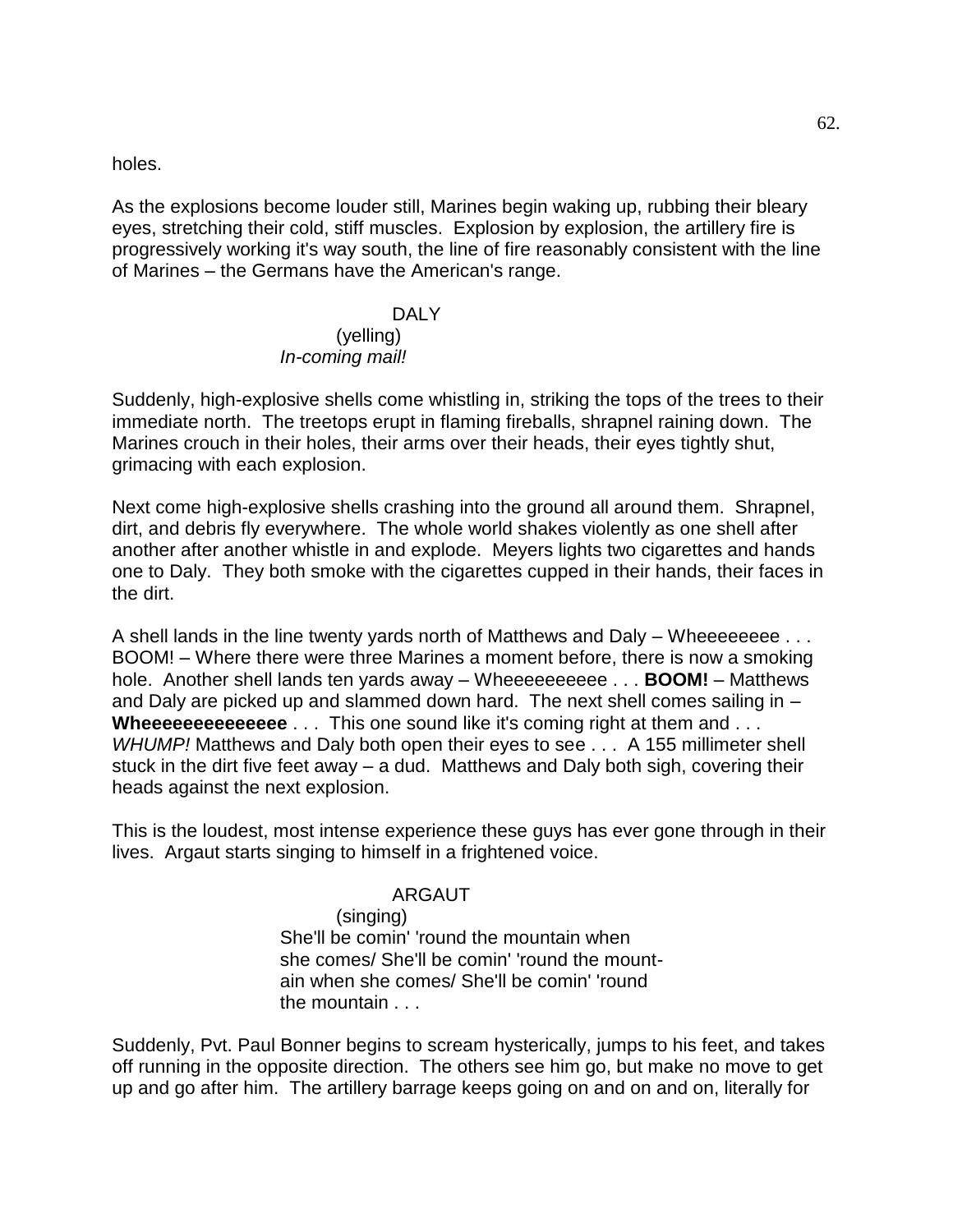hours . . .

LONG DISSOLVE:

# EXT. LUCY-TORCY ROAD - DAWN

# A TTILE READS: ―**5:45 A.M."**

The artillery barrage finally stops at the crack of dawn. It's been over three hours, but it may as well have been a year. The landscape is pockmarked with smoldering holes and charred, splintered trees. Marines arise out of their holes, covered with dirt, shaken, twitching, and wide-eyed. Here and there lie the remains of dead Marines – an arm – a leg – an entire mangled body.

Not far up the line, a **SOBBING MARINE** has gone completely nuts.

# SOBBING MARINE *Stop it! You've gotta stop it, for God's sake!*

Swenson and Hebel both emerge at the same time, dazed and trembling. They both look down at the body covered in dirt between them. Hebel reaches down, grabs the shoulder and turns over Maggione – *the side of his head is blown away by shrapnel* – he's obviously dead. Hebel yanks his bloody hand back. Swenson gasps. Matthews and Daly step up, then everybody else in the company. They all look down at Maggione's corpse silently. Argaut turns away gagging.

# DALY

(calling out) *Could we get a corpsman over here!* (to his guys) All right, let's go dig out them holes! I guess I don't need to tell you why now. Let's move it!

The Marines wander away slowly, rubbing their heads, their eyes glazed. This absolutely isn't a game anymore. Still without shovels, the Marines re-dig their holes with bayonets, mess kit lids and their hands.

Finally, Bonner comes wandering up looking abashed.

### BONNER

Hey, fellas.

DALY Find what you was lookin' for?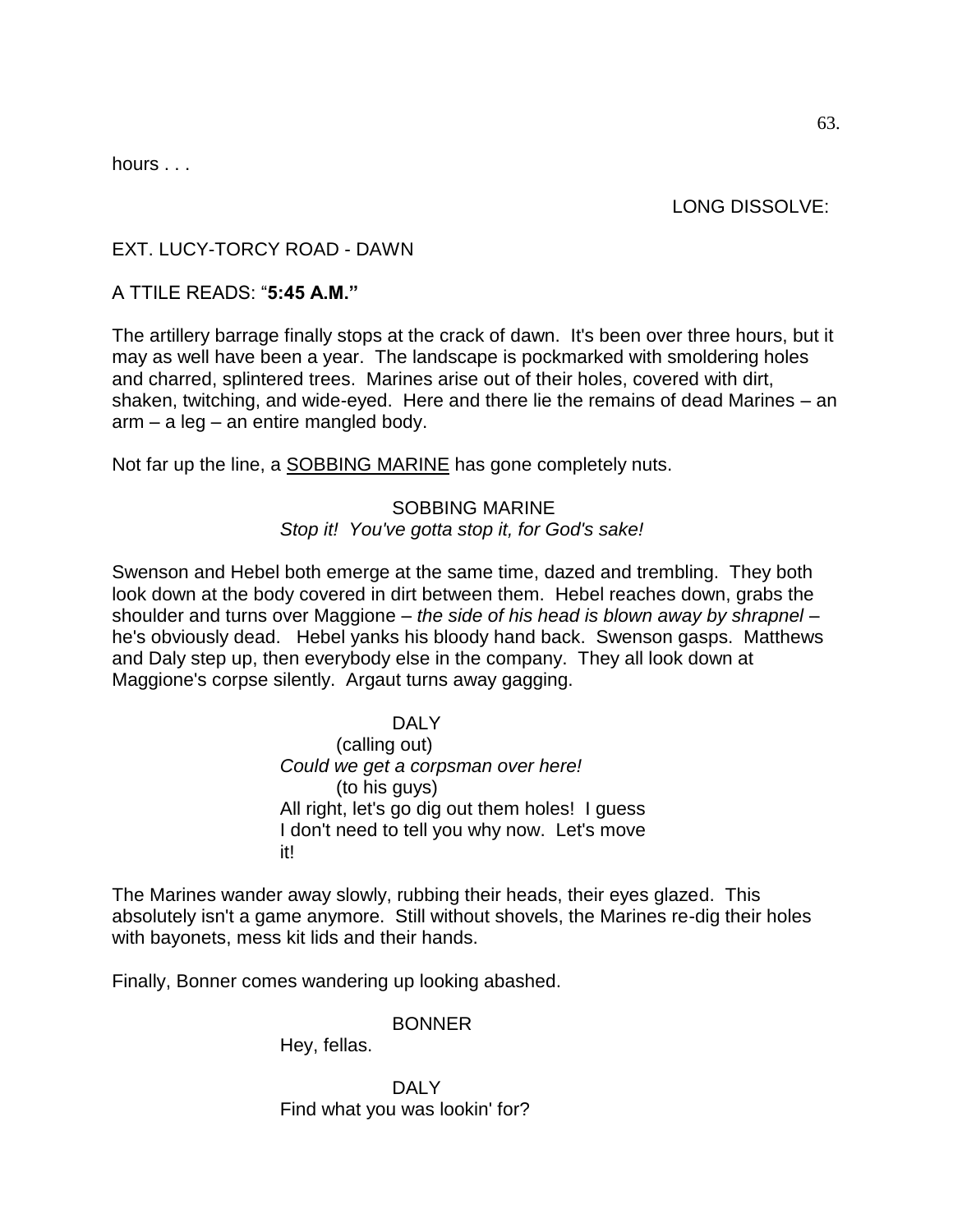(pained grin) Maybe.

DALY Let's hope so. Come on over here and give us a hand.

Bonner steps up and sees Maggione's corpse. Bonner covers his face, takes a deep breath, then silently joins in the digging.

We hear the voice of a MARINE down the line.

#### MARINE

(O.S.) Stand to! Stand to!

The words "Stand to" are repeated up and down the line.

DALY All right, let's stand to! Double-time, let's go! Stand to!

The Marines get into "Stand to" position, meaning they line up at the edge of the shallow trench and take aim in front of them, toward the wheat field and the dark woods beyond, and await an attack.

We see each one of our guys, tense, ready, frightened, clutching his weapon and waiting.

Suddenly, the sun appears over the wooded horizon and in an explosion of glare it shines directly into the Marine's eyes, momentarily blinding them.

The just as suddenly there are Germans running full speed at them that seem to have materialized out of nowhere. The Germans have crawled up through the wheat field and scream in unison as they attack through the open area directly in front of them.

The Marines immediately open fire, shooting at anything that moves in front of them. Machine guns chatter, expended shells fly through the air, fingers squeeze triggers, Springfield rifle bolts slam back and forth.

Germans drop right and left and almost as quickly as the attack began, it suddenly ends.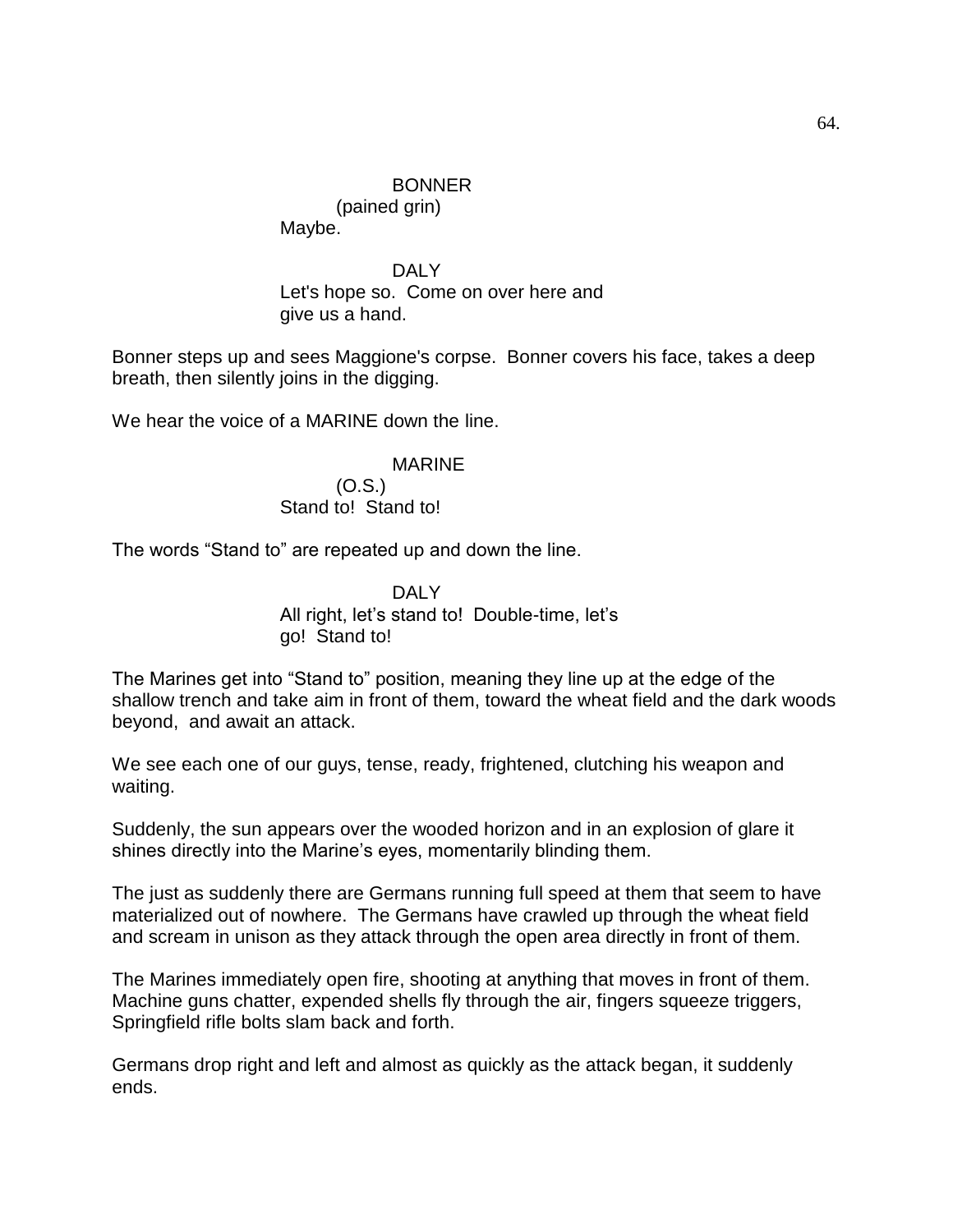Everybody stops firing, sits and waits anxiously for the next attack . . .

### DISSOLVE:

# EXT. LUCY-TORCY ROAD – DAY

We move along the Lucy-Torcy Road, the American line, where the Marines are all dug in, following two Privates carrying a big box of ammunition. They hand out 200 rounds of ammo to each man. Artillery explodes in the distance and, every sixty seconds or so, a shell comes whistling into the American line. Everyone ducks, the shell explodes, then everyone continues on with what they were doing. In most cases, what the Marines are doing is lightening their packs from 70 pounds to 20 pounds. Many Marines are cleaning their rifles, some are writing letters home. There isn't much unnecessary talk.

# A TITLE READS: **"2:40 P.M."**

We arrive at our guys of the  $6<sup>th</sup>$  Marines. They each take their 200 rounds of ammo and load it into their ammo belts.

Suddenly, an American artillery barrage begins. Shells start whizzing over their heads. Bonner and Hebel dive to the ground and cover their heads. Sgt. Daly shakes his head.

### DAI<sub>Y</sub>

# That's *out-going* mail, boys. That's ours.

The shells keep whizzing over at a greatly increased rate, exploding in a line a half mile east of them. The Marines watch as explosion after explosion detonates along the German line. Each of our guys has his own thoughts and a serious expression on his face. This is it – no kidding, no backing out, no nothing. Hughes turns to Bill French.

# **HUGHES**

I hear if you jump in a shell hole, statistically the chances of another shell landing in the same spot are like a million to one against it.

**FRENCH** Thanks, Hughes, that's good t' know.

**HUGHES** (shrugs) I don't know that it's true, but that's what I heard.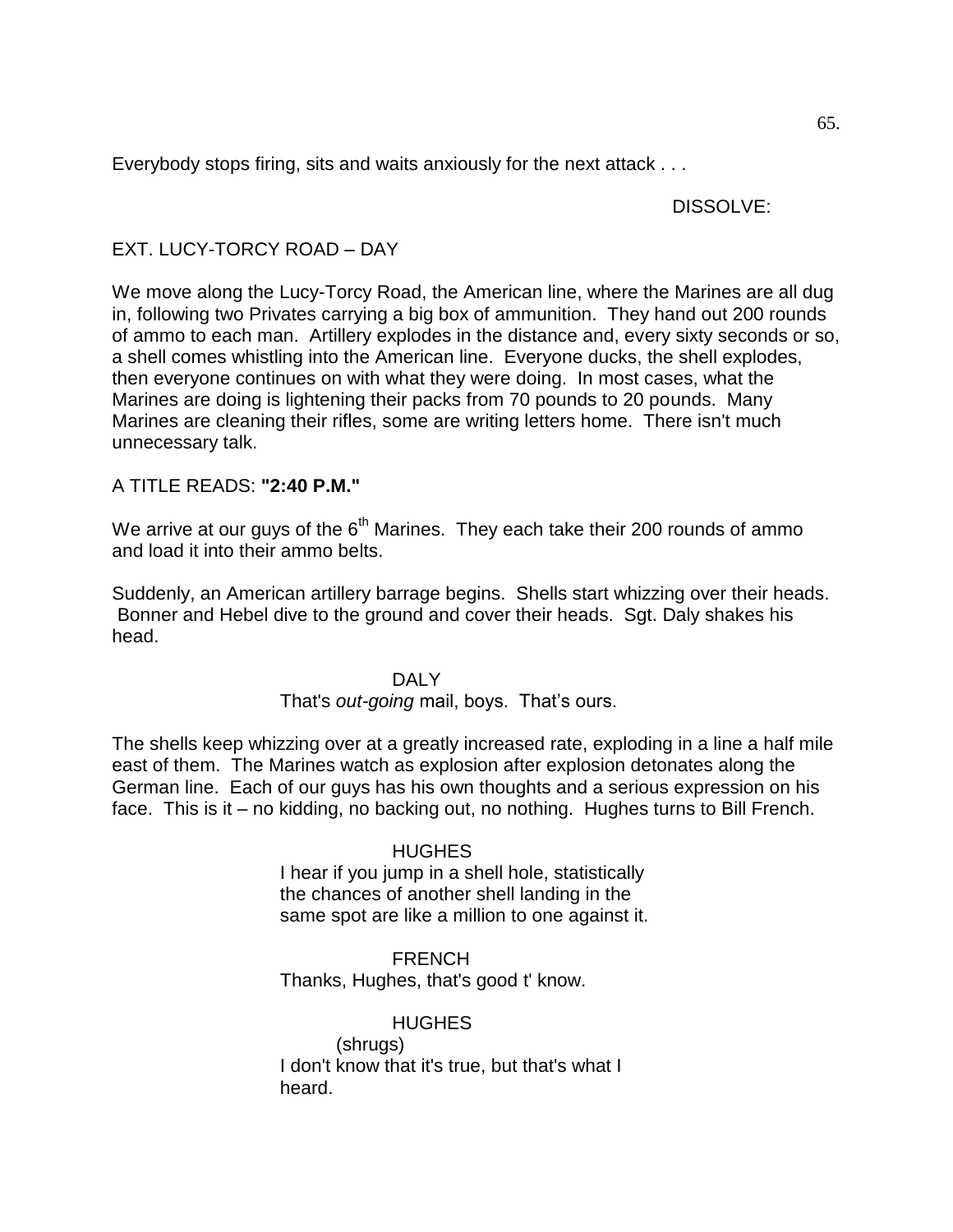The American artillery barrage continues for the next three hours . . .

### DISSOLVE:

EXT. LUCY-TORCY ROAD – DAY

The last fading rays of warm sunlight beam through the smoke and debris filling the sky. The American artillery barrage keeps going; thousands of shells have been pumped into the German lines. As suddenly as the artillery barrage began, it now ends. For one very brief moment there is complete silence. A bird starts to sing.

# A TITLE READS: **"5:25 P.M."**

The Marines are all fully prepared, loaded, helmetted, tense, and as ready as they'll ever be. Those that were sitting now stand. Cigarettes and unfinished cans of rations are tossed. Gastovich, Hebel, Swenson, Argaut, Daly, Meyers, Matthews, Hughes, Arbuckle, Bonner, Zachio, Lt. Cates, and Captain Lloyd Williams, a steel whistle held in his hand, nearing his anxious lips. Gastovich glances back at a bedroll stenciled, "Maggione," then frowns. Sgt. Daly calls out:

### DALY

Fix bayonets!

Everyone affixes their bayonets to the ends of their rifles, then stares intently down at their wristwatches.

CLOSE-UP: A watch face  $-5:27$  – the sweep second hand goes around ...

EXT. LA LOGE FARM/HQ – DAY

This is a storybook farmhouse that has somehow not been destroyed. Standing in front of the farm house are General Harbord, Colonel Neville, and several other officers. Everyone looks down at their wristwatches.

CLOSE-UP: Watch face  $-5:28$  – the sweep second keeps going around  $\dots$ 

# EXT. HILLTOP – DAY

On a nearby hilltop overlooking the Lucy-Torcy Road, as well as the wheat fields around it, stands Colonel Albertus Catlin, the big, sad, jowly, commander of the  $6<sup>th</sup>$ Marines. Several other officers stand nearby. With an expression of great concern Col. Catlin looks back down at his watch.

CLOSE-UP: Watch face  $-5:29$  – and the second hand goes around  $\ldots$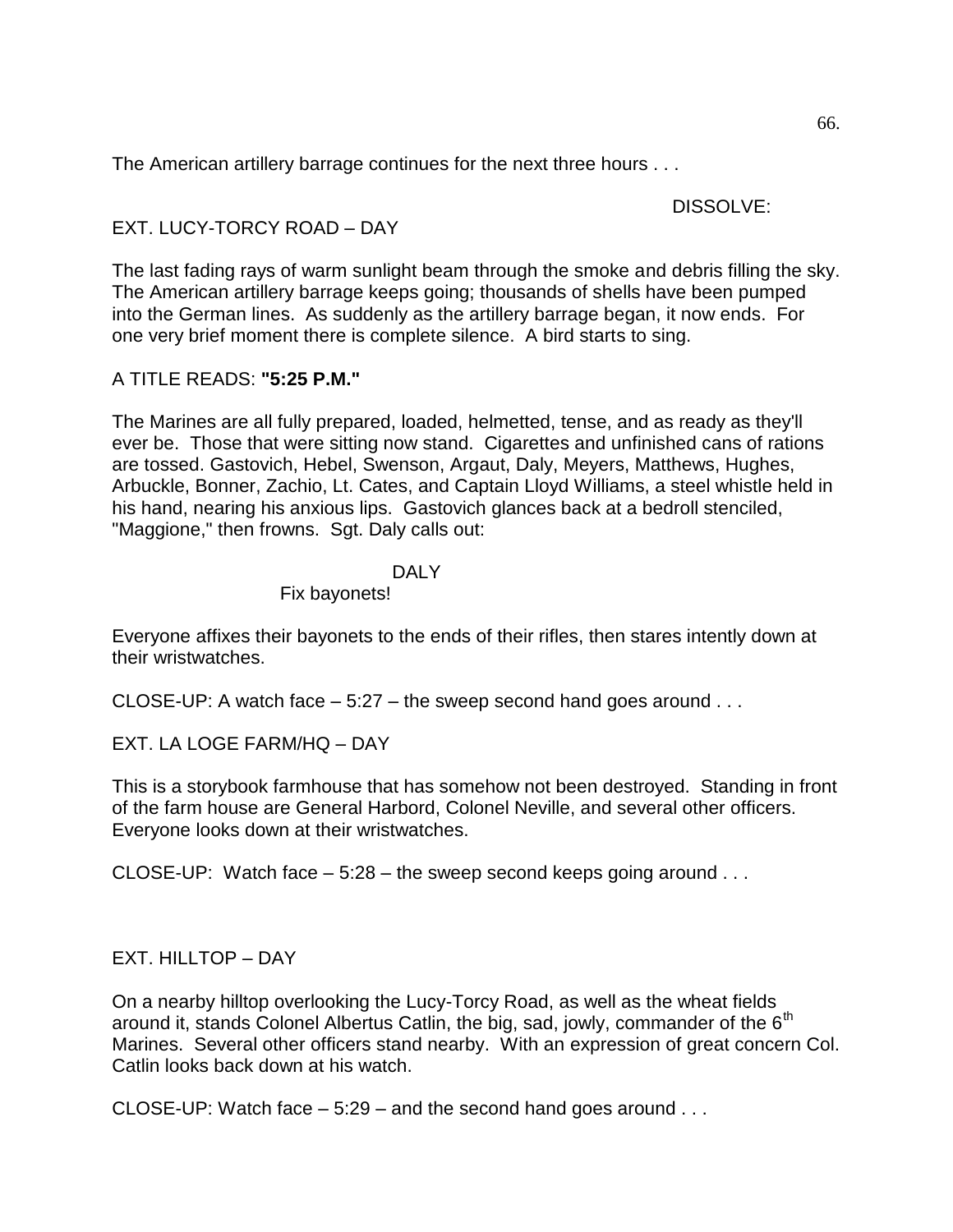### EXT. LUCY-TORCY ROAD – DAY

German shells crash into the American line. Captain Williams looks up from his watch, puts the whistle in his mouth and blows hard. There is a weird pause, then . . .

### WILLIAMS

#### *Come on, boys! Follow me!*

### DALY *Let's go, Marines! Move it out!*

Williams points his walking stick, Daly waves his hand and the line of Marines starts moving forward at a steady, deliberate pace, their weapons ready, bayonets fixed.

EXT. WHEAT FIELD (EAST OF LUCY-TORCY ROAD) – DAY

The Marines steps over a pile of dead Germans, then enter a field of waist-high wheat sprinkled with read poppies. As our guys steps forward, five yards apart from each other, we realize that this line of Marines advancing goes on *for miles!* The line of Marines snakes over a hill, goes down, then back up the next hill, down, then back over the next hill in the far distance. German shells land in front of, behind, and occasionally in the American line. Nevertheless, the line moves forward. No one is running, no one is screaming.

Ahead of the Marines is an undulating, open, 400-yards of wheat. In the middle of the wheat is a 50-yard island of woods on a rise, all by itself. All of a sudden, there are flashes of fire and the ratchety chugging of four German Maxim guns spitting streams of hot lead from the wooded island into the line of approaching Marines. Stalks of wheat begin to drop around the Marines as though cut by a scythe.

Three bullets slam into the chest of Pvt. Knute Swenson. His helmet flies off, the rifle falls from his hands, and Swenson drops to the ground, 99% dead. All the Marines in the vicinity of the wooded island hit the dirt. On either side of Swenson are Hebel and Argaut. They watch as Swenson coughs blood, his eyes go glassy, and he mutters to himself.

### **SWENSON** Mama, help me. Please, mama, help me . . .

Meanwhile, bullets are whizzing right over their heads. Many other Marines have been hit up and down the line and painful moans are heard. Sgt. Daly has his face in the dirt, his rifle in hand.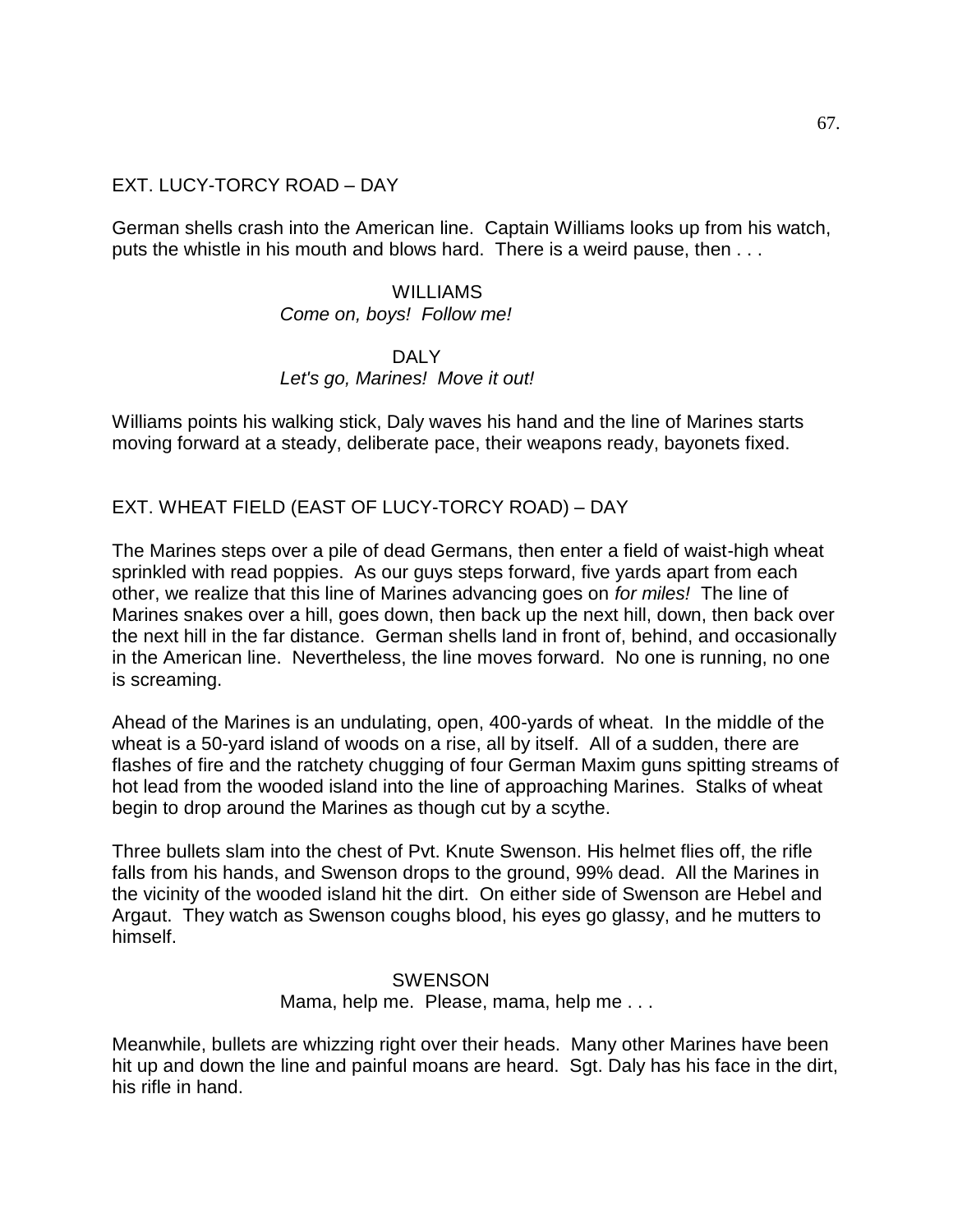# DALY

(hollering) OK boys, now we get to see if you been listening to me! Bayonet charge on three! One, two, *three* . . .

The Marines all simultaneously stand, scream, and charge.

### MARINES

*AHHHHH!!!!!*

EXT. HILLTOP – DAWN

Colonel Catlin and his entourage of officers watch with field glasses as the Marines make their bayonet charge on the wooded island.

### CATLIN

(proud) By God! Will you look at that! It's the most beautiful sight I've ever seen in my life!

### EXT. WHEAT FIELD (WEST OF WOODED ISLAND) – DAWN

The Marines scream as they charge. Several unnamed Marines are hit and go down. Everyone else makes it to the woods, converge on the German machine gunners and skewer them with their bayonets. Two **GERMAN GUNNERS** jump to their feet, their hands in the air.

### GERMAN GUNNERS (together)

*Kamerads*!

The guys are about to stick them, too, when Lt. Cates steps in.

#### **CATES**

All right, all right. Who wants to take these prisoners back?

Argaut steps forward.

### ARGAUT

I will, Lieutenant.

Gastovich turns to Zachio and whispers: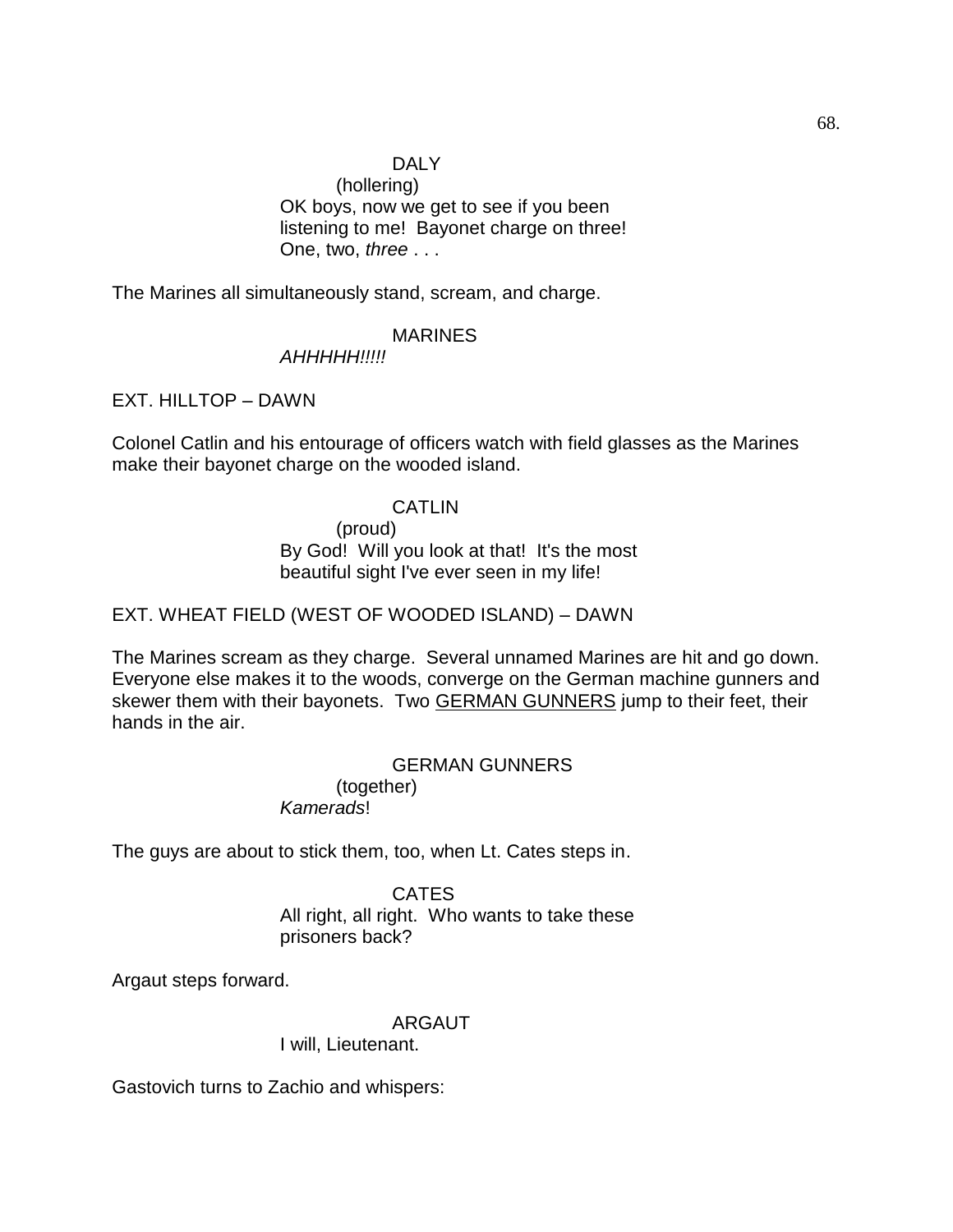### **GASTOVICH**

Ass-kisser.

Zachio's whole body shakes. He looks down at his rifle and bloody bayonet.

### ZACHIO

I was gonna volunteer if he didn't. Jesus Christ, I stuck that guy right through the throat.

Matthews and Bonner step up to Zachio with the same expression. Captain Williams blows his whistle.

### WILLIAMS Let's keep moving, boys!

# DALY

You heard the captain, *let's move!*

# EXT. WHEAT FIELD (EAST OF WOODED ISLAND) – DAY

Our guys exit the cover of the wooded island, stepping back into the swaying wheat speckled with red poppies. Shells whistle in regularly, and every minute or so one comes close – or kills you.

200 yards ahead lies the foreboding darkness of Belleau Wood – a mile long strip of hilly woods with an old, round, stone hunting lodge, with its roof now blown off, at the north end – to the left. Gripping their rifles tightly, as wary as they've ever been in their lives, the Marines continue walking forward . . .

# EXT. WITHIN BELLEAU WOOD – DAY

Belleau Wood is completely filled with German machine gun emplacements. There isn't a clear number to this day, but the Germans had been in possession of the wood and were digging in for an entire day, so – a couple of hundred machine guns – a thousand, possibly – let's just say a sufficient number to defend a piece of real estate this size from an infantry attack, which is what is presently occurring. The Germans wait in grim anticipation for the Americans to step into range . . .

EXT. WHEAT FIELD (WEST OF BELLEAU WOOD) – DAY

Meyers turns to Daly and mutters.

# **MEYERS**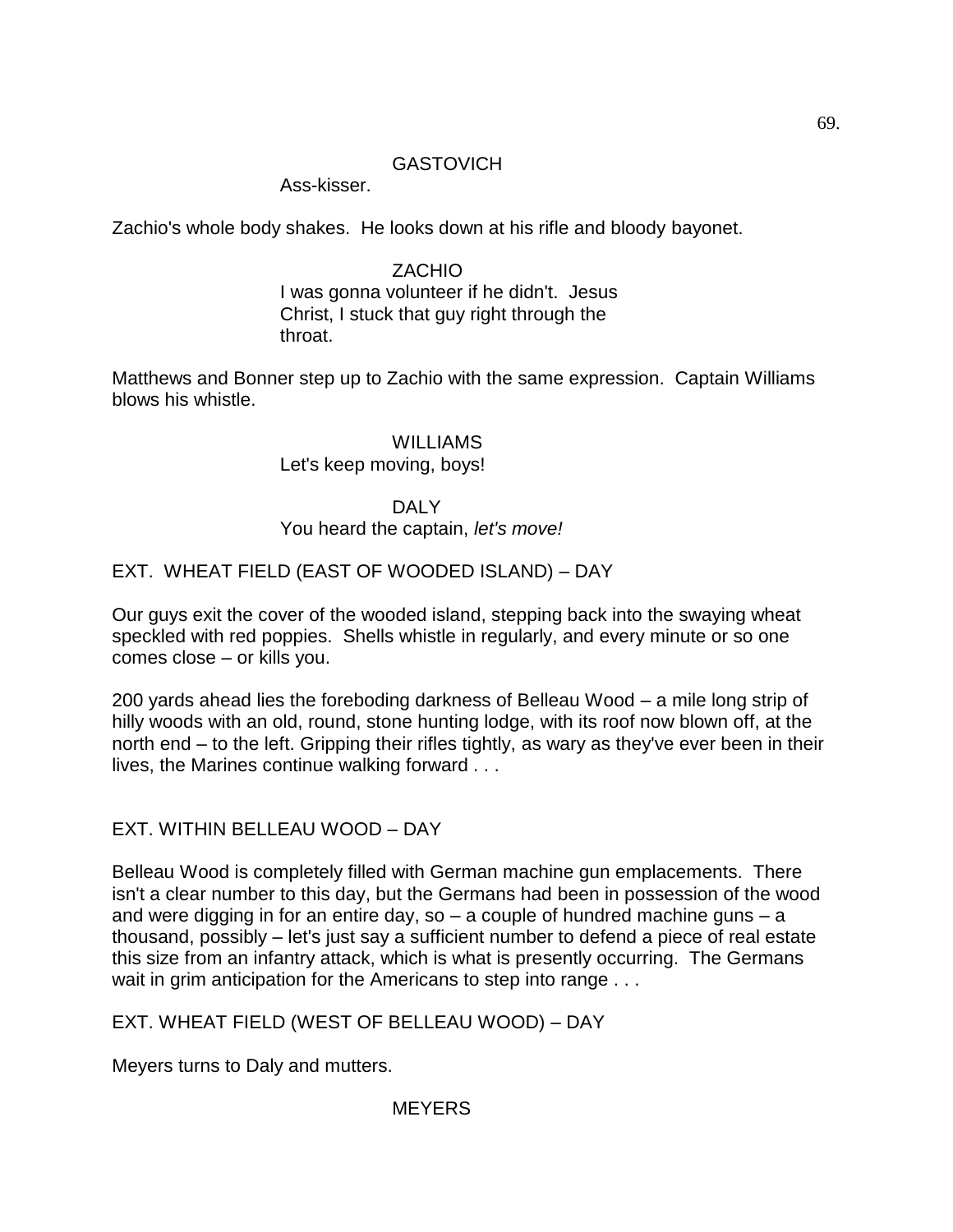Ya know, hand grenades would be a nice idea about now. Why didn't they give us any?

#### DAI<sub>Y</sub>

Shit! All that bunk I been spoutin' about your rifle bein' your best friend, I wouldn't mind havin' a couple a tanks right now. (to everyone) Aim good, fellas, I smell Fritzie everywhere.

As does everyone else. This is crazy. Walking right into heavily fortified, wellconcealed machine gun emplacements . . .

The Marines march steadily through the wheat, shells exploding all around them, Belleau Wood getting closer and closer.

Inevitably, the machine guns in Belleau Wood all open fire. Suddenly, thousands of bullets and tracer rounds are flying through the air. High-speed, red hot nails. The wheat is cut down in columns, many Marines along with it.

Several bullets hit Pvt. Ernest Arbuckle directly in the face and his head evaporates. Hughes and Bonner, on either side of Arbuckle, are spattered with his brains.

Everybody hits the dirt. Bullets and tracers whiz directly over everybody's heads, hitting their packs. Bullets puncture the canteen of Pvt. Bill French and he thinks he's bleeding until realizes it's just water. Bullets are thumping into the dirt everywhere. Shells are exploding. Stalks of wheat are falling over as streams of hot lead cut them down. All the Marines press their faces into the dirt. This is a tough situation.

EXT. HILLTOP – DAY

Colonel Catlin stands out in the open on a nearby hilltop and watches the action with binoculars. The other officers with him have all edged behind vehicles to avoid stray bullets.

### CATLIN

Come on, boys. You can't let 'em pin you down so soon. Get up! *Get up!*

As if to reassure the other officers of their good sense, a bullet slams into the radiator of one of the trucks. Steam hisses out. The officers look from the steam to Col. Catlin standing there in the open with his binoculars.

EXT. WHEAT FIELD (WEST OF BELLEAU WOOD) – DAY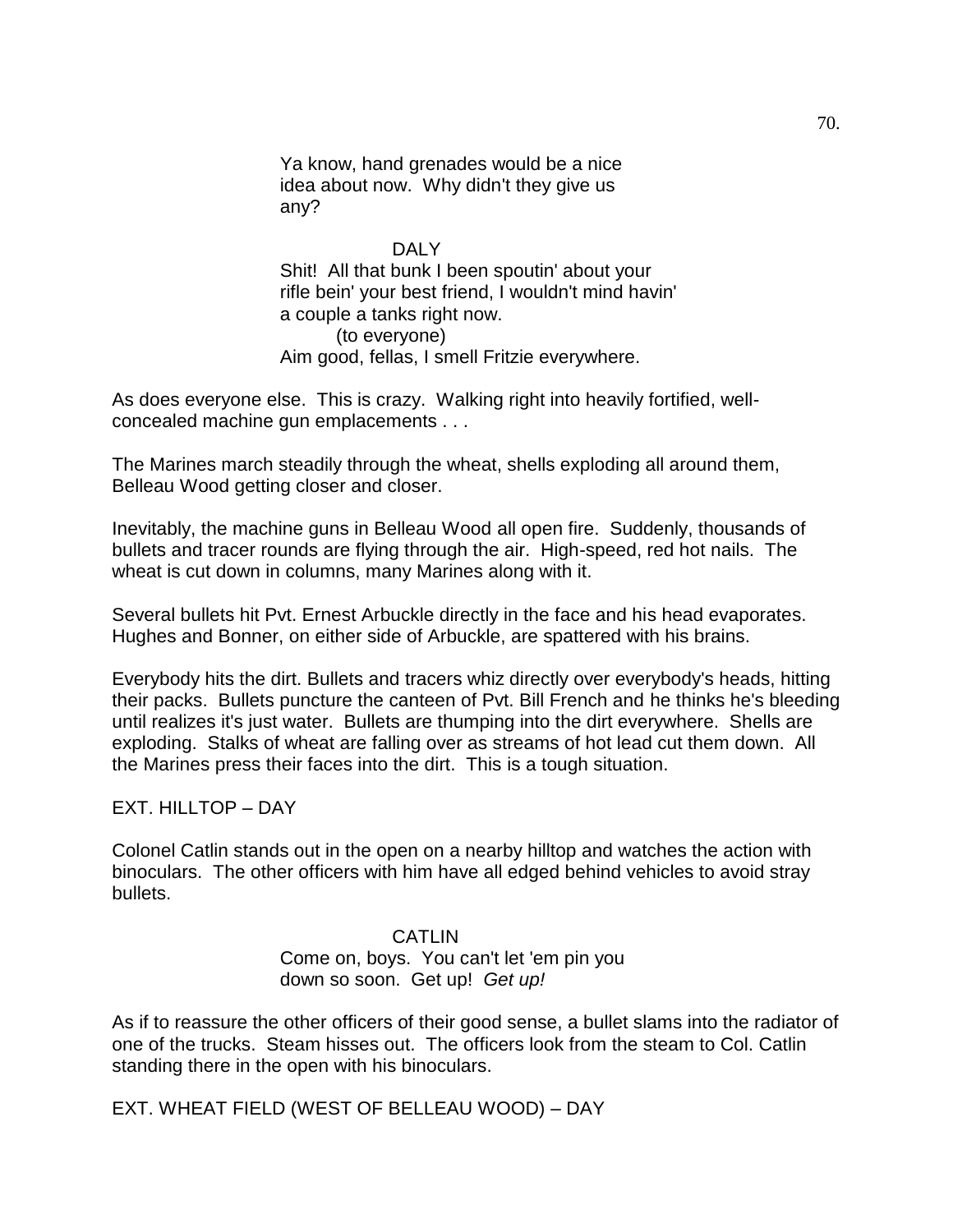The Marines are face down in the dirt. Bullets are crashing in, tracers streaming by, men are moaning and hollering as bullets hit them. The situation is clearly intolerable. Everybody is frozen with fear.

Sgt. Dan Daly has a mouthful of dirt, which he spits out. He looks around and sees bullets tearing his fellow Marines to pieces. A bullet hits the ground directly in front of him pelting him in the eyes with dirt.

#### DAI<sub>Y</sub>

*Fuck!* 

Daly tries taking deep breaths. Bullets continue to crash in all around him, his buddies scream as they are torn to pieces.

#### DALY

### *This is bullshit!!*

Sgt. Daly gets up to his knees, bullets whizzing through the air all around him. He sights in on the southern-most machine gun in Belleau Wood and fires off his whole clip, then dives back on his face. He looks to his left and sees Bonner eating dirt, his Chauchat machine gun beside him.

### DAI Y

#### *Gimme that! Here take this!*

Daly tosses Bonner his Springfield and grabs the Chauchat gun. He rises back to his knee, sights in and fires off a whole clip with the small French machine gun. Expended shells fly all over the place.

EXT. WITHIN BELLEAU WOOD – DAY

The four members of a German machine gun crew are ripped to pieces by Daly's wellaimed bullets.

EXT. WHEAT FIELD – DAY

Daly dives back on his face. He listens and realizes that the German machine gun that was firing right at him is silenced for the moment. Daly looks around and sees that this is the moment. He jumps to his feet and yells:

> DALY *All right, you sons of bitches! Do you want to live forever?!! ATTACK!!!*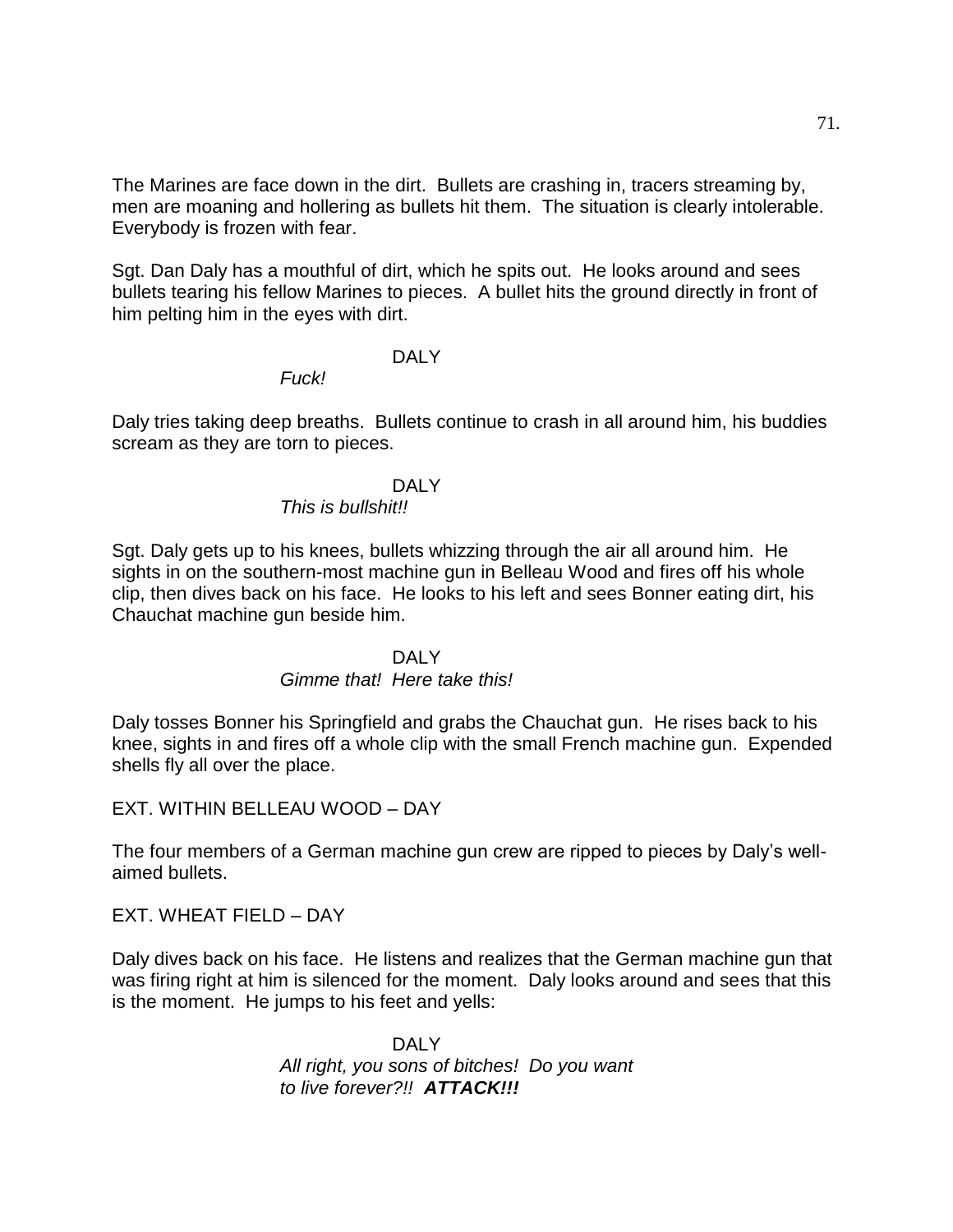Daly begins kicking the men around him as hard as he can, getting them to stand, which they reluctantly do.

#### DALY

### *Come on, you motherfuckers! Move it!!*

With that, the Marines do as they're ordered—they all rise to their feet, scream at the top of their lungs, and attack.

#### MARINES

### *AHHHHH!!!!*

SLOW MOTION:

With bayonets thrust forward, the Marines run full speed toward Belleau Wood. The German machine guns chatter incessantly, bullets and tracers sailing every which way. But the Marines are crazed, wild-eyed, screaming, dashing straight into the dark woods filled with the orange bursts of firing machine guns. Many, many Marines go down.

A bullet clangs off the top of Lt. Cates' helmet which goes sailing. He drops to the ground unconscious.

Bullets strike Pvt. Bill French in both legs and he goes down screaming.

A bullet takes off Hebel's right earlobe, although he hardly notices.

Marines are dropping everywhere, with every sort of bullet wound imaginable. As the Marines continue on toward the woods, the wheat field becomes increasingly more littered with dead, wounded and screaming Americans.

Sgt. Daly, bullets ripping the air all around him, screaming at the top of his lungs, leads the charge into the southern tip of Belleau Wood.

END SLOW MOTION:

EXT. HILLTOP – DAY

Colonel Catlin smiles as he watches the bayonet charge.

**CATLIN** That's it, boys. Now you've got it. Show 'em what you're made of.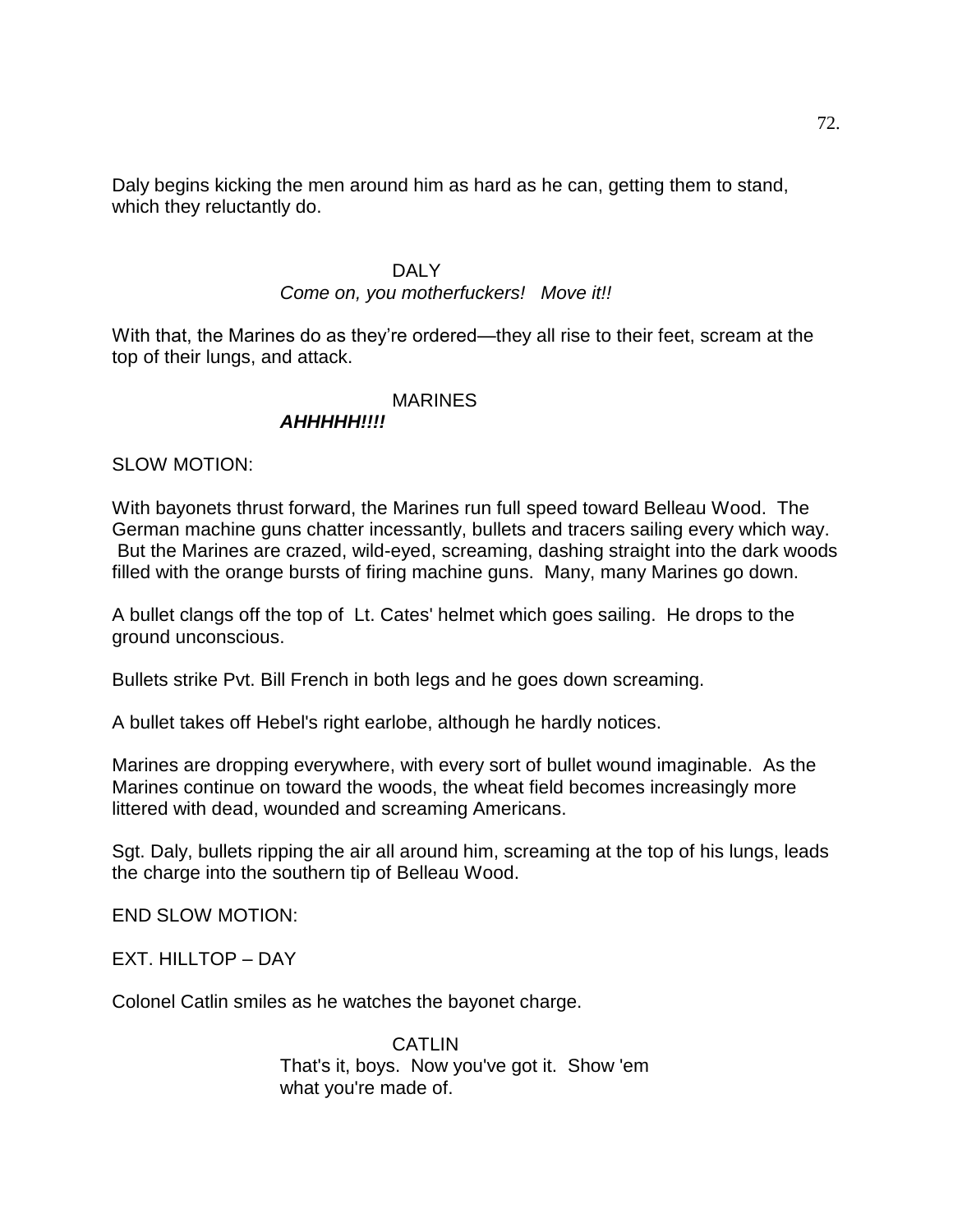More stray bullets hit the side of the vehicle the other officers are crouched behind. A CAPTAIN speaks up.

#### CAPTAIN

Excuse me, Colonel Catlin, but perhaps you ought to step behind one of these vehicles with the rest of us?

## CATLIN Don't be ridiculous, we're no where near the action.

As if to point out the inaccuracy of Col. Catlin's statement, a bullet slams directly into his chest, spinning him around, and dropping him to the ground. The captain and several other officers crawl quickly out to the Colonel.

EXT. WITHIN BELLEAU WOOD (SOUTHERN TIP) – DAY

Sgt. Daly and his men come screaming into the southern tip of Belleau Wood, their weapons upraised, their bayonets out in front. They take on the four southern-most machine gun emplacements, with four Germans manning each. Daly runs up to the first machine gun emplacement spraying wildly with the Chauchat machine gun and takes out all four Germans himself.

Meyers, Bonner and Gastovich converge on the second machine gun emplacement. Bonner shoots a German point blank as he begins to raise his weapon, Gastovich and a German both fire and miss, then go at it hand to hand. Meyers goes to stick a German with his bayonet, only the German grabs it and with both hands stops the point from going into his face. Meyers pushes him onto his back and presses down on the rifle as hard as he can . . .

Williams and Matthews converge on the second machine gun emplacement and each shoot one of the Germans, then each bayonets the other German. The timing is perfect.

Hughes and Hebel rush the third emplacement, but these Germans are ready for them. These guys have pistols and rifles raised and all fire and all miss as the Marines dive madly on top of them. It's a hand to hand melee.

The point of Meyer's bayonet is touching the German's nose when it suddenly occurs to Meyers to pull his trigger, which he does, putting a big hole right through the German's face.

Sgt. Daly makes a quick tour of his men, many of whom are in the middle of hand to hand fights. Daly steps up and point-blank shoots the German each of his guys is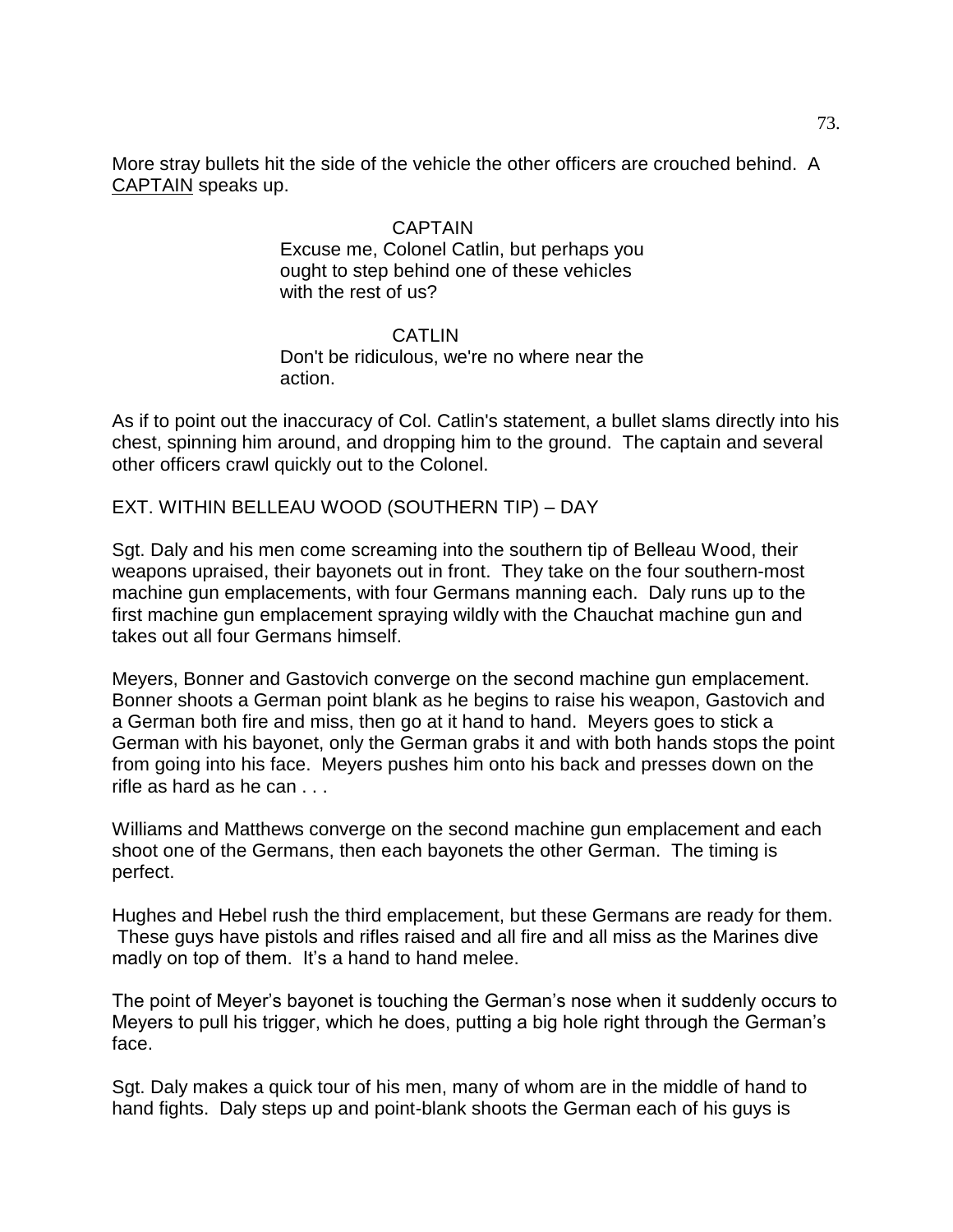struggling with the Chauchat machine gun. In every case his fellow Marines are very thankful for the assistance.

The next German machine gun emplacement just north of them, swings its Maxim gun around and begins firing at our Marines, starting the battle *within* Belleau Wood.

Daly and his men take cover behind giant boulders, scrubby brush, and blackened, splintered trees. Bullets slam in all around them, ricocheting off rocks and pelting trees and the ground. Daly raises the sights on his Springfield rifle.

# DALY

(calling out) All right, boys, now let's see if you were paying any attention in target practice. You see the muzzle flash of that machine gun pinning us down? That's your target. Don't be shy.

All the Marines raise the sights on their rifles as well, aiming in on the muzzle flash. *BANG! BANG! BANG! BANG!* – Springfield, bolt-action, .30 caliber rifles speak their piece. Bolts slam back and forth, expended shells sail into the air, dropping into piles in the dirt. Daly fires off another whole clip and the French Chauchat gun promptly falls to pieces.

There is a groan from behind the German machine gun, which begins spraying wildly through the treetops, then the shooting abruptly ceases. The gun has been silenced by the excellent marksmanship of the Marines. There are many more Germans and machine guns in the wood still firing at the Marines to the west, but for this moment the immediate vicinity is now quiet. Sgt. Daly stands up and looks around.

# DAI Y

## We got any officers here?

Captain Williams hesitantly stands up.

#### WILLIAMS Yeah. Good work, sergeant. All right, let's form a line. You, private . . .

He points at Bonner who stands up.

#### **BONNER**

Yes, sir?

Capt. Williams pulls out a map and looks at it.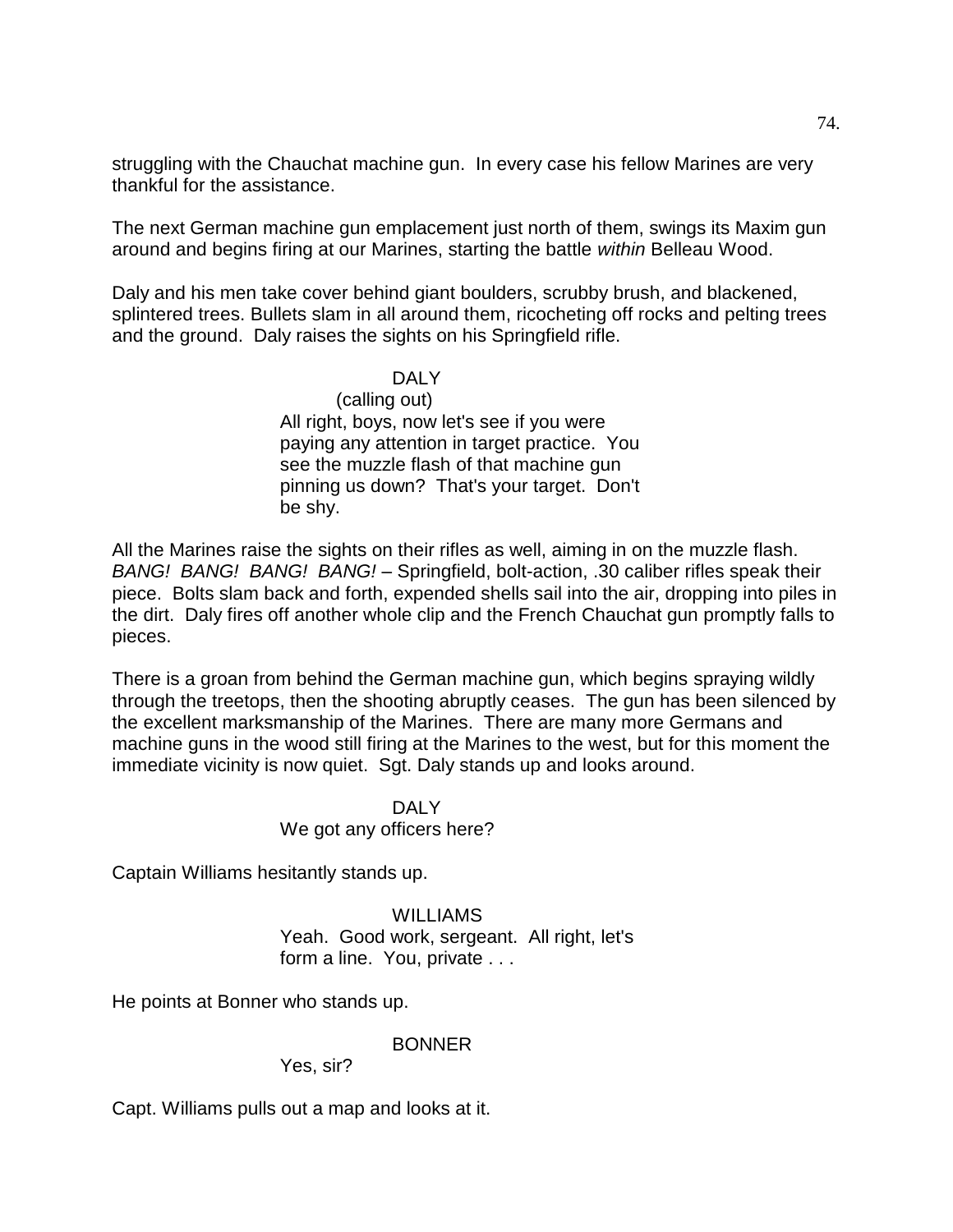#### WILLIAMS

Report back to Colonel Neville's HQ. Tell 'em we've taken the southern most tip of these woods  $-$  uh  $\ldots$ 

(reads map) . . . *"Bois de Belleau."* That's Belleau Wood, I believe. Tell them it's heavily fortified, so we'll need plenty of ammo, food, grenades, and trench mortars if we can get them.

#### BONNER

(salutes)

Yes, sir.

Bonner takes off running. Daly waves his hand and yells.

DALY You heard the captain, let's form a line. Every five yards, come on, let's go!

One by one the Marines step out in the open: Meyers, Matthews, Hughes, Hebel, and Gastovich. Daly looks around.

> DALY Who're we missing.

**HUGHES** Arbuckle and Swenson.

**GASTOVICH** 

And French.

MATTHEWS Let's not forget Maggione.

**MEYERS** Lt. Cates, Argaut, Zachio.

DALY Yeah, yeah, let's form a line. Right now!

They form a line and begin cautiously moving north through the woods. Daly tosses the Chauachat gun and picks up a Mauser rifle and some ammo off a dead German.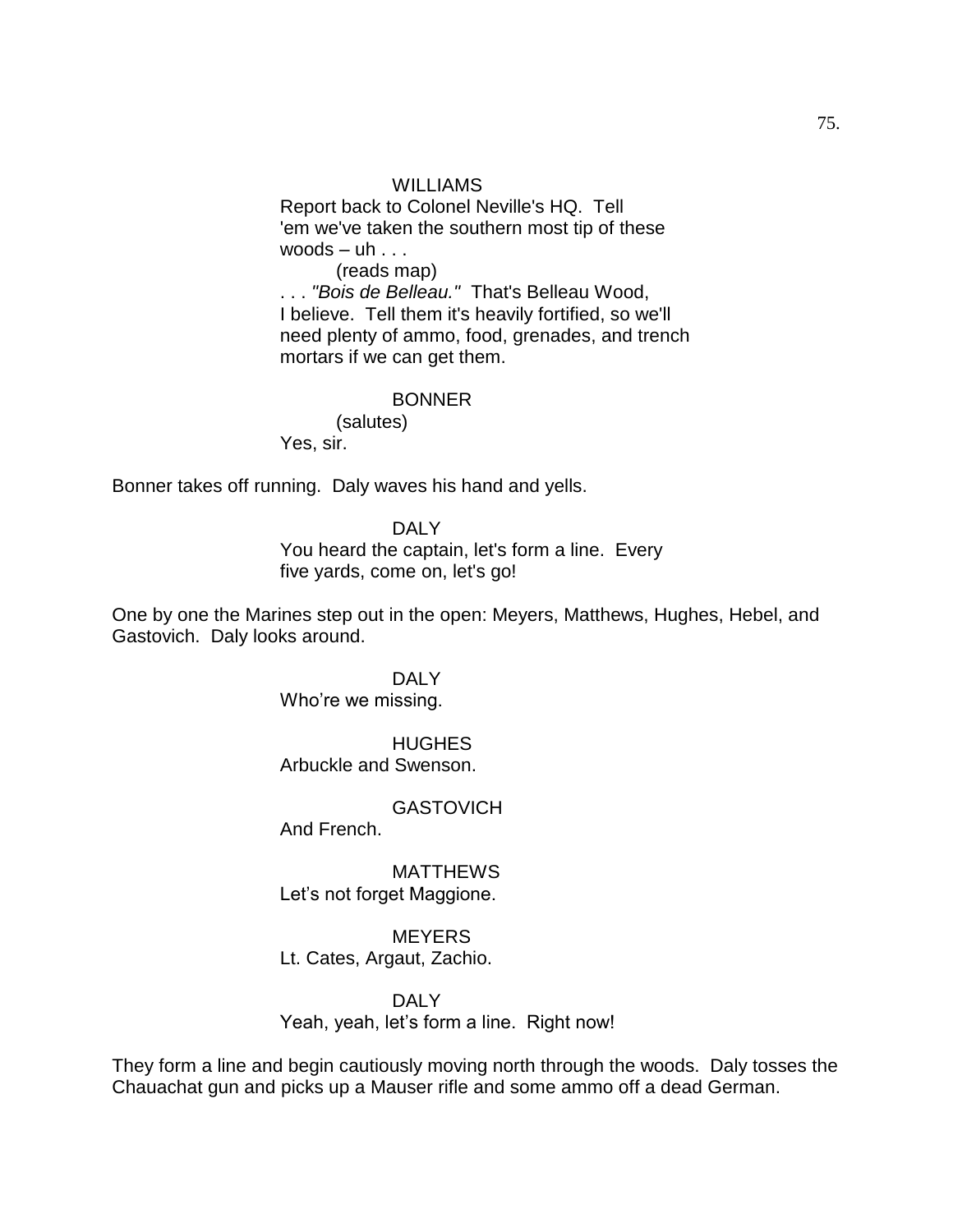# EXT. WHEAT FIELD (WEST OF BELLEAU WOOD) – DAY

Lt. Cates awakens in the wheat field with a trickle of blood running into his eyes from an enormous lump on his head. Cates touches the lump, quickly recoiling from the pain. He picks up his helmet and finds a big dent in it from the bullet hit. Putting on his helmet, which now sits crookedly, Cates stands and drunkenly staggers toward Belleau Wood. There are dead and wounded Marines everywhere. Machine guns continue to chatter from within the wood and bullets and tracers zip past Lt. Cates on both sides.

As Cates staggers past a shell hole, a hand reaches up, grabs him by the ankle and yanks him down. Cates falls into the shell hole to find PFC Argaut and two other guys crouched there. Cates blinks his eyes hard recognizing Argaut.

#### CATES

Argaut? (Argaut nods) Where are we?

#### ARGAUT

#### In hell, lieutenant.

Argaut removes Cates' helmet, pulls out his canteen and begins pouring some kind of red liquid on Cates' head. When it gets to Cates' mouth he sticks out his tongue and tastes it.

#### CATES

Is that wine?

#### ARGAUT

Yeah.

## CATES Goddamnit, don't pour it all over my head, gimme a drink.

Cates grabs the canteen, takes a mighty swig, sticks out his tongue and pants for air.

# CATES

(revived)

There.

Lt. Cates grabs the rifle and ammunition belt from a dead Frenchman.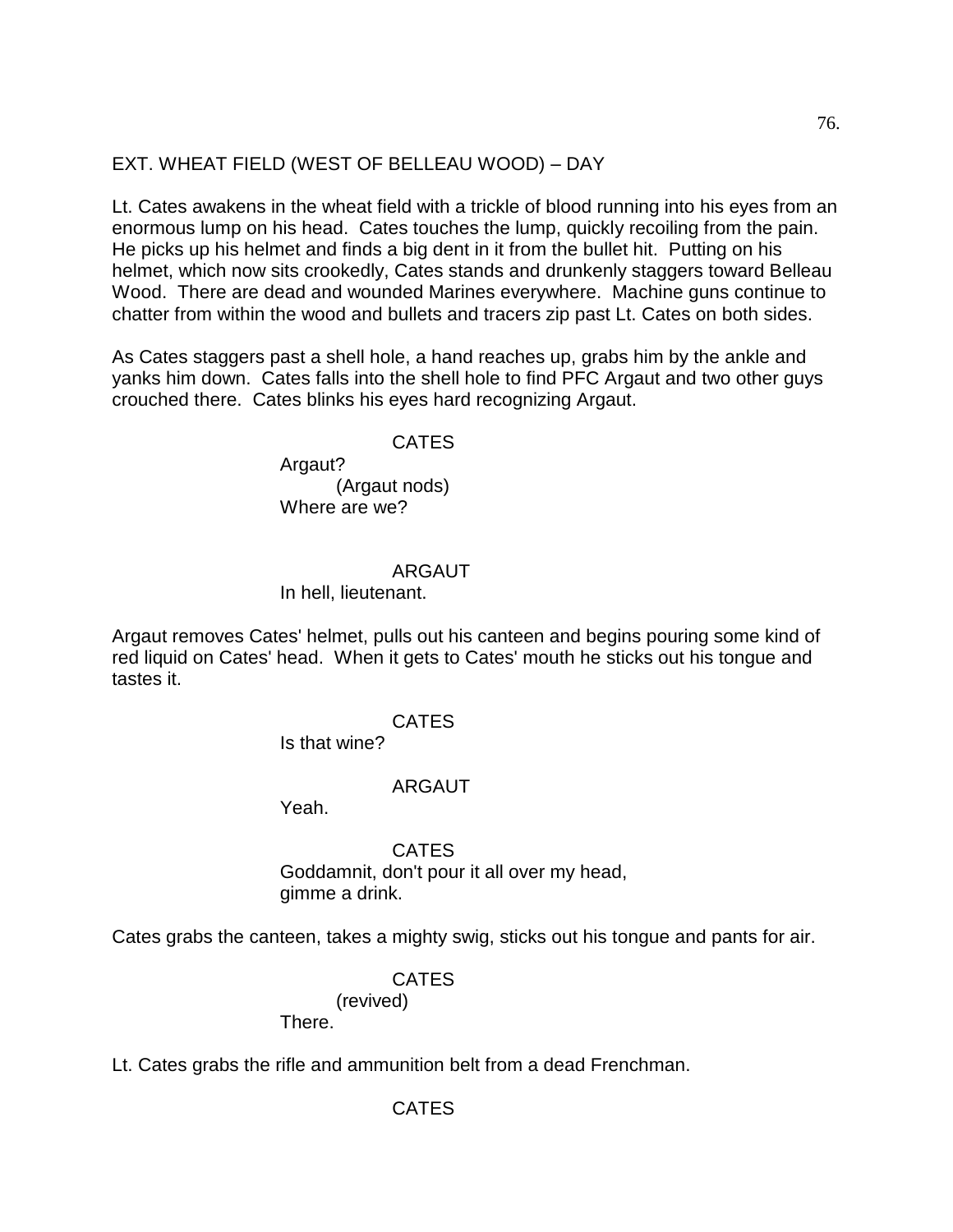## Come on, let's get to the woods.

Argaut looks at the other guys, then at Cates skeptically.

## ARGAUT

## Are you sure, lieutenant?

# CATES

## Of course I'm *not* sure, it feels like someone just dropped a piano on my head. But we can't stay in this hole, can we? Now come on!

Lt. Cates jumps out of the shell hole and firing from the hip, dashes toward the wood. The other three guys shrug and follow along. Miraculously, Cates and Argaut make it into Belleau Wood. The other two Marines do not.

EXT. WITHIN BELLEAU WOOD – DAY

Lt. Cates and PFC Argaut enter the wood, quickly taking cover behind a big boulder. German machine guns are firing all around, bullets and tracers whipping through the underbrush. Argaut whispers into Cates' ear.

#### ARGAUT

Now what, lieutenant?

CATES Hell, expect me to know just 'cause I'm an officer?

#### ARGAUT

(nods) Yeah.

## **CATES**

(shrugs) Sorry. I don't.

# EXT. WITHIN BELLEAU WOOD/ ANOTHER PART – DAY

Zachio crawls through the wood all alone, bullets and tracers zipping over his head, tearing through the leaves, thumping into the undergrowth. It seems to be coming from everywhere. Zachio is about to cry he's so scared. He suddenly comes upon a rabbit hole in the dirt next to a rock. Zachio scuttles into the hole like a small animal. Once inside, we can see his frightened eyes peering out.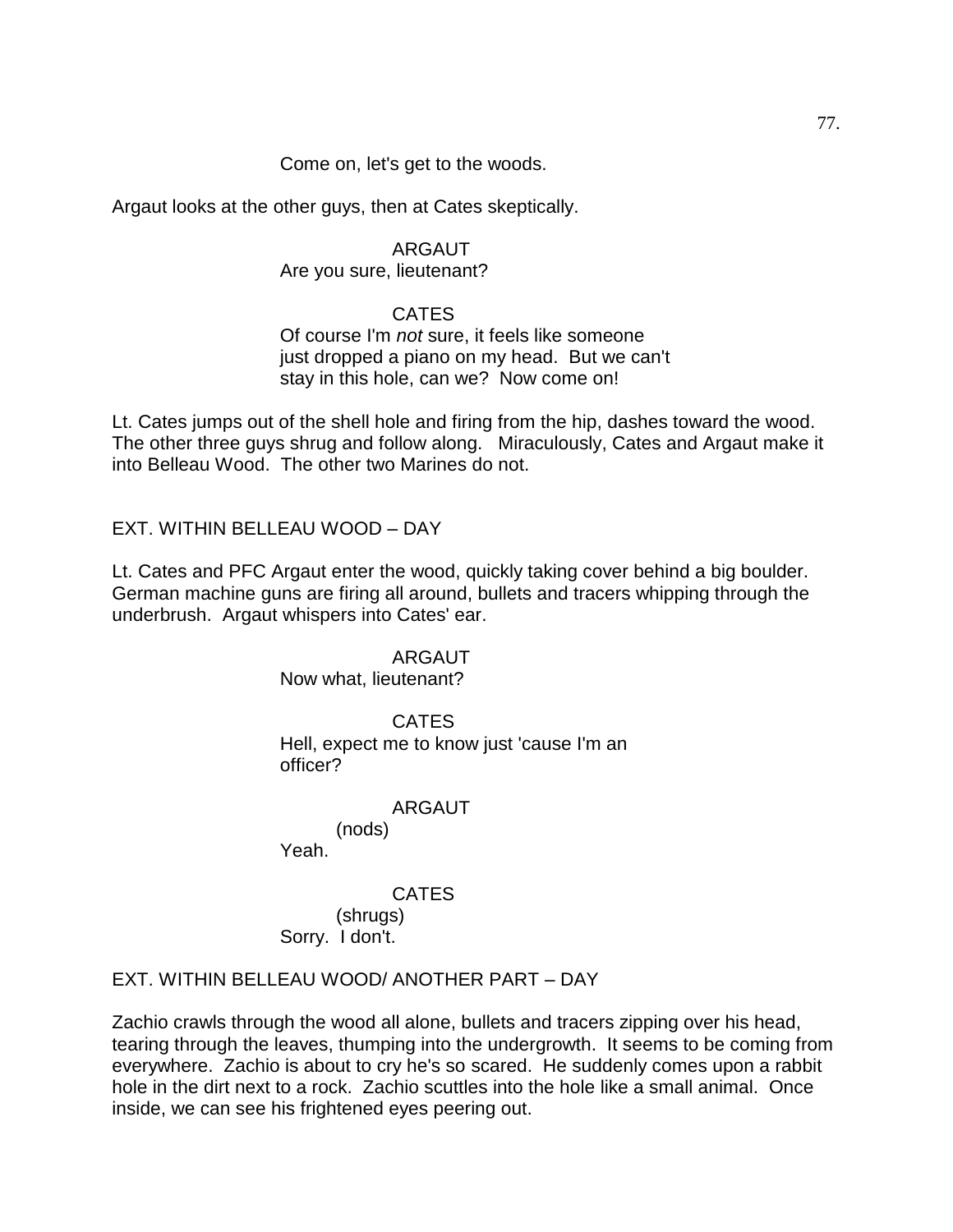## EXT. WITHIN BELLEAU WOOD – DAY

Williams, Daly and the men move stealthily through the underbrush. A German machine gun crew firing west hears them coming, swings around and begins firing at them. They all hit the dirt. Daly turns to the guys beside him.

> DALY Let's flank this bastard. Meyers, Hebel, sneak around to the right. (Meyers and Hebel nod and take off. Daly looks at Capt. Williams) Sorry, Captain. Is that all right?

WILLIAMS I think it's a fine idea, sergeant. I'll let you know if I don't like what you're saying, you can be sure.

DALY (nods) All right. Good.

Sgt. Daly reaches into his pocket and takes out a cigar in a metal tube. He breaks off a hunk, clamps it in his teeth, and puts the rest away for later.

Meyers and Hebel crawl through the thick, thorny, undergrowth, bullets whipping by. They top a little rise and see . . .

*A German machine gun aiming right at them!* It begins firing. Bullets zing off both of their helmets and come through the dirt on either side of them. Meyers and Hebel both scramble away, bullets just missing their butts.

Meanwhile, Daly, Williams and the others attack, firing from the hip, screaming at the top of their lungs. At the last moment, the Germans jump to their feet and raise their hands, but it's too damn late. Daly, Gastovich, Williams, and Matthews have too much momentum coming in, and end up both sticking *and* shooting them. Meyers and Hebel crawl up. For another brief moment bullets are *not* flying everywhere.

> **MEYERS** Where's everybody else?

> > WILLIAMS (looks around)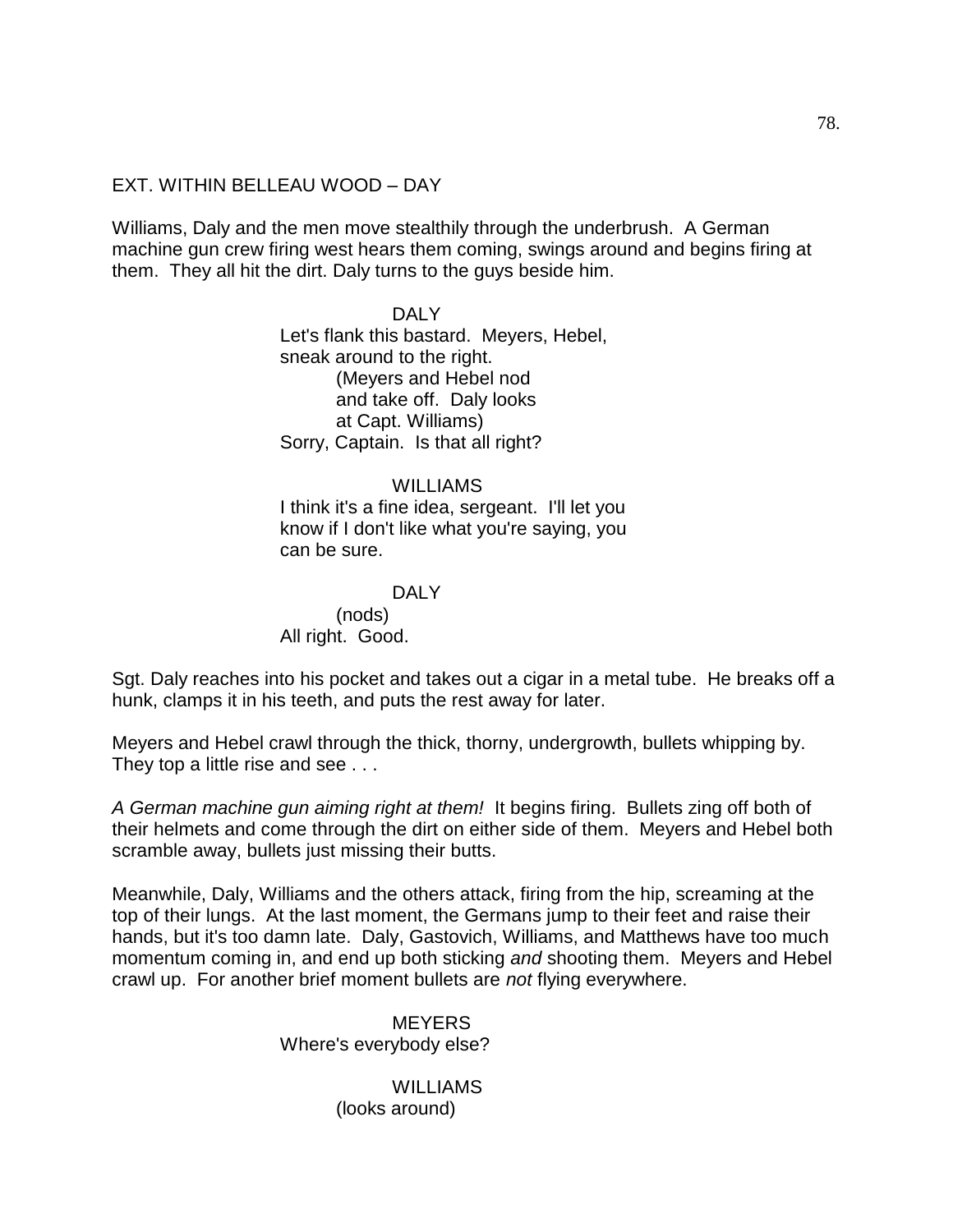Who knows? Where the hell's Bonner?

DALY How we doin' on ammo?

Everybody checks their ammo belts.

# **GASTOVICH**

Twenty rounds.

# **MEYERS**

Twenty-five.

**WILLIAMS** I've got ten rounds.

#### DALY

Five. But, we've got a German machine gun. Let's hold up for a minute and see who shows up? Maybe we're not even supposed to be in this Goddamn place.

Everybody crowds around the machine gun, facing in all directions, lighting cigarettes.

EXT. WHEAT FIELD/ ANOTHER PART – DAY

Amongst the dead, dying, and wounded lying in the wheat, here comes "Wild" Bill French, crawling with only the use of his hands, dragging his useless, bloody legs. A WOUNDED MARINE reaches out to him.

#### WOUNDED MARINE

Help me!

French glances at the wounded Marine as he claws his way past.

#### FRENCH

(through clenched teeth) *Jump in a lake! I got my own problems.*

# EXT. WITHIN BELLEAU WOOD/ ANOTHER PART – DAY

In Belleau Wood, two Germans scamper up a hill holding a Maxim gun and a box of ammo. They set up on a little knoll next to a big rock. One German smokes while he loads in a belt of bullets. He drops his smoldering cigarette butt into a hole in the ground behind him.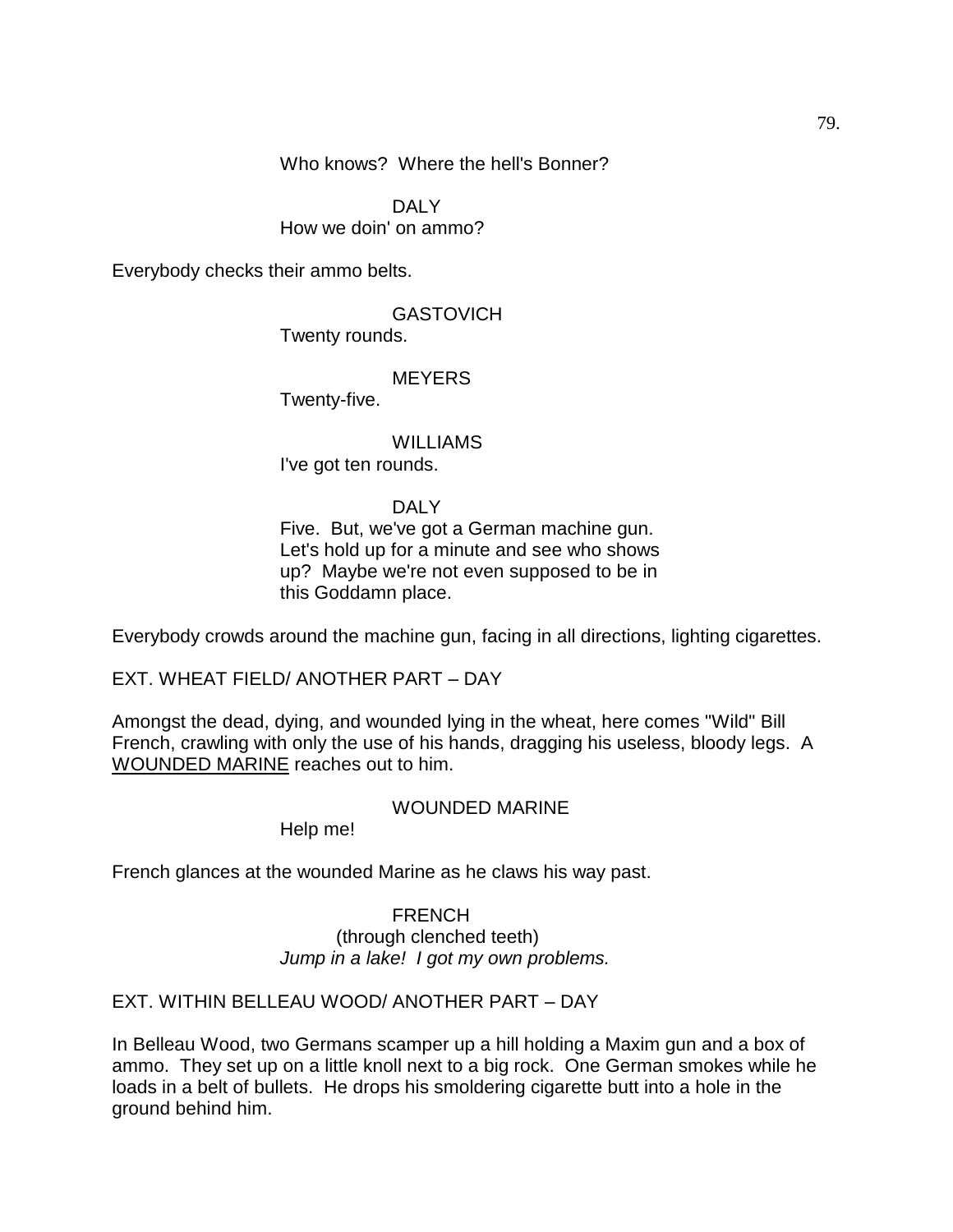Inside the hole is Zachio. The red-hot butt lands in his lap. Zachio picks it up, takes a puff, then quietly puts it out in the dirt. Zachio listens to the two Germans talking softly. Suddenly, both of them go silent, one telling the other to, "Shhh!" Zachio furrows his brow, then he hears Gastovich's voice.

#### **GASTOVICH**

#### (O.S.) Goddamnit anyway, those are pickers!

#### DALY (O.S.) Shut up, Gastovich!

Zachio hears the bolt on the machine gun slide back quietly.

Daly, Gastovich, and the remaining guys are creeping through the underbrush. They don't see any German machine guns, like the one aiming right at them.

Zachio bursts out of the hole with a wild war cry. The Germans turn just in time to see the dirt-covered Marine shoot them both point-blank.

Daly and the guys hit the dirt.

# DALY

#### (calling out) Who's that?

Zachio stands there with a smoking rifle and two dead Germans.

#### ZACHIO

It's me, gunny.

# DAI<sub>Y</sub> Zachio, where you been?

## ZACHIO Waitin' to save your worthless behind.

Daly and the guys step up and look around.

## DALY You come outta that hole, Zachio?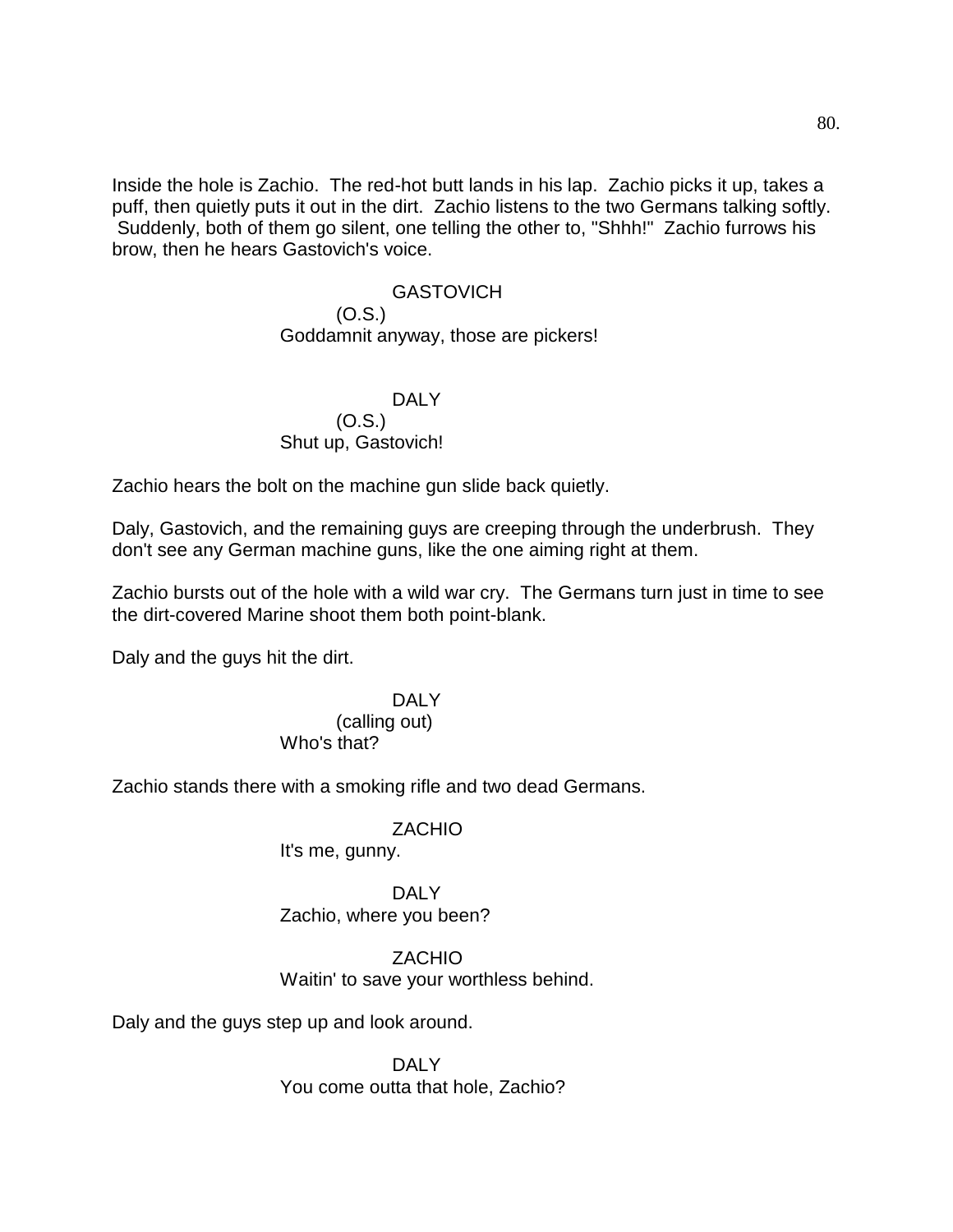**ZACHIO** Yeah, I did. I was lost. I couldn't find nobody. It seemed like a good hiding place.

#### MATTHEWS

(laughs) 'Til the Germans set up a machine gun on top of your head.

ZACHIO (nods) Yeah. Is this all that's left?

Daly, Williams, Gastovich, Matthews, and Meyers all shrug. Just then there is movement from two different directions. Everyone, once again, hits the dirt. Someone comes stumbling through the foliage. Williams calls out:

# WILLIAMS

Who goes there?

#### ARGAUT (O.S.)

Fellas, don't shoot.

Argaut and Cates walk up.

**MEYERS** Where have you guys been?

## CATES

Who knows?

Cates steps over to Daly and speaks to him.

**CATES** How are you doin', sergeant?

## DALY

OK.

CATES For a guy that's not fighting anymore, that was one helluva nice charge you just lead.

#### DALY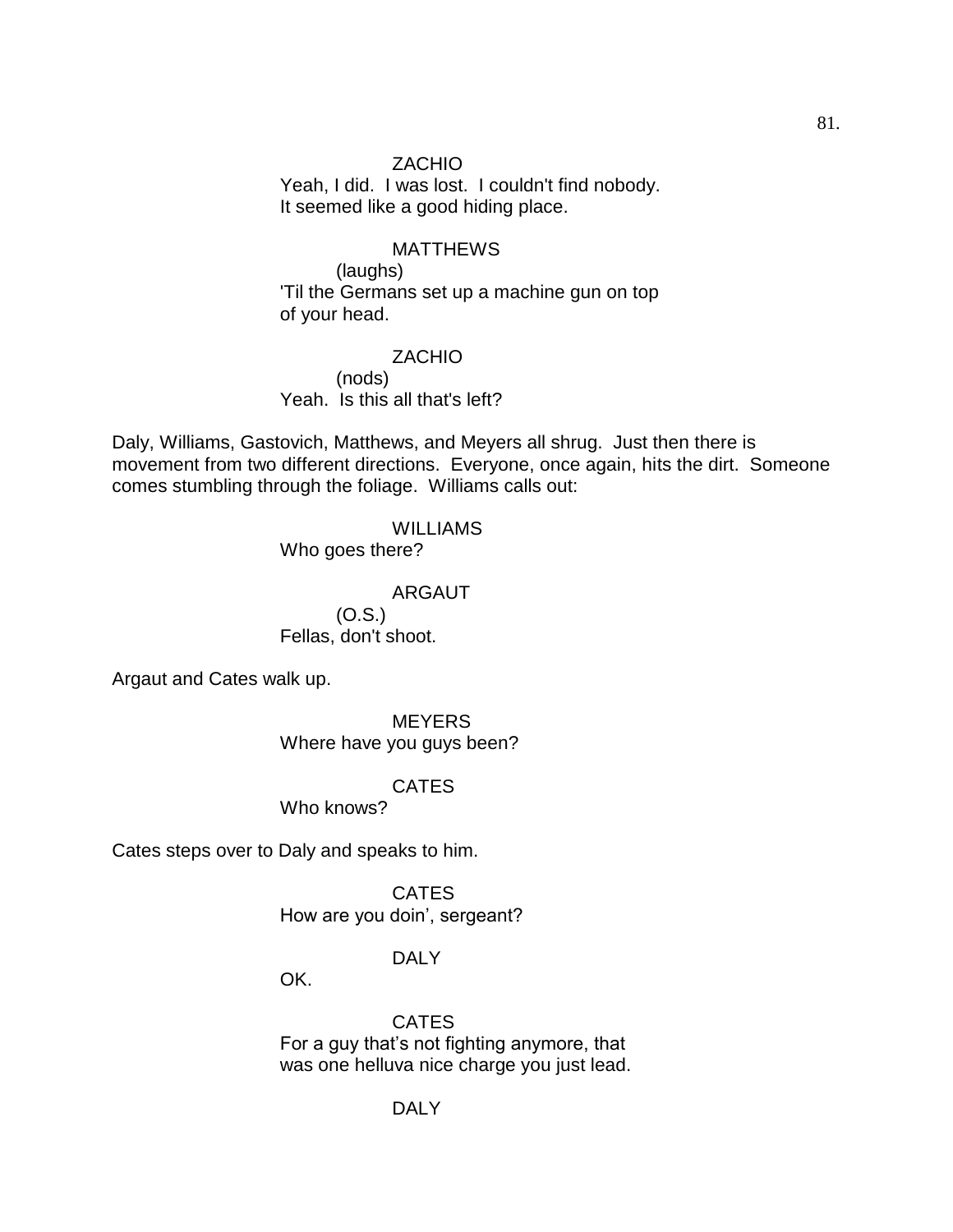Thanks.

**CATES** What happened?

DALY I got mad. I tried not to, but I got mad anyway.

**CATES** Well, thank God you did.

Just then Bonner comes crawling up.

BONNER (sounds like his nose is stuffed) Marines! Don' shoot!

DALY Where the hell have you been?

Bonner stands up and his face is covered with blood.

#### BONNER

I got shot.

Daly takes some bandages and cotton out of his pack.

DALY

Where?

BONNER

True the doze.

Everyone can't help it, they start laughing. Daly wipes Bonner's face.

BONNER

(laughing) It's dot fuddy.

WILLIAMS Did you get back to command?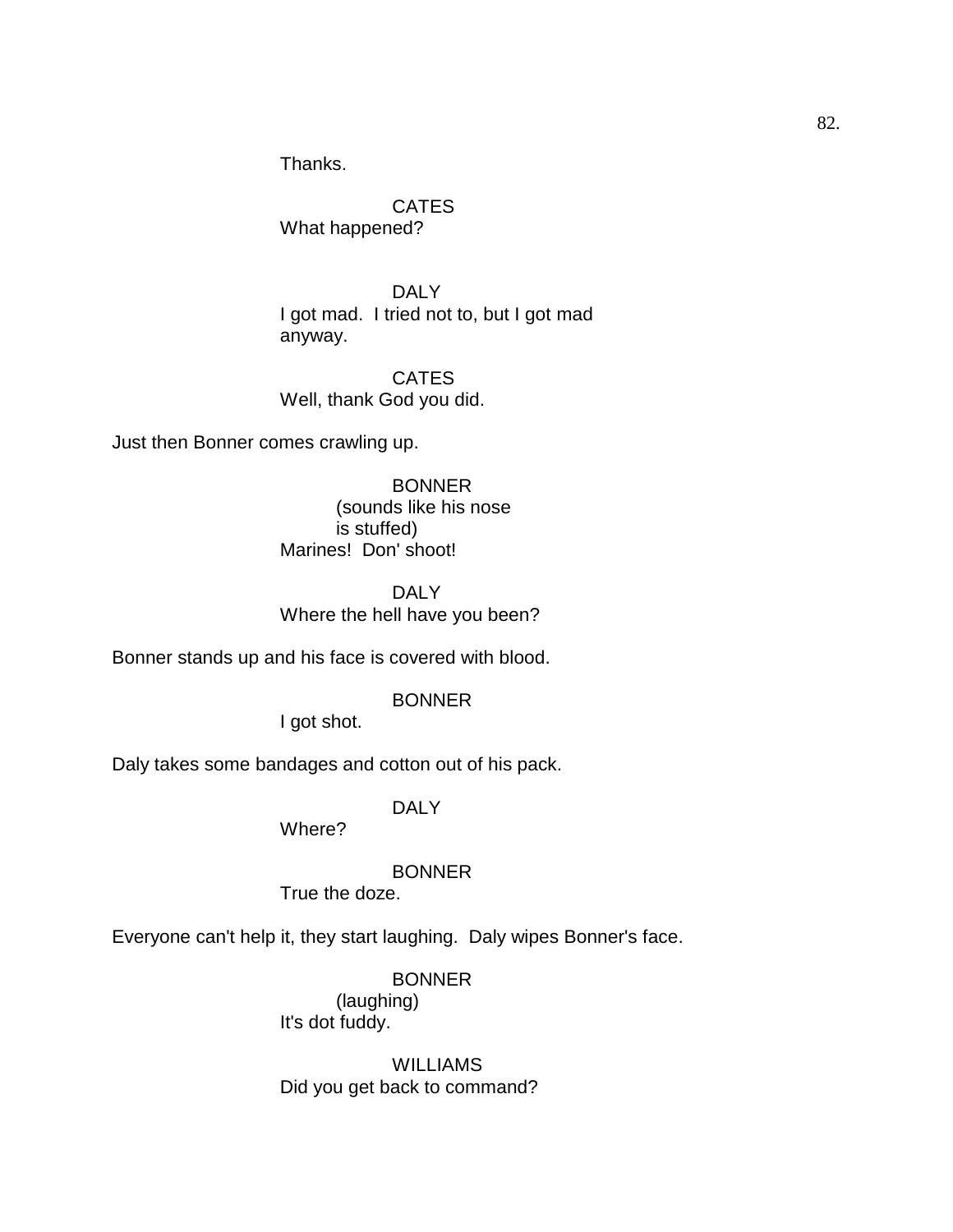## BONNER

(nods) Colonel Neville says, "Continue to advance, Goddabit!"

**GASTOVICH** What do we do about ammo?

DALY Take it off the dead, and anything else that looks usable.

#### HEBEL

(shocked) Our own guys?

#### DALY

That's right, they sure as hell don't need it no more. 'Sides, German ammo's the wrong caliber. But check the dead Hun, too. They might have some food on 'em.

They all begin picking through the pockets of the dead. Matthews is going through a dead German's pockets when suddenly the German's eyes open and he grabs Matthews' throat in a vice-like, death-grip. Matthews gags, panicking, no idea what to do. Sgt. Daly steps up and bayonets the German in the chest. With a twist of the bayonet, the German's hand drops from around Matthews' throat, allowing him to take a breath of fresh air.

#### **MATTHEWS**

Thanks.

#### DAI Y

Don't mention it.

Daly yanks out the bloody bayonet. Matthews rubs his sore throat.

DISSOLVE:

## EXT. HILLTOP – DUSK

This is the same hilltop where Colonel Catlin got hit. The sun is just setting, throwing golden light on Belleau Wood. It would be hard to tell from here that a battle is raging within. Shells still explode occasionally in the wheat field, and moaning can be heard in the distance.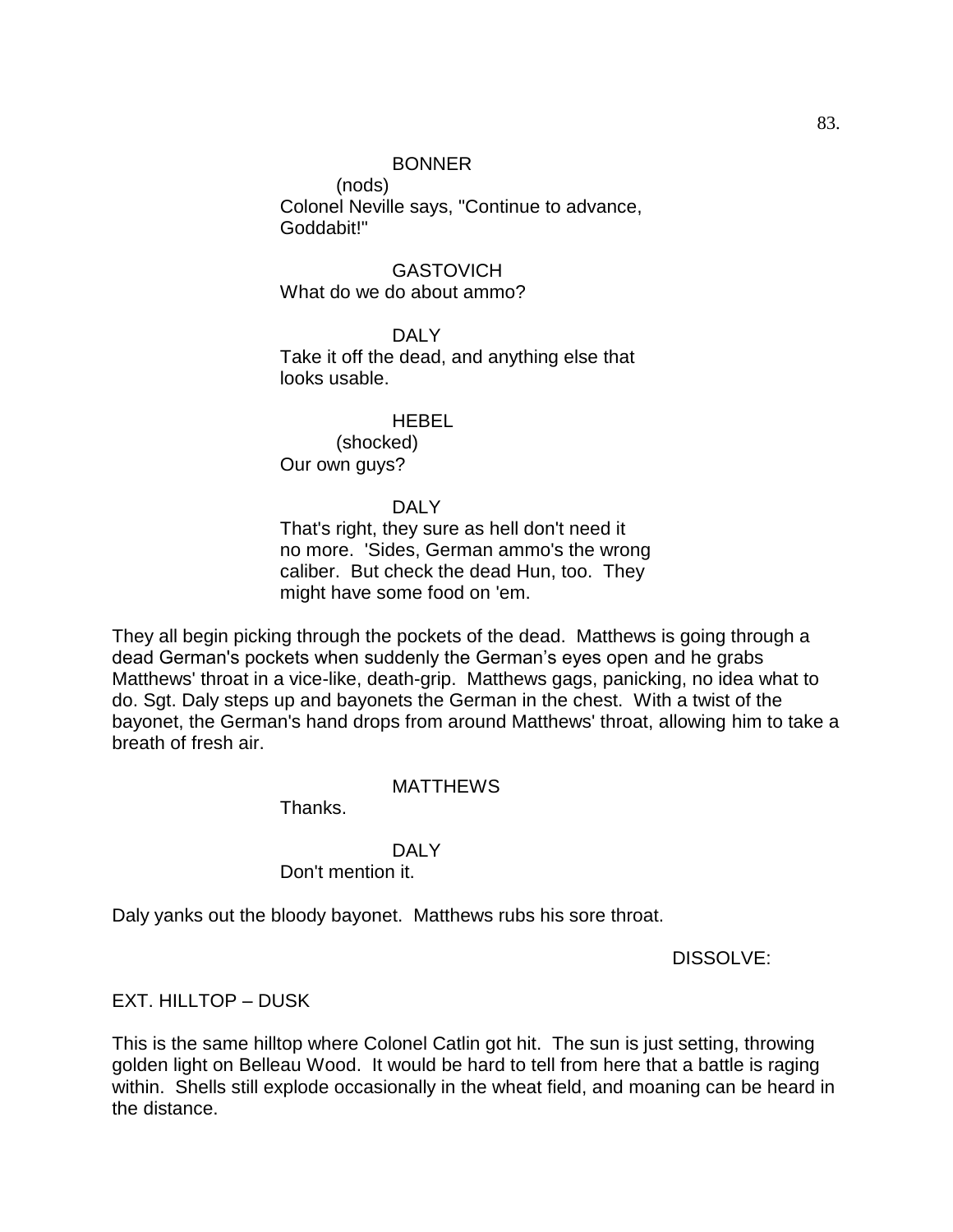# DISSOLVE:

# EXT. HILLTOP – NIGHT

From on top of the hill we see Belleau Wood at night. There are muzzle flashes within the wood, then the distant reports of the weapons. There is a constant stream of flares fired into the air. They float down on their little parachutes lighting up everything in a weird, white, wavering, sodium glare.

Our view tilts down to the hilltop. We find "Wild" Bill French about four feet further then when we last saw him. He is lying on his face, dead, his fingers still clawing into the dirt.

# EXT. WITHIN BELLEAU WOOD – NIGHT

Hebel and Argaut dash through the foliage carrying a wooden ammunition crate between them. As they make their way through the darkened woods, weird, twisting shadows creep all around as flares float down. Bullets and tracers still whip through the undergrowth in every direction. Hebel and Argaut make it to their buddies . They pry open the crate revealing loaded ammo belts, hand grenades, a flare gun, and flares.

## DAI<sub>Y</sub> Now we're talkin' business.

Everybody buckles on a new ammo belt, clipping grenades onto the straps of their gas mask cases. Suddenly, it gets kind of quiet. There are still shells exploding here and there, and the crackle of distant gunfire, but no bullets sailing over their heads. They all turn and look at each other. Between the moving shadows and the unnatural quiet, it's very eerie.

And then there is the loud, war-cry of the Germans attacking.

## GERMANS (yelling) *AHHHHH!!!!*

Daly swings around the German Maxim gun while everyone else aims in and starts firing their rifles. Argaut feeds the belt of bullets into the machine gun. Germans are streaming at them, dropping left and right as the Marines expertly take them down. And now they have grenades to throw, too. Daly's eyes are wide as he fires the big machine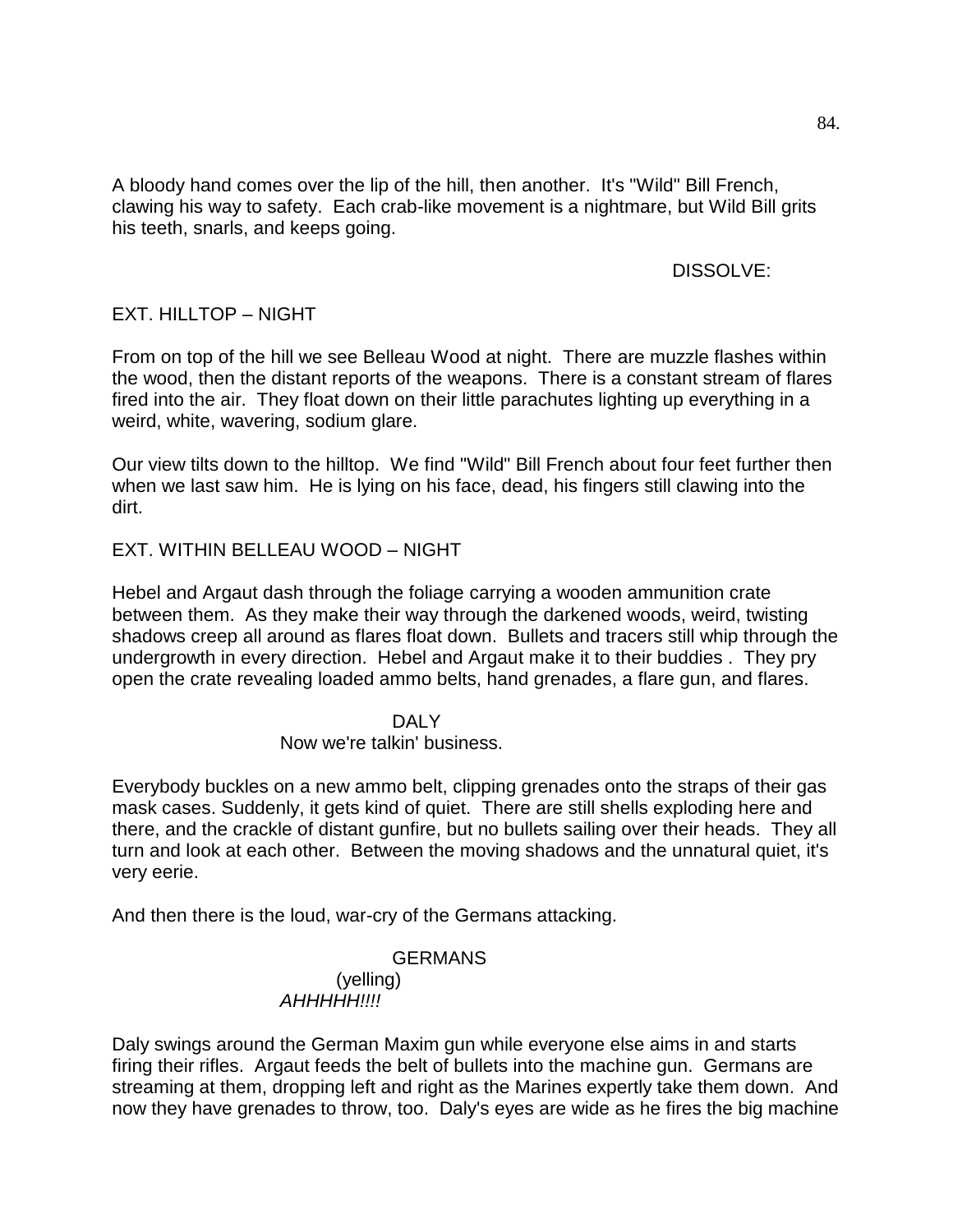gun. Then the ammo belt gets hung up and the Maxim gun stops firing.

## DALY

# Argaut, what the hell's wrong wi –

Daly sees that Argaut has been shot through the throat, lying on the ground gasping for air, blood bubbling from his mouth. Gastovich drops his rifle, jumps over to the machine gun and begins feeding the bullets for Daly with one hand while holding Argaut's head up with the other.

## GASTOVICH

# Don't choke, buddy, just keep breathin'.

Argaut does keep breathing for the moment. Lt. Cates, Cpl. Meyers, and Pvts. Matthews, Hebel, Bonner, Hughes, and Zachio all have crazed expressions of their faces – almost monster-like with the light of the flares – as they fire their weapons, kill Germans, and reload . . .

DISSOLVE:

# EXT. WITHIN BELLEAU WOOD – DAWN

The Germans have stopped attacking for the moment, so the Americans have stopped killing them. They are unshaven, bleary-eyed and ready to kill any Goddamn thing that moves. Argaut is dead. They all pilfer rations off the dead Germans – in many instances, hardtack covered with the blood of the dead Germans. The Marines hungrily eat it and anything else edible they can find.

# A TITLE READS: ―**SIX DAYS LATER – JUNE 12th"**

Capt. Williams steps up to Lt. Cates, who in turn walks up to Sgt. Daly. All three look crazy, wild-eyed, dirty and mean.

> CATES Get 'em together, sergeant, we're moving north.

Daly waves his hand.

DALY (calling out) OK gyrenes! Look lively! We're movin' out!

Everyone grumbles and starts moving. Gastovich walks past Daly.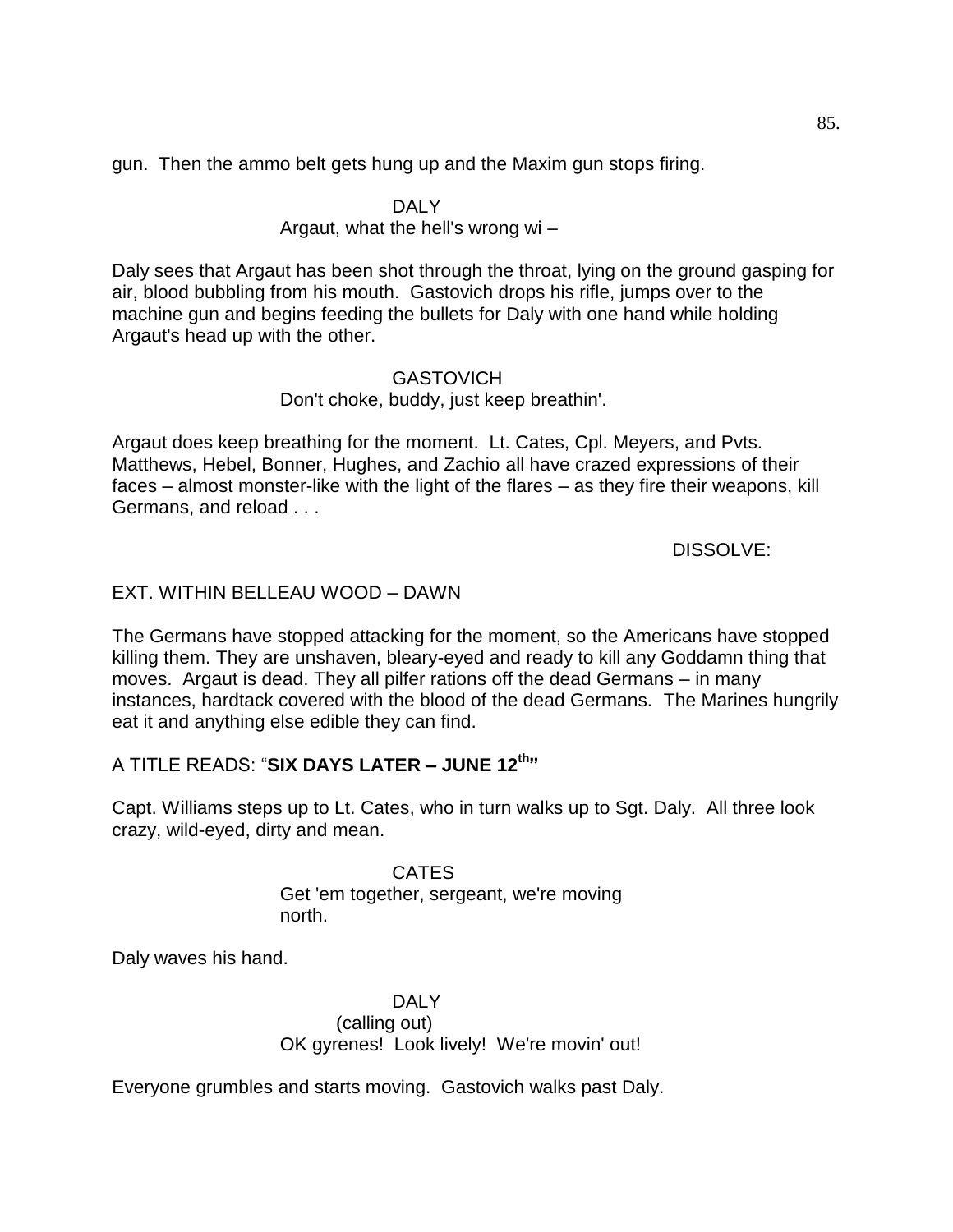#### **GASTOVICH**

Are you crazy, gunny? Look *lively*? We ain't had more'n hour's sleep a night for over a week. I didn't think human beings could live with this little sleep –

#### ZACHIO

— Or food –

HUGHES (scratches his ass) — Or a Goddamn bath.

#### DALY

(grins) Aww, that's too bad. What did ya think you was gonna get when you joined the Marines? A massage and a footbath?

Hebel looks off into the distance.

#### HEBEL

(wistfully)

I don't even remember joining the Marines. That happened to somebody else in a different life. Some guy named Hebel I met once. Sort of a quiet guy, didn't talk much. The other guys thought he was an odd-duck. That's 'cause he was. Then he got to this Goddamn hell-hole called Belleau Wood and suddenly none of that other horseshit mattered one little bit anymore.

Everyone chuckles. This is the most they've ever heard him speak. Meyers gives Hebel a friendly punch on the arm.

#### **MEYERS**

Hebel, you're a peach, ya know that? Where you from?

HEBEL You mean the old Hebel?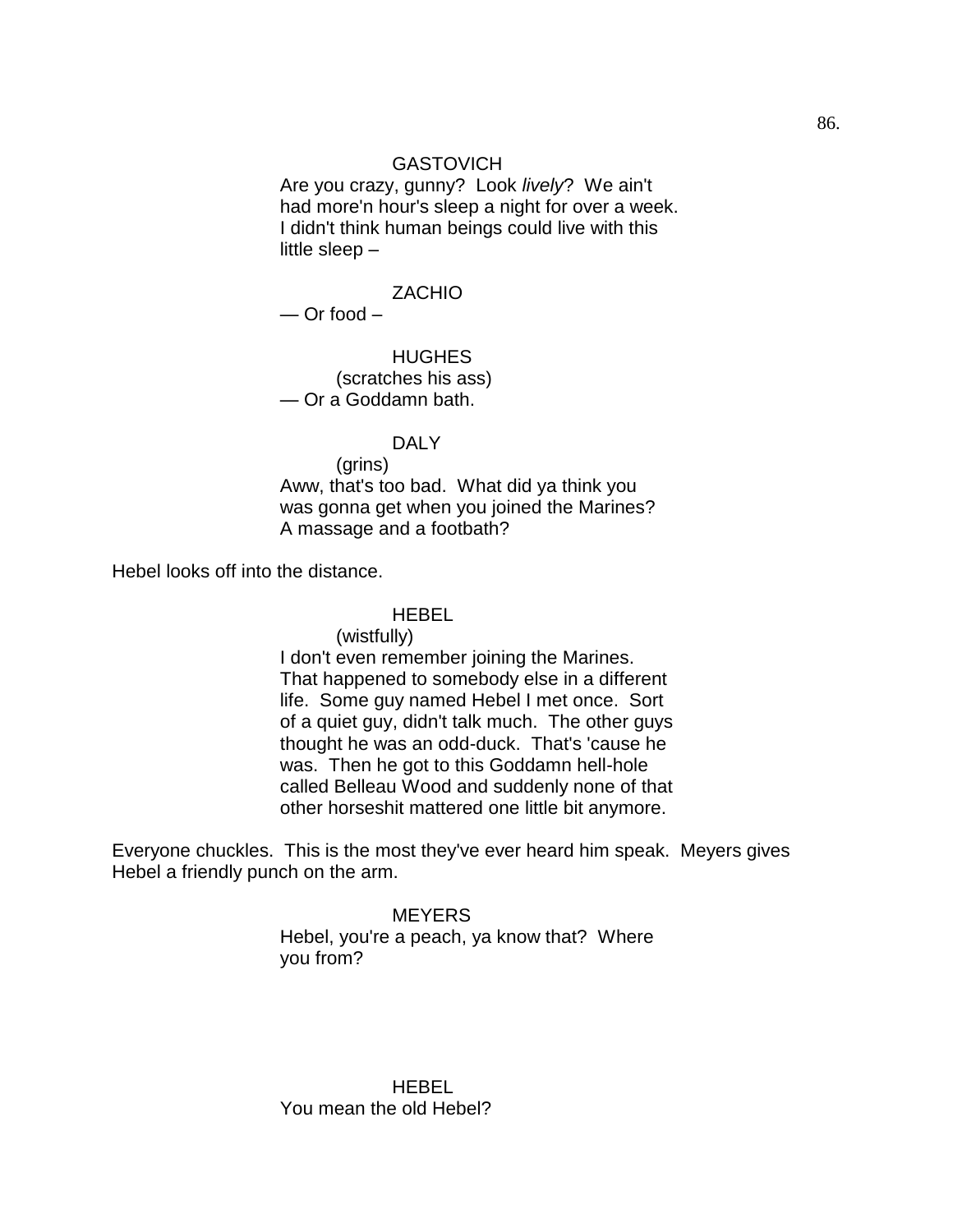(Meyers nods) From Baltimore.

**MEYERS** What's Baltimore like?

## HEBEL

(thinks) Uh . . . It's like Baltimore.

## **GASTOVICH**

When you get back, Hebel, you can get a job as a tour guide.

(imitating a tour guide) Over there is a place where somethin' important happened, but I can't remember what or when. (changing subjects)

Shit, I forget everything in my whole life but my Goddamned feet.

## ZACHIO

Feet, ha! I didn't think a human being could go a whole Goddamn week without shittin'. It ain't right! It's against God.

Everyone starts to grumble simultaneously.

Lt. Cates comes dashing up to Capt. Williams.

**CATES** They're trying to flank us, captain. I heard a lot of movement out there.

WILLIAMS We got any grenades left?

Hughes, Meyers, and Hebel each hold out a grenade.

**MEYERS** 

I was savin' this.

DAI Y For what? My birthday? It ain't until December. (turns to Cates) Where are they?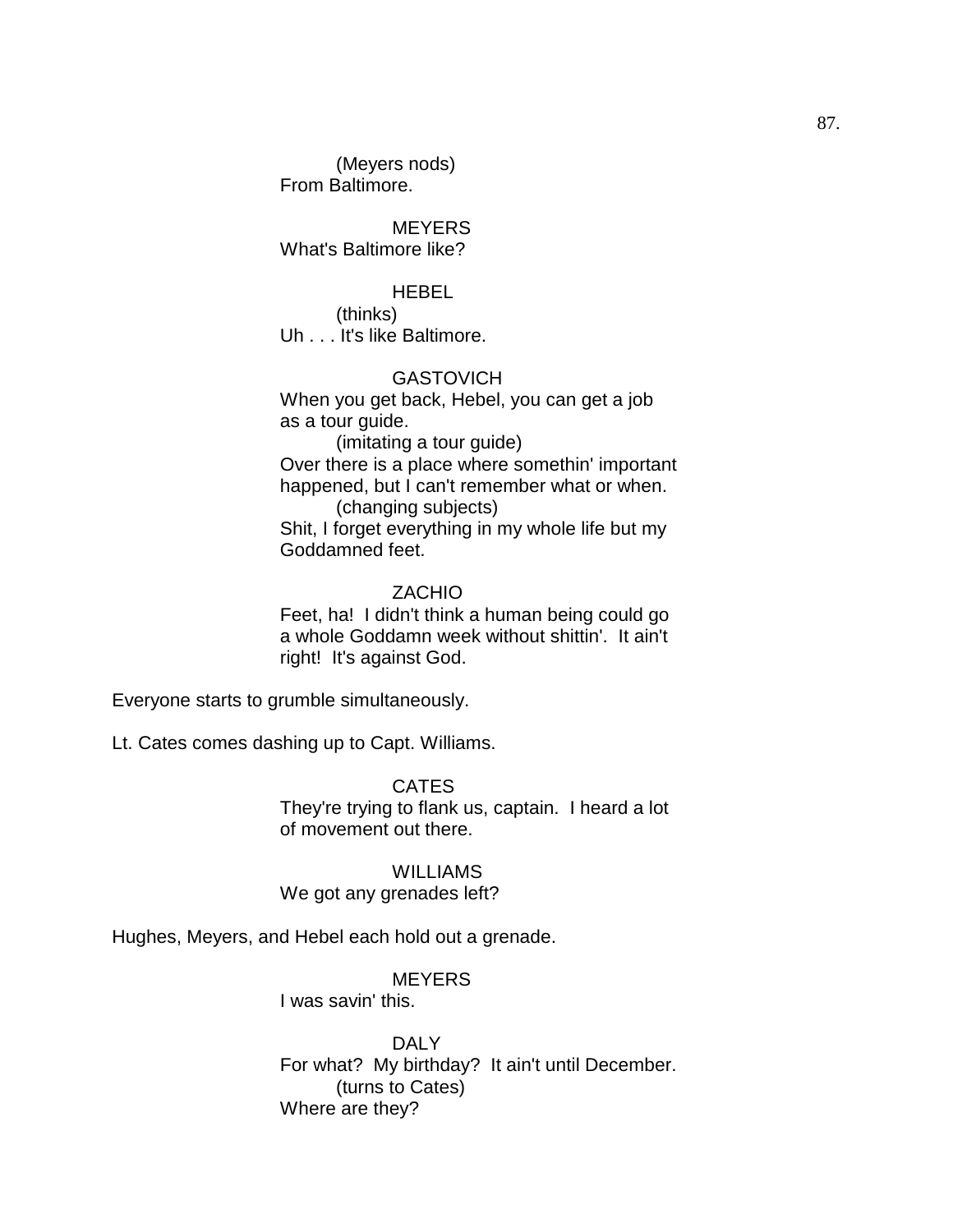Lt. Cates puts his finger to his lips for quiet. Everybody looks warily around them. There doesn't seem to be anything, not a sound, nothing. And then there is the familiar, shrill, whistle of approaching shells.

#### **MEYERS**

*In-coming!*

Everybody hits the dirt and covers their heads.

*Wheeeeeeee* . . . A shell comes whistling in, and . . . *Fump!* It sounds like a dud. Then another, *Wheeeeeeee . . . Fump!* Another dud?

Everybody looks up with quizzical expressions.

# DAI Y

#### (realizes) *Gas!!! Put on your masks!!*

The guys all fumble with their awkward gas masks, trying to get them out of their cases and on the heads.

Meanwhile, mustard gas shells keep thumping in and popping – *Fump! Fump! Fump!* – followed by a thick, mustard yellow gas blowing out, engulfing the area like ground fog. It also clings to the trees, swirling up the trunks. The gas travels right over big rocks, through crevices, and fills ravines. The yellow creeping nightmare finds our guys, all in their gas masks, seeps right over and engulfs them, causing them to disappear from view. We can hear one single muffled cry coming from within the gaseous cloud, although there's no way to tell who it is.

The yellow gas silently swirls around Belleau Wood. The silence is broken by the aggravated snarls of the Marines as they begin scratching themselves all over their bodies – the gas combined with the wool uniforms and sweat is its own particular torture. Next comes the distant sound of people yelling.

The Marines all look at each other through steamed-up gas mask goggles – what's that? They cock their weapons and find prone firing positions behind cover. Yes, sir, a German attack. The Marines sight in, the gas masks really getting in the way. Daly tries to speak, but is totally distorted through the mask. He yanks it off.

> DAI Y Hold on. Let 'em get into range. And . . . *fire!*

The Marines open up with their rifles, once again showing great skill in marksmanship.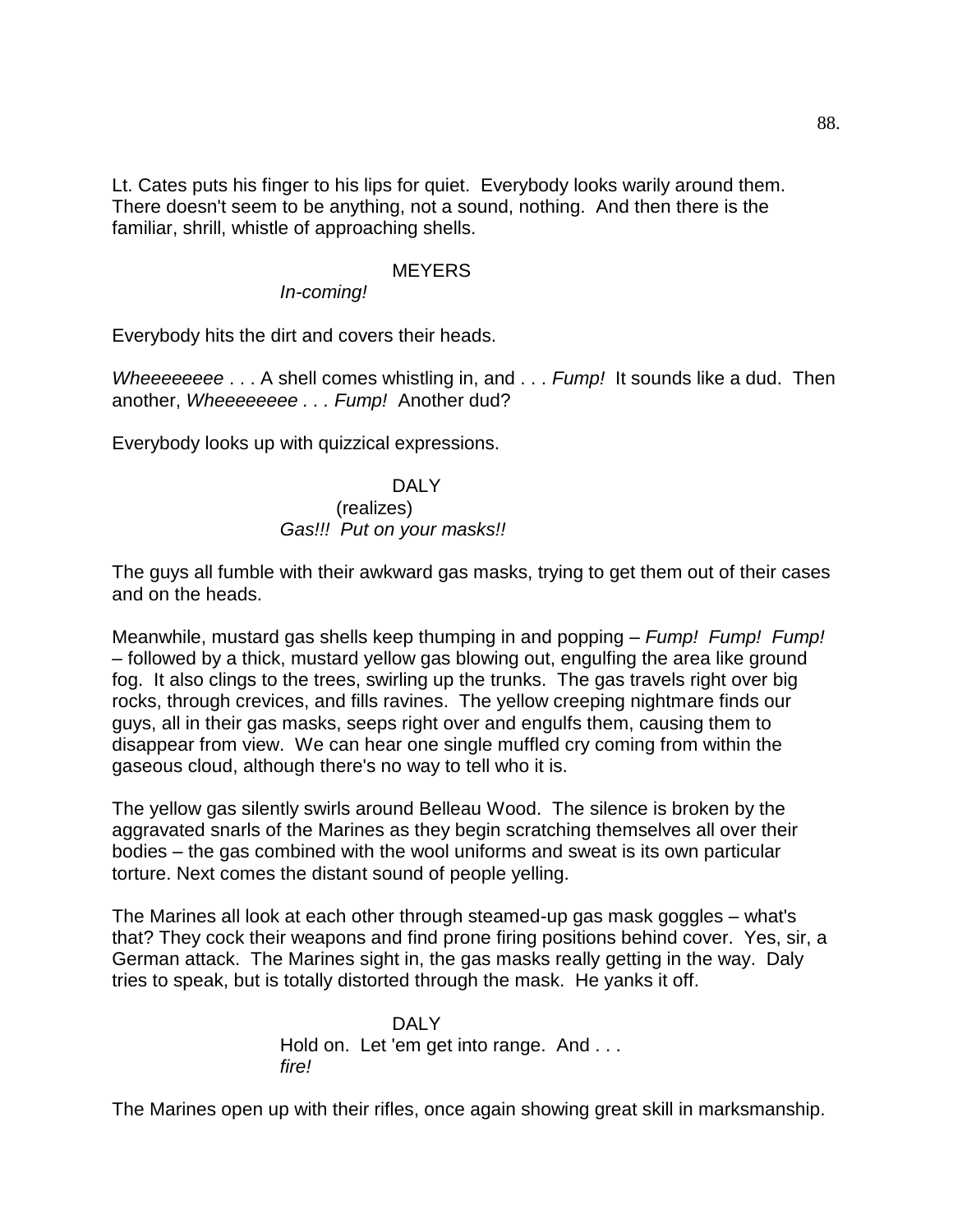Germans in gas masks drop everywhere. One by one the Marines shed their gas masks – there's Bonner, Zachio, Hughes, Meyers, Hebel, Cates, Williams – sighting in, firing, working the bolt, expended shells flying. The last three hand grenades are thrown – BOOM!! BOOM!! BOOM!! Just as Gastovich pull off his gas mask, several bullets hit him at the same time tearing him to pieces. He drops to the gas-covered ground, dead.

The Germans are repelled; their attack fails. Our guys sigh, quickly tearing off their shirts, savagely scratching at their chests and armpits. Then they all stop, turn and see . . .

Matthews is still curled up in a ball on the ground wearing his gas mask. Hughes hesitantly steps up, takes Matthews' shoulder and turns him over – he flops onto his back, the gas mask falls off, yellow smoke swirls out – Matthews has asphyxiated; he's dead.

Hughes picks up the mask, shaking the gas out of it. He puts it up to his face, tries to breathe, then removes it.

#### HUGHES

Doesn't work.

Hughes tosses the gas mask next to Matthews' corpse, which is right beside Gastovich's corpse. Everyone else turns back to their scratching.

#### DISSOLVE:

# EXT. WITHIN BELLEAU WOOD - DAWN

A can of the French rations fondly called Monkey Meat is opened like a sardine can with a key. All our guys, the ones that remain – Williams, Cates, Daly, Meyers, Zachio, Bonner, and Hughes – all wait eagerly for their portion. How to cut one can seven ways is a problem, but each guy gets a bite.

# A TITLE READS: **"FOUR DAYS LATER – JUNE 16th"**

They are carefully chewing their one bite of the greasy, meat-like substance when they hear a sound in front of them and freeze.

A smiling Marine comes walking up.

SMILING MARINE

Hi, fellas.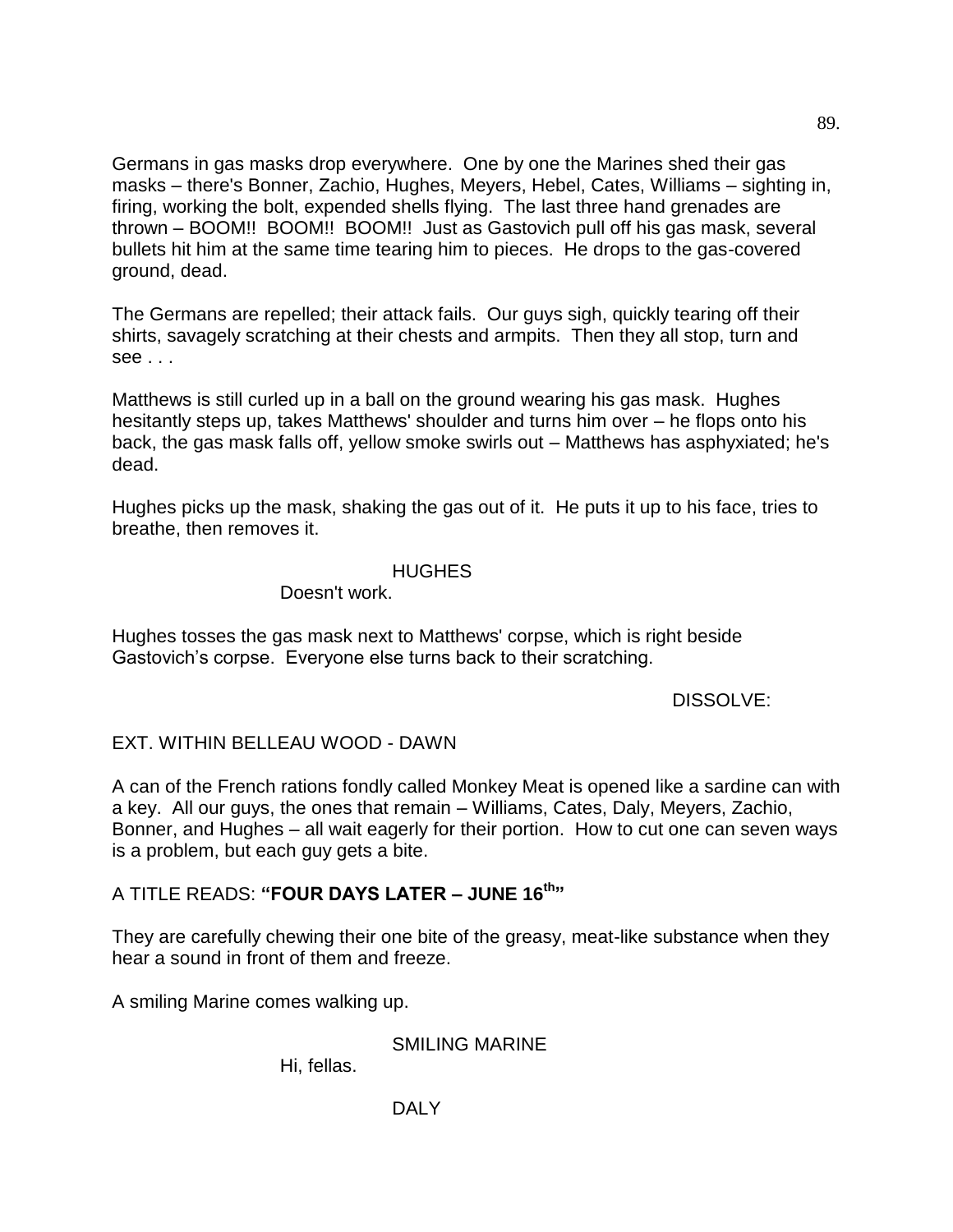Who're you?

SMILING MARINE A fellow Marine. The Coro-nel says we should skedaddle back that way. Fast!

DALY The "Coro-nel" says we should "skedaddle," eh?

SMILING MARINE (smiles) Precisely.

Daly raises his .45 pistol and shoots the smiling Marine in the head, killing him. Everyone is both startled and shocked.

> DALY "Coro-nel" my ass!

WILLIAMS Gunny, what did you do?

DALY I just shot a German, that's what I did.

# **WILLIAMS**

How could you be so sure he was a German? What if he wasn't?

#### DAI Y

Go ahead. Check.

They check. He has parts of a German uniform under the American uniform. They also find a piece of hardtack in his pocket and split it up. Meyers shakes his head in disbelief, breathing hard.

> **MEYERS** This has all gone too far. What's the point? What's the Goddamn point?

DAI<sub>Y</sub> Marines don't ask that, Meyers. Not the longhaulers.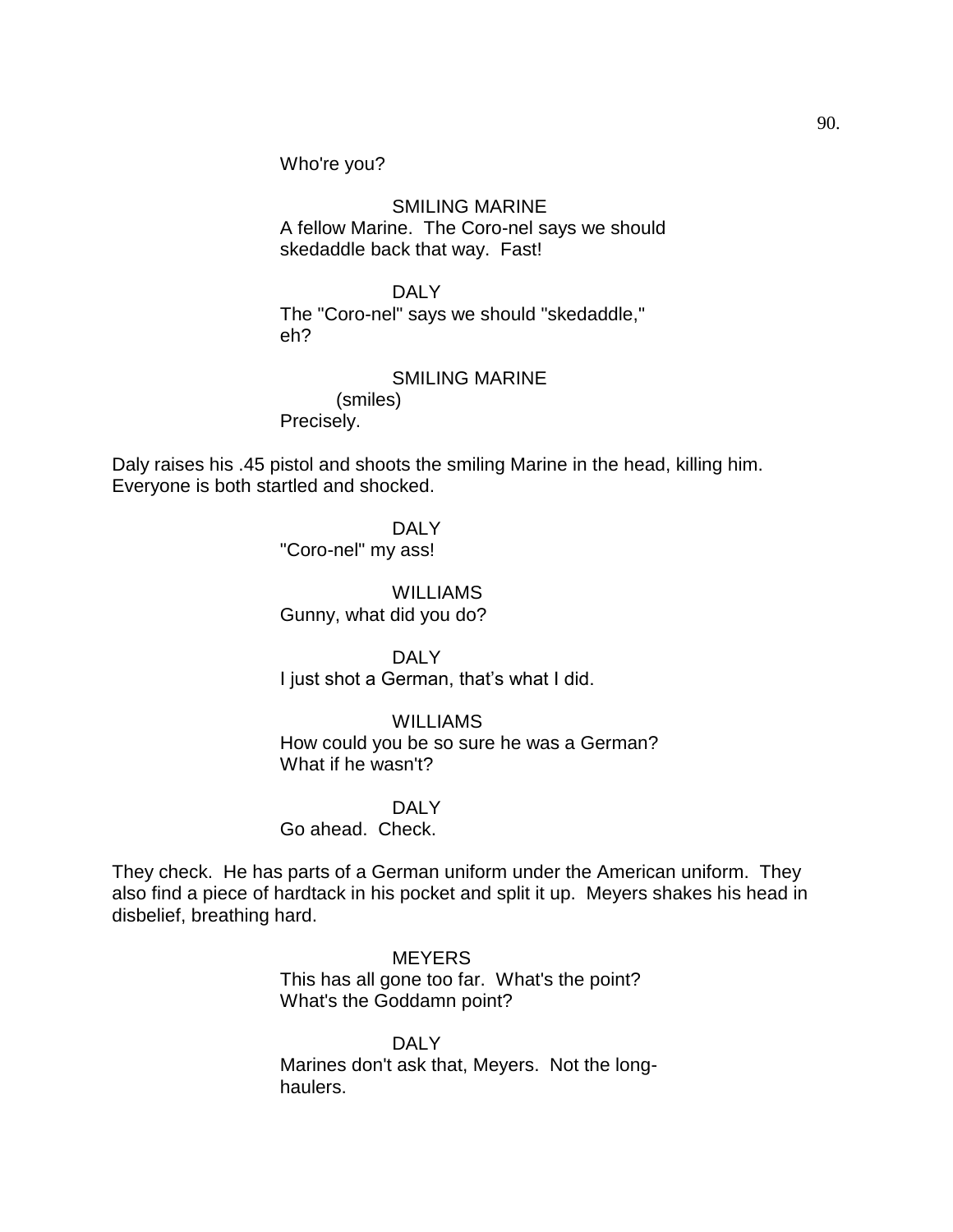# **MEYERS**

(realizes) No, probably not. Guess I'm not a long-hauler then.

A VOICE comes out of the south. Everybody raises their weapons and turns.

VOICE Marines! Don't shoot!

**WILLIAMS** 

Who goes there?

**VOICE** Staff Sergeant Wood, Brigade Headquarters.

#### **WILLIAMS**

Show yourself.

Staff Sgt. Wood, whom we have met before, steps out into the open with his hands up. Williams points down at the dead smiling German.

## **WILLIAMS**

We just killed us a German spy, what makes me think you're not one?

#### WOOD

(flatly)

'Cause I'm not. I'm on General Harbord's staff. We're clearing Belleau Wood. All Marines are being evacuated out the south end. (points over his shoulder) On the double.

**HEBEL** 

Is there hot food?

WOOD I didn't see any field kitchens.

**HEBEL** He's on our side. The Boche would at least *say* there was hot food to trick us.

#### WOOD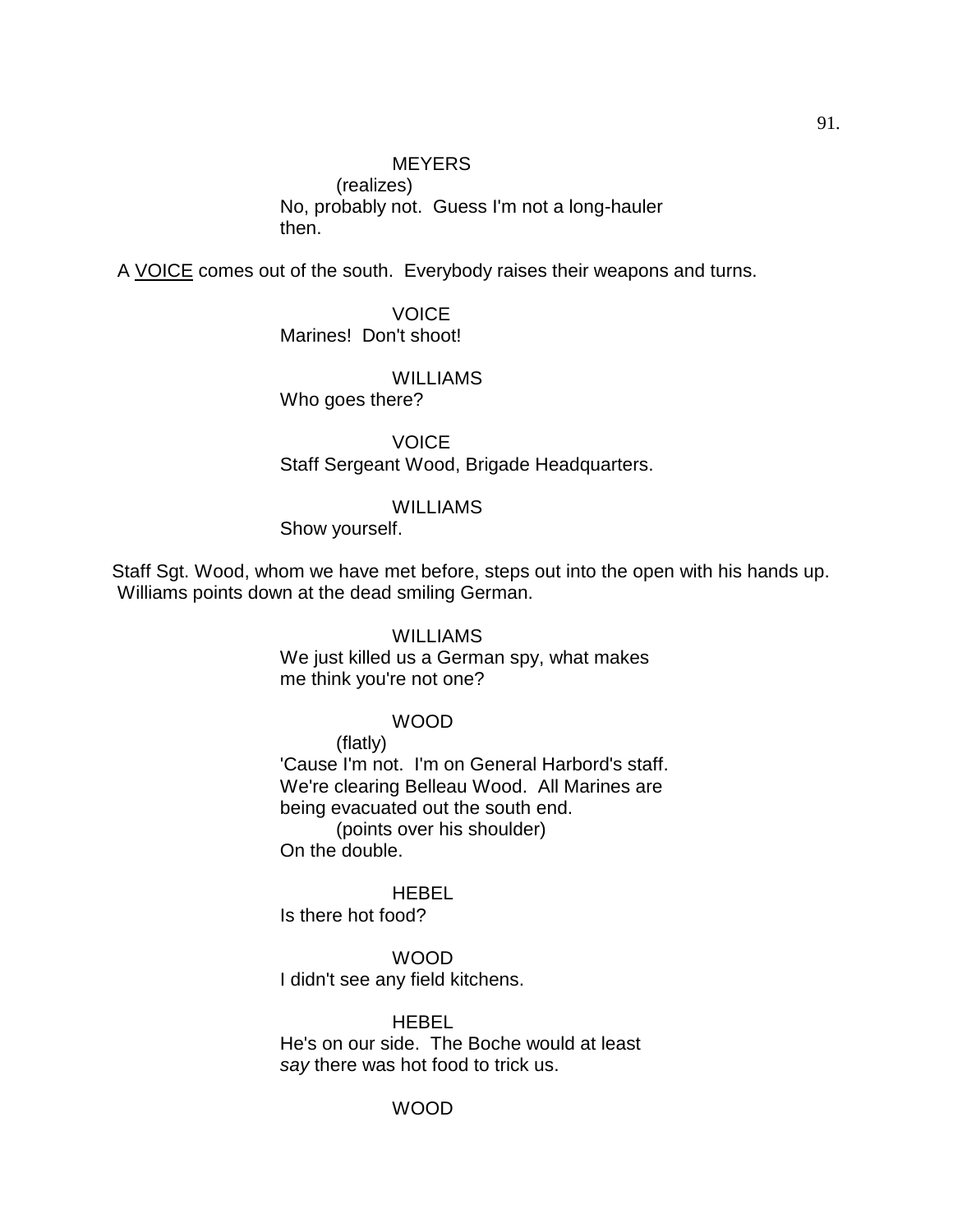#### How long you boys been in here?

They all look at each other's bleary, unshaven faces, and shrug.

DAI<sub>Y</sub> Since it started, whenever that was?

WOOD June sixth. Today's the sixteenth.

DALY

Ten days.

BONNER Plus five days waiting . . .

**ZACHIO** Plus another day on the truck . . .

**HUGHES** (scratching) I gotta get this uniform off and take a Goddamn bath – I'm goin' crazy!

They look around and see Marines as bad off and ragged-looking as they are streaming south through the wood.

> WOOD And by the way, the General sends his compliments, to you men. Good work.

#### WILLIAMS

(shrugs) I don't care if he is a German, let's go, boys. Let's get out while the gettin's good.

Everybody grunts, hoists their stuff and starts walking. Hughes turns to Daly.

HUGHES You think the battle's over, gunny?

DALY

Probably.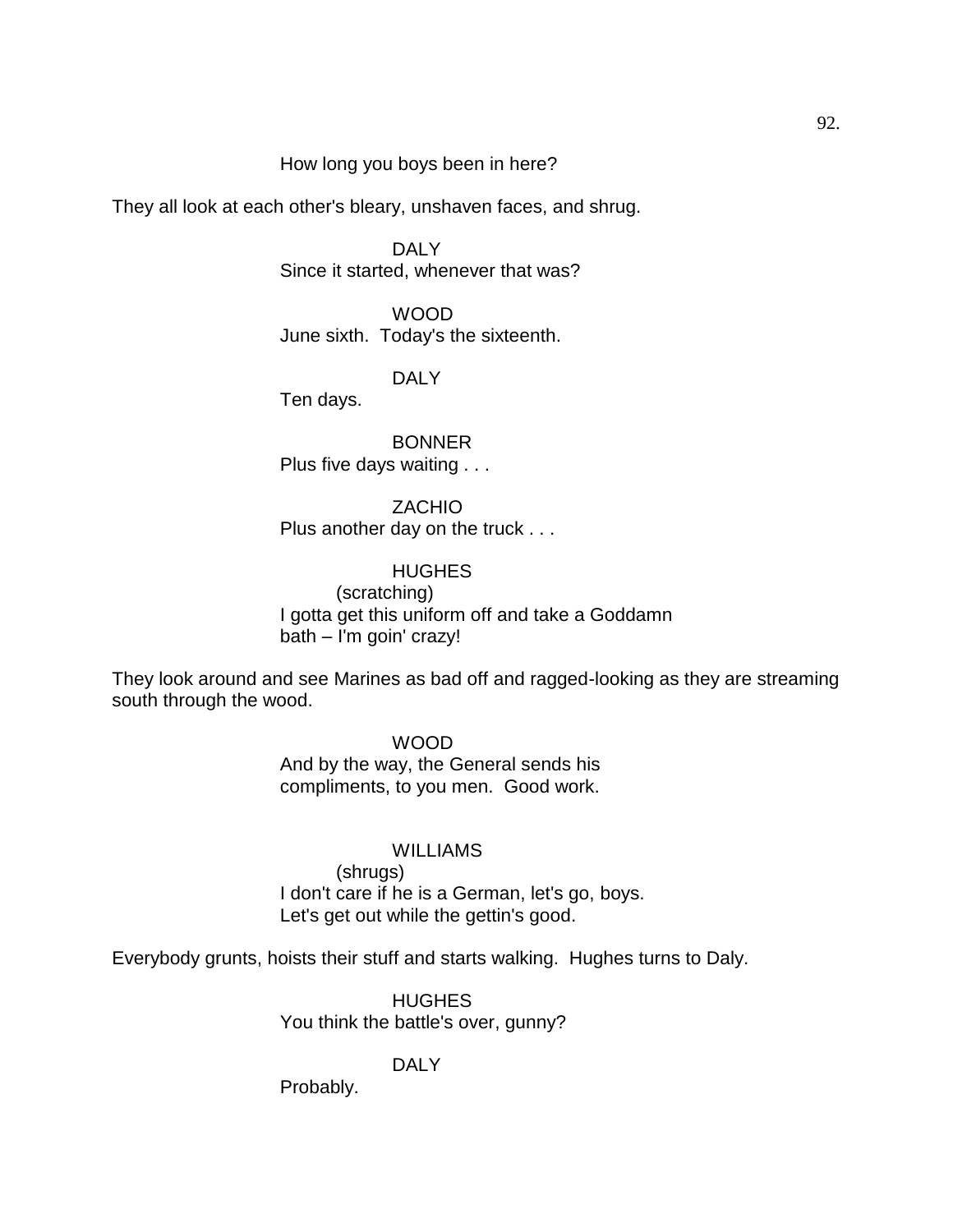## HUGHES

Did we win?

## ZACHIO

Maybe we lost.

## CATES

Maybe we're dead.

Everybody nods; that would explain it. Hughes turns to a battered, NAMELESS MARINE walking south.

> **HUGHES** Hey, buddy? Did we win or lose?

NAMELESS MARINE What? The war?

**HUGHES** No, the battle.

NAMELESS MARINE And if you knew, what then?

#### **HUGHES**

(shakes his head) I don't know.

Everybody trudges south through the wood, past the dead bodies and pools of yellow gas.

EXT. WHEAT FIELD (SOUTH OF BELLEAU WOOD)/ ROAD TO LUCY – DAY

Battered Marines come streaming out the south end of Belleau Wood – it's been as bad for all of them as for our guys. They form a ragged column of the grittiest, grimiest, filthiest, toughest, ripped-up, bloody, sons of bitches that God ever did the favor of smiling on and not killing. They march through the wheat and sit down on the edge of the road.

The Marines stare at the ground or off into the distance. And then, one by one, they hear something down the road which causes them to look up. What the hell is that? Singing?

It's the doughboys – the Army – clean, young, inexperienced boys marching eagerly into war singing *Yankee Doodle Dandy*.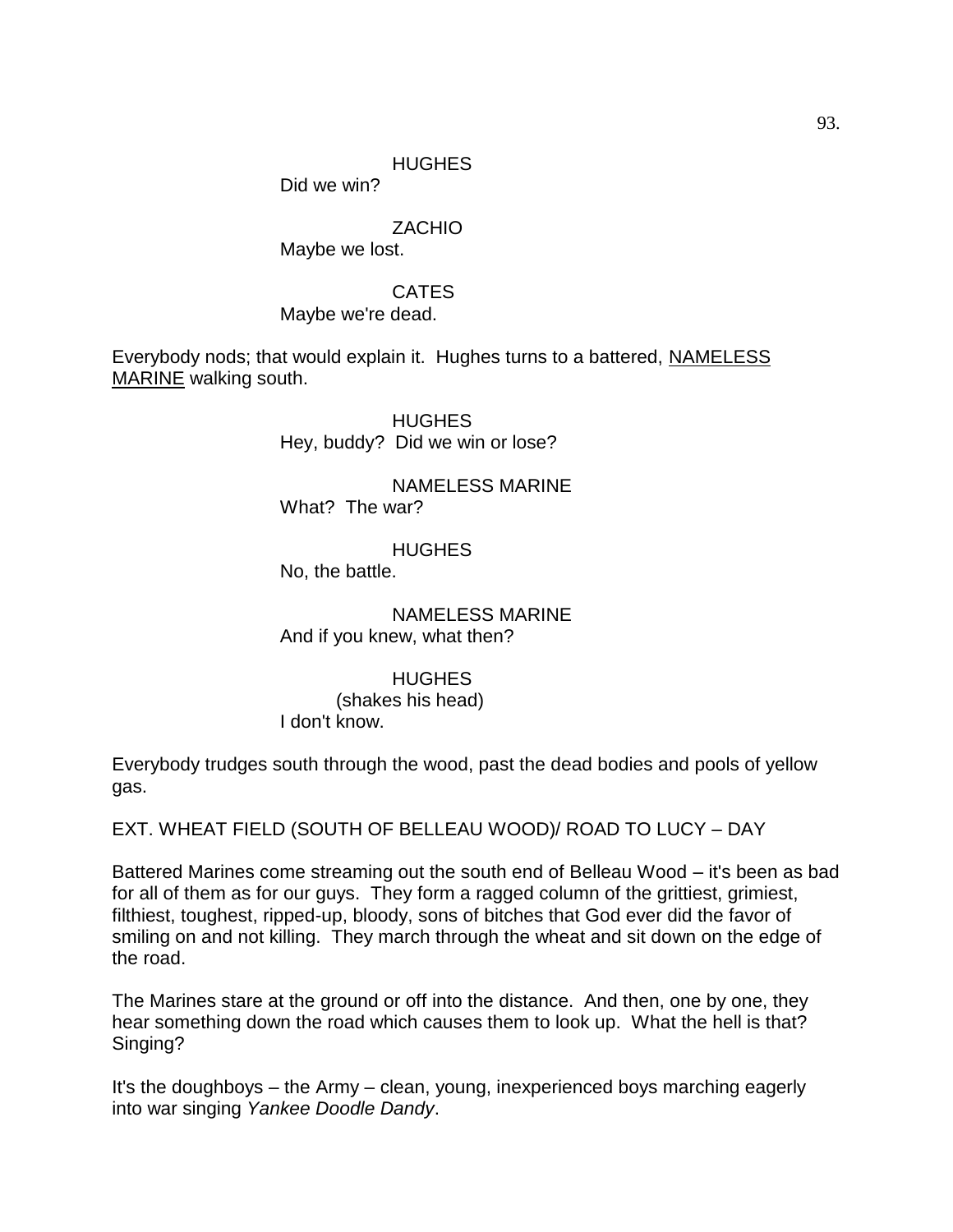## DOUGHBOYS

(singing)

I'm a Yankee Doodle dandy/ Yankee Doodle do or die/ The real live nephew of my Uncle Sam/ Born on the Fourth of July/ I've a Yankee Doodle sweetheart/ She's my Yankee Doodle joy/ Yankee Doodle went to London, just to ride the ponies/ I am that Yankee Doodle boy.

The Marines look at the doughboys like they're Martians. The Army boys stop singing and look at the beat-up Marines as though the were portents of hell, which in fact they are. They all exchange long glances. There's nothing the Marines can tell the doughboys that will help them. There's nothing the doughboys can ask that won't sound trivial. So they pass in a strange, defiant silence. Finally, Zachio breaks the pall.

## **ZACHIO**

Hey, doughboy, gotta smoke?

A young, clean-faced DOUGHBOY pulls out a pack of Sweet Caporals.

#### DOUGHBOY

Sure thing, Marine.

Suddenly, all the doughboys are offering cigarettes to the Marines, who all gratefully accept. The doughboys light the Marines' cigarettes.

> **DOUGHBOY** I s'pose you haven't heard what the Hun named you Marines?

## sZACHIO

What?

**DOUGHBOY** 

*Teufel hunden*.

**ZACHIO** 

What's zat?

**DOUGHBOY** 

Devil dogs.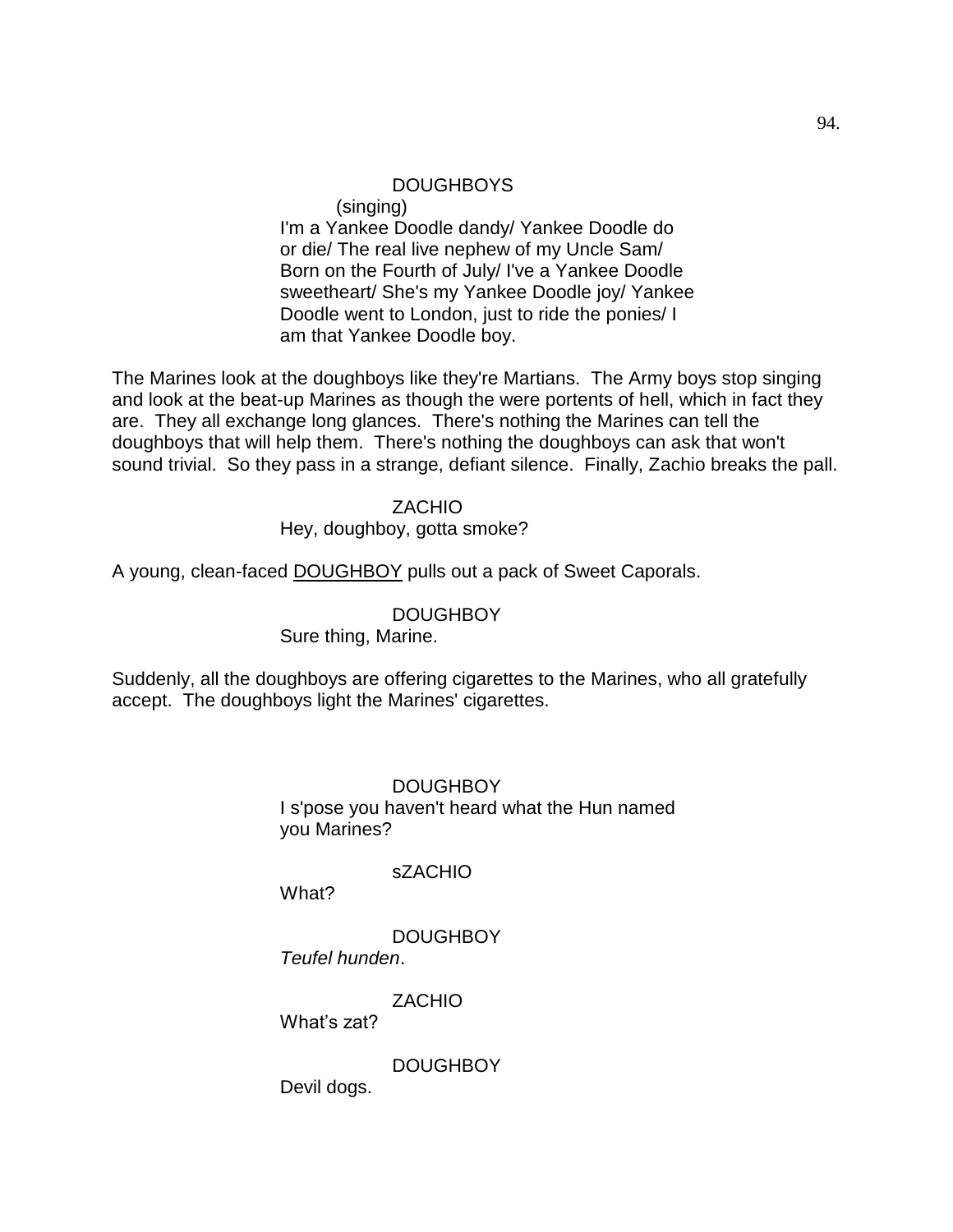The Marines all look at each other and nod – they like it. The doughboys hustle back into line. The Marines are now puffing away on smokes, with extras behind their ears.

At the very end of the line of doughboys is their First Sergeant – TOP KICK – whom we met earlier in the Le Chat Noir Club. He and Daly exchange a smile and a salute.

The Marines all sit there for a minute puffing on their smokes. This is followed by an uncomfortable silence.

#### BONNER

 (sadly) Swenson . . .

#### **MEYERS**

. . . And Matthews . . .

#### **ZACHIO**

. . . And Maggione, and Gastovich . . .

HUGHES

. . . And Argaut, and Arbuckle –

#### DALY

— And my grandma and grandpa, God bless their souls. Now let's just knock that horseshit off, OK!

Just up the road a little bit, the trucks of the 7th Motorized Machine Gun Battalion drive up and stop. Capt. Houghton, Lt. Bissell, and the others get out of the trucks. They too look like they've had the shit kicked out of them.

> HOUGHTON Leave the machine guns behind, gentlemen.

#### **BISSELL**

And the trucks?

#### **HOUGHTON**

Yes, Lieutenant. We're leaving them, too.

#### **BISSELL**

But we're a motorized machine gun battalion, Captain, not infantry.

Capt. Houghton lines up his fancy stick for a drive.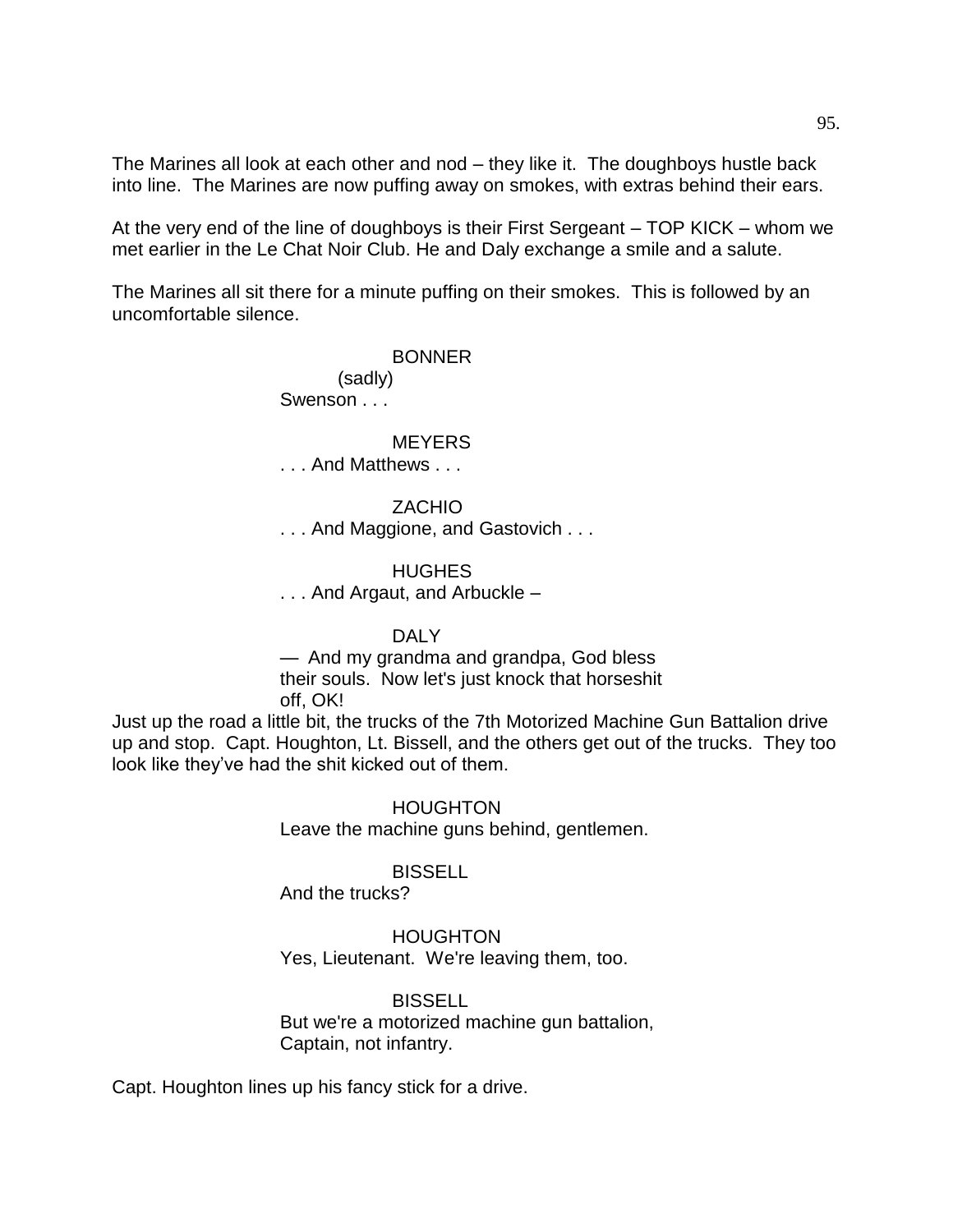#### HOUGHTON

Oh, then it must be a mistake. I suppose we don't have to go then.

(looks into a truck) By the way, is there a rifle in there for me?

BISSELL Sure thing, Captain. Look, it's brand new.

HOUGHTON Would you mind carrying it for me?

**BISSELL** Don't'cha wanna fight?

#### HOUGHTON

(pulls his .32 Colt pistol) Of course, but I have this pistol. And I used to be quite good with one of these. I was on Yale's pistol team, you know?

BISSELL No, I didn't. I didn't go to Yale. I did go to jail, once, though.

HOUGHTON Actually, I found them to be very much the same thing.

Bissell nods, slinging the Captain's rifle.

#### DISSOLVE:

EXT. LA LOGE FARM/ HQ – NIGHT

This is a storybook farm with a multitude of military vehicles parked in front. A motorcycle drives up in front of the farmhouse. Sgt. Wood dismounts and goes inside.

INT. FARMHOUSE – NIGHT

Sgt. Wood steps up to Gen. Harbord and Col. Neville and salutes.

HARBORD

Yes, sergeant?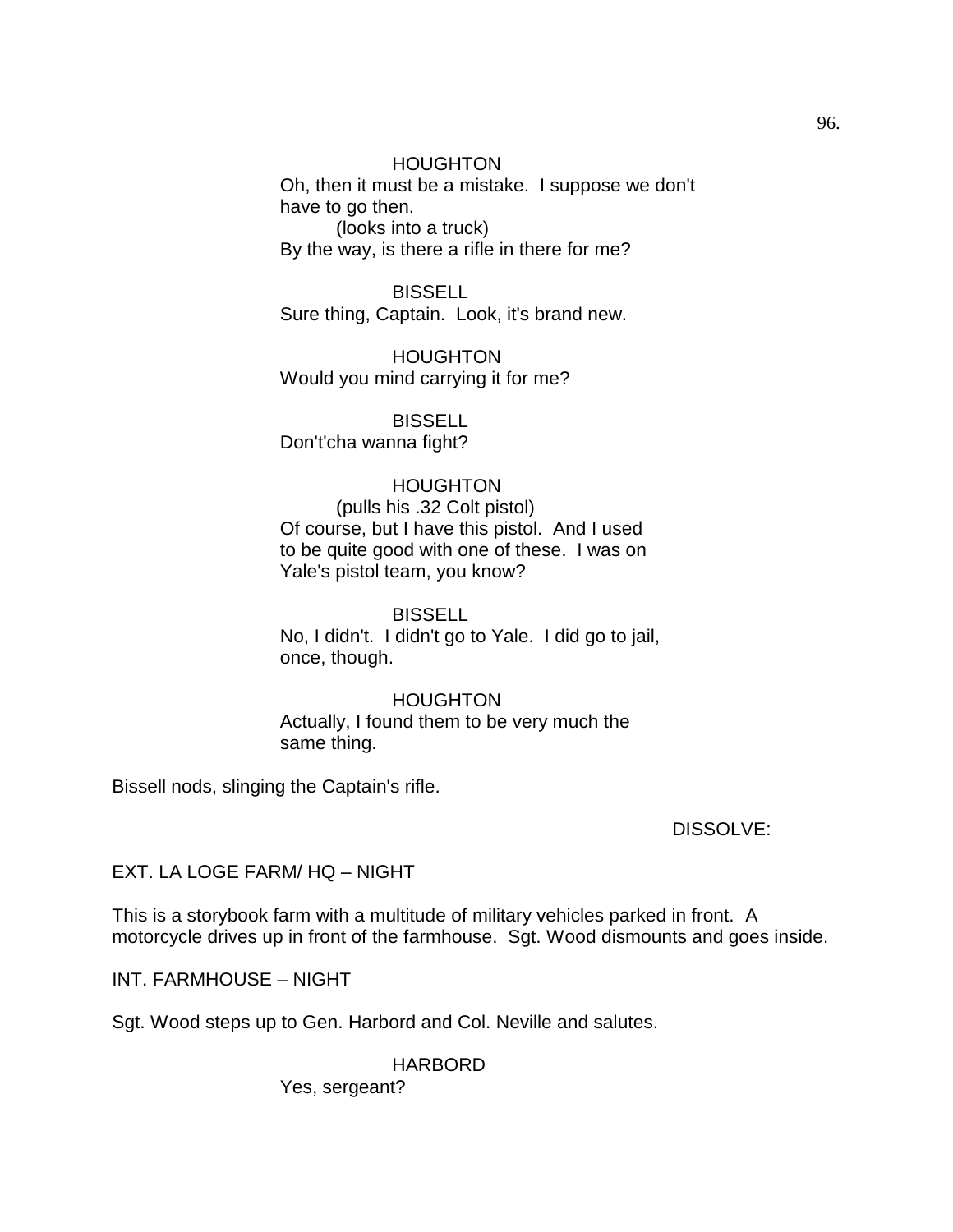WOOD Belleau Wood is clear of U.S. troops, sir.

# HARBORD

Completely?

## WOOD

Completely, sir.

Picks up the handset of the field telephone and turns the crank.

## HARBORD Outstanding. Get me Captain McCloskey, 12th Field Artillery, please. (pause) Captain McCloskey? You're on.

STOCK SHOTS: The big guns begin firing – BAM!! BAM!! BAM!! – soldiers in undershirts and helmets hoist 155mm shells, hand them off to the next guy, until an artilleryman slams the shell home into a hulking artillery piece, then – BAM!! This is repeated over and over . . .

EXT. WHEAT FIELD/ ROAD TO LUCY – NIGHT

The Marines and the soldiers turn and watch as shells begin cascading in on Belleau Wood. The faces of all the men light up as the wood is wracked with one explosion after the next after the next . . .

The VOICE-OVER NARRATOR is heard again.

# V.O. NARRATOR

Although these were very short-lived records in 1918, the Americans now laid on the largest, most brutal artillery barrage in history – for fourteen hours Belleau Wood is mercilessly pounded with over *a million and a half* shells!

# EXT. BELLEAU WOOD – NIGHT

We now view the most spectacular concentration of artillery fire ever seen. Gigantic explosions tear Belleau Wood to smithereens. It is an awesome sight to behold. Man decimating nature, and doing a darn good job of it.

DISSOLVE: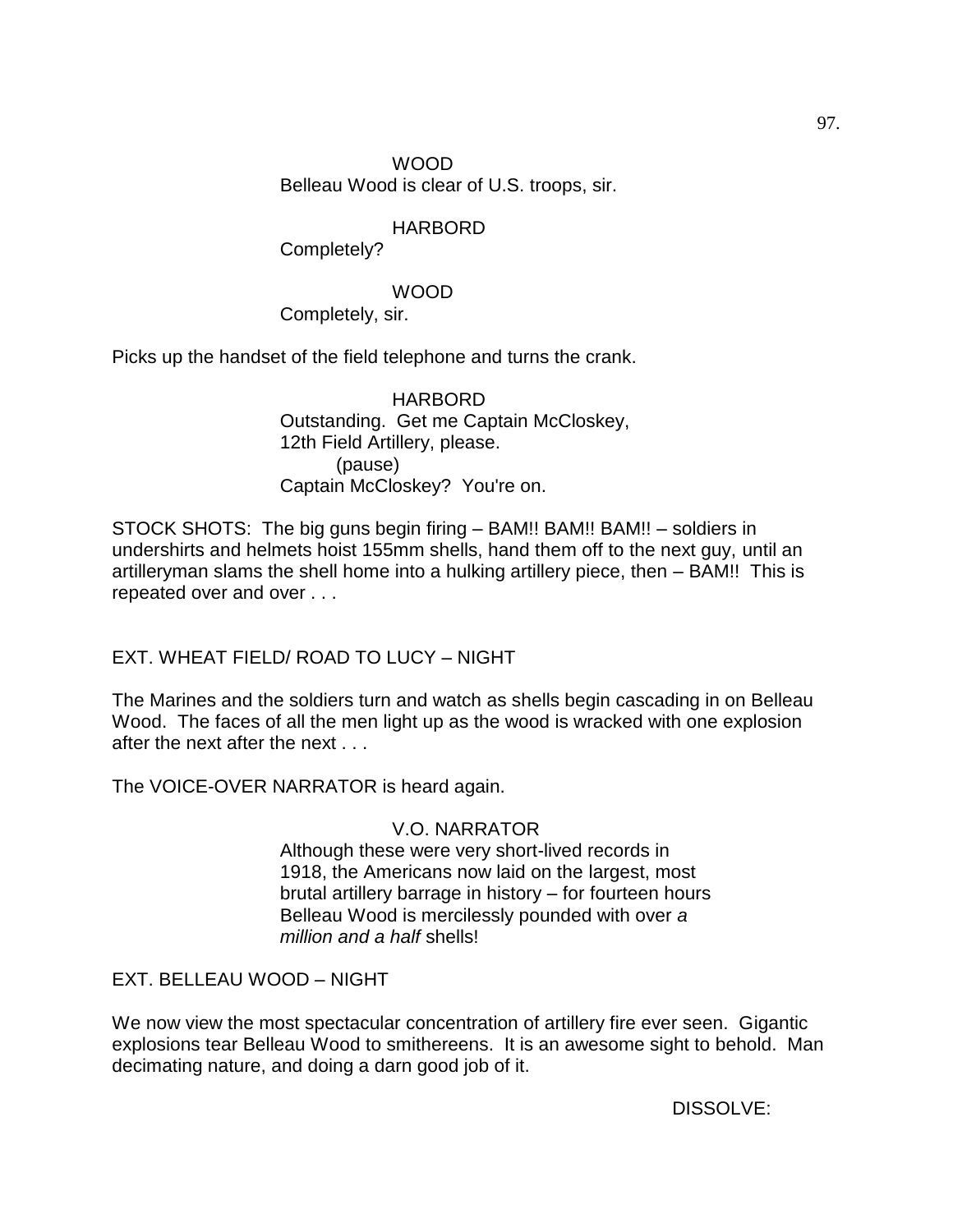# EXT. WHEAT FIELD/ ROAD TO LUCY – DAWN

As dawn arrives, our guys are still sitting watching the artillery barrage. There isn't an entire tree left standing in Belleau Wood. Out in front of the troops stands Colonel Neville, wearing a helmet, holding a rifle and looking down at his watch. As abruptly as the artillery barrage began, it now ceases. It quickly becomes unnaturally quiet. Birds, the eternal optimists, begin to sing.

A TITLE READS: **"JUNE 25th – 5:00 A.M."**

Sgt. Daly stands before his men.

## DALY

Fix bayonets.

The men do as they're told. Bayonets snap into place.

Colonel Neville puts his whistle in his mouth and blows. All the Captains, including Capt. Williams and Capt. Houghton, blow their whistles, too. The Marines, as well as the doughboys, step off the road and into the wheat. For a change of pace, no one is shooting at them. It's only a short way into the remains of Belleau Wood . . .

EXT. BELLEAU WOOD (WITHIN) – DAY

Belleau Wood looks like the bottom of a barbecue: black, twisted, and charred. The men make their way through wreckage and, miraculously, there are still living Germans that pop up and begin shooting at them.

The Marines first, then the doughboys following after, scream holy terror and attack. Firing from the hip and jabbing with their bayonets they run at top speed through the smoldering obstacle course. The Germans, though, put up a strong defense and before you know it the Americans are stopped. Daly takes a bullet through his arm and goes down, then crawls to cover.

Everyone else crouches down in the blackened soot and takes cover as the Germans attack. Bullets rip through the air over their heads. The battle's on again . . .

Daly grits his teeth and holds tightly on to his wounded arm.

# DAI Y

#### *Shit, shit, shit!!*

Lt. Cates crawls up beside Daly. He too looks like hell.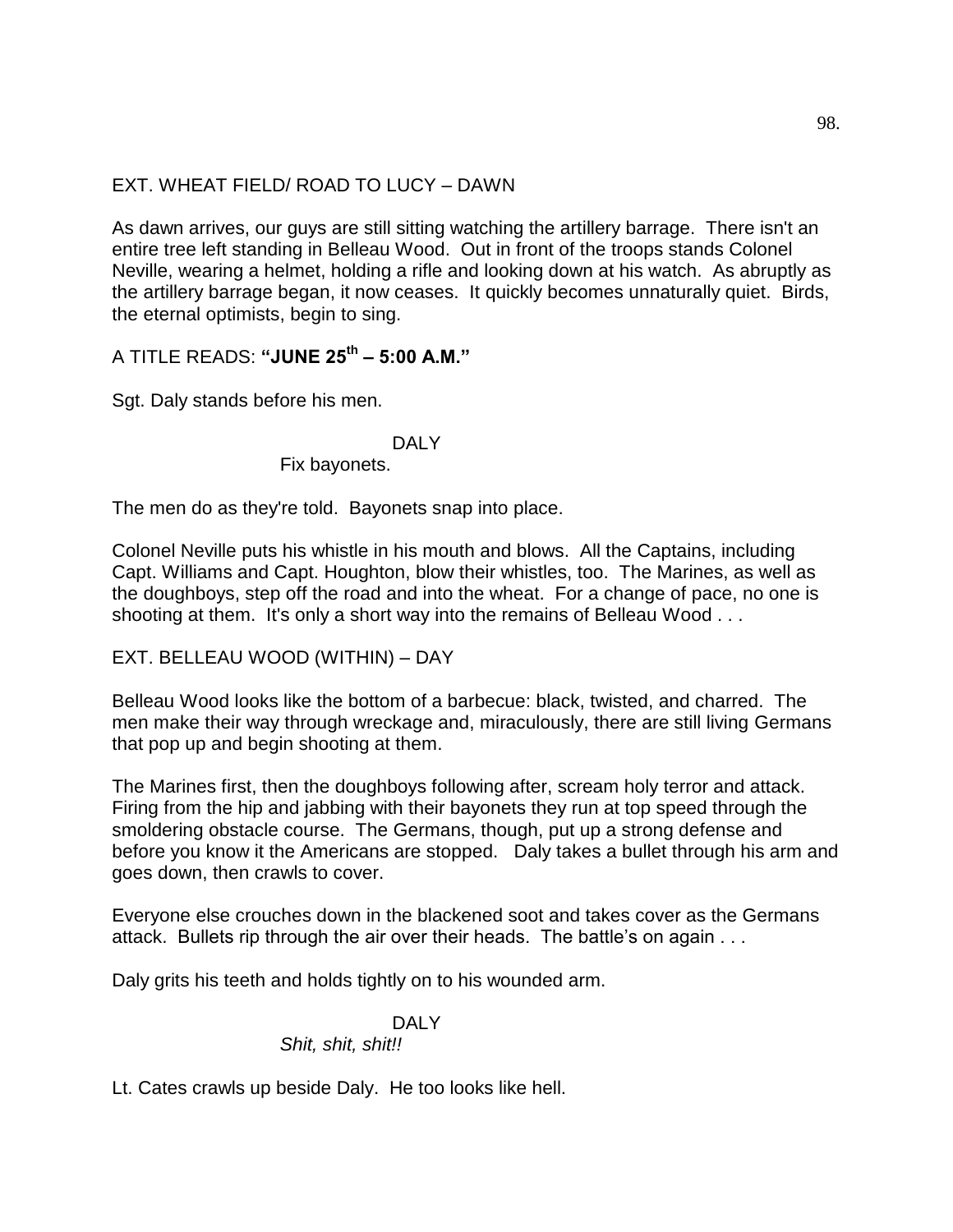DALY Lordy, did I pick the wrong month to find inner peace.

CATES Well, at least you had it for a minute.

DALY (shrugs) Did I?

Cates shrugs, too, then helps Daly bind his wound.

DISSOLVE:

# EXT. BELLEAU WOOD (WITHIN) – NIGHT

A sodium flare explodes in the night sky illuminating Belleau Wood. Everybody is now blackened with soot, streaked, smeared and grimy. Bullets continue to whiz all over the place. Weird shadows move and twist as the flares come down.

# A TITLE READS: **"THREE DAYS LATER – JUNE 28TH"**

Daly's arm doesn't look very good, the battle dressing is soaked through with blood and filthy. Daly pokes at it and winces in pain.

> DAI Y What's with these Goddamn Germans? *We're* supposed to be the Devil Dogs, not *them*.

Cates has one of his boots off and savagely scratches his foot.

CATES It looked like we dropped every Goddamn bomb we had on them. These sons of bitches just won't get the idea.

Hebel looks crazy.

**HEBEL**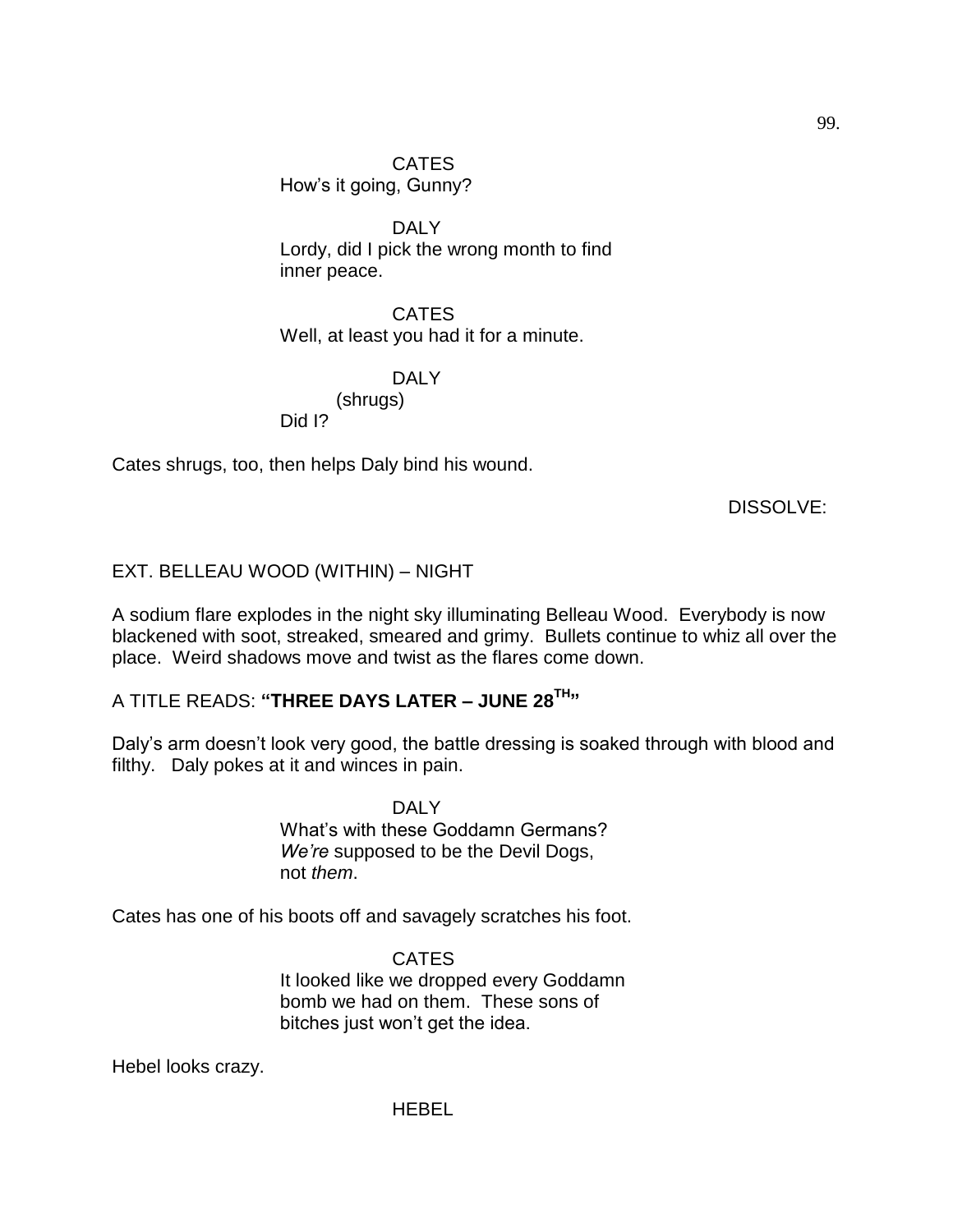I say we sneak up on the sons of bitches, see. Dig a tunnel and pop up behind 'em.

Everybody looks at Hebel and shakes their head.

#### DALY

You just keep thinkin', Hebel. You're bound to come up with a good idea sooner or later.

Hebel looks straight at Daly.

#### HEBEL

Oh really? So what're we gonna do? Just stay here in this stinkin' shit-hole and fight the Germans forever? Is that the plan? Huh?

#### **MEYERS**

Calm down, Hebel. Jesus! (turns to Bonner) Remember when this guy wouldn't talk at all? Now he won't shut up.

Zachio is clearly sick, his nose red and running. He is busily packing and unpacking his pack. Hughes is busily cleaning his rifle, while alternately scratching his crotch, where bad things are obviously occurring.

#### ZACHIO

So is it like this now forever?

#### **HUGHES**

Like what?

#### ZACHIO

Like *this!* We attack, they stop us; they attack, we stop them, on and on and on, until hell freezes over?

#### **MEYERS**

What do you think, Zachio, we got some extra information you didn't get? We're all sittin' here in the same stinkin' hole.

DALY Oh, shut up already, will ya! You's guys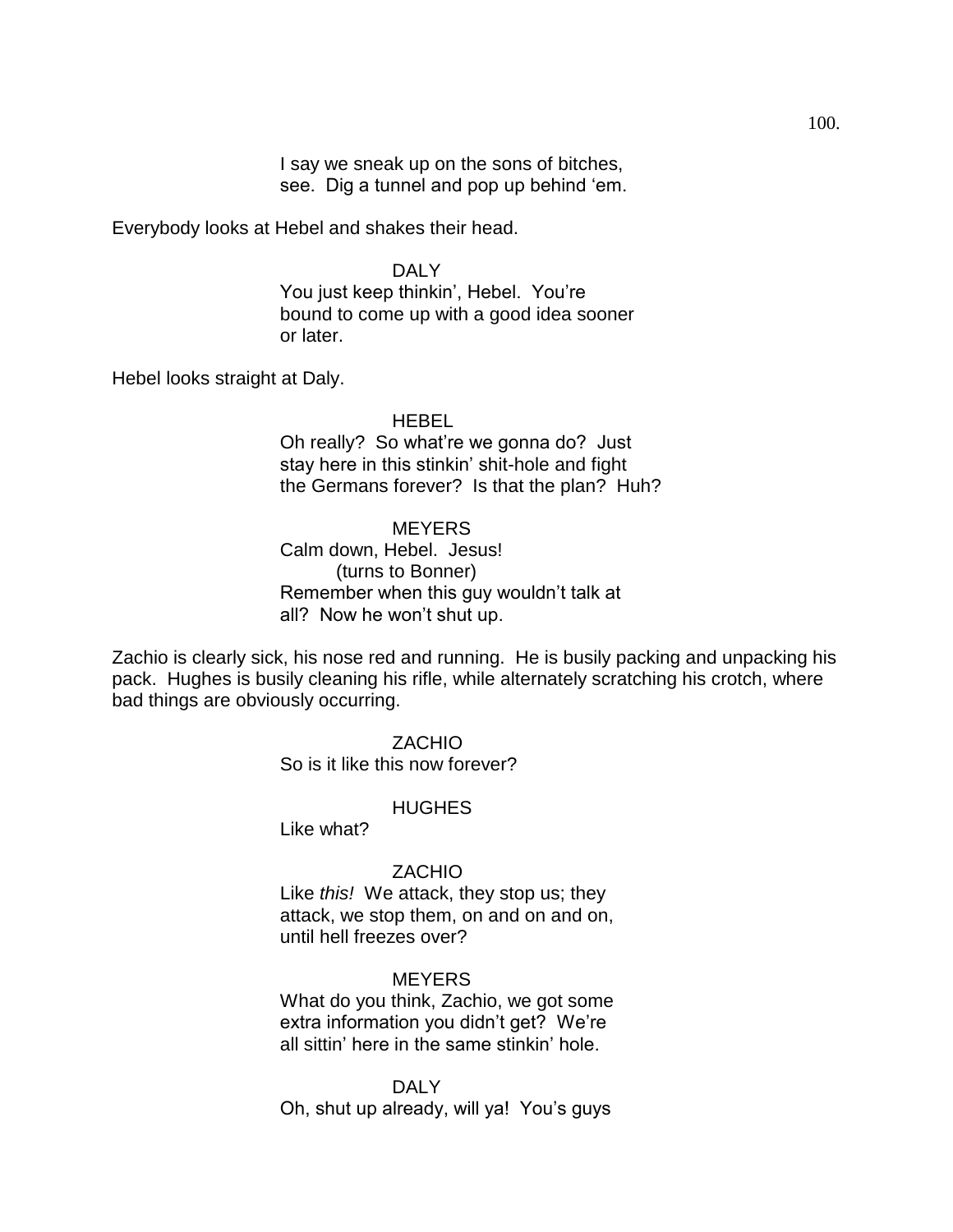## is drivin' me crazy!

Capt. Williams comes limping up.

**WILLIAMS** We attack at 0530. Pass the word.

DALY

Yes, sir.

WILLIAMS How're you doing, Gunny?

DALY Couldn't be better. You?

**WILLIAMS** How'd I manage to get Trench Foot, we're not even in a trench.

DALY ‗Cause you're lucky. (he turns to his guys) All right, we attack at 0530. Pass the word.

ZACHIO Oh, ain't that just peachy. Here we go *again*.

Daly moves down the line, spreading the word. Once again, everyone prepares to go into battle: bayonets are affixed to the ends of rifles, clips of bullets are loaded into the rifles, extra clips are shoved into ammo pouches, half-eaten cans of rations are tossed aside.

Col. Neville, looking as grimy and sooty as everyone else, moves along the line, with a few filthy-looking officers in tow, making sure everybody is ready to fight. Neville and his people stop beside Williams and Cates. Everyone looks down at their watches.

The first thin rays of daylight filter through the charred limbs of the trees.

Col. Neville puts a whistle in his mouth as he looks intently down at his wrist watch. Finally, he blows the whistle loud.

#### **NEVILLE**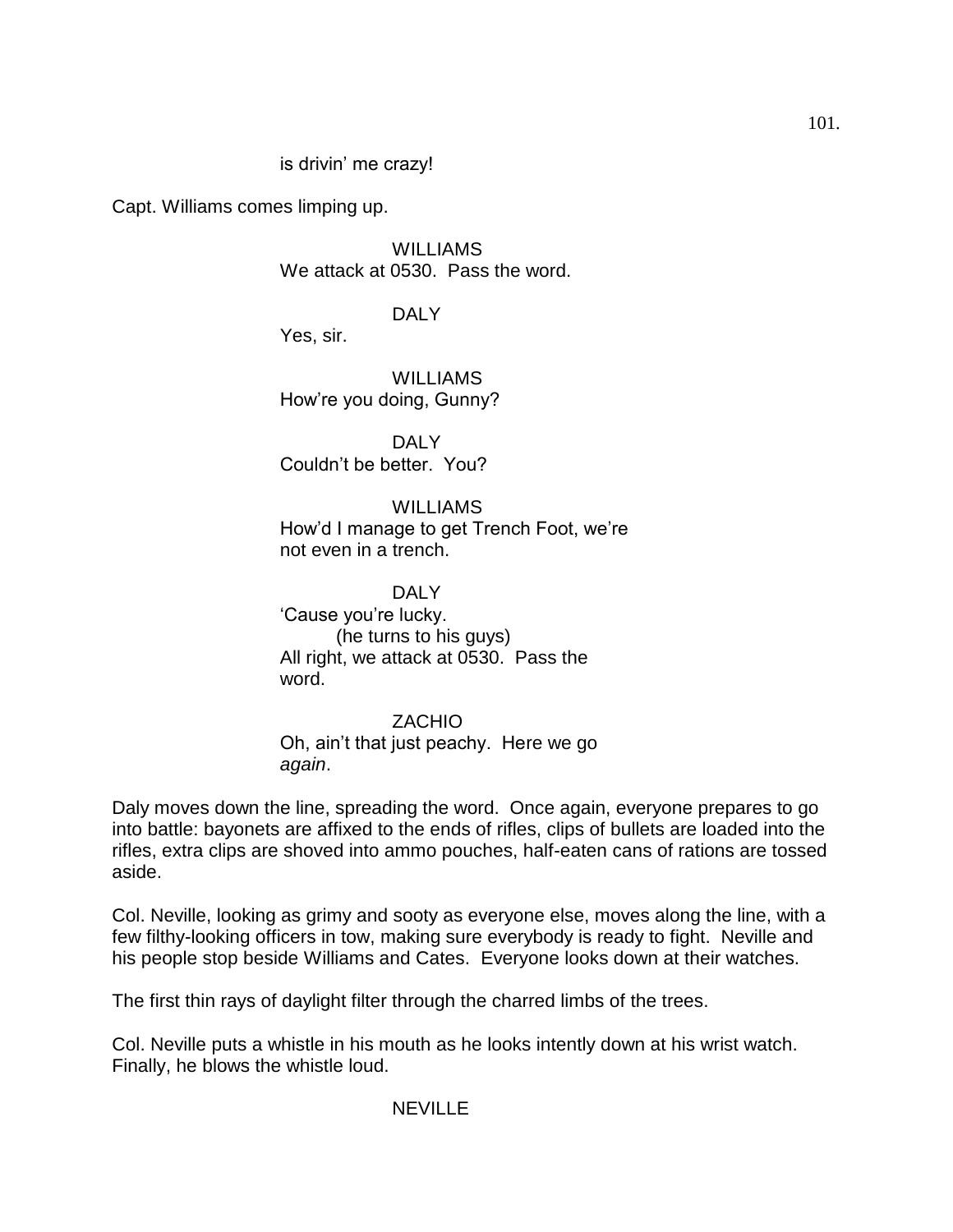## *Move it out!*

#### DALY You heard the man, *let's move it!!*

The Americans cautiously start forward through the charred, twisted trees. Suddenly, German's pop up from all over the place and begin firing a lot of bullets at the approaching Marines. The Americans begin to holler crazed war cries as they attack through the hail of fire. It is now a mad rush through Belleau Wood.

Once again, the German's put up a strong defense and the Americans are stopped. A thousand hand-to-hand battles begin.

Daly finds himself with his hands around the throat of a big German soldier who also has his hands around Daly's throat. They tussle around and when they roll onto Daly's wounded arm the German sees Daly obviously wince and moves him back over onto his injured arm. Daly winces again as he is strangled . . .

Capt. Williams finds himself in a fencing match with rifles and bayonets. The two soldiers circle each other while thrusting, parrying, and jabbing . . .

Zachio crawls through the cinders, popping up every now and then, firing, then dropping back down and out of sight . . .

Hughes moves in a low crouch. A German pops up directly in front of him. They look right into each other's faces, raise their weapons, and Hughes simply fires quicker, blowing the German's head off . . .

Hebel is running and screaming like a complete crazy man. He suddenly takes a bullet right through the face and goes down, lost in the melee.

Captain Lloyd Williams is shot through the heart, falls to the ground, and dies.

Daly and the big German, meanwhile, are still trying to strangle each other. The German has Daly on his side of his wounded arm and is pounding him down on the ground, causing Daly to wince each time. Daly suddenly lets go of the German's throat with one hand, reaches to the holster on his belt, removes the .45, swings the barrel right up under the German's throat and fires—brains and the helmet go sailing out the back of the German's head. Daly tosses the dead German aside, turns and he has a truly fucked-up crazy look on his face. He looks like he might spit or scream or just blow up.

> DAI Y *Sons of bitches!!!*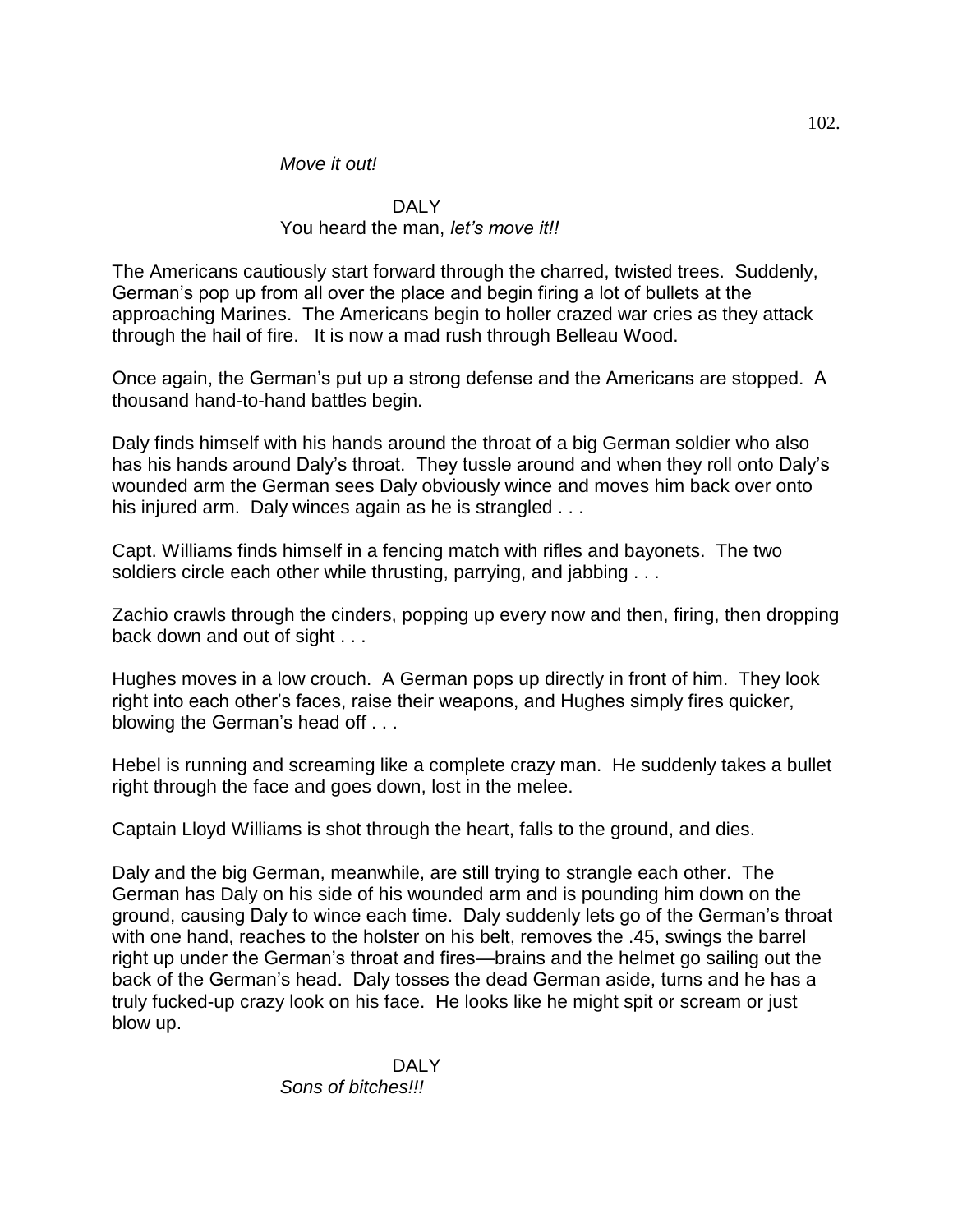Daly pushes through some brush and finds a whole nest of Germans. Daly plugs each and everyone of them—five in a row—with his .45. He raises the pistol over his head, pushes the release button and the expended clip drops out. He has another clip out of the pouch on his belt and jams it into the bottom of the pistol. He looks around and sees another nest of Germans just up ahead.

Daly cocks his .45, screams like a maniac and runs right at the Germans. They all turn and see him as he arrives with his .45 blazing. Daly shoots all six of these guys, goes crashing into some foliage and comes out . . .

# EXT. WHEAT FIELD/ NORTH END OF BELLEAU WOOD – DAY

. . . At the north end of Belleau Wood and into a huge wheat field. The old, round, stone, hunting lodge with its roof blown off, is to his left, Belleau Wood is behind him. Daly stands there out in the open looking completely insane—he's wincing at the brightness, blocking the sunlight with his smoking pistol.

A moment later other American Marines begin popping out into the wheat field from Belleau Wood's north end. They all look as dazed, befuddled and messed-up as Daly.

Colonel Neville appears, too, with an assistant holding a field telephone. He speaks into the handset.

#### NEVILLE

# Hello, General Harbord? Yes, sir, Belleau Wood is now *exclusively* U.S. Marine Corps.

Everybody lets out a big cheer. Daly lights his cigar, picks some tobacco off his teeth, flicks it and spits. Meyers lets his rifle drop from his hands. Cates smiles, rubbing the lump on his head. Hughes drops to his knees, lets his head fall back, and starts to laugh. Zachio grins and pushes Bonner who also starts to chuckle, then grabs his bandaged nose in pain.

Capt, Houghton, Lt. Bissell, and the other men of the 7th Motorized Machine Gun Battalion, all begin to appear out of the woods looking like they've been through hell.

And just then the doughboys begin to appear, stepping wearily out of Belleau Wood. They look nearly as beat-up as the Marines – and, of course, there are now a lot less of them. They stumble through the wheat, up to the road where the Marines stand watching.

Daly looks around for someone. He sees the wiry Army Corporal from the Le Chat Noir Club.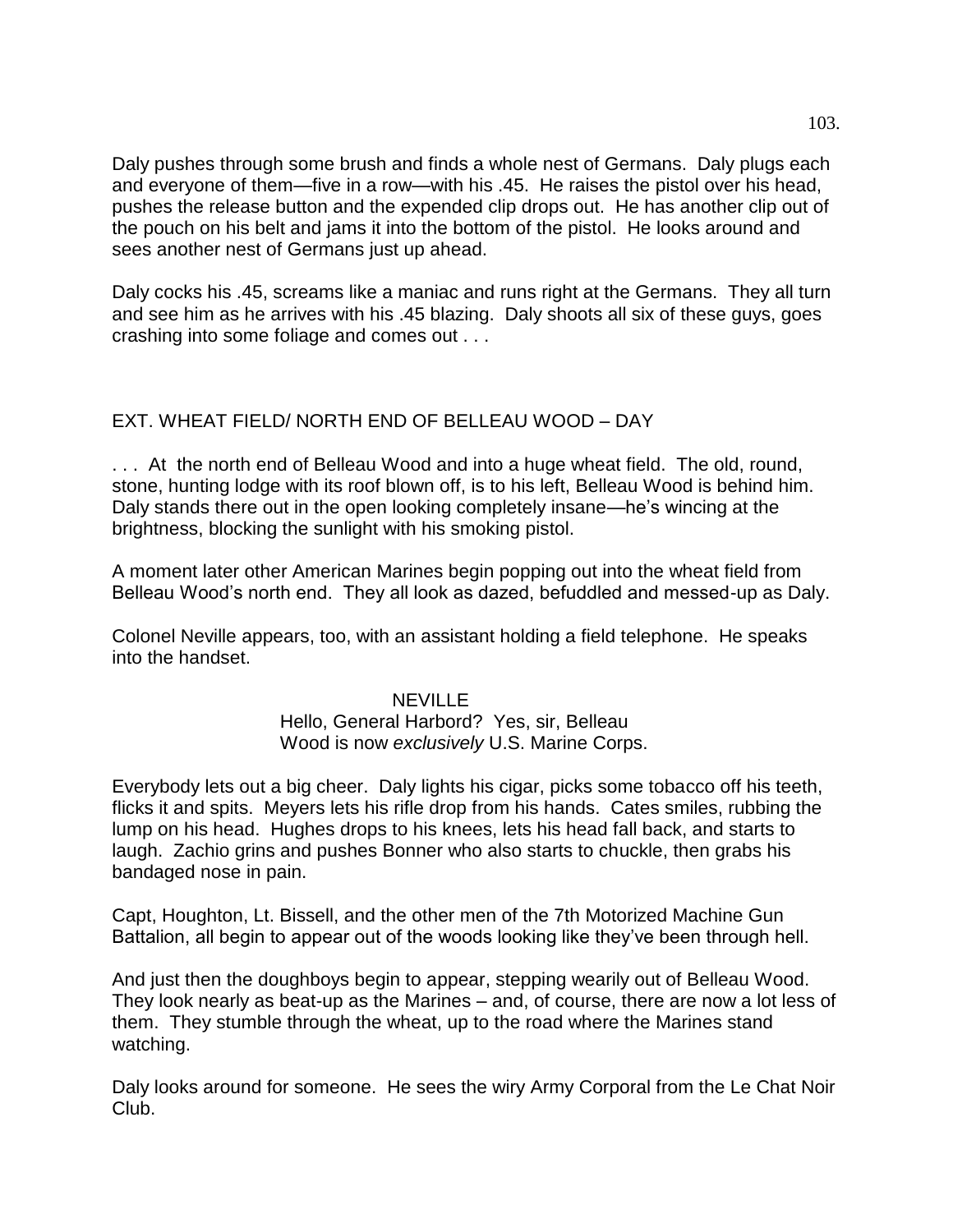The Corporal shakes his head.

Daly rubs his chin, looking saddened.

DISSOLVE:

EXT. CROSSROAD – DAY

The Marines march up to the waiting line of trucks at the crossroads. Sgt. Wood comes puttering up on his motorcycle.

## WOOD

For those of you being pulled back, you will return with the same groups you arrived in. Let's move it, boys, there's hot food and showers waiting for us back there.

The Marines begin climbing into the trucks, the Vietnamese drivers are hanging around smoking cigarettes.

INT. TRUCK – DAY

Our guys climb aboard one by one. They help each other get in, then sit quietly on the wooden benches and look around. There are quite a few empty seats. Everybody can't help but notice. The Vietnamese driver appears at the back of the truck.

# VIETNAMESE DRIVER

No more?

Daly shakes his head.

#### DALY

No more.

The driver nods sadly, leaving their view to get into the cab. The truck shudders as the engine turns over. Everybody is quiet and contemplative, the empty seats speaking volumes.

DISSOLVE:

EXT. THE CHEVAL BLANC CLUB – NIGHT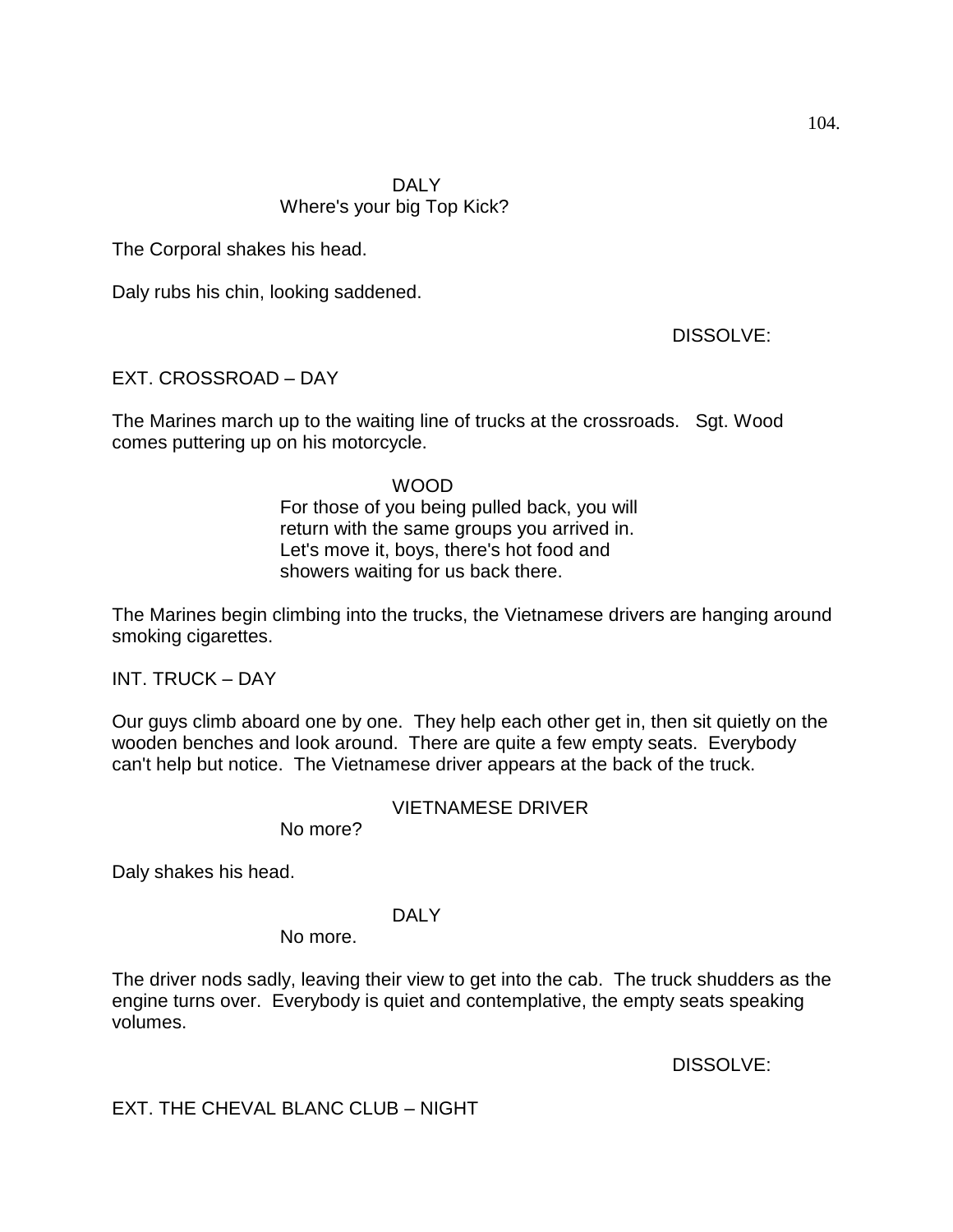A cigarette butt drops into a pile of five others on the pavement. Yvonne, the attractive, thirty year old waitress, appears out the back door of the Cheval Blanc Club. As she passes an old wagon, Yvonne glances into the shadows and there crouches Zachio, grinning and waiting for her. He jumps to his feet, walking along beside her.

#### ZACHIO

#### *Bon jour*, Yvonne.

YVONNE (smiles) *Bon soir*, Provet. It's nighttime. So, you have been fighting? (Zachio nods) You will come home and tell *maman* and me all about it? (Zachio nods again) *Bon!*

Yvonne takes Zachio's arm and the two disappear around the corner.

## DISSOLVE:

INT. APARTMENT ABOVE THE BAKERY – NIGHT

M. LaFollette sits morosely in his chair. The chessmen repose on the chessboard in their starting positions. M. LaFollette looks grimly down at the chessboard, then drinks his glass of wine. He pours himself another glass, closing his eyes and hanging his head.

The front doorbell rings. M. LaFollette's head jerks up, his eyes popping open, a mild look of hope on his face.

INT. BAKERY – NIGHT

M. LaFollette comes down the stairs, steps up to the front door and opens it. There stands Hughes, smiling.

# HUGHES *Bon jour, Monsieur* LaFollette.

M. LaFollette puts his hand to his heart, sighs, then smiles happily.

LAFOLLETTE Ah, *Monsieur* Hughes. You are alive.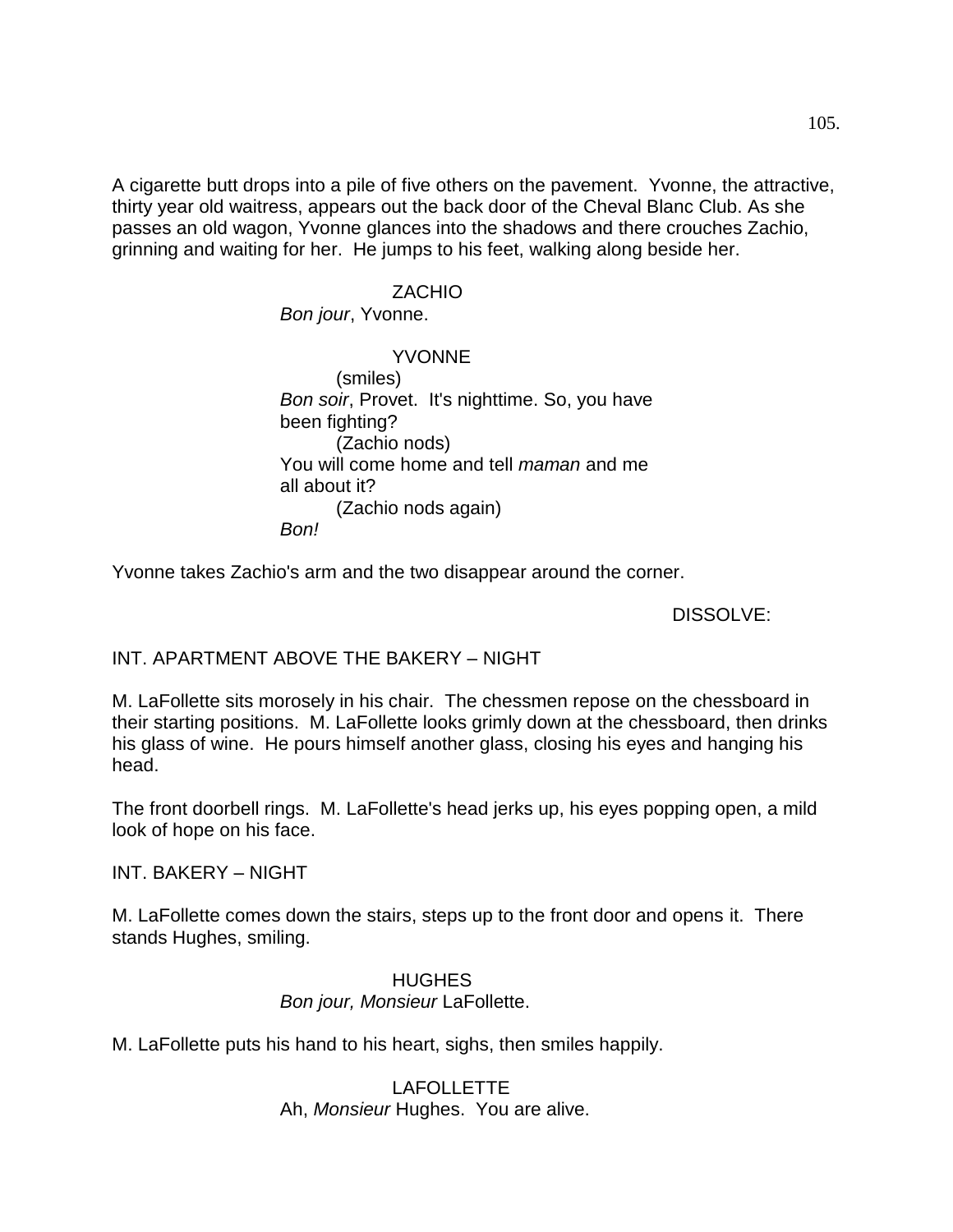## HUGHES

(nods) Yes, I am.

M. LaFollette welcomes Hughes inside.

## LAFOLLETTE *Entrez, s'il vous plait*.

## **HUGHES**

*Merci*.

Hughes enters the bakery. M. LaFollette shuts the door.

## INT. NATALIE 'S BEDROOM – NIGHT

Natalie, the very cute, dark-haired, seventeen year old girl, lies in her bed, asleep. She hears the branch of the tree outside scraping at her window. Her eyes open and a smile appears on her face.

#### NATALIE

## (happily) Ah, Matthews, *mon amour*.

She jumps out of bed in her white nightgown, dashes to the window and looks out . . .

# EXT. NATALIE'S HOUSE – NIGHT

. . . We see Natalie at the upstairs window looking out – there's no one there; it's just the wind blowing the branches of the tree. Natalie lowers her head sadly, slowly turning away from the window.

#### DISSOLVE:

#### INT. YMCA KITCHEN – NIGHT

Mary McBrian, the forty-year old woman in a Salvation Army uniform, washes coffee mugs in the kitchen of the YMCA. As she scrubs the mugs and sets them aside, we can see that her eyes are red. Finally, Mary sits down, dries her hands and lights a cigarette. As she takes a puff, she glances down at the floor – there is the pile of butts she and Hebel smoked together. Mary kicks them aside, dropping her face into her hands and sobbing.

The back door to the kitchen opens with a creak. Mary glances up quickly.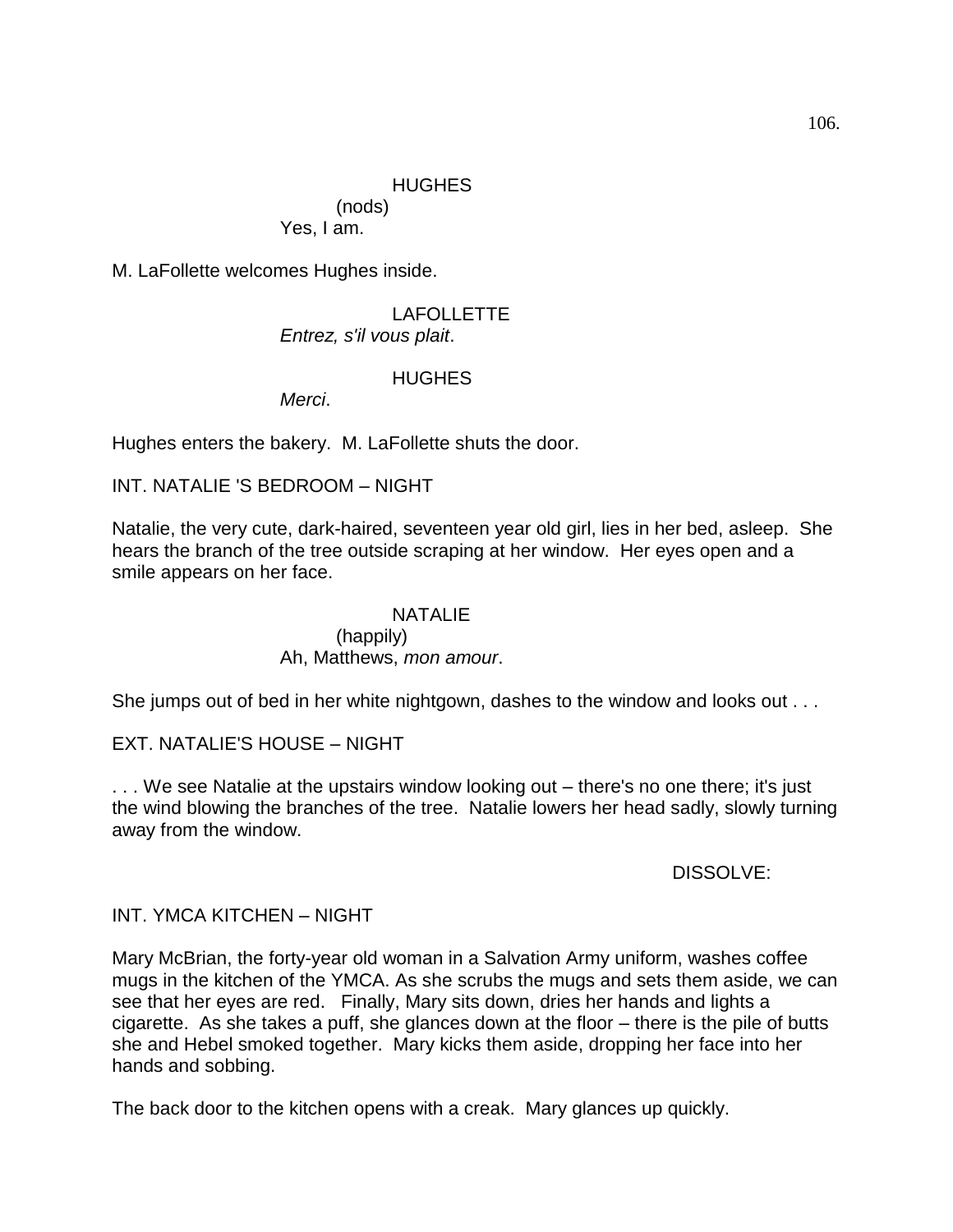# **MARY**

# (hopefully)

Frank?

The dark figure in the doorway steps forward and, in fact, it is Private Franklin Hebel, a bandage around the entire lower half of his face. Mary can't believe it. She's so happy that she jumps to her feet and hugs Hebel tightly.

> MARY Oh, Frank, Frank, what happened? Are you all right?

Hebel makes muffled, mumbling sounds, then takes out a pad of paper and a pencil. He writes, "I got shot through the mouth. I can't talk."

Mary hugs Hebel again, even tighter than before.

MARY That's OK, Frank, you don't have to talk. I can do all the talking for both of us.

Hebel raises his hands and hugs Mary back.

DISSOLVE:

EXT. LE CHAT NOIR CLUB – NIGHT

Sgt. Daly steps outside the Le Chat Noir Club, wearing a clean uniform with one of his arms in a sling. He flicks his cigarette butt and goes inside.

INT. LE CHAT NOIR CLUB – NIGHT

Daly steps inside and looks around. No one familiar sitting at the bar; no familiar anywhere. He frowns, scratches his chin, turns around and exits the club.

EXT. STREET – NIGHT

Daly comes walking up in front of the butcher shop and the bright yellow door. Just as he's about to knock, Brigitte opens the door and comes out, dressed up and looking good.

> **BRIGITTE** (smiles) Ah! The great Sergeant Daly, who doesn't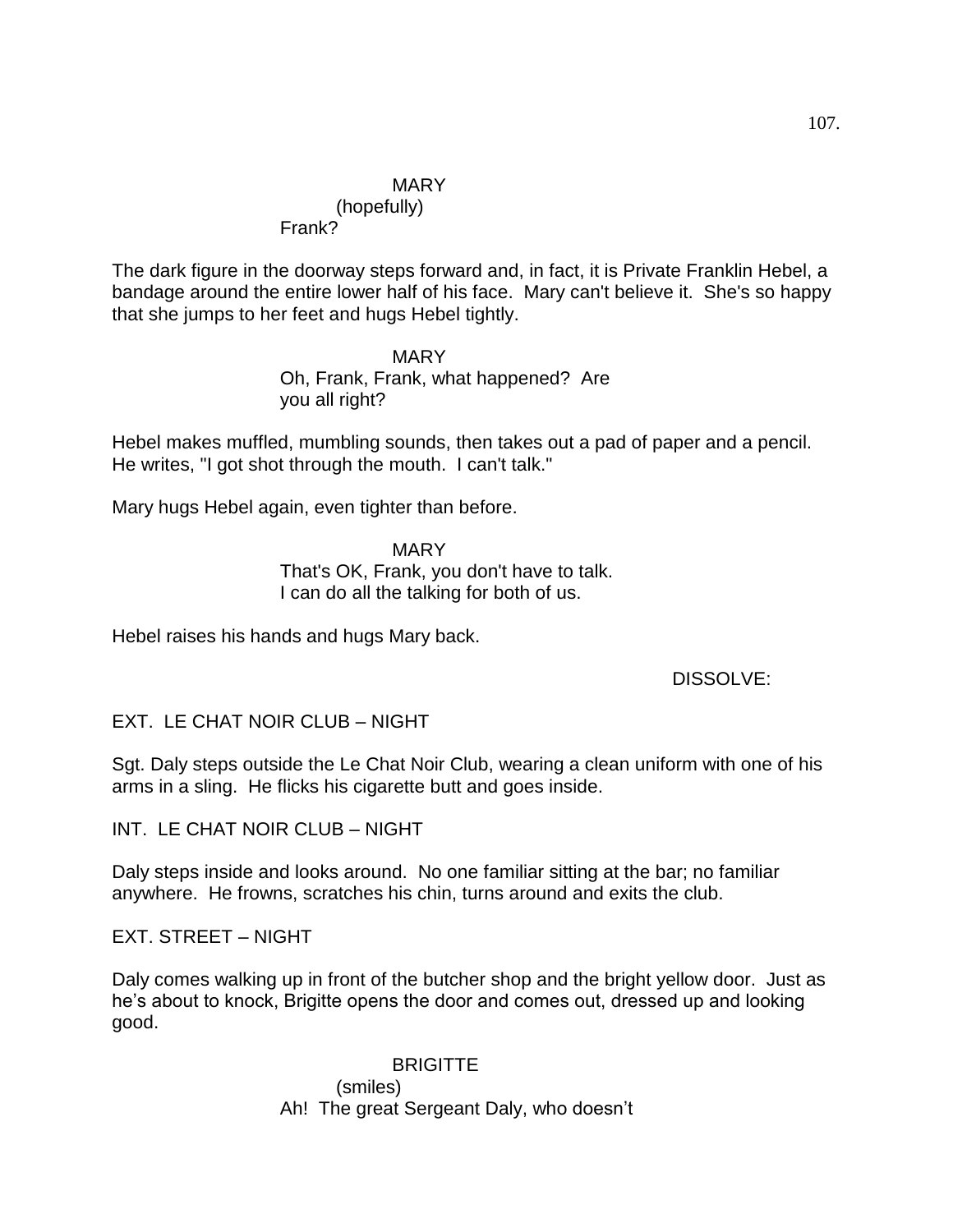get angry or fight.

# DALY

(grins) That's me.

**BRIGITTE** It looks like you've been fighting anyway.

DAI<sub>Y</sub> Me? Naw! I told ya, I don't go in for that sort of thing.

**BRIGITTE** So how did you hurt your arm?

# DALY

A fella hit me with his pillow. But he's a really nice guy and didn't mean it. So, where are you off to this fine evening?

**BRIGITTE** I was thinking of perhaps getting a drink.

DAI Y Ah! What a novel idea. May I join you?

# **BRIGITTE**

Please.

She takes hold of Daly's good arm and they go walking off together.

DISSOLVE:

INT. TRUCK – DAY

We're back in the idling truck with our guys: Daly, Meyers, Hughes, Bonner, Zachio, and Cates. They all sit quietly, still thinking about the empty seats all around them. We see a quick smiling, laughing moment in the truck on the way to Belleau Wood of each of the missing guys: Arbuckle, Argaut, French, Gastovich, (Hebel), Maggione, Matthews, Swenson, and Williams.

EXT. CROSSROAD – DAY

The long line of trucks begins pulling away from the crossroad heading back west, from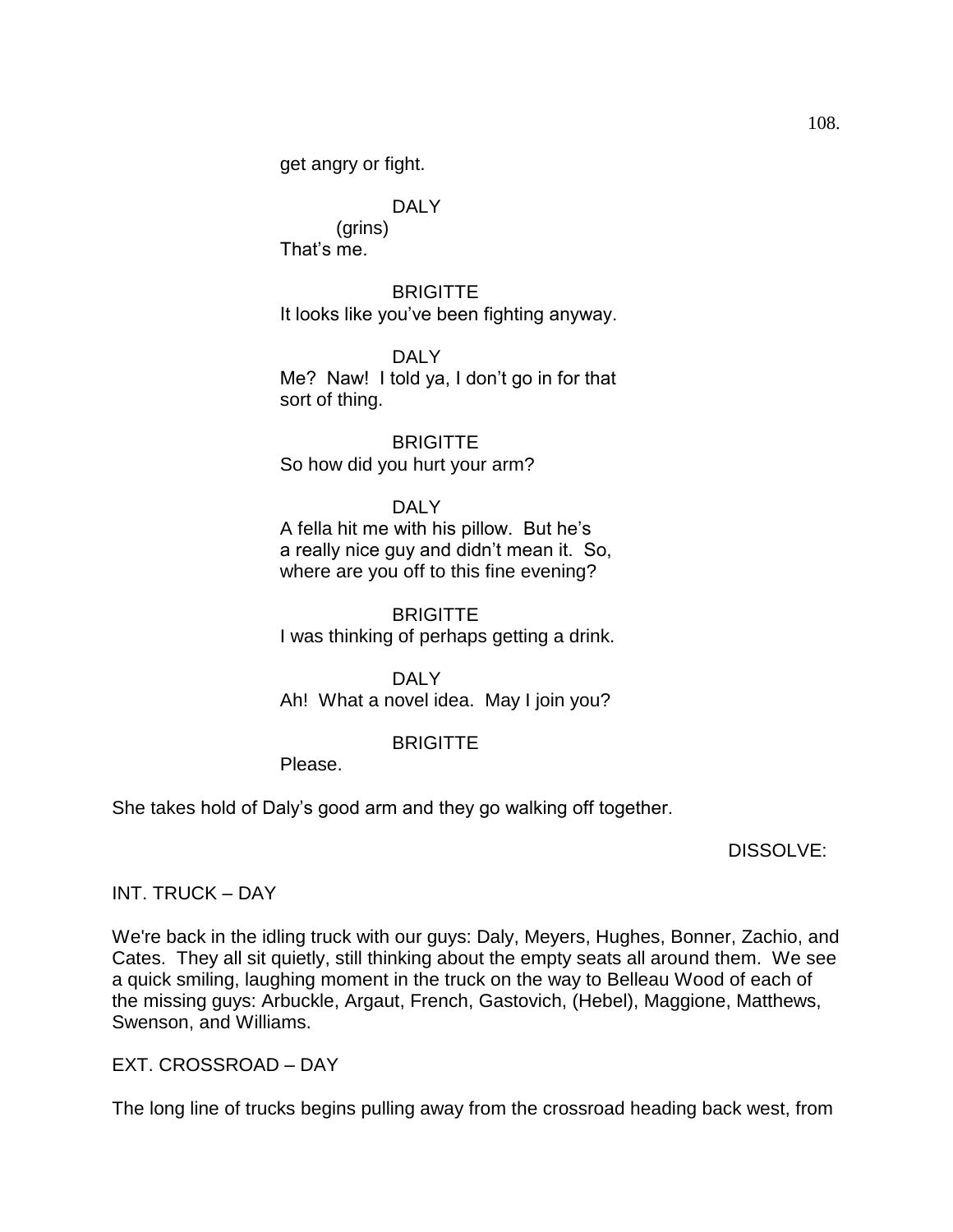whence they came.

EXT. HILLTOP – DAY

We are on the familiar hilltop looking down on Belleau Wood and the surrounding wheat fields. Belleau Wood is blackened, charred, and utterly destroyed.

EXT. WOODED ISLAND – DAY

In the wooded island in the middle of the wheat field, we see several dead German soldiers beside a Maxim gun.

### V.O. NARRATOR

The allies would finally win the war after five more months of very brutal fighting. However, the German soldiers that were killed on the west side of Belleau Wood were the ones that made it further west then any other Germans during the entire war. Belleau Wood is where the German advance on Paris was stopped dead. By the Americans.

EXT. WHEAT FIELD (WEST OF BELLEAU WOOD) – DAY

The wheat field west of Belleau Wood is strewn with dead Marines. The remains of Belleau Wood loom beyond.

### V.O. NARRATOR

27,000 Americans fought at Belleau Wood; 10,000 were wounded; 2000 died. On June 6<sup>th</sup> 1918, the United States Marine Corps lost more men on a single day than ever before one thousand and fifty-seven. Belleau Wood was renamed by the French, *"Bois de la Brigade de Marine,"* or, "The Wood of the Marine Brigade."

INT. TRUCK – DAY

Lt. Cates continues to rub the huge lump on his head, checking his hand to make sure there's no blood.

> V.O. NARRATOR Lieutenant Clifton B. Cates eventually became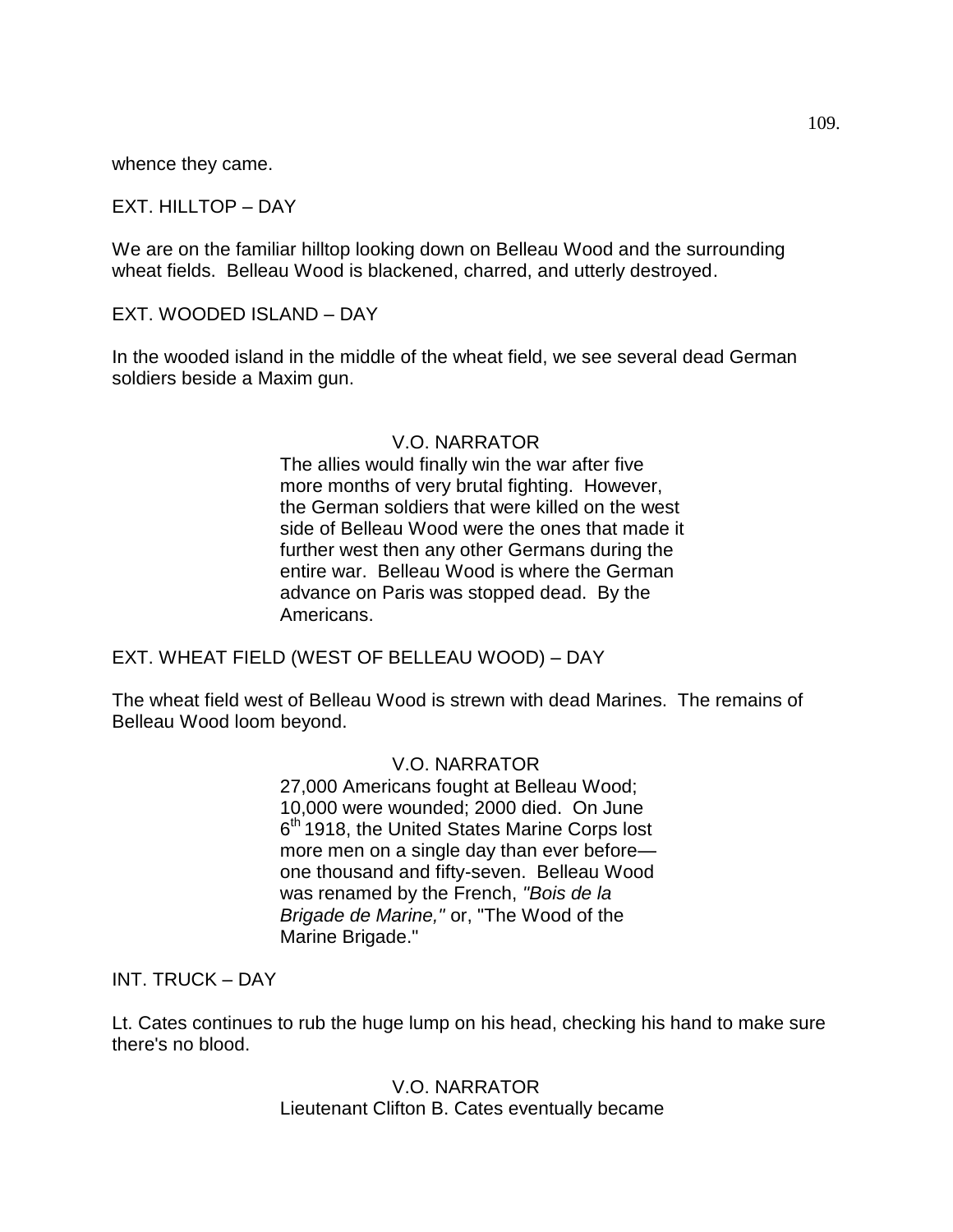a General and was one of the highest-ranked Marines during World War Two.

Daly pulls a chewed-up stub of a cigar from his pocket, inspects it, picks off the fuzzballs, puts it in his mouth, then searches for a match.

### V.O. NARRATOR

Gunnery Sergeant Daniel J. "Fighting Dan" Daly, the only enlisted Marine to ever win two Medals of Honor for separate actions, also won both the Army and Navy Distinguished Service Crosses and the Croix de Guerre for his actions at Belleau Wood. Sgt. Daly was wounded again three months later at the Battle of the Somme. Daly moved back to Brooklyn, New York and lived to be 64 years old. Marine Corps Commandant John A. Lejeune called Sgt. Daly "the outstanding Marine of all time."

Lt. Cates lights Daly's cigar for him. Daly puffs several times to get it going, blows out the match and nods in thanks.

### CATES

So, Gunny, you still going to try for that early discharge?

#### DAI<sub>Y</sub>

Naw. I'll just stay and fight. Besides, four more months until I've pulled my 20, what was I thinkin'?

#### **CATES**

You were saying that you didn't want to fight anymore.

### DALY

# (nods)

Yeah. Inner peace. I suppose I'll just have to wait until the war's over, just like everybody else.

Cates nods in agreement.

Bonner turns to Meyers.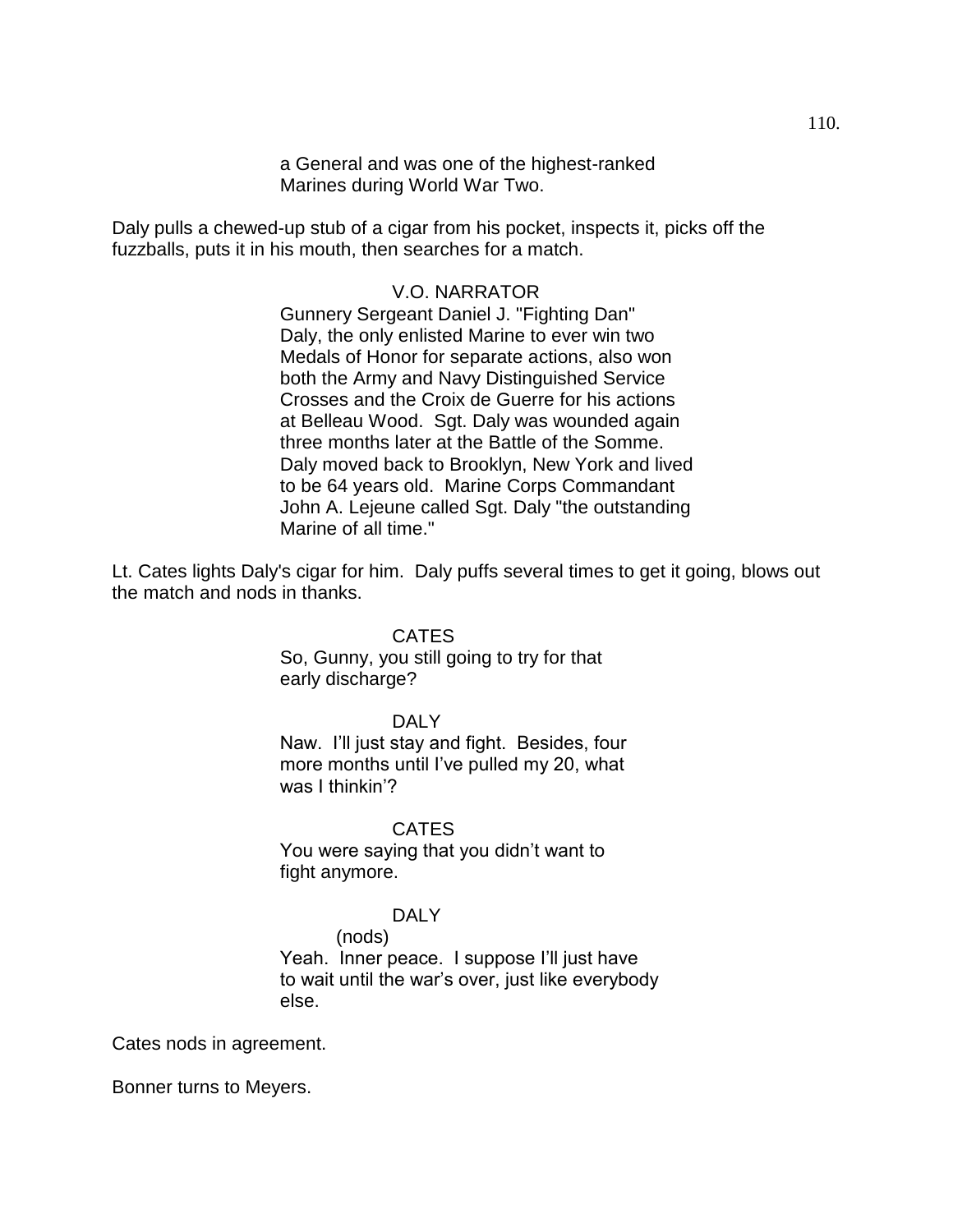**BONNER** Let me see that pitcher of your sister, will ya, Sam?

Meyers hands Bonner the picture, then turns to Daly.

**MEYERS** When in December, Gunny?

Daly rubs his weary eyes.

DALY (confused) What?

#### **MEYERS**

Your birthday.

DAI Y Oh. The twenty-fifth.

ZACHIO Hey, that's Christmas. That's great.

#### DALY

(waves his hand in disgust) Nah! I'd only get one present for both. It stunk!

Everybody sees the injustice in this and nods.

Hughes begins whistling the song *Over There*. In a second everyone joins in singing:

MARINES (singing) Over there/ Say a prayer/ But beware/ Cause the Yanks are comin'/ Yes, the Yanks are comin'/ And it won't be over 'til it's over over there.